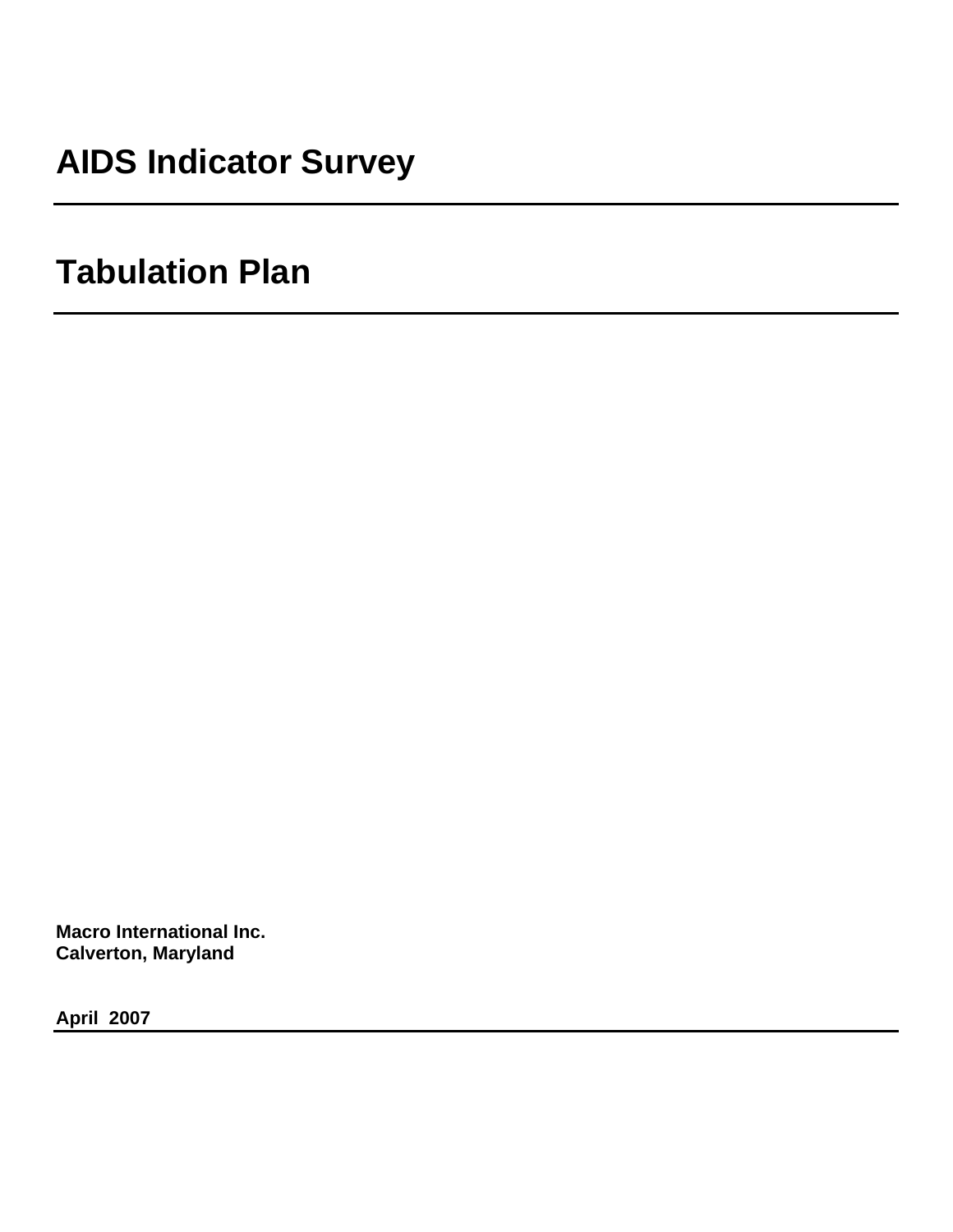| Table 1.1 Results of the household and individual interviews                                                                                                                                                                                                                                    |           |       | 1.2 DHS |
|-------------------------------------------------------------------------------------------------------------------------------------------------------------------------------------------------------------------------------------------------------------------------------------------------|-----------|-------|---------|
| Number of households, number of interviews, and response rates, according to<br>residence (unweighted), [country, year]                                                                                                                                                                         |           |       |         |
|                                                                                                                                                                                                                                                                                                 | Residence |       |         |
| Result                                                                                                                                                                                                                                                                                          | Urban     | Rural | Total   |
| <b>Household interviews</b><br>Households selected<br>Households occupied<br>Households interviewed<br>Household response rate <sup>1</sup><br>Interviews with women age 15-49<br>Number of eligible women<br>Number of eligible women interviewed<br>Eligible women response rate <sup>2</sup> |           |       |         |
| Interviews with men age 15-54[59]<br>Number of eligible men<br>Number of eligible men interviewed<br>Eligible men response rate <sup>2</sup>                                                                                                                                                    |           |       |         |
| Households interviewed / households occupied<br>$2$ Respondents interviewed / eligible respondents                                                                                                                                                                                              |           |       |         |

This table presents information on the number of households selected and interviewed and the number of eligible women and of eligible men identified and interviewed. It also provides the response rates for households, women and men. A more detailed percent distribution of the results of the household and individual interviews by region is presented in Appendix A.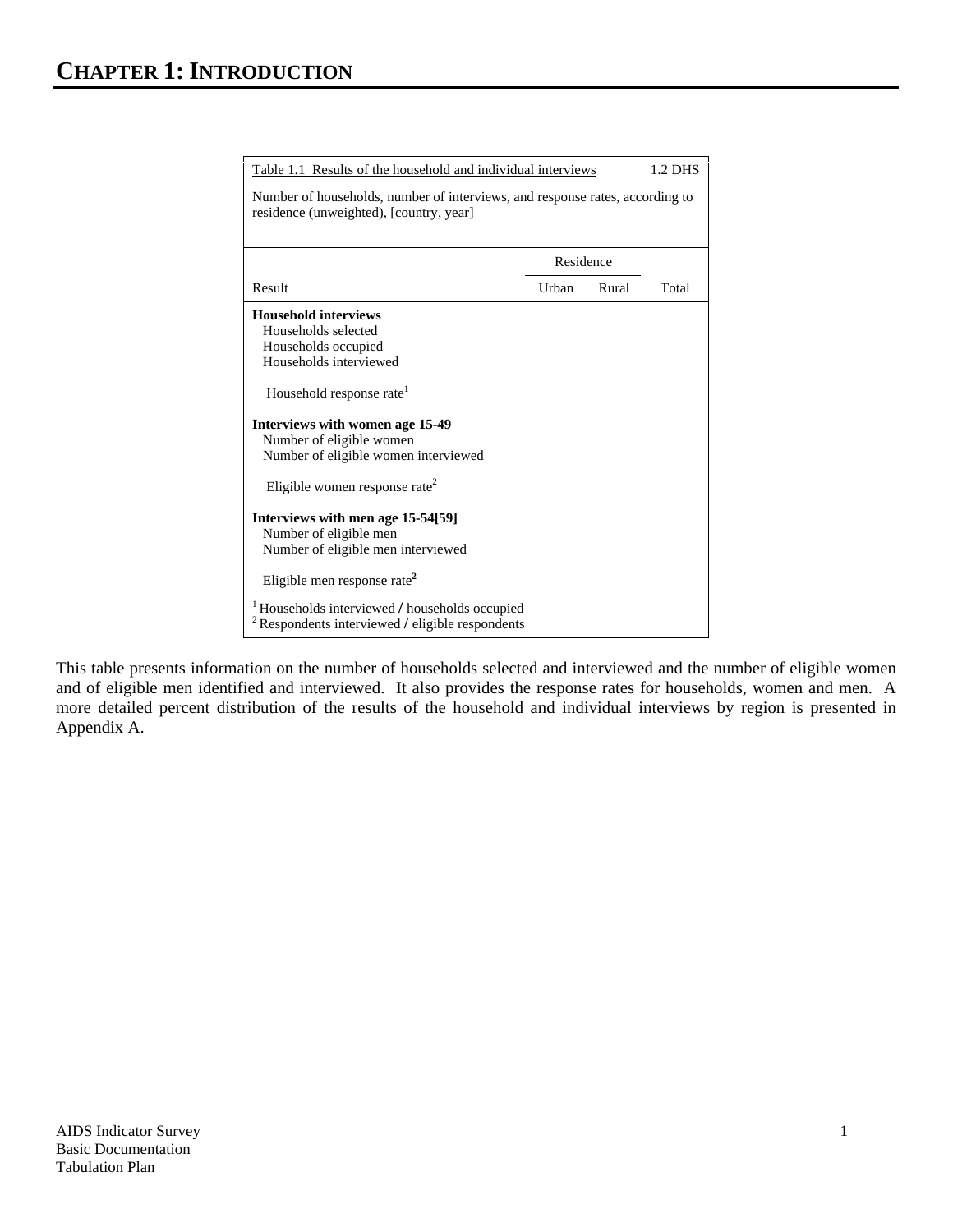| 2.1 DHS<br>Table 2.1 Household population by age, sex, and residence |                                                                                                                    |        |       |       |        |       |       |        |       |
|----------------------------------------------------------------------|--------------------------------------------------------------------------------------------------------------------|--------|-------|-------|--------|-------|-------|--------|-------|
| [country, year]                                                      | Percent distribution of the de facto household population by five-year age groups, according to sex and residence, |        |       |       |        |       |       |        |       |
|                                                                      |                                                                                                                    | Urban  |       |       | Rural  |       |       | Total  |       |
| Age                                                                  | Male                                                                                                               | Female | Total | Male  | Female | Total | Male  | Female | Total |
| $<$ 5                                                                |                                                                                                                    |        |       |       |        |       |       |        |       |
| $5-9$                                                                |                                                                                                                    |        |       |       |        |       |       |        |       |
| $10 - 14$                                                            |                                                                                                                    |        |       |       |        |       |       |        |       |
| $15-19$                                                              |                                                                                                                    |        |       |       |        |       |       |        |       |
| $20 - 24$                                                            |                                                                                                                    |        |       |       |        |       |       |        |       |
| 25-29                                                                |                                                                                                                    |        |       |       |        |       |       |        |       |
| 30-34                                                                |                                                                                                                    |        |       |       |        |       |       |        |       |
| 35-39                                                                |                                                                                                                    |        |       |       |        |       |       |        |       |
| $40 - 44$                                                            |                                                                                                                    |        |       |       |        |       |       |        |       |
| 45-49                                                                |                                                                                                                    |        |       |       |        |       |       |        |       |
| 50-54                                                                |                                                                                                                    |        |       |       |        |       |       |        |       |
| 55-59                                                                |                                                                                                                    |        |       |       |        |       |       |        |       |
| 60-64                                                                |                                                                                                                    |        |       |       |        |       |       |        |       |
| 65-69                                                                |                                                                                                                    |        |       |       |        |       |       |        |       |
| 70-74                                                                |                                                                                                                    |        |       |       |        |       |       |        |       |
| 75-79<br>$80+$                                                       |                                                                                                                    |        |       |       |        |       |       |        |       |
|                                                                      |                                                                                                                    |        |       |       |        |       |       |        |       |
| Total                                                                | 100.0                                                                                                              | 100.0  | 100.0 | 100.0 | 100.0  | 100.0 | 100.0 | 100.0  | 100.0 |
| Number                                                               |                                                                                                                    |        |       |       |        |       |       |        |       |
| Note: Total includes X persons whose sex was not recorded.           |                                                                                                                    |        |       |       |        |       |       |        |       |

This table gives the distribution of the population by age, according to sex and residence. The population age structure derives from the past history of the population. It is also a device to test the quality of the data collected in regard to age reporting. In a high fertility country, the age structure shows large percentages in the first age group  $(5)$  for each sex. The percentages decline progressively as age increases. Usually, the number of males is higher than that of females in the first few 5-year age groups and the reverse pattern is observed at older ages. This table is based on the de facto population, i.e., persons who stayed in the household the night before the interview.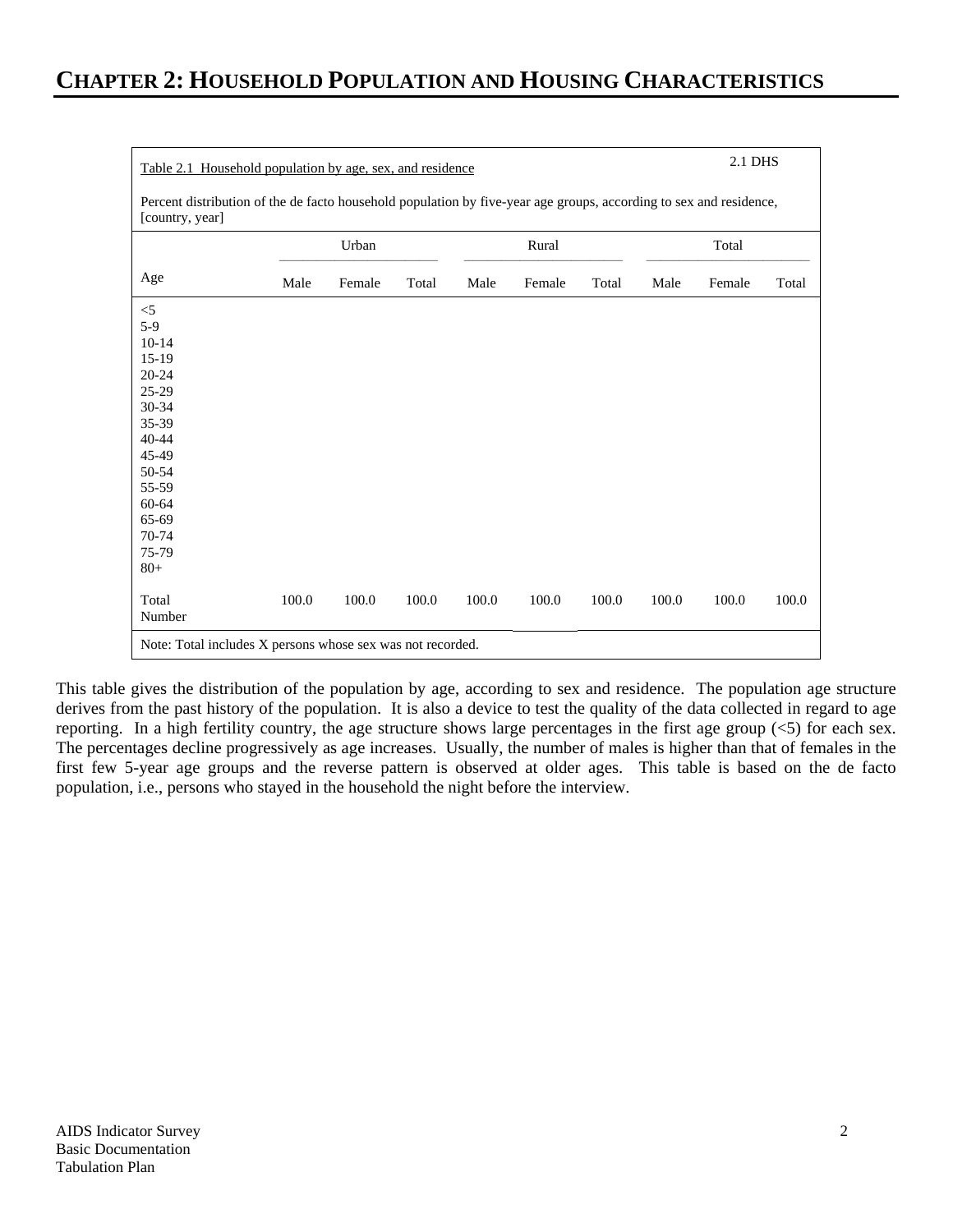

This is a working table for producing the population pyramid in Figure 2.1, not for presentation as a table in the printed report. The percent distribution of the population by age and sex is based on the overall total (both sexes combined).

The denominator for each age-sex category of the working table is the total de facto household population (usual residents and visitors who spent the night preceding the survey in the household). In this table males and females are two components of a single two-dimensional distribution (age and sex) of the population.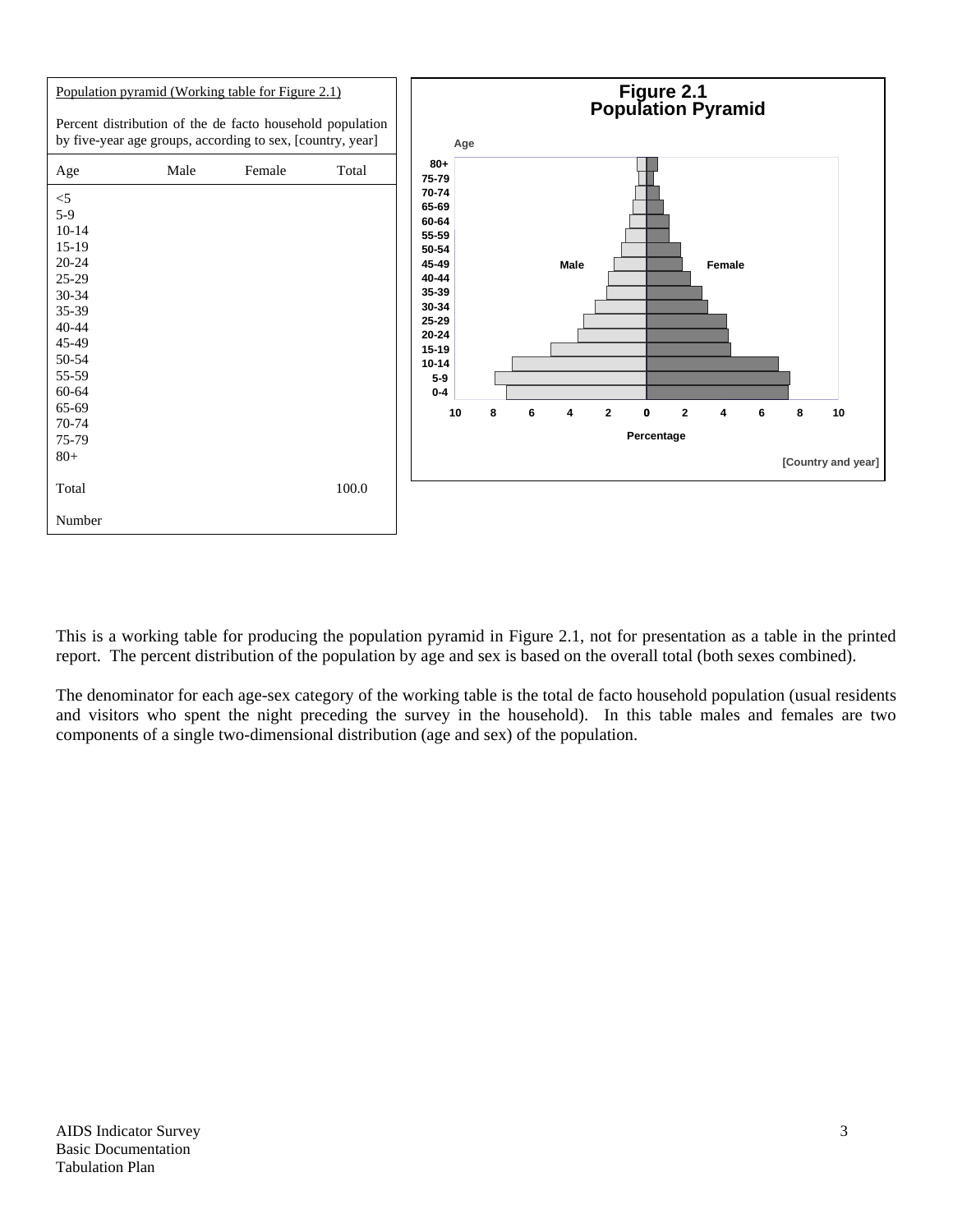| Table 2.2 Household composition                                                                                                                                                                                                                  |           |       | 2.2 DHS |  |  |  |
|--------------------------------------------------------------------------------------------------------------------------------------------------------------------------------------------------------------------------------------------------|-----------|-------|---------|--|--|--|
| Percent distribution of households by sex of head of household and by household<br>size; mean size of household, and percentage of households with orphans and foster<br>children under 18 years of age, according to residence, [country, year] |           |       |         |  |  |  |
|                                                                                                                                                                                                                                                  | Residence |       |         |  |  |  |
| Characteristic                                                                                                                                                                                                                                   | Urban     | Rural | Total   |  |  |  |
| <b>Household headship</b><br>Male<br>Female                                                                                                                                                                                                      |           |       |         |  |  |  |
| Total                                                                                                                                                                                                                                            | 100.0     | 100.0 | 100.0   |  |  |  |
| <b>Number of usual members</b><br>1<br>$\overline{2}$<br>3<br>$\overline{4}$<br>5<br>6<br>7<br>8<br>$9+$                                                                                                                                         |           |       |         |  |  |  |
| Total                                                                                                                                                                                                                                            | 100.0     | 100.0 | 100.0   |  |  |  |
| <b>Mean size of households</b>                                                                                                                                                                                                                   |           |       |         |  |  |  |
| <b>Percentage of households</b><br>with orphans and foster children<br>under 18 years of age<br>Foster children <sup>1</sup><br>Double orphans<br>Single orphans<br>No orphans                                                                   |           |       |         |  |  |  |
| Number of households                                                                                                                                                                                                                             |           |       |         |  |  |  |
| Note: Table is based on the de jure household members, i.e., usual residents.<br><sup>1</sup> Foster children are those under age 18 years of age living in households with neither<br>their mother nor their father present                     |           |       |         |  |  |  |

The household composition usually affects the allocation of resources (financial, emotional, etc.) available to household members. In cases where women are heads of households, it is usually found that financial resources are limited. Similarly, the size of the household affects the well being of its members. Where the size of the household is large, crowding can lead to health problems.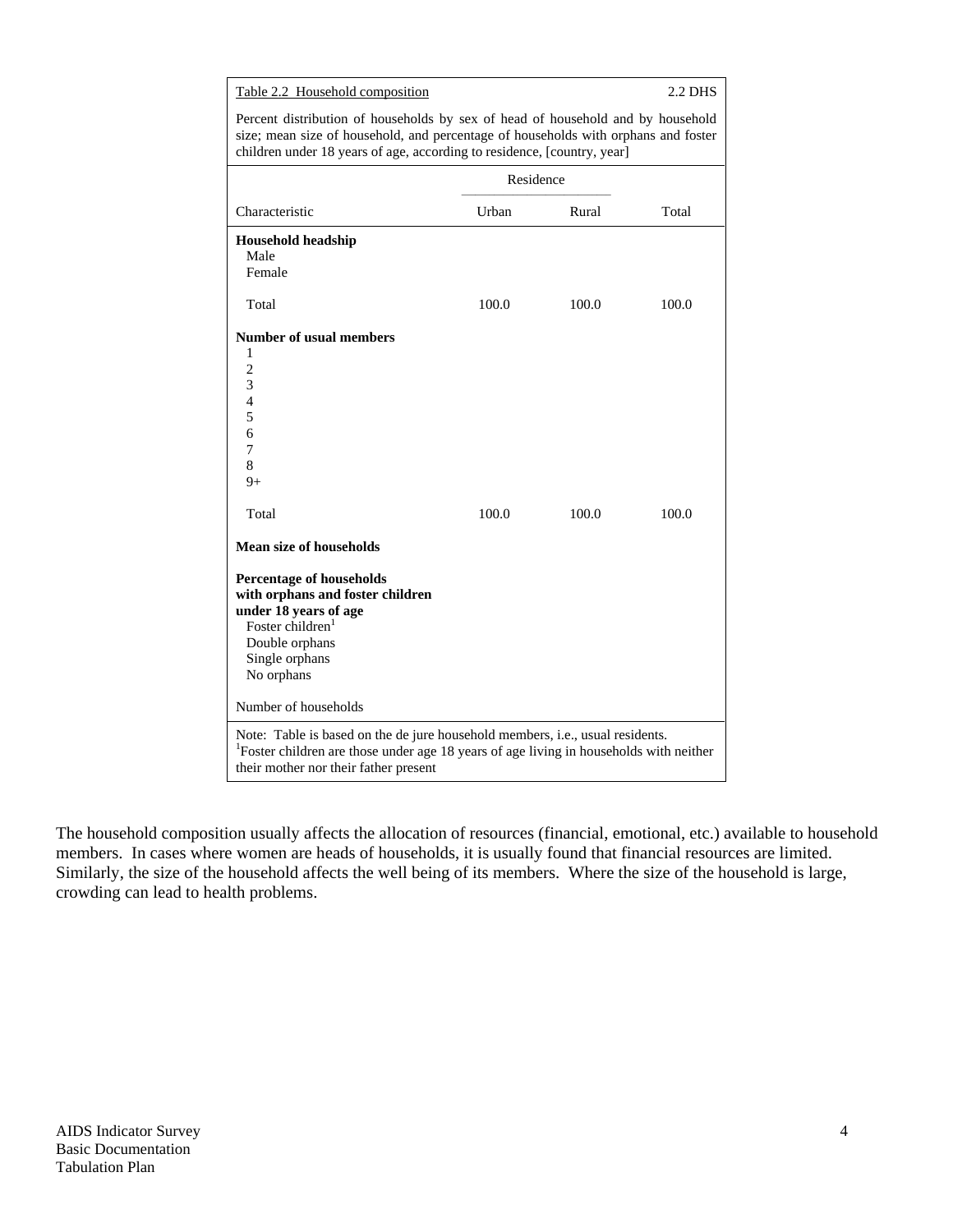### Table 2.3 Educational attainment of household population

Percent distribution of the de facto household population age six and over by highest level of education attended or completed, according to background characteristics, [country, year]

| Background<br>characteristic                                                                                 | No<br>education | Some<br>primary | Completed<br>primary <sup>1</sup> | Some<br>secondary | Completed<br>secondary <sup>2</sup> | More than<br>secondary | Don't know/<br>missing | Total          | Number |
|--------------------------------------------------------------------------------------------------------------|-----------------|-----------------|-----------------------------------|-------------------|-------------------------------------|------------------------|------------------------|----------------|--------|
|                                                                                                              |                 |                 |                                   | FEMALE            |                                     |                        |                        |                |        |
| Age                                                                                                          |                 |                 |                                   |                   |                                     |                        |                        |                |        |
| $6-9$                                                                                                        |                 |                 |                                   |                   |                                     |                        |                        | 100.0          |        |
| $10 - 14$                                                                                                    |                 |                 |                                   |                   |                                     |                        |                        | 100.0          |        |
| 15-19                                                                                                        |                 |                 |                                   |                   |                                     |                        |                        | 100.0          |        |
| $20 - 24$                                                                                                    |                 |                 |                                   |                   |                                     |                        |                        | 100.0          |        |
| 25-29                                                                                                        |                 |                 |                                   |                   |                                     |                        |                        | 100.0          |        |
| $30 - 34$                                                                                                    |                 |                 |                                   |                   |                                     |                        |                        | 100.0          |        |
| 35-39                                                                                                        |                 |                 |                                   |                   |                                     |                        |                        | 100.0          |        |
| $40 - 44$                                                                                                    |                 |                 |                                   |                   |                                     |                        |                        | 100.0          |        |
| 45-49                                                                                                        |                 |                 |                                   |                   |                                     |                        |                        | 100.0          |        |
| $50 - 54$                                                                                                    |                 |                 |                                   |                   |                                     |                        |                        | 100.0          |        |
| 55-59                                                                                                        |                 |                 |                                   |                   |                                     |                        |                        | 100.0          |        |
| 60-64<br>$65+$                                                                                               |                 |                 |                                   |                   |                                     |                        |                        | 100.0<br>100.0 |        |
|                                                                                                              |                 |                 |                                   |                   |                                     |                        |                        |                |        |
| Residence                                                                                                    |                 |                 |                                   |                   |                                     |                        |                        |                |        |
| Urban                                                                                                        |                 |                 |                                   |                   |                                     |                        |                        | 100.0          |        |
| Rural                                                                                                        |                 |                 |                                   |                   |                                     |                        |                        | 100.0          |        |
| Region                                                                                                       |                 |                 |                                   |                   |                                     |                        |                        |                |        |
| Region 1                                                                                                     |                 |                 |                                   |                   |                                     |                        |                        | 100.0          |        |
| Region 2                                                                                                     |                 |                 |                                   |                   |                                     |                        |                        | 100.0          |        |
| Region 3                                                                                                     |                 |                 |                                   |                   |                                     |                        |                        | 100.0          |        |
| Total                                                                                                        |                 |                 |                                   |                   |                                     |                        |                        | 100.0          |        |
|                                                                                                              |                 |                 |                                   | MALE              |                                     |                        |                        |                |        |
| Age                                                                                                          |                 |                 |                                   |                   |                                     |                        |                        |                |        |
| $6-9$                                                                                                        |                 |                 |                                   |                   |                                     |                        |                        | 100.0          |        |
| $10 - 14$                                                                                                    |                 |                 |                                   |                   |                                     |                        |                        | 100.0          |        |
| 15-19                                                                                                        |                 |                 |                                   |                   |                                     |                        |                        | 100.0          |        |
| $20 - 24$                                                                                                    |                 |                 |                                   |                   |                                     |                        |                        | 100.0          |        |
| 25-29                                                                                                        |                 |                 |                                   |                   |                                     |                        |                        | 100.0          |        |
| $30 - 34$                                                                                                    |                 |                 |                                   |                   |                                     |                        |                        | 100.0          |        |
| 35-39                                                                                                        |                 |                 |                                   |                   |                                     |                        |                        | 100.0          |        |
| $40 - 44$                                                                                                    |                 |                 |                                   |                   |                                     |                        |                        | 100.0          |        |
| 45-49                                                                                                        |                 |                 |                                   |                   |                                     |                        |                        | 100.0          |        |
| $50 - 54$                                                                                                    |                 |                 |                                   |                   |                                     |                        |                        | 100.0          |        |
| 55-59                                                                                                        |                 |                 |                                   |                   |                                     |                        |                        | 100.0          |        |
| 60-64                                                                                                        |                 |                 |                                   |                   |                                     |                        |                        | 100.0          |        |
| $65+$                                                                                                        |                 |                 |                                   |                   |                                     |                        |                        | 100.0          |        |
| <b>Residence</b>                                                                                             |                 |                 |                                   |                   |                                     |                        |                        |                |        |
| Urban                                                                                                        |                 |                 |                                   |                   |                                     |                        |                        | 100.0          |        |
| Rural                                                                                                        |                 |                 |                                   |                   |                                     |                        |                        | 100.0          |        |
| <b>Region</b>                                                                                                |                 |                 |                                   |                   |                                     |                        |                        |                |        |
| Region 1                                                                                                     |                 |                 |                                   |                   |                                     |                        |                        | 100.0          |        |
| Region 2                                                                                                     |                 |                 |                                   |                   |                                     |                        |                        | 100.0          |        |
| Region 3                                                                                                     |                 |                 |                                   |                   |                                     |                        |                        | 100.0          |        |
| Total                                                                                                        |                 |                 |                                   |                   |                                     |                        |                        | 100.0          |        |
| <sup>1</sup> Completed X grade at the primary level<br><sup>2</sup> Completed X grade at the secondary level |                 |                 |                                   |                   |                                     |                        |                        |                |        |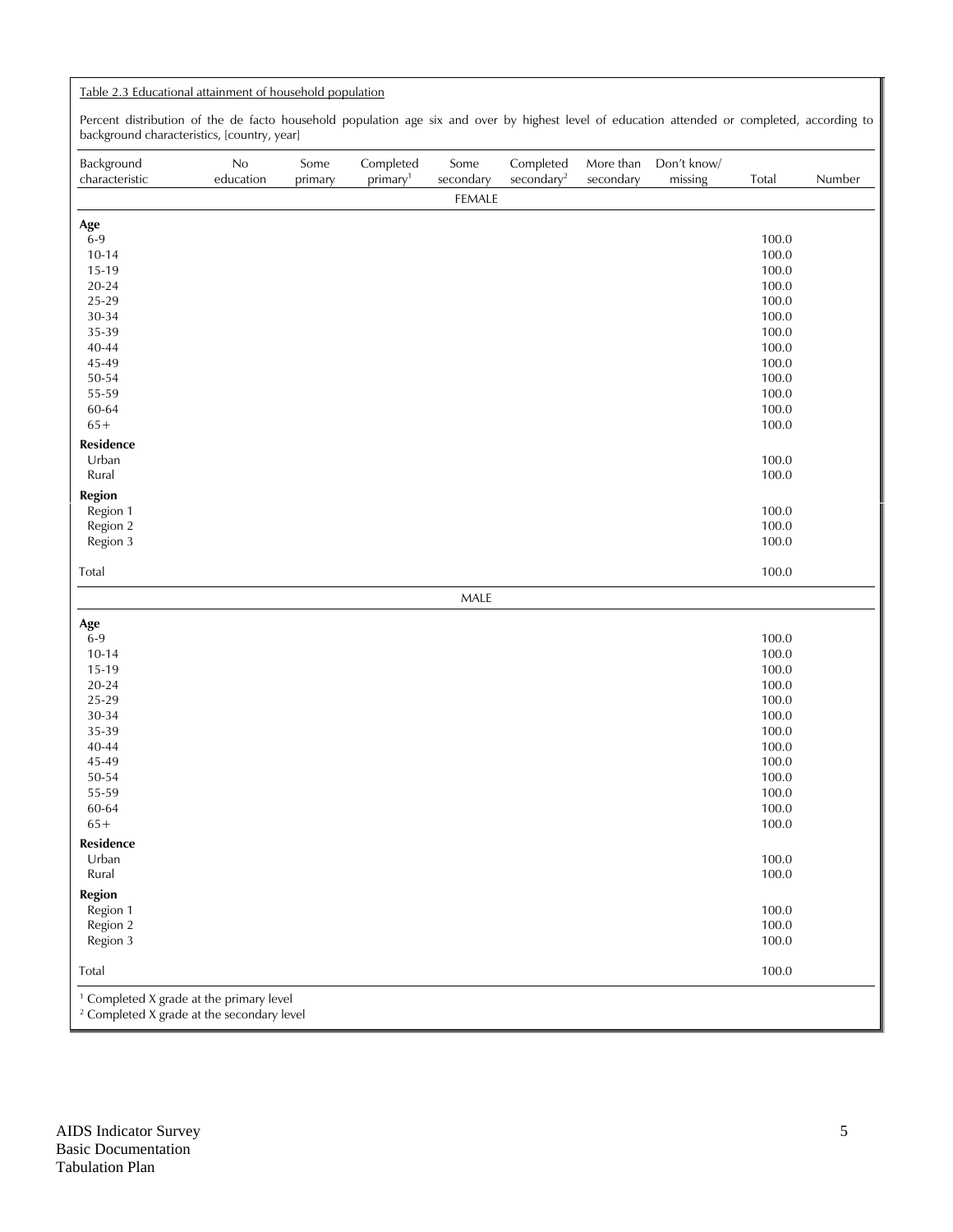| Table 2.4 Household characteristics<br>Percent distribution of households by household characteristics, according to residence, [country,<br>year] |           |       |       |
|----------------------------------------------------------------------------------------------------------------------------------------------------|-----------|-------|-------|
| Household                                                                                                                                          | Residence |       |       |
| characteristic                                                                                                                                     | Urban     | Rural | Total |
| Source of drinking water<br>Pipe into dwelling<br>Pipe into yard<br>.<br>.                                                                         |           |       |       |
| Total                                                                                                                                              | 100.0     | 100.0 | 100.0 |
| <b>Sanitation facility</b><br>Flush toilet<br>Traditional pit toilet<br>.<br>.<br>Total                                                            | 100.0     | 100.0 | 100.0 |
| <b>Flooring material</b><br>Earth, sand<br><b>Tiles</b>                                                                                            |           |       |       |
| .<br>.<br>Total                                                                                                                                    | 100.0     | 100.0 | 100.0 |
| Roof material<br>Thatch, mud<br>Metal<br>.<br>.<br>Total                                                                                           | 100.0     | 100.0 | 100.0 |
| Wall material<br>Dirt<br>Stone                                                                                                                     |           |       |       |
| .<br>.<br>Total                                                                                                                                    | 100.0     | 100.0 | 100.0 |
| Rooms used for sleeping<br>1 room<br>2 rooms<br>3 or more rooms<br>Total<br>Number of households                                                   | 100.0     | 100.0 | 100.0 |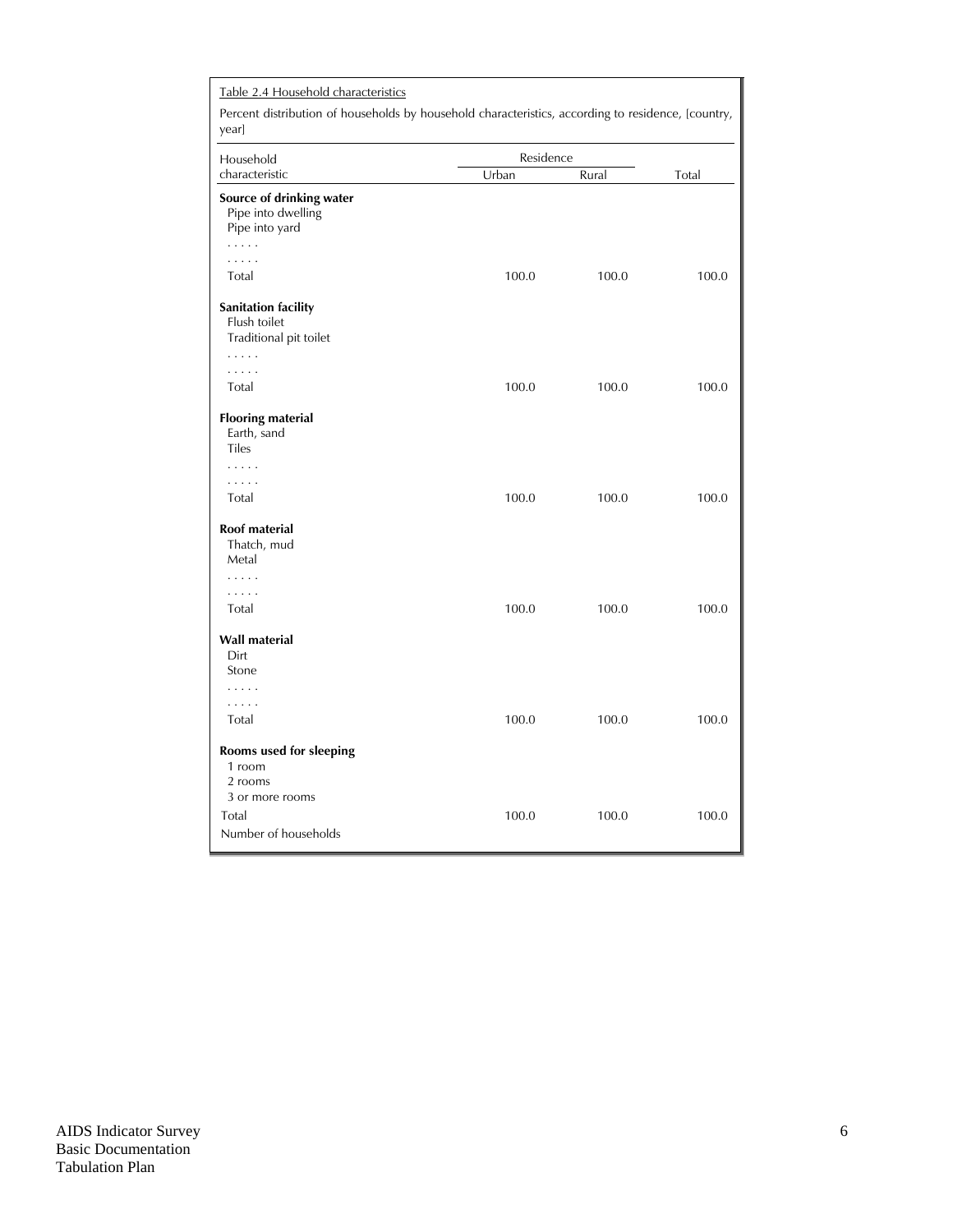| Table 2.5 Household energy source                                                              |           |       |       |  |  |  |  |  |
|------------------------------------------------------------------------------------------------|-----------|-------|-------|--|--|--|--|--|
| Percent distribution of households by energy source, according to residence, [country, year]   |           |       |       |  |  |  |  |  |
| Household                                                                                      | Residence |       |       |  |  |  |  |  |
| characteristic                                                                                 | Urban     | Rural | Total |  |  |  |  |  |
| <b>Electricity</b><br>Yes<br>No<br>Total<br>Type of cooking fuel<br>Electricity<br>Natural gas | 100.0     | 100.0 | 100.0 |  |  |  |  |  |
| .<br>.<br>Total<br>Number of households                                                        | 100.0     | 100.0 | 100.0 |  |  |  |  |  |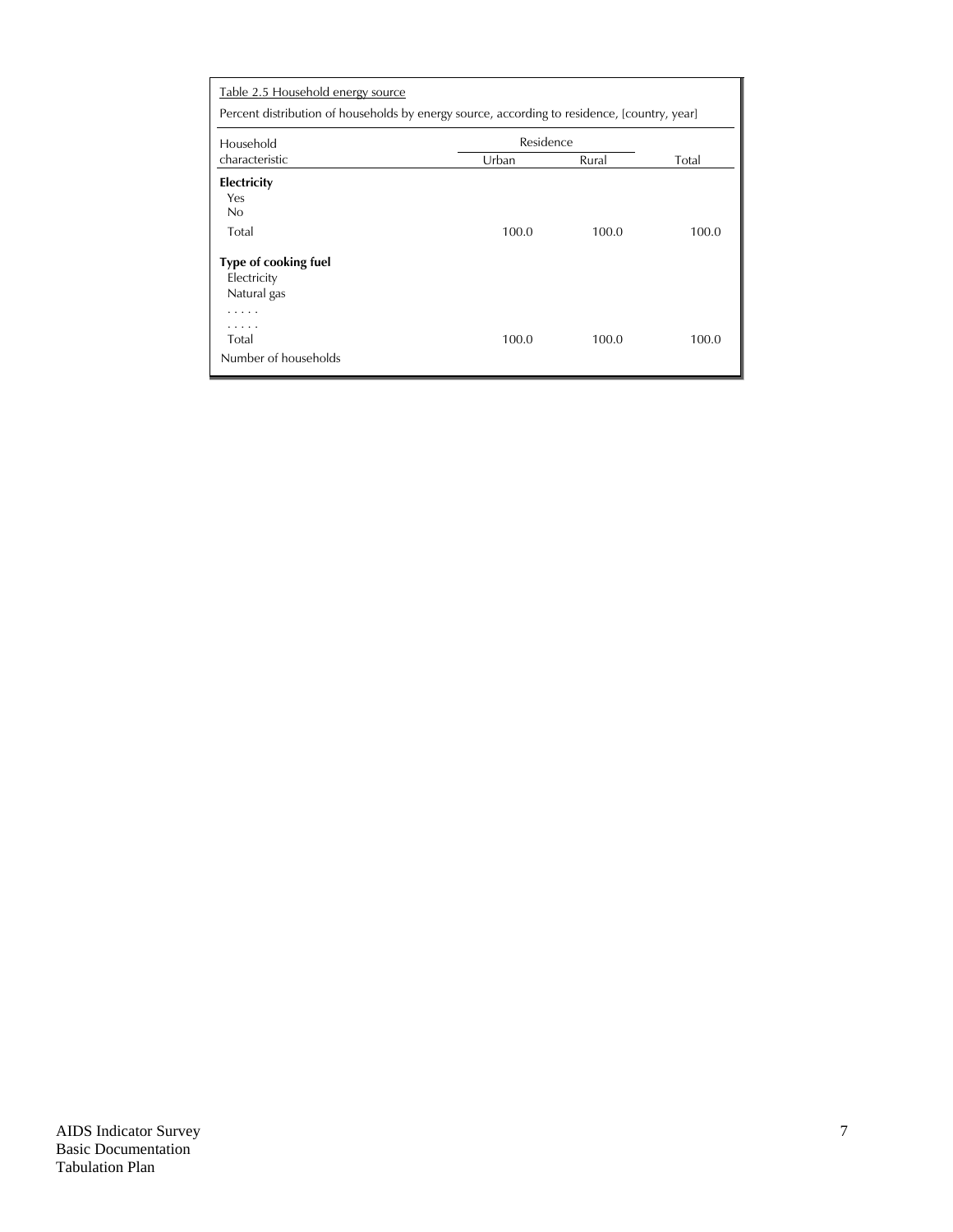| Table 2.6 Household possessions                                                                                                                                                              |            |       |       |       |            | 2.10 DHS |  |
|----------------------------------------------------------------------------------------------------------------------------------------------------------------------------------------------|------------|-------|-------|-------|------------|----------|--|
| Percentage of households and de jure population possessing various household effects, means of transportation,<br>agricultural land and livestock/farm animals by residence, [country, year] |            |       |       |       |            |          |  |
|                                                                                                                                                                                              | Households |       |       |       | Population |          |  |
| Possession                                                                                                                                                                                   | Urban      | Rural | Total | Urban | Rural      | Total    |  |
| <b>Household effects</b><br>Radio<br>Television<br>Mobile telephone<br>Non-mobile telephone<br>Refrigerator                                                                                  |            |       |       |       |            |          |  |
| <b>Means of transport</b><br>Bicycle<br>Animal drawn cart<br>Motorcycle/scooter<br>$Car/$ truck<br>Boat with a motor                                                                         |            |       |       |       |            |          |  |
| Number                                                                                                                                                                                       |            |       |       |       |            |          |  |

The availability of durable consumer goods is a useful indicator of household socioeconomic level. Moreover, particular goods have specific benefits. Having access to a radio or a television exposes household members to innovative ideas; a refrigerator prolongs the wholesomeness of foods; and a means of transport allows greater access to many services away from the local area. This table shows the availability of selected household possessions by residence.

If additional household possessions were included in a country-specific questionnaire, they can be included in the table.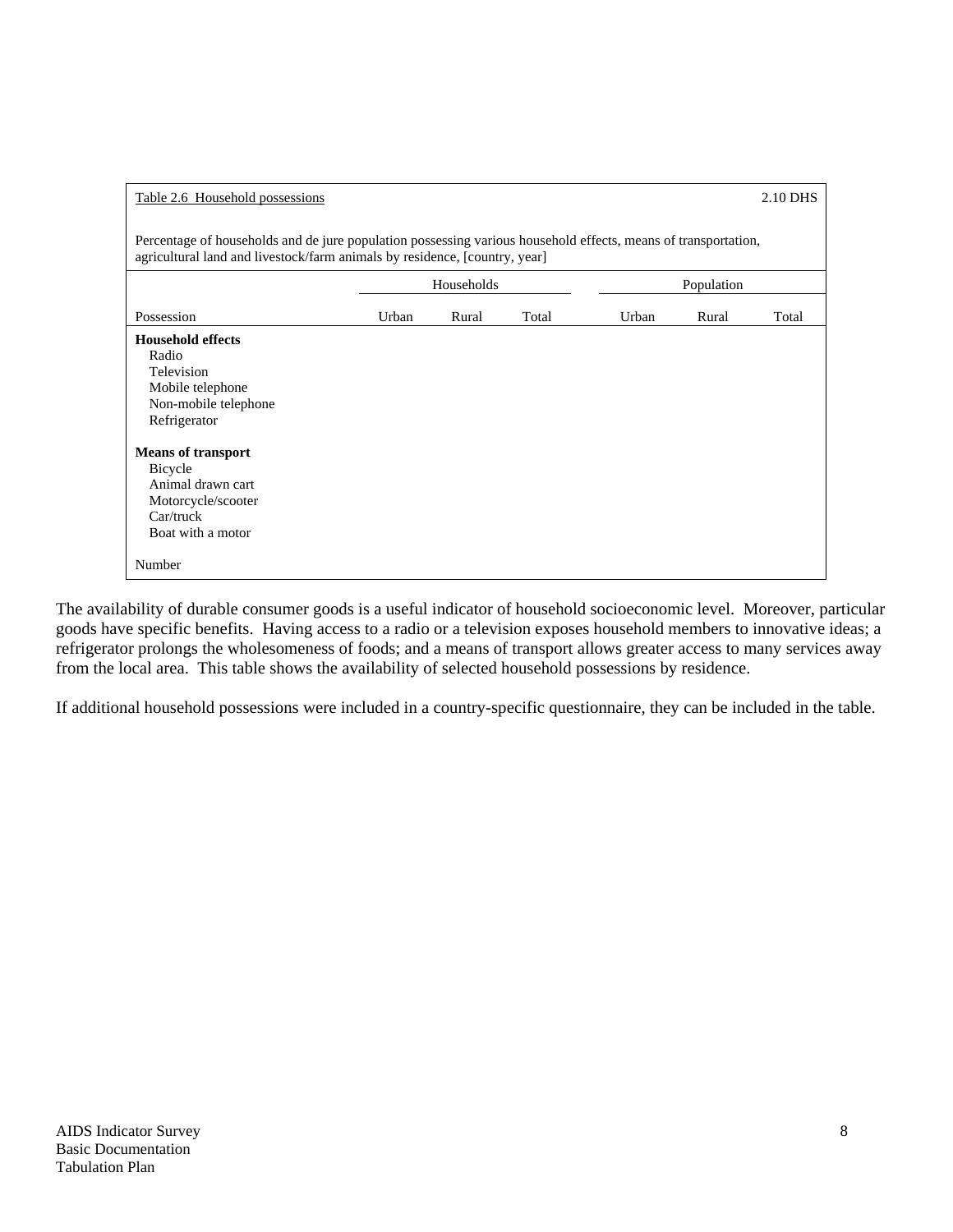# Table 2.7 Wealth quintiles 2.11 DHS

| Percent distribution of the de jure population by wealth quintiles and the Gini Coefficient, according to residence and region, [country, year] |  |  |
|-------------------------------------------------------------------------------------------------------------------------------------------------|--|--|
|                                                                                                                                                 |  |  |

| Wealth quintile  |        |        |        |        |         |       | Number     |             |
|------------------|--------|--------|--------|--------|---------|-------|------------|-------------|
|                  |        |        |        |        |         |       | of         | Gini        |
| Residence/region | Lowest | Second | Middle | Fourth | Highest | Total | population | Coefficient |
|                  |        |        |        |        |         |       |            |             |
| <b>Residence</b> |        |        |        |        |         |       |            |             |
| Urban            |        |        |        |        |         | 100.0 |            |             |
| Rural            |        |        |        |        |         | 100.0 |            |             |
|                  |        |        |        |        |         |       |            |             |
| <b>Region</b>    |        |        |        |        |         |       |            |             |
| Region 1         |        |        |        |        |         | 100.0 |            |             |
| Region 2         |        |        |        |        |         | 100.0 |            |             |
| Region 3         |        |        |        |        |         | 100.0 |            |             |
| Region 4         |        |        |        |        |         | 100.0 |            |             |
|                  |        |        |        |        |         |       |            |             |
| Total            | 20.0   | 20.0   | 20.0   | 20.0   | 20.0    | 100.0 |            |             |

In addition to standard background characteristics, most of the results in the country reports are shown by wealth quintiles, an indicator of the economic status of households. Although surveys under the DHS program do not collect data on consumption or income, they do collect detailed information on dwelling and household characteristics and access to a variety of consumer goods and services, and assets which are used as a measure of socio-economic status. The wealth index is a recently developed measure that has been tested in a number of countries in relation to inequities in household income, use of health services, and health outcomes. The resulting wealth index is an indicator of the level of wealth that is consistent with expenditure and income measures. The wealth index was constructed using household asset data and principal components analysis.

Each asset is assigned a weight (factor score) generated through principal component analysis, and the resulting asset scores were standardized in relation to a standard normal distribution with a mean of zero and standard deviation of one. Each household is then assigned a score for each asset, and the scores are summed for each household; individuals were ranked according to the total score of the household in which they reside. The total population in the households included in the sample is then divided into quintiles from one (lowest) to five (highest).

To create wealth quintiles the de jure population is classified into five wealth categories, each with the same number of persons, according to an index representing the wealth of the household in which a person resides. At the national level, approximately 20 percent of the population is in each wealth quintile.

Table 2.11 shows the distribution across the five wealth quintiles of the population of urban and rural areas and in each region. These distributions indicate the degree to which wealth is evenly (or unevenly) distributed by geographic areas. The distribution of households by quintiles is not exactly 20 percent due to the fact that members of the households, not households, were divided into quintiles.

Also included in Table 2.11 is the Gini Coefficient, which indicates the level of concentration of wealth, 0 being an equal distribution and 1 a totally unequal distribution. The Gini coefficient is calculated as a ratio of the areas on the Lorenz curve diagram. If the area between the line of perfect equality and Lorenz curve is A, and the area underneath the Lorenz curve is B, then the Gini coefficient is  $A/(A+B)$ . This ratio is expressed as a percentage or as the numerical equivalent of that percentage, which is always a number between 0 and 1.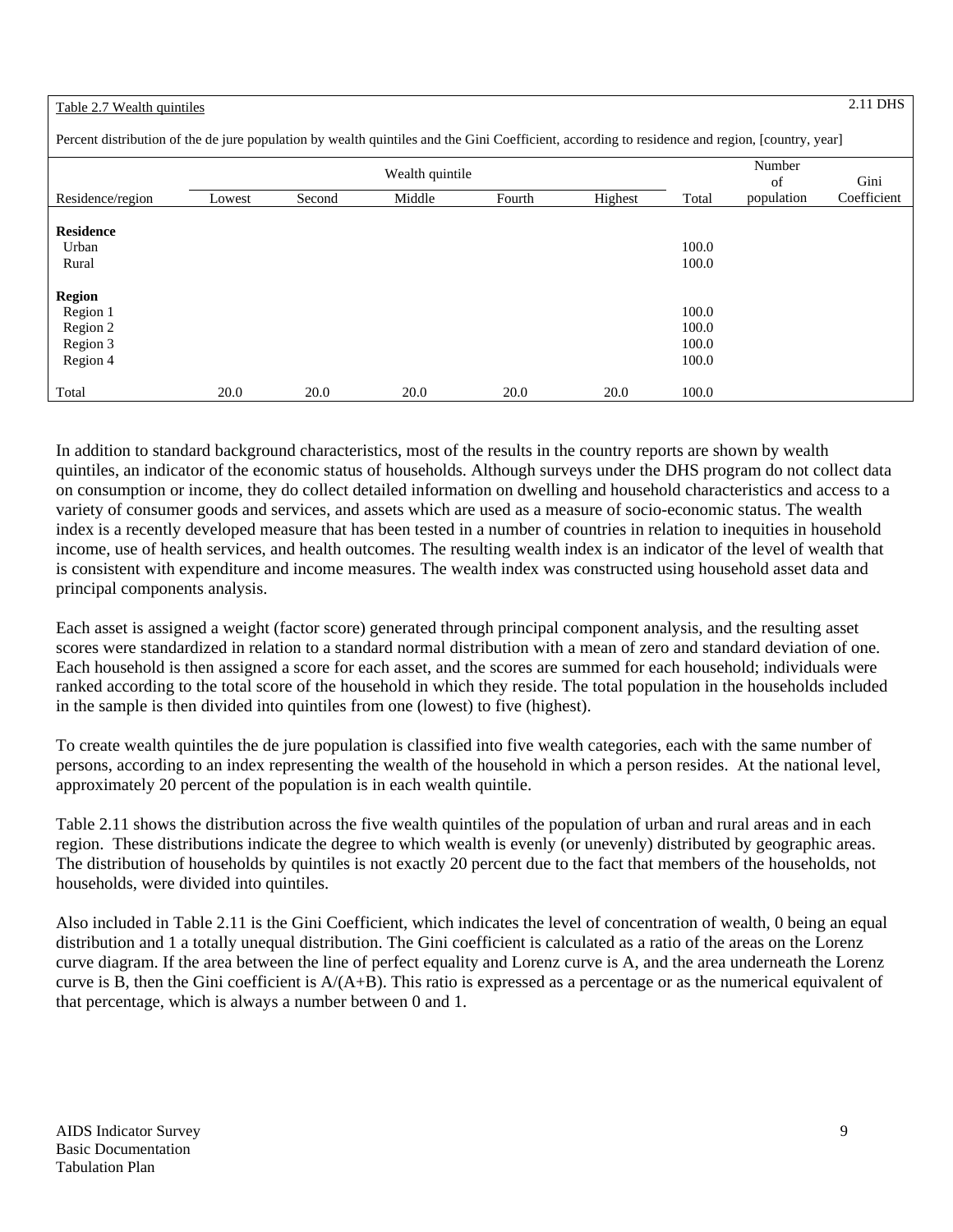The Gini coefficient is often calculated with the more practical Brown Formula shown below:

$$
G = |1 - \sum_{k=1}^{n} (X_k - X_{k-1})(Y_k + Y_{k-1})|
$$

G: Gini coefficient

 $X_k$ : cumulated proportion of the population variable, for  $k = 0,...,n$ , with  $X_0 = 0$ ,  $X_n = 1$  $Y_k$ : cumulated proportion of the income variable, for  $k = 0,...,n$ , with  $Y_0 = 0$ ,  $Y_n = 1$ 

The small sample variance properties of G are not known, and large sample approximations to the variance of G are poor. In order for G to be an unbiased estimate of the true population value, it should be multiplied by  $n/(n-1)$ .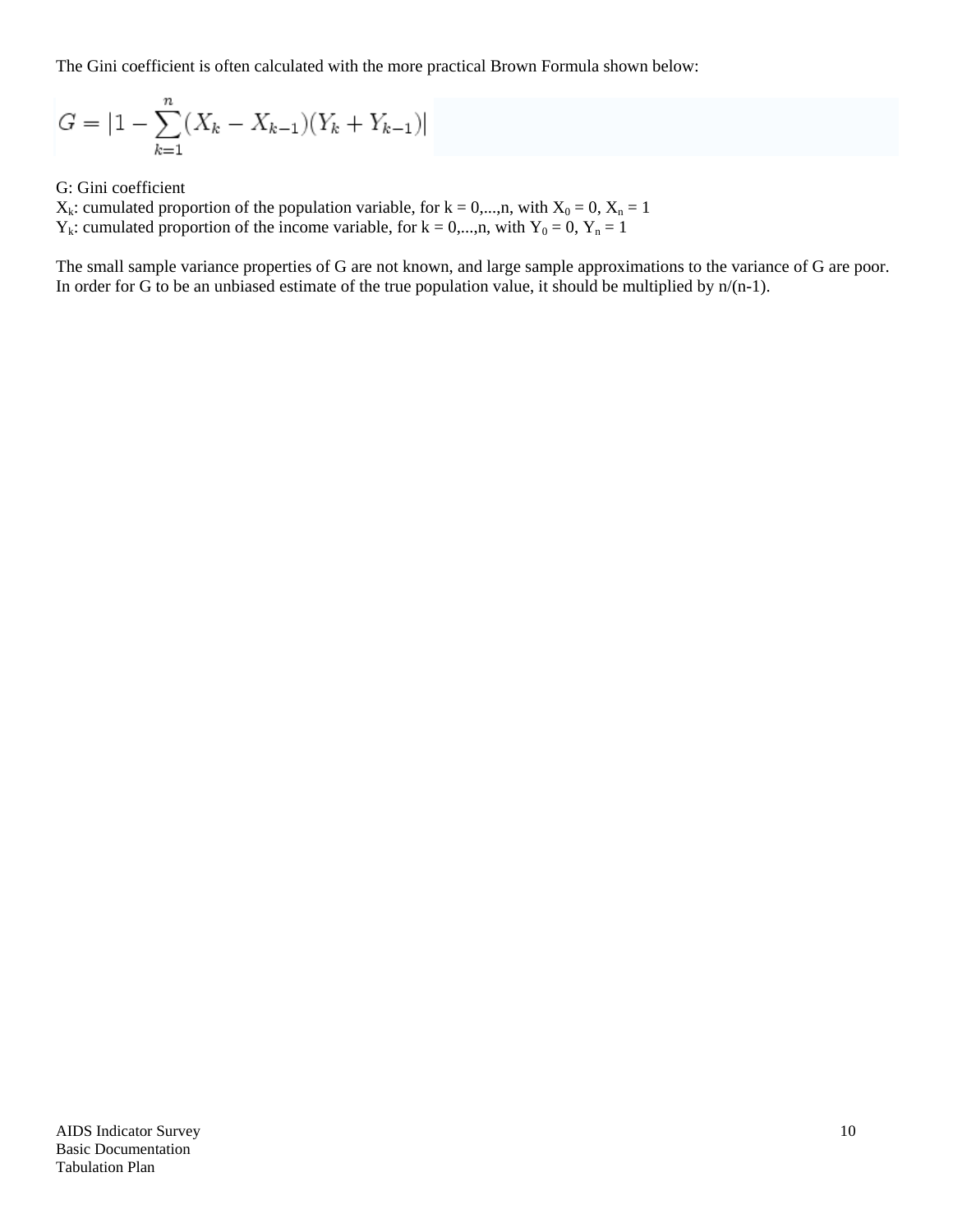|                                                                           |                                    | Any type of mosquito net            |                                               |                                    | Ever treated mosquito nets <sup>1</sup> |                                                               | Insecticide treated mosquito nets<br>$(TTNs)^2$ |                        |                                               |                            |
|---------------------------------------------------------------------------|------------------------------------|-------------------------------------|-----------------------------------------------|------------------------------------|-----------------------------------------|---------------------------------------------------------------|-------------------------------------------------|------------------------|-----------------------------------------------|----------------------------|
| Background<br>characteristic                                              | Percentage<br>with at<br>least one | Percentage<br>with more<br>than one | Average<br>number of<br>nets per<br>household | Percentage<br>with at least<br>one | Percentage<br>with more<br>than one     | Average<br>number of<br>ever treated<br>nets per<br>household | Percentage<br>with at least with more<br>one    | Percentage<br>than one | Average<br>number of<br>ITNs per<br>household | Number<br>of<br>households |
| <b>Residence</b><br>Urban<br>Rural                                        |                                    |                                     |                                               |                                    |                                         |                                                               |                                                 |                        |                                               |                            |
| <b>Region</b><br>Region 1<br>Region 2<br>Region 3<br>Region 4             |                                    |                                     |                                               |                                    |                                         |                                                               |                                                 |                        |                                               |                            |
| <b>Wealth quintile</b><br>Lowest<br>Second<br>Middle<br>Fourth<br>Highest |                                    |                                     |                                               |                                    |                                         |                                                               |                                                 |                        |                                               |                            |
| Total                                                                     |                                    |                                     |                                               |                                    |                                         |                                                               |                                                 |                        |                                               |                            |

Window screens and untreated mosquito nets and curtains offer some protection against mosquitoes and other insects but screens and nets are often ill-fitting or torn which reduces their effectiveness as a physical barrier. These defects can be largely overcome by treatment with a fast-acting insecticide that will repel or kill mosquitoes.

Table 2.8 shows the possession by households of mosquito nets of various degrees of effectiveness.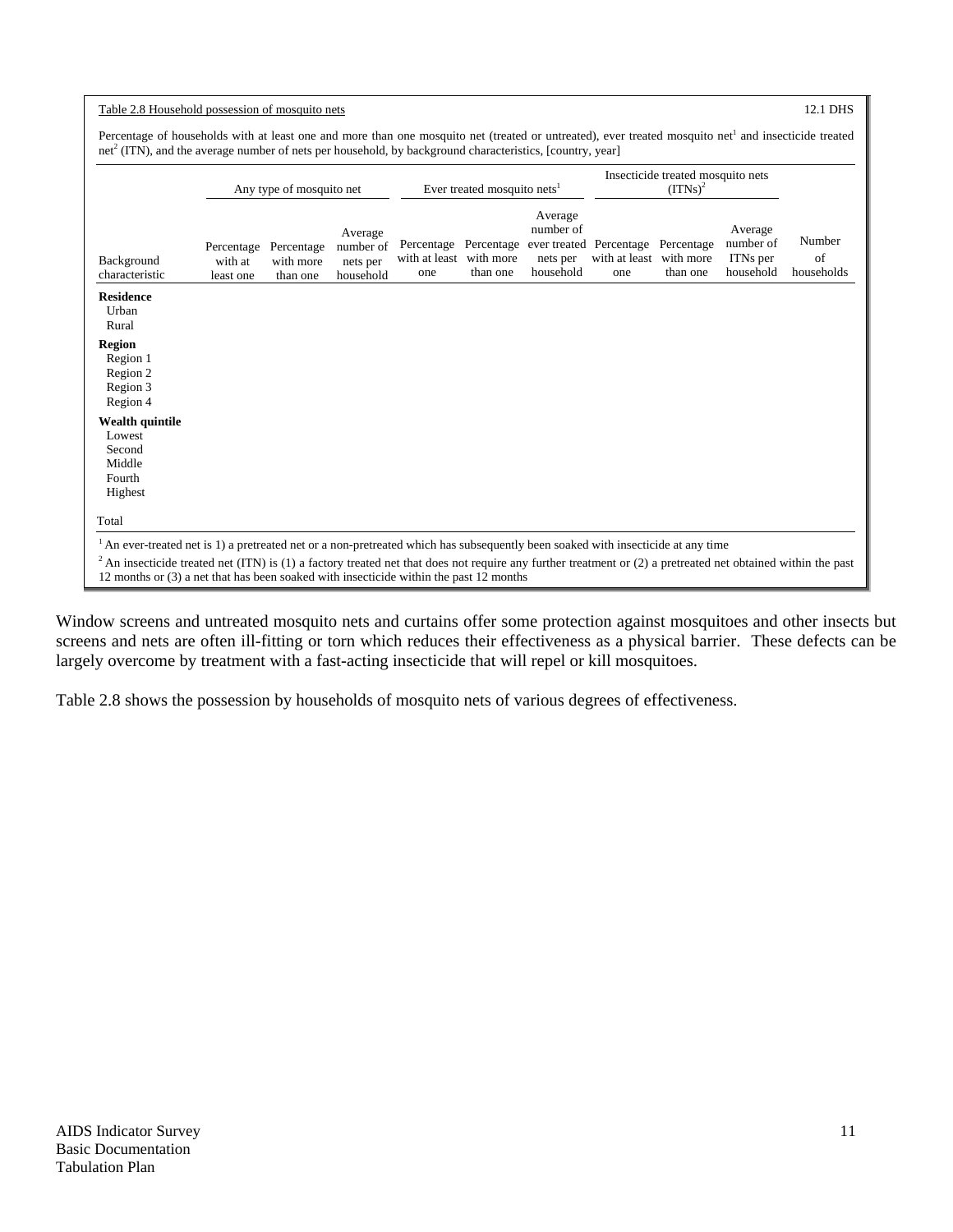# Table 2.9 Use of mosquito nets by children 12.2 DHS

Percentage of children under five years of age who slept under a mosquito net (treated or untreated), an ever-treated mosquito net, and an insecticide-treated net (ITN) the night before the survey, by background characteristics, [country, year]

| Background<br>characteristic | Percentage who<br>slept under any net<br>last night | Percentage who<br>slept under an<br>ever-treated net<br>last night $1$ | Percentage who slept<br>under an ITN last<br>night <sup>2</sup>                                                           | Number<br>of<br>children |
|------------------------------|-----------------------------------------------------|------------------------------------------------------------------------|---------------------------------------------------------------------------------------------------------------------------|--------------------------|
| Age (in years)               |                                                     |                                                                        |                                                                                                                           |                          |
| $\leq$ 1                     |                                                     |                                                                        |                                                                                                                           |                          |
| 1                            |                                                     |                                                                        |                                                                                                                           |                          |
| 2                            |                                                     |                                                                        |                                                                                                                           |                          |
| 3<br>$\overline{4}$          |                                                     |                                                                        |                                                                                                                           |                          |
|                              |                                                     |                                                                        |                                                                                                                           |                          |
| <b>Sex</b>                   |                                                     |                                                                        |                                                                                                                           |                          |
| Male                         |                                                     |                                                                        |                                                                                                                           |                          |
| Female                       |                                                     |                                                                        |                                                                                                                           |                          |
|                              |                                                     |                                                                        |                                                                                                                           |                          |
| <b>Residence</b>             |                                                     |                                                                        |                                                                                                                           |                          |
| Urban                        |                                                     |                                                                        |                                                                                                                           |                          |
| Rural                        |                                                     |                                                                        |                                                                                                                           |                          |
| <b>Region</b>                |                                                     |                                                                        |                                                                                                                           |                          |
| Region 1                     |                                                     |                                                                        |                                                                                                                           |                          |
| Region 2                     |                                                     |                                                                        |                                                                                                                           |                          |
| Region 3                     |                                                     |                                                                        |                                                                                                                           |                          |
| Region 4                     |                                                     |                                                                        |                                                                                                                           |                          |
|                              |                                                     |                                                                        |                                                                                                                           |                          |
| <b>Wealth quintile</b>       |                                                     |                                                                        |                                                                                                                           |                          |
| Lowest                       |                                                     |                                                                        |                                                                                                                           |                          |
| Second                       |                                                     |                                                                        |                                                                                                                           |                          |
| Middle<br>Fourth             |                                                     |                                                                        |                                                                                                                           |                          |
| Highest                      |                                                     |                                                                        |                                                                                                                           |                          |
|                              |                                                     |                                                                        |                                                                                                                           |                          |
| Total                        |                                                     |                                                                        |                                                                                                                           |                          |
|                              |                                                     |                                                                        | $1$ An ever-treated net is 1) a pretreated net or a non-pretreated which has subsequently been soaked with insecticide at |                          |
| any time                     |                                                     |                                                                        |                                                                                                                           |                          |
|                              |                                                     |                                                                        | $2$ An insecticide-treated net (ITN) is (1) a factory-treated net that does not require any further treatment or (2) a    |                          |
|                              |                                                     |                                                                        | pretreated net obtained within the past 12 months or (3) a net that has been soaked with insecticide within the past 12   |                          |
| months                       |                                                     |                                                                        |                                                                                                                           |                          |

Age is an important factor in determining levels of acquired immunity to malaria. For about six months following birth, antibodies acquired from the mother during pregnancy protect children born in areas of endemic malaria. This immunity is gradually lost and children start to develop their own immunity to malaria. The pace at which immunity is developed depends on their exposure to malaria infection, and in high malaria-endemic areas, children are thought to have attained a high level of immunity by their fifth birthday. Such children may experience episodes of malaria illness but usually do not suffer from severe, life-threatening malaria. Immunity in areas of low malaria transmission is acquired more slowly and malaria illness affects all age groups of the population.

Table 2.9 shows the protection afforded to children less than five years of age by various categories of mosquito nets. For the child's age in this table, the Household Listing in the Household Questionnaire is used.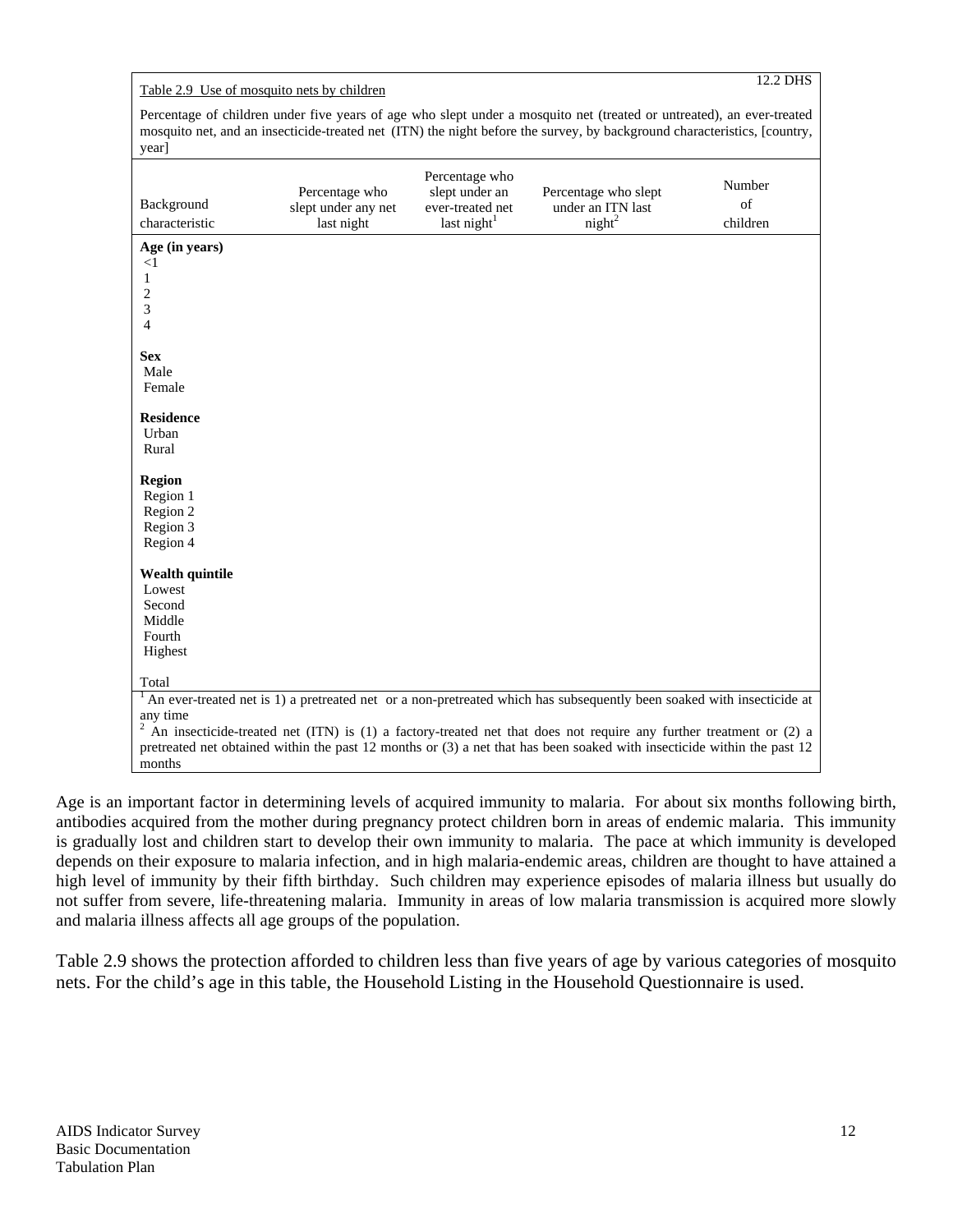# Table 2.10 Use of mosquito nets by women 12.3 DHS

Percentage of all women age 15-49 and pregnant women age 15-49 who slept under a mosquito net (treated or untreated), an ever-treated mosquito net, and an insecticide-treated Net(ITN) the night before the survey, by background characteristics, [country, year]

|                                                                                                                                    |                  | Percentage of all women age 15-49 who: |                         |              | Percentage of pregnant women age 15-49 who: |                         |                                                                                                                                                           |              |
|------------------------------------------------------------------------------------------------------------------------------------|------------------|----------------------------------------|-------------------------|--------------|---------------------------------------------|-------------------------|-----------------------------------------------------------------------------------------------------------------------------------------------------------|--------------|
|                                                                                                                                    |                  | Slept                                  |                         |              |                                             | Slept                   |                                                                                                                                                           |              |
|                                                                                                                                    | Slept            | under                                  | Slept                   |              | Slept                                       | under                   | Slept                                                                                                                                                     |              |
| Background                                                                                                                         | under<br>any net | an ever-<br>treated net                | under<br>an ITN         | Number<br>of | under<br>any net                            | an ever-<br>treated net | under<br>an ITN                                                                                                                                           | Number<br>of |
| characteristic                                                                                                                     | last night       | last night $1$                         | last night <sup>2</sup> | women        | last night                                  | last night $1$          | last night $2$                                                                                                                                            | women        |
|                                                                                                                                    |                  |                                        |                         |              |                                             |                         |                                                                                                                                                           |              |
| <b>Residence</b>                                                                                                                   |                  |                                        |                         |              |                                             |                         |                                                                                                                                                           |              |
| Urban                                                                                                                              |                  |                                        |                         |              |                                             |                         |                                                                                                                                                           |              |
| Rural                                                                                                                              |                  |                                        |                         |              |                                             |                         |                                                                                                                                                           |              |
| <b>Region</b>                                                                                                                      |                  |                                        |                         |              |                                             |                         |                                                                                                                                                           |              |
| Region 1                                                                                                                           |                  |                                        |                         |              |                                             |                         |                                                                                                                                                           |              |
| Region 2                                                                                                                           |                  |                                        |                         |              |                                             |                         |                                                                                                                                                           |              |
| Region 3                                                                                                                           |                  |                                        |                         |              |                                             |                         |                                                                                                                                                           |              |
| Region 4                                                                                                                           |                  |                                        |                         |              |                                             |                         |                                                                                                                                                           |              |
|                                                                                                                                    |                  |                                        |                         |              |                                             |                         |                                                                                                                                                           |              |
| <b>Education</b>                                                                                                                   |                  |                                        |                         |              |                                             |                         |                                                                                                                                                           |              |
| None                                                                                                                               |                  |                                        |                         |              |                                             |                         |                                                                                                                                                           |              |
| Primary                                                                                                                            |                  |                                        |                         |              |                                             |                         |                                                                                                                                                           |              |
| Secondary                                                                                                                          |                  |                                        |                         |              |                                             |                         |                                                                                                                                                           |              |
| More than                                                                                                                          |                  |                                        |                         |              |                                             |                         |                                                                                                                                                           |              |
| secondary                                                                                                                          |                  |                                        |                         |              |                                             |                         |                                                                                                                                                           |              |
| <b>Wealth quintile</b>                                                                                                             |                  |                                        |                         |              |                                             |                         |                                                                                                                                                           |              |
| Lowest                                                                                                                             |                  |                                        |                         |              |                                             |                         |                                                                                                                                                           |              |
| Second                                                                                                                             |                  |                                        |                         |              |                                             |                         |                                                                                                                                                           |              |
| Middle                                                                                                                             |                  |                                        |                         |              |                                             |                         |                                                                                                                                                           |              |
| Fourth                                                                                                                             |                  |                                        |                         |              |                                             |                         |                                                                                                                                                           |              |
| Highest                                                                                                                            |                  |                                        |                         |              |                                             |                         |                                                                                                                                                           |              |
| Total                                                                                                                              |                  |                                        |                         |              |                                             |                         |                                                                                                                                                           |              |
|                                                                                                                                    |                  |                                        |                         |              |                                             |                         |                                                                                                                                                           |              |
| $1$ An ever-treated net is 1) a pretreated net or a non-pretreated which has subsequently been soaked with insecticide at any time |                  |                                        |                         |              |                                             |                         |                                                                                                                                                           |              |
|                                                                                                                                    |                  |                                        |                         |              |                                             |                         | $2$ An insecticide-treated net (ITN) is (1) a factory-treated net that does not require any further treatment or (2) a pretreated net obtained within the |              |
| past 12 months or (3) a net that has been soaked with insecticide within the past 12 months                                        |                  |                                        |                         |              |                                             |                         |                                                                                                                                                           |              |

In malaria-endemic areas adults usually have acquired some degree of immunity to severe, life-threatening malaria. However, pregnancy leads to a depression of the immune system so that pregnant women, especially those in their first pregnancy, have a higher risk to malaria. Moreover, these malarias may be asymptomatic and lead to malaria-induced anemia and may interfere with the mother-fetus exchange resulting in low birth weight births. During pregnancy women can reduce the risk of the adverse effects of malaria by sleeping under insecticide- treated mosquito nets.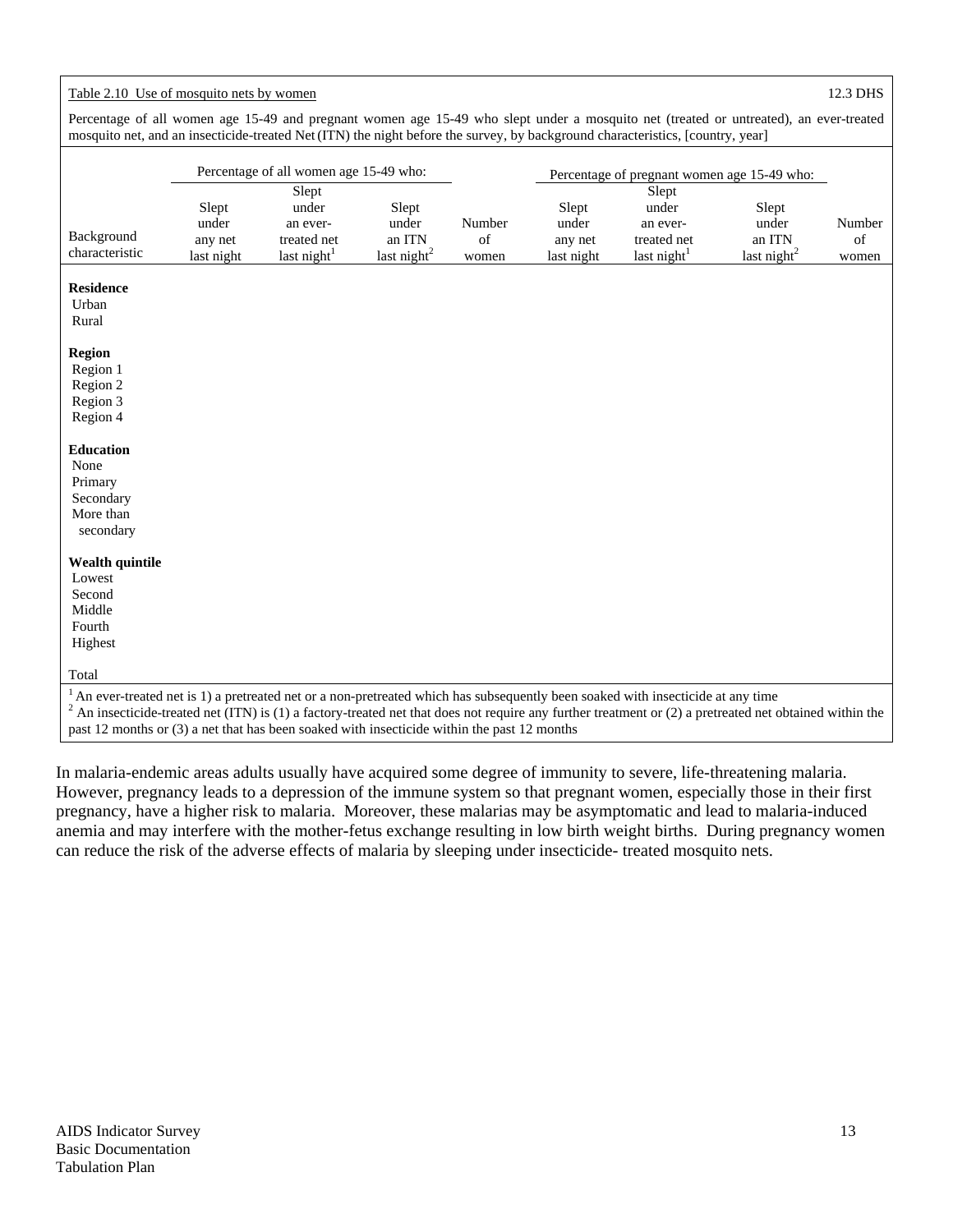### Table 3.1 Age of respondents

Percent distribution of women and men by age, [country, year]

|                    |                     | Women              | Men                  |                     |                    |                      |
|--------------------|---------------------|--------------------|----------------------|---------------------|--------------------|----------------------|
| Age                | Weighted<br>percent | Weighted<br>number | Unweighted<br>number | Weighted<br>percent | Weighted<br>number | Unweighted<br>number |
| $15-19$            |                     |                    |                      |                     |                    |                      |
| $20 - 24$          |                     |                    |                      |                     |                    |                      |
| 25-29              |                     |                    |                      |                     |                    |                      |
| $30 - 34$          |                     |                    |                      |                     |                    |                      |
| 35-39              |                     |                    |                      |                     |                    |                      |
| $40 - 44$          |                     |                    |                      |                     |                    |                      |
| 45-49              |                     |                    |                      |                     |                    |                      |
| 50-54              | na                  | na                 | na                   |                     |                    |                      |
| 55-59              | na                  | na                 | na                   |                     |                    |                      |
| <b>Total 15-49</b> | 100.0               |                    |                      |                     |                    |                      |
| Total 15-54[59]    | na                  | na                 | na                   | 100.0               |                    |                      |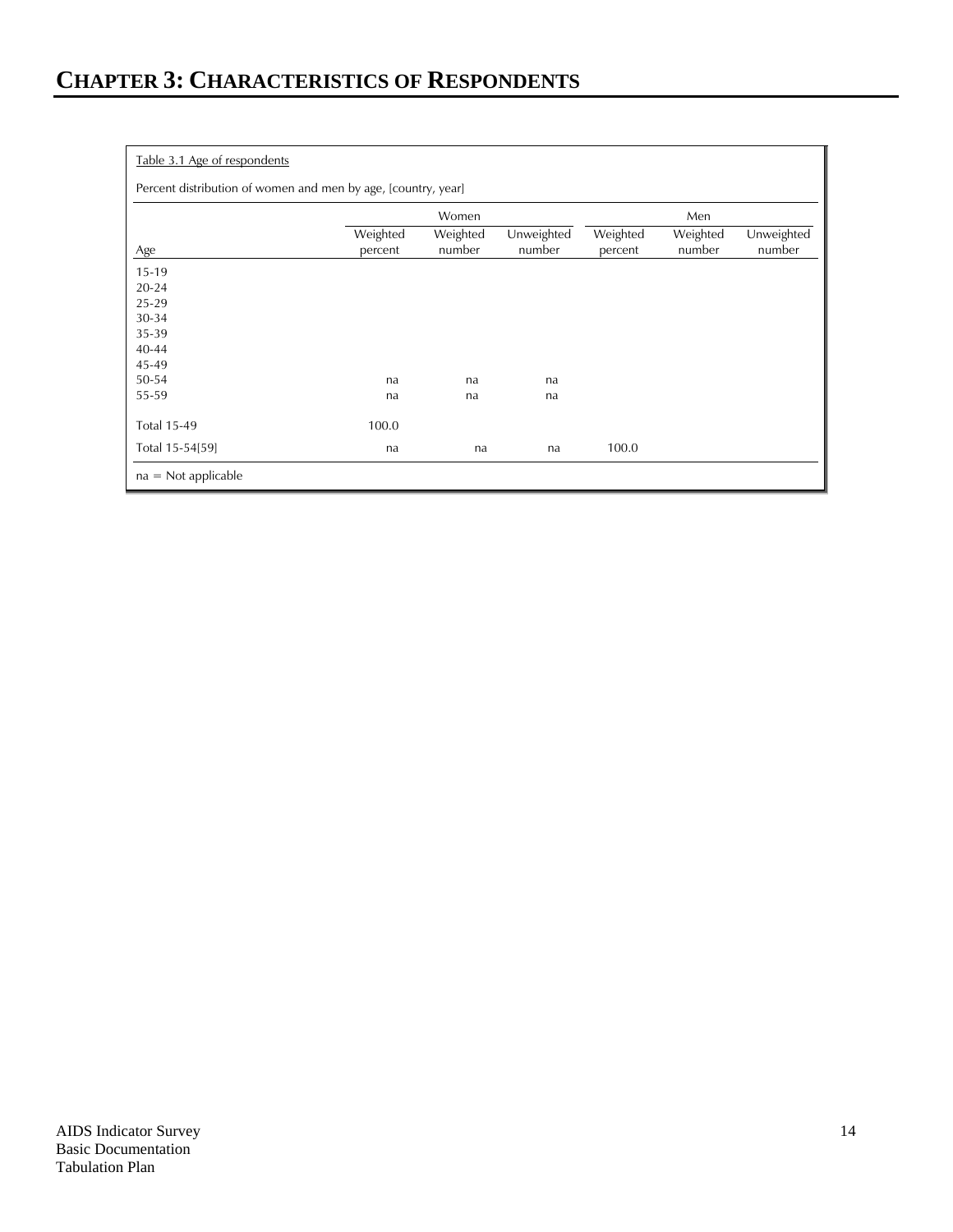| Table 3.2 Background characteristics of respondents |
|-----------------------------------------------------|
|-----------------------------------------------------|

Percent distribution of women and men by selected background characteristics, [country, year]

|                                                                                                                                                | ,                   | O                  |                      | $\prime$ $\prime$   |                    |                      |
|------------------------------------------------------------------------------------------------------------------------------------------------|---------------------|--------------------|----------------------|---------------------|--------------------|----------------------|
|                                                                                                                                                |                     | Women              |                      |                     | Men                |                      |
| Background<br>characteristic                                                                                                                   | Weighted<br>percent | Weighted<br>number | Unweighted<br>number | Weighted<br>percent | Weighted<br>number | Unweighted<br>number |
|                                                                                                                                                |                     |                    |                      |                     |                    |                      |
| Age<br>15-19                                                                                                                                   |                     |                    |                      |                     |                    |                      |
| $20 - 24$                                                                                                                                      |                     |                    |                      |                     |                    |                      |
| 25-29                                                                                                                                          |                     |                    |                      |                     |                    |                      |
| 30-34                                                                                                                                          |                     |                    |                      |                     |                    |                      |
| 35-39                                                                                                                                          |                     |                    |                      |                     |                    |                      |
| 40-44                                                                                                                                          |                     |                    |                      |                     |                    |                      |
| 45-49                                                                                                                                          |                     |                    |                      |                     |                    |                      |
| Religion                                                                                                                                       |                     |                    |                      |                     |                    |                      |
| $\cdots$<br>$\cdots$                                                                                                                           |                     |                    |                      |                     |                    |                      |
|                                                                                                                                                |                     |                    |                      |                     |                    |                      |
| <b>Ethnic Group</b><br>$- - - -$                                                                                                               |                     |                    |                      |                     |                    |                      |
| $---$                                                                                                                                          |                     |                    |                      |                     |                    |                      |
| $---$                                                                                                                                          |                     |                    |                      |                     |                    |                      |
| <b>Marital status</b>                                                                                                                          |                     |                    |                      |                     |                    |                      |
| Never married                                                                                                                                  |                     |                    |                      |                     |                    |                      |
| Married                                                                                                                                        |                     |                    |                      |                     |                    |                      |
| Living together                                                                                                                                |                     |                    |                      |                     |                    |                      |
| Divorced/separated<br>Widowed                                                                                                                  |                     |                    |                      |                     |                    |                      |
|                                                                                                                                                |                     |                    |                      |                     |                    |                      |
| <b>Pregnancy status</b>                                                                                                                        |                     |                    |                      |                     |                    |                      |
| Pregnant                                                                                                                                       |                     |                    |                      | na                  | na                 | na                   |
| Not pregnant<br>Unsure                                                                                                                         |                     |                    |                      | na<br>na            | na<br>na           | na<br>na             |
| Number of living children under 18<br>0<br>$1 - 2$                                                                                             |                     |                    |                      |                     |                    |                      |
| $3 - 4$                                                                                                                                        |                     |                    |                      |                     |                    |                      |
| 5 or more                                                                                                                                      |                     |                    |                      |                     |                    |                      |
| Residence                                                                                                                                      |                     |                    |                      |                     |                    |                      |
| Urban                                                                                                                                          |                     |                    |                      |                     |                    |                      |
| Rural                                                                                                                                          |                     |                    |                      |                     |                    |                      |
| <b>Region</b>                                                                                                                                  |                     |                    |                      |                     |                    |                      |
| Region 1                                                                                                                                       |                     |                    |                      |                     |                    |                      |
| Region 2                                                                                                                                       |                     |                    |                      |                     |                    |                      |
| Region 3<br>Region 4                                                                                                                           |                     |                    |                      |                     |                    |                      |
|                                                                                                                                                |                     |                    |                      |                     |                    |                      |
| <b>Education</b><br>No education                                                                                                               |                     |                    |                      |                     |                    |                      |
| Primary                                                                                                                                        |                     |                    |                      |                     |                    |                      |
| Secondary                                                                                                                                      |                     |                    |                      |                     |                    |                      |
| More than secondary                                                                                                                            |                     |                    |                      |                     |                    |                      |
| <b>Wealth quintile</b>                                                                                                                         |                     |                    |                      |                     |                    |                      |
| Lowest                                                                                                                                         |                     |                    |                      |                     |                    |                      |
| Second                                                                                                                                         |                     |                    |                      |                     |                    |                      |
| Middle                                                                                                                                         |                     |                    |                      |                     |                    |                      |
| Fourth<br>Highest                                                                                                                              |                     |                    |                      |                     |                    |                      |
|                                                                                                                                                |                     |                    |                      |                     |                    |                      |
| <b>Total 15-49</b>                                                                                                                             | 100.0               |                    |                      | 100.0               |                    |                      |
| Note: Education categories refer to the highest level of education attended, whether or not that level was completed.<br>$na = Not applicable$ |                     |                    |                      |                     |                    |                      |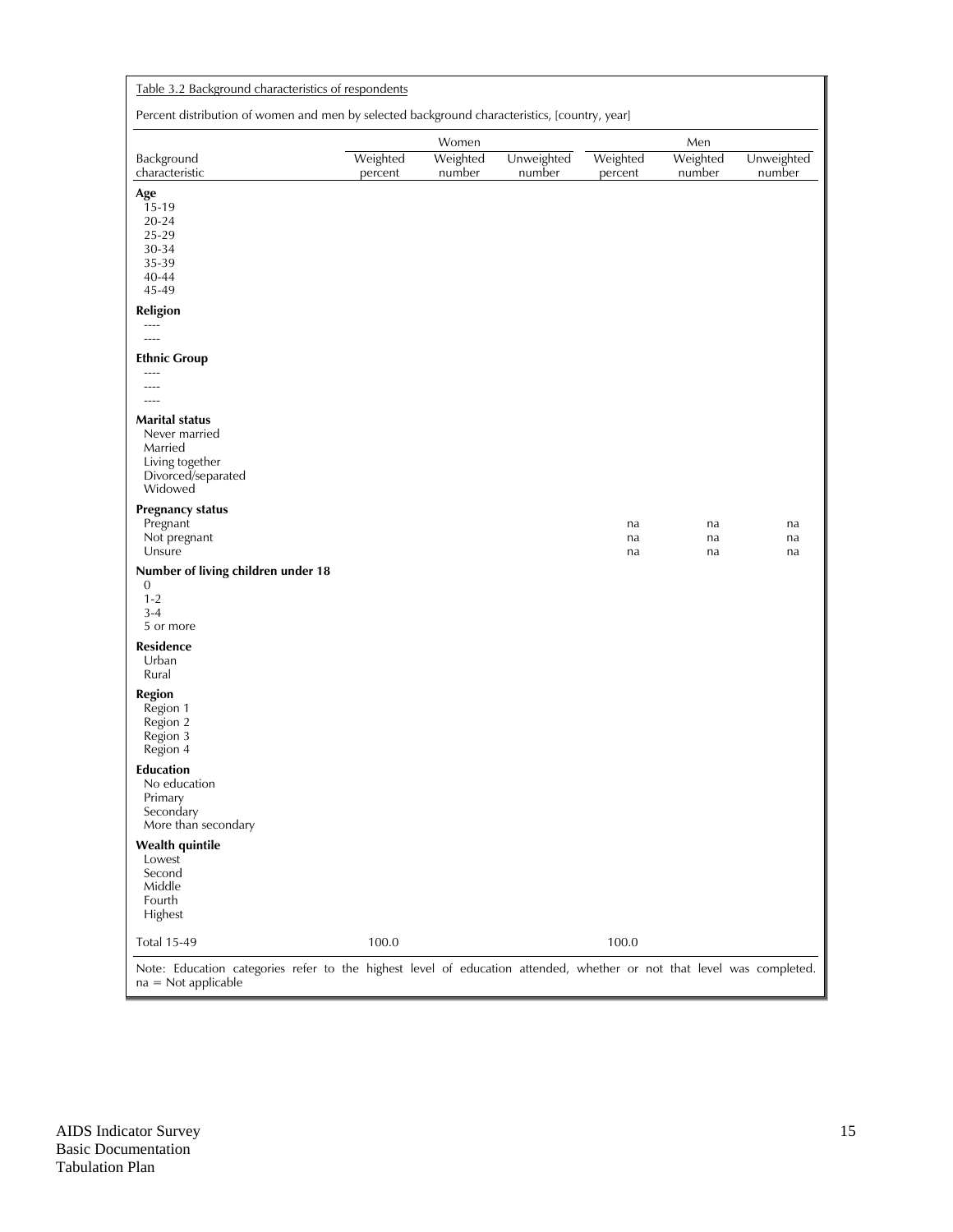# Table 3.3 Educational attainment

Percent distribution of women and men 15-49 by highest level of schooling attended, according to background characteristics, [country, year]

|                                                                           |                 |         |           | Women                     |                                                              |                       |                 |         |           | Men                       |                                                                      |                     |
|---------------------------------------------------------------------------|-----------------|---------|-----------|---------------------------|--------------------------------------------------------------|-----------------------|-----------------|---------|-----------|---------------------------|----------------------------------------------------------------------|---------------------|
| Background<br>characteristics                                             | No<br>education | Primary | Secondary | More<br>than<br>secondary | Total                                                        | Number<br>of<br>women | No<br>education | Primary | Secondary | More<br>than<br>secondary | Total                                                                | Number<br>of<br>men |
| Age<br>$15 - 24$<br>15-19<br>$20 - 24$<br>25-29<br>30-39<br>40-49         | Col. 1          | Col. 2  | Col.3     | Col. 4                    | Col. 5<br>100.0<br>100.0<br>100.0<br>100.0<br>100.0<br>100.0 | Col. 6                | <b>Col. 7</b>   | Col. 8  | Col. 9    | <b>Col. 10</b>            | <b>Col. 11</b><br>100.0<br>100.0<br>100.0<br>100.0<br>100.0<br>100.0 | <b>Col. 12</b>      |
| <b>Residence</b><br>Urban<br>Rural<br><b>Region</b>                       |                 |         |           |                           | 100.0<br>100.0                                               |                       |                 |         |           |                           | 100.0<br>100.0                                                       |                     |
| Region 1<br>Region 2<br>Region 3                                          |                 |         |           |                           | 100.0<br>100.0<br>100.0                                      |                       |                 |         |           |                           | 100.0<br>100.0<br>100.0                                              |                     |
| <b>Wealth quintile</b><br>Lowest<br>Second<br>Middle<br>Fourth<br>Highest |                 |         |           |                           | 100.0<br>100.0<br>100.0<br>100.0<br>100.0                    |                       |                 |         |           |                           | 100.0<br>100.0<br>100.0<br>100.0<br>100.0                            |                     |
| <b>Total 15-49</b>                                                        |                 |         |           |                           | 100.0                                                        |                       |                 |         |           |                           | 100.0                                                                |                     |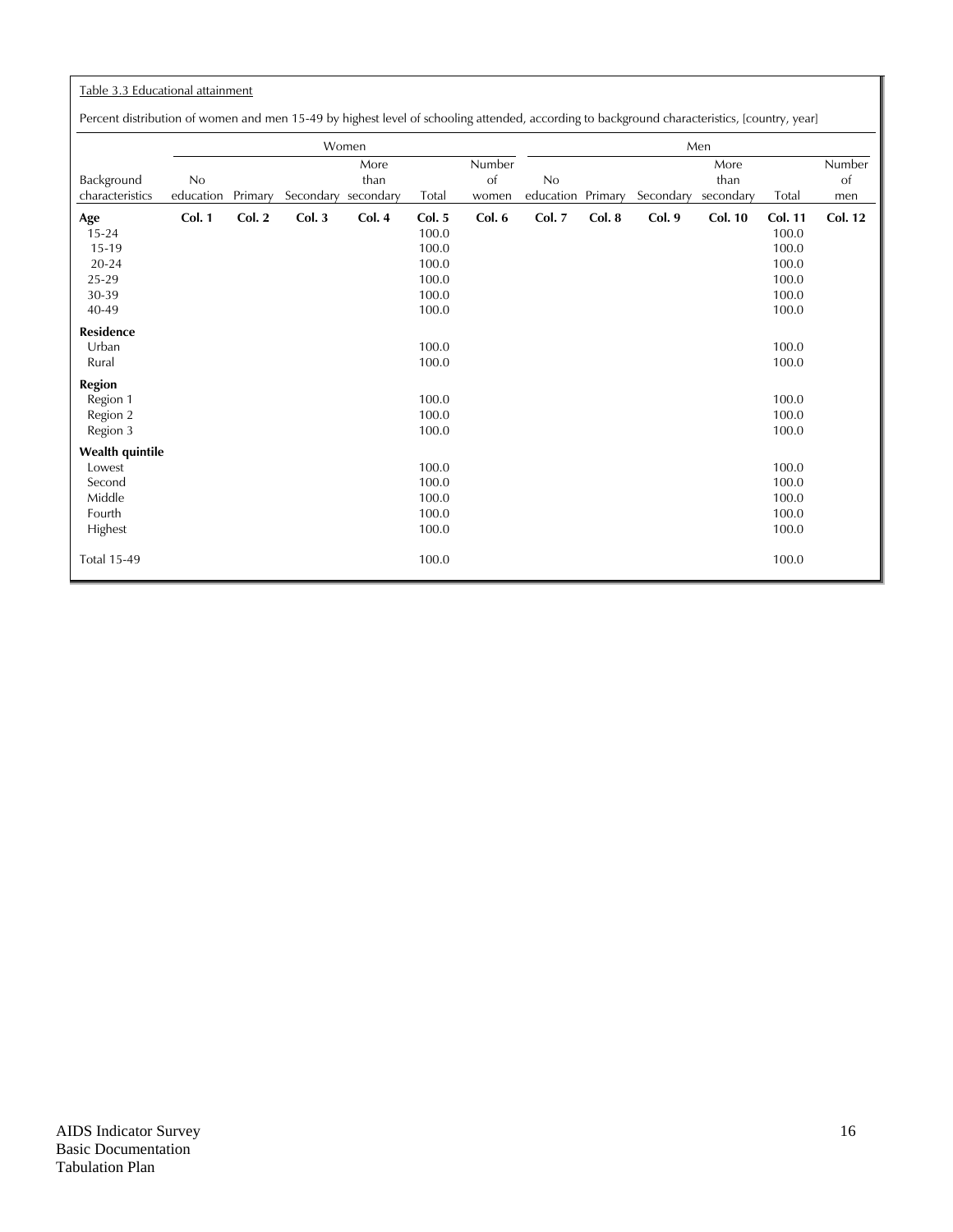# Table 3.4 Employment status

Percent distribution of women and men 15-49 by employment status, according to background characteristics, [country, year]

| recent abandatori or women and men 15-15 by employment batts, according to background enaracteribats, jeodini $\gamma$ , year |                                      |                      |                       | Women                                 |                                  |        |                                                              |                        |                                             |                                   |              | Men                                     |                                  |       |                                                    |                  |
|-------------------------------------------------------------------------------------------------------------------------------|--------------------------------------|----------------------|-----------------------|---------------------------------------|----------------------------------|--------|--------------------------------------------------------------|------------------------|---------------------------------------------|-----------------------------------|--------------|-----------------------------------------|----------------------------------|-------|----------------------------------------------------|------------------|
|                                                                                                                               | Employed in the<br>last 12 months    |                      |                       | Not employed in the last 12<br>months |                                  |        |                                                              |                        |                                             | Employed in the<br>last 12 months |              | Not employed in the last 12             | months                           |       |                                                    |                  |
| Background<br>characteristics                                                                                                 | Currently currently<br>empl-<br>oyed | Not<br>empl-<br>oyed | Going<br>to<br>school | Looking<br>for<br>work                | House-<br>work/<br>child<br>care | Other  | Total                                                        | <sub>of</sub><br>women | Number Currently currently<br>empl-<br>oyed | <b>Not</b><br>empl-<br>oyed       | to<br>school | Going Looking<br>for<br>work            | House-<br>work/<br>child<br>care | Other | Total                                              | Number<br>of men |
| Age<br>$15 - 24$<br>15-19<br>$20 - 24$<br>25-29<br>30-39<br>40-49                                                             | Col. 1                               | Col. 2               | Col.3                 | Col. 4                                | Col. 5                           | Col. 6 | Col. 7<br>100.0<br>100.0<br>100.0<br>100.0<br>100.0<br>100.0 | Col. 8                 | Col. 9                                      | <b>Col. 10</b>                    |              | Col. 11 Col. 12 Col. 13 Col. 14 Col. 15 |                                  |       | 100.0<br>100.0<br>100.0<br>100.0<br>100.0<br>100.0 | <b>Col. 16</b>   |
| Residence<br>Urban<br>Rural                                                                                                   |                                      |                      |                       |                                       |                                  |        | 100.0<br>100.0                                               |                        |                                             |                                   |              |                                         |                                  |       | 100.0<br>100.0                                     |                  |
| Region<br>Region 1<br>Region 2<br>Region 3                                                                                    |                                      |                      |                       |                                       |                                  |        | 100.0<br>100.0<br>100.0                                      |                        |                                             |                                   |              |                                         |                                  |       | 100.0<br>100.0<br>100.0                            |                  |
| <b>Education</b><br>No education<br>Primary<br>Secondary<br>More than<br>secondary                                            |                                      |                      |                       |                                       |                                  |        | 100.0<br>100.0<br>100.0<br>100.0                             |                        |                                             |                                   |              |                                         |                                  |       | 100.0<br>100.0<br>100.0<br>100.0                   |                  |
| Wealth quintile<br>Lowest<br>Second<br>Middle<br>Fourth<br>Highest                                                            |                                      |                      |                       |                                       |                                  |        | 100.0<br>100.0<br>100.0<br>100.0<br>100.0                    |                        |                                             |                                   |              |                                         |                                  |       | 100.0<br>100.0<br>100.0<br>100.0<br>100.0          |                  |
| <b>Total 15-49</b>                                                                                                            |                                      |                      |                       |                                       |                                  |        | 100.0                                                        |                        |                                             |                                   |              |                                         |                                  |       | 100.0                                              |                  |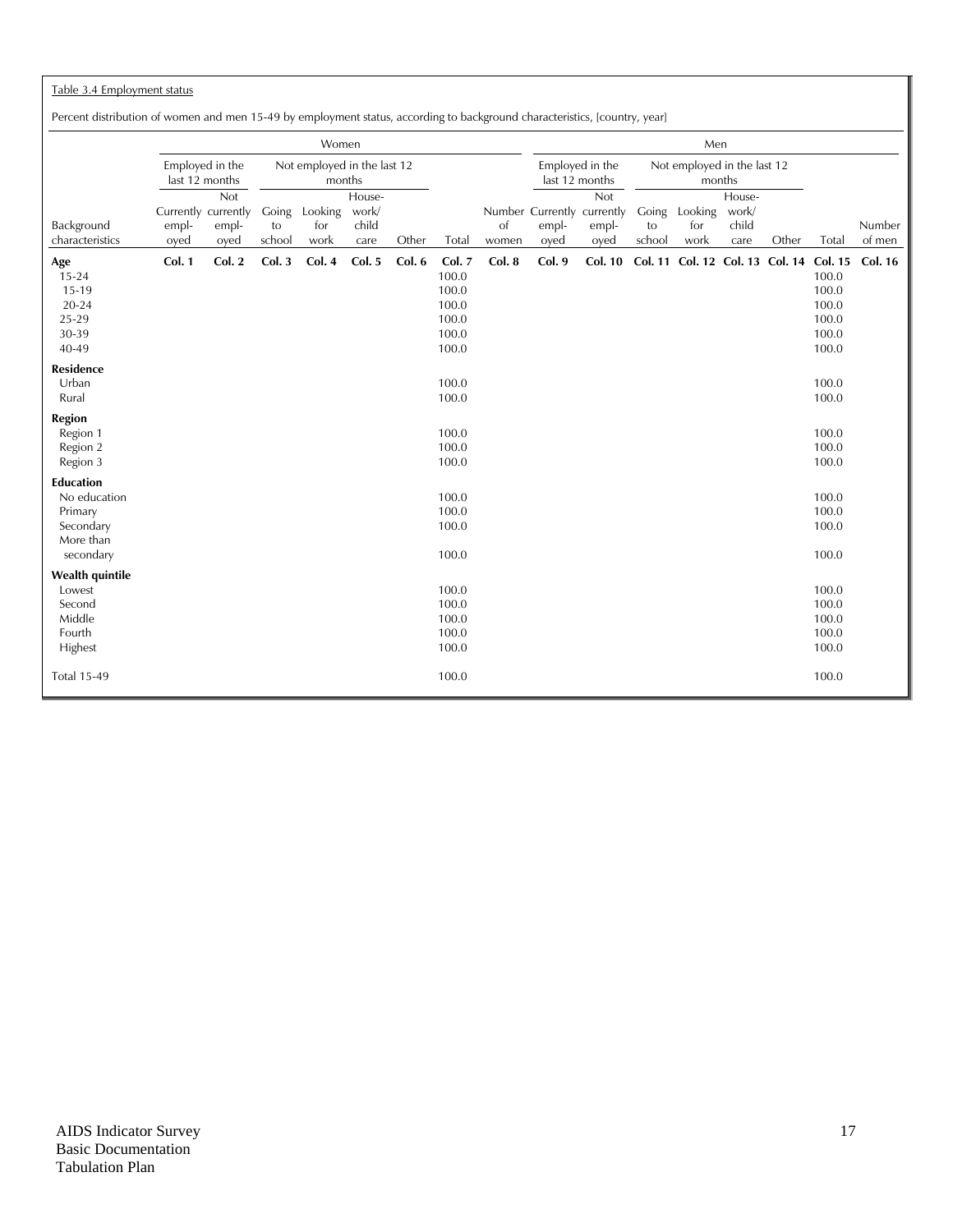# Table 3.5 Exposure to mass media

Percentage of women and men age 15-49 who are exposed to specific media on a weekly basis, by background characteristics, [country, year]

|                                                                                    | Women                                                   |                                          |                                                                         |                                     |                                           |                              | Men                                                     |                            |                                                                          |                                                  |                                           |                     |
|------------------------------------------------------------------------------------|---------------------------------------------------------|------------------------------------------|-------------------------------------------------------------------------|-------------------------------------|-------------------------------------------|------------------------------|---------------------------------------------------------|----------------------------|--------------------------------------------------------------------------|--------------------------------------------------|-------------------------------------------|---------------------|
| Background<br>characteristics                                                      | Reads a<br>news-<br>paper at<br>least<br>once a<br>week | television<br>at least<br>once a<br>week | Watches Listens to All three<br>the radio<br>at least<br>once a<br>week | media at<br>least<br>once a<br>week | No<br>media<br>at least<br>once a<br>week | Number<br>$\circ$ f<br>women | Reads a<br>news-<br>paper at<br>least<br>once a<br>week | at least<br>once a<br>week | Watches Listens to<br>television the radio<br>at least<br>once a<br>week | All three<br>media at<br>least<br>once a<br>week | No<br>media<br>at least<br>once a<br>week | Number<br>of<br>men |
| Age<br>15-19<br>$20 - 24$<br>25-29<br>30-34<br>35-39<br>40-44<br>45-49             |                                                         |                                          |                                                                         |                                     |                                           |                              |                                                         |                            |                                                                          |                                                  |                                           |                     |
| <b>Residence</b><br>Urban<br>Rural                                                 |                                                         |                                          |                                                                         |                                     |                                           |                              |                                                         |                            |                                                                          |                                                  |                                           |                     |
| <b>Region</b><br>Region 1<br>Region 2<br>Region 3<br>Region 4                      |                                                         |                                          |                                                                         |                                     |                                           |                              |                                                         |                            |                                                                          |                                                  |                                           |                     |
| <b>Education</b><br>No education<br>Primary<br>Secondary<br>More than<br>secondary |                                                         |                                          |                                                                         |                                     |                                           |                              |                                                         |                            |                                                                          |                                                  |                                           |                     |
| Wealth quintile<br>Lowest<br>Second<br>Middle<br>Fourth<br>Highest                 |                                                         |                                          |                                                                         |                                     |                                           |                              |                                                         |                            |                                                                          |                                                  |                                           |                     |
| <b>Total 15-49</b>                                                                 |                                                         |                                          |                                                                         |                                     |                                           |                              |                                                         |                            |                                                                          |                                                  |                                           |                     |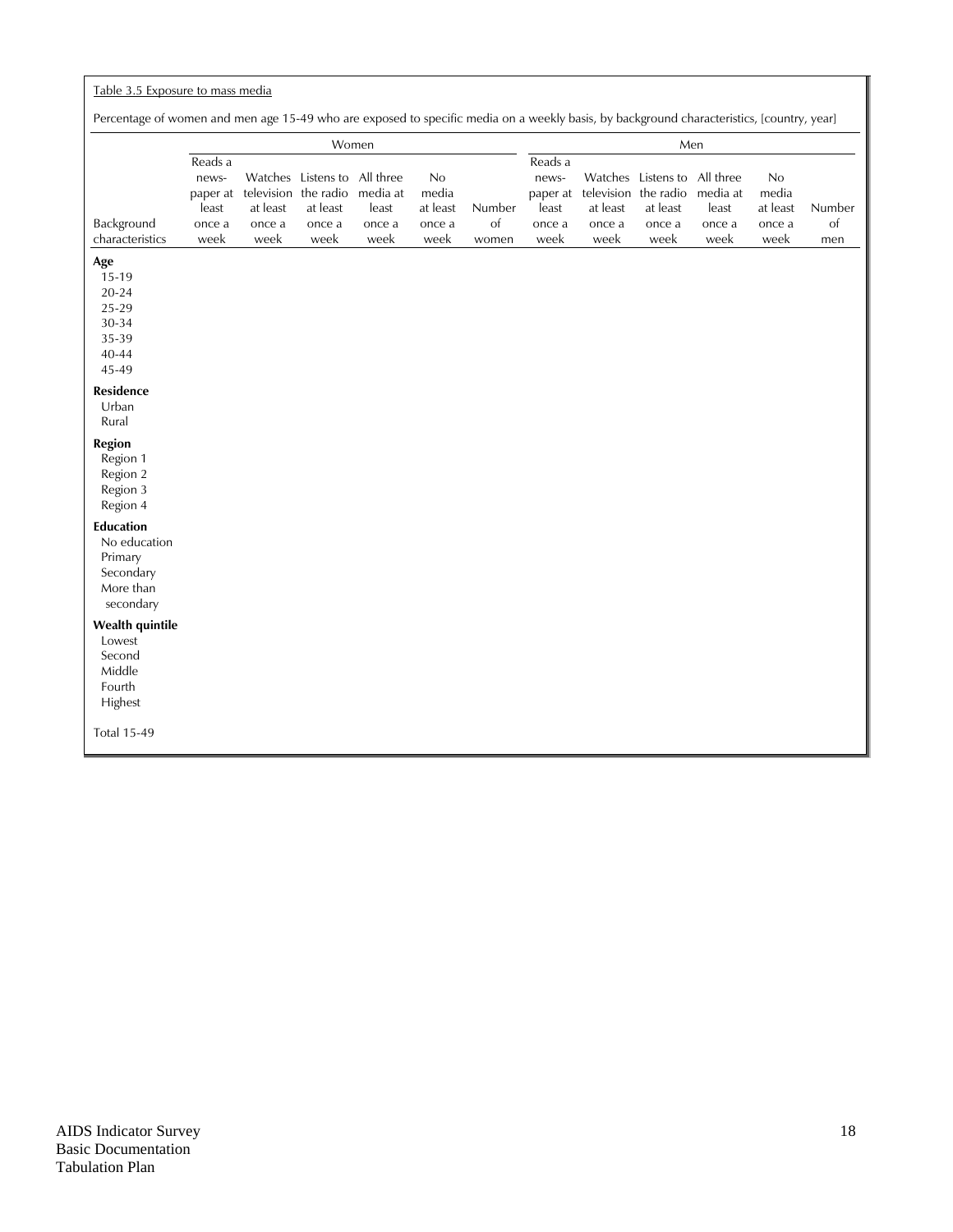| Table 3.6 Current marital status                                                                                |                  |         |                    |              |           |         |                                                                      |                                      | 6.1 DHS                     |
|-----------------------------------------------------------------------------------------------------------------|------------------|---------|--------------------|--------------|-----------|---------|----------------------------------------------------------------------|--------------------------------------|-----------------------------|
| Percent distribution of women and of men age 15-49 by current marital status, according to age, [country, year] |                  |         |                    |              |           |         |                                                                      |                                      |                             |
|                                                                                                                 | Marital status   |         |                    |              |           |         |                                                                      | Percentage<br>of                     |                             |
| Age                                                                                                             | Never<br>married | Married | Living<br>together | Divorced     | Separated | Widowed | Total                                                                | respondents<br>currently<br>in union | Number<br>of<br>respondents |
|                                                                                                                 |                  |         |                    | <b>WOMEN</b> |           |         |                                                                      |                                      |                             |
| $15-19$<br>$20 - 24$<br>25-29<br>30-34<br>35-39<br>40-44<br>45-49                                               |                  |         |                    |              |           |         | 100.0<br>100.0<br>100.0<br>100.0<br>100.0<br>100.0<br>100.0          |                                      |                             |
| Total                                                                                                           |                  |         |                    |              |           |         | 100.0                                                                |                                      |                             |
|                                                                                                                 |                  |         |                    | <b>MEN</b>   |           |         |                                                                      |                                      |                             |
| $15-19$<br>$20 - 24$<br>25-29<br>30-34<br>35-39<br>$40 - 44$<br>45-49<br><b>Total 15-49</b>                     |                  |         |                    |              |           |         | 100.0<br>100.0<br>100.0<br>100.0<br>100.0<br>100.0<br>100.0<br>100.0 |                                      |                             |
| 50-54[59]<br>Total 15-54[59]                                                                                    |                  |         |                    |              |           |         | 100.0<br>100.0                                                       |                                      |                             |

This is a descriptive table of basic importance in defining the population base for many of the subsequent tables. In this table, the term "married" is intended to mean legal or formal marriage, while "living together" designates an informal union. Widowed, divorced, and separated women make up the remainder of the "ever-married" or "ever-in-union" category.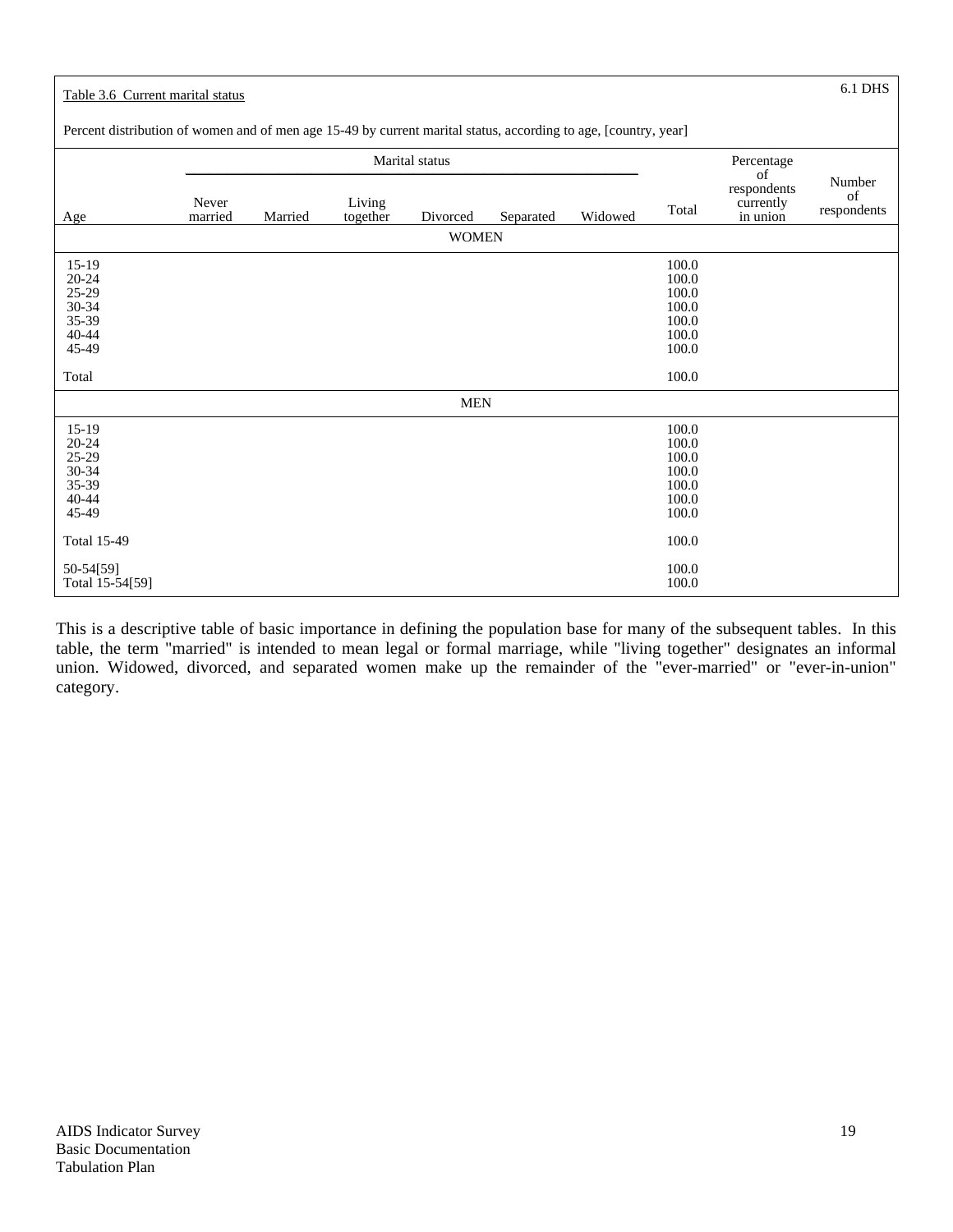# Table 3.7 Number of wives and cowives

Percent distribution of currently married women 15-49 by number of cowives and percent distribution of currently married men 15-49 by number of wives, according to background characteristics, [country, year]

|                               |                  |              | Women             |                 |                    |        |                | Men             |                 |                  |
|-------------------------------|------------------|--------------|-------------------|-----------------|--------------------|--------|----------------|-----------------|-----------------|------------------|
|                               |                  |              | Number of cowives |                 |                    |        |                | Number of wives |                 |                  |
| Background<br>characteristics | $\boldsymbol{0}$ | $\mathbf{1}$ | $2+$              | Total           | Number of<br>women |        | $\overline{c}$ | $3+$            | Total           | Number of<br>men |
|                               |                  |              |                   |                 |                    |        |                |                 |                 |                  |
| Age<br>$15 - 24$              | Col. 1           | Col. 2       | Col. 3            | Col. 4<br>100.0 | Col. 5             | Col. 6 | Col. 7         | Col. 8          | Col. 9<br>100.0 | <b>Col. 10</b>   |
| 15-19                         |                  |              |                   | 100.0           |                    |        |                |                 | 100.0           |                  |
| 20-24                         |                  |              |                   | 100.0           |                    |        |                |                 | 100.0           |                  |
| 25-29                         |                  |              |                   | 100.0           |                    |        |                |                 | 100.0           |                  |
| 30-39                         |                  |              |                   | 100.0           |                    |        |                |                 | 100.0           |                  |
| 40-49                         |                  |              |                   | 100.0           |                    |        |                |                 | 100.0           |                  |
| <b>Residence</b>              |                  |              |                   |                 |                    |        |                |                 |                 |                  |
| Urban                         |                  |              |                   | 100.0           |                    |        |                |                 | 100.0           |                  |
| Rural                         |                  |              |                   | 100.0           |                    |        |                |                 | 100.0           |                  |
| <b>Region</b>                 |                  |              |                   |                 |                    |        |                |                 |                 |                  |
| Region 1                      |                  |              |                   | 100.0           |                    |        |                |                 | 100.0           |                  |
| Region 2                      |                  |              |                   | 100.0           |                    |        |                |                 | 100.0           |                  |
| Region 3                      |                  |              |                   | 100.0           |                    |        |                |                 | 100.0           |                  |
| <b>Education</b>              |                  |              |                   |                 |                    |        |                |                 |                 |                  |
| No education                  |                  |              |                   | 100.0           |                    |        |                |                 | 100.0           |                  |
| Primary                       |                  |              |                   | 100.0           |                    |        |                |                 | 100.0           |                  |
| Secondary                     |                  |              |                   | 100.0           |                    |        |                |                 | 100.0           |                  |
| More than secondary           |                  |              |                   | 100.0           |                    |        |                |                 | 100.0           |                  |
| <b>Wealth quintile</b>        |                  |              |                   |                 |                    |        |                |                 |                 |                  |
| Lowest                        |                  |              |                   | 100.0           |                    |        |                |                 | 100.0           |                  |
| Second                        |                  |              |                   | 100.0           |                    |        |                |                 | 100.0           |                  |
| Middle<br>Fourth              |                  |              |                   | 100.0<br>100.0  |                    |        |                |                 | 100.0<br>100.0  |                  |
| Highest                       |                  |              |                   | 100.0           |                    |        |                |                 | 100.0           |                  |
|                               |                  |              |                   |                 |                    |        |                |                 |                 |                  |
| <b>Total 15-49</b>            |                  |              |                   | 100.0           |                    |        |                |                 | 100.0           |                  |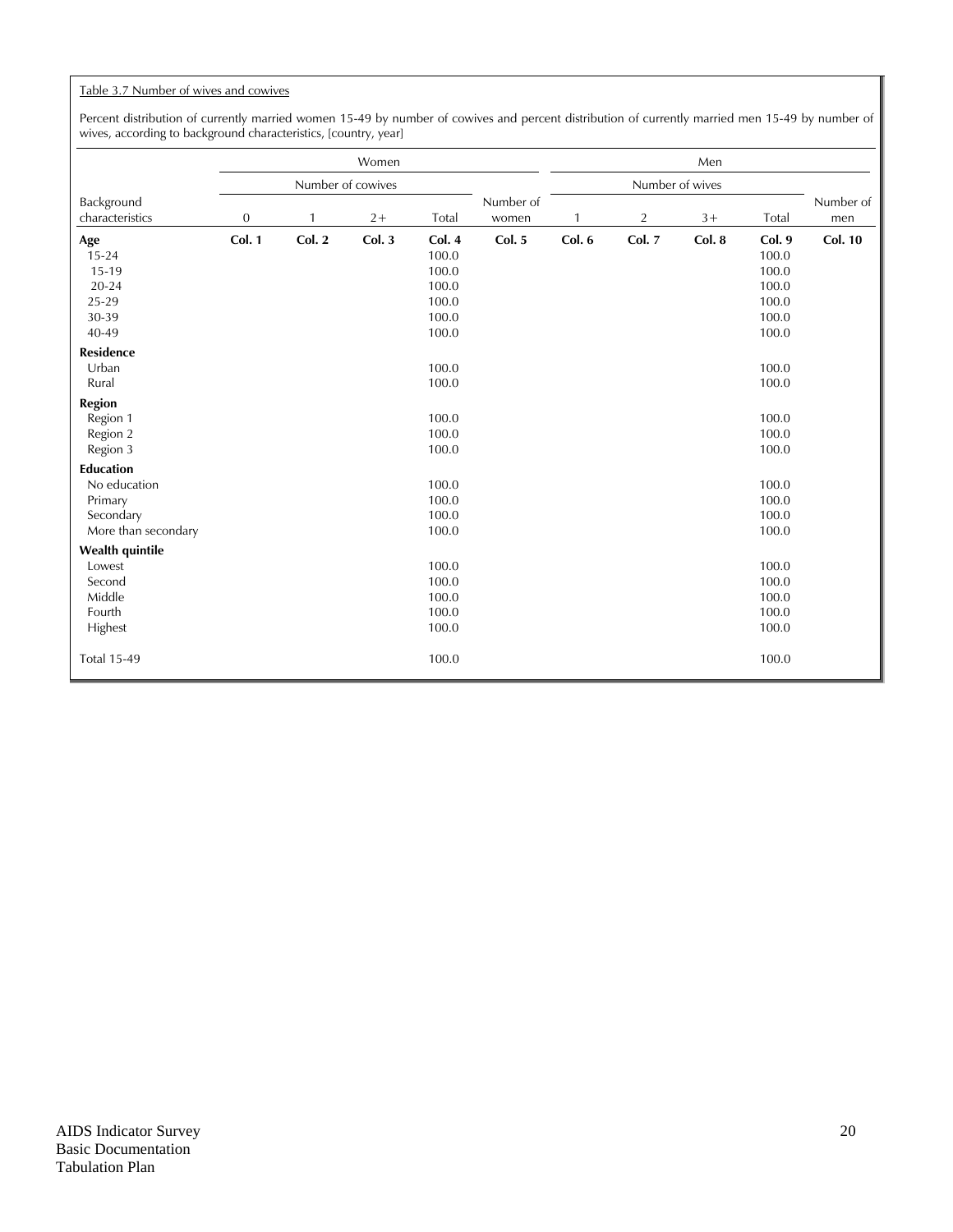## Table 3.8 Age at first marriage 6.3 DHS

Percentage of women and men age 15-49 who were first married by specific exact ages. and median age at first marriage, according to current age, [country, year]

|                |    |    | Percentage first married by exact age: |              |    | Percentage<br>never | Number            | Median<br>age at first |
|----------------|----|----|----------------------------------------|--------------|----|---------------------|-------------------|------------------------|
| Current age    | 15 | 18 | 20                                     | 22           | 25 | married             | of<br>respondents | marriage               |
|                |    |    |                                        | <b>WOMEN</b> |    |                     |                   |                        |
| $15-19$        |    | na | na                                     | na           | na |                     |                   |                        |
| $20 - 24$      |    |    |                                        | na           | na |                     |                   |                        |
| $25-29$        |    |    |                                        |              |    |                     |                   |                        |
| 30-34          |    |    |                                        |              |    |                     |                   |                        |
| 35-39          |    |    |                                        |              |    |                     |                   |                        |
| 40-44<br>45-49 |    |    |                                        |              |    |                     |                   |                        |
|                |    |    |                                        |              |    |                     |                   |                        |
| 20-49          |    |    |                                        | na           | na |                     |                   |                        |
| 25-49          |    |    |                                        |              |    |                     |                   |                        |
|                |    |    |                                        | <b>MEN</b>   |    |                     |                   |                        |
| $15-19$        |    | na | na                                     | na           | na |                     |                   |                        |
| $20 - 24$      |    |    |                                        | na           | na |                     |                   |                        |
| $25-29$        |    |    |                                        |              |    |                     |                   |                        |
| 30-34          |    |    |                                        |              |    |                     |                   |                        |
| 35-39          |    |    |                                        |              |    |                     |                   |                        |
| $40 - 44$      |    |    |                                        |              |    |                     |                   |                        |
| 45-49          |    |    |                                        |              |    |                     |                   |                        |
| 20-49          |    |    |                                        | na           | na |                     |                   |                        |
| 25-49          |    |    |                                        |              |    |                     |                   |                        |
| 20-54[59]      |    |    |                                        | na           | na |                     |                   |                        |
| 25-54[59]      |    |    |                                        |              |    |                     |                   |                        |

a = Omitted because less than 50 percent of the women or men began living with their spouse or partner for the first time before reaching the beginning of the age group

Whether or not the start of marriage coincides with the initiation of sexual intercourse, and thus, the beginning of exposure to the risk of pregnancy, first marriage is an important social and demographic indicator and, in most societies, represents the point in a person's life when childbearing first becomes welcome. Note that in this table "married" includes "living with a woman/man". In this table, the age at first marriage is defined as the age at which the respondent began living with her/his first spouse or partner.

Trends in age at marriage by persons of different age cohorts can be described by comparing the cumulative distribution for successive younger age groups. In drawing conclusions concerning trends, the data for the oldest age cohorts should be interpreted cautiously since respondents may not recall dates or ages at marriage with accuracy, particularly in populations where informal unions are common.

For each cohort the accumulated percentages stop at the lower age boundary of the cohort to avoid censoring problems. For instance, for the cohort currently age 20-24, accumulation should stop with the percentage married by exact age 20.

As a measure of central tendency, the median age at marriage is used. The median here is defined as the age by which half of the cohort has married, not the age by which half of those married have started living with their spouse. The median is preferred over the mean as a measure of central tendency, because, unlike the mean, it can be estimated for all cohorts where at least half are ever-married at the time of survey.

Another, often more reliable, way of estimating trends is by comparison of the percentage ever married for five-year age groups with similar data from earlier censuses and surveys. Possible definitional inconsistencies between data sets should be considered when making such comparisons.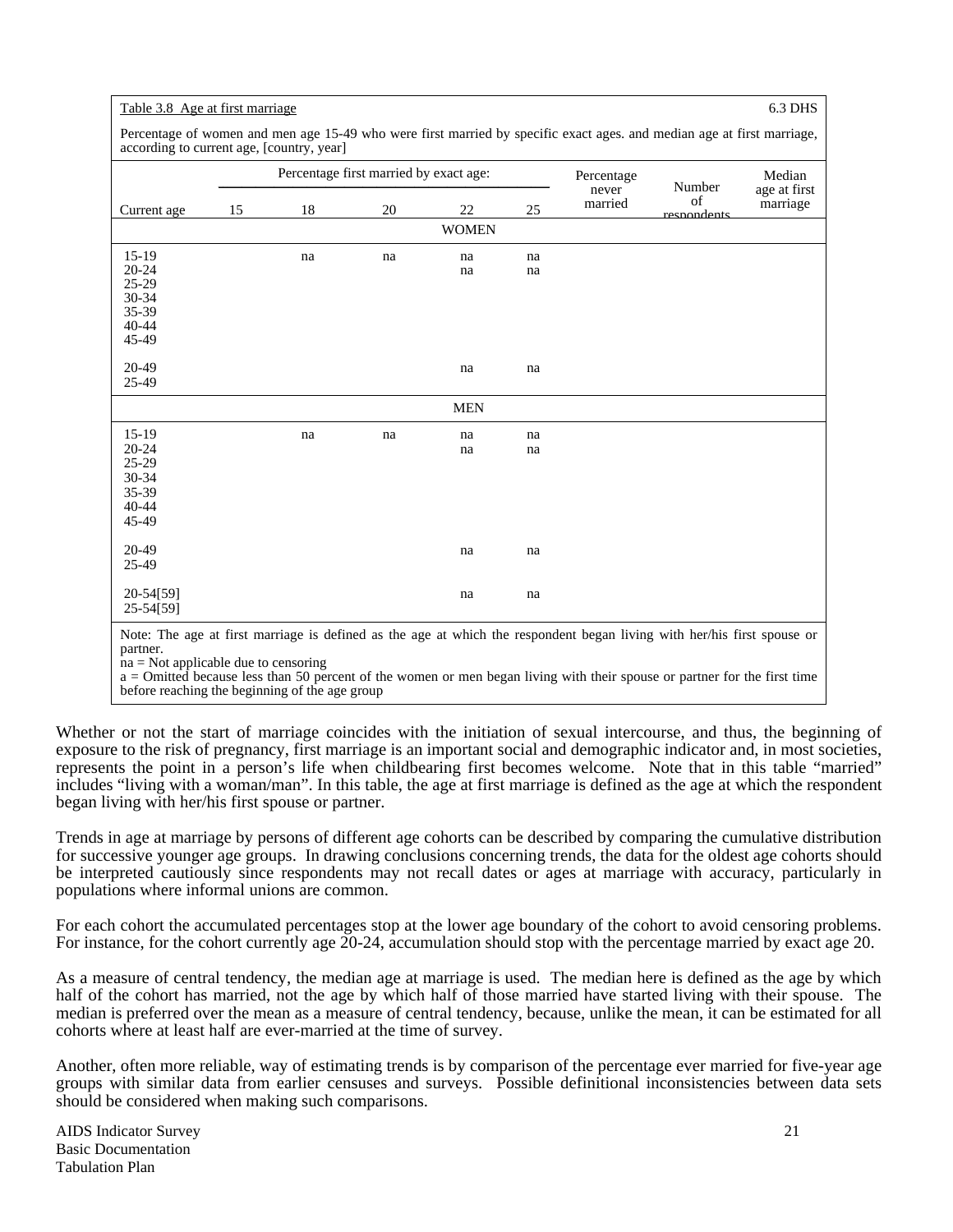| Figure 3.1 Characteristics of couples                                                                                     |         |        |
|---------------------------------------------------------------------------------------------------------------------------|---------|--------|
| Percent distribution of couples according to difference of age and education between husband<br>and wife, [country, year] |         |        |
| <b>Differences</b>                                                                                                        | Percent | Number |
| Age difference                                                                                                            |         |        |
| Wife older                                                                                                                |         |        |
| Husband older 0-4 y.                                                                                                      |         |        |
| Husband older 5-9 y.                                                                                                      |         |        |
| Husband older 10-14 y.                                                                                                    |         |        |
| Husband older $15 + y$ .                                                                                                  |         |        |
| Total                                                                                                                     | 100.0   |        |
| <b>Education difference</b>                                                                                               |         |        |
| Husband and Wife: None                                                                                                    |         |        |
| Husband some education, Wife none                                                                                         |         |        |
| Wife some education, Husband none                                                                                         |         |        |
| Husband and Wife: some education                                                                                          |         |        |
| Total                                                                                                                     | 100.0   |        |





The table is for the production of Figure 3.1 and should not be shown. Include all interviewed men 15+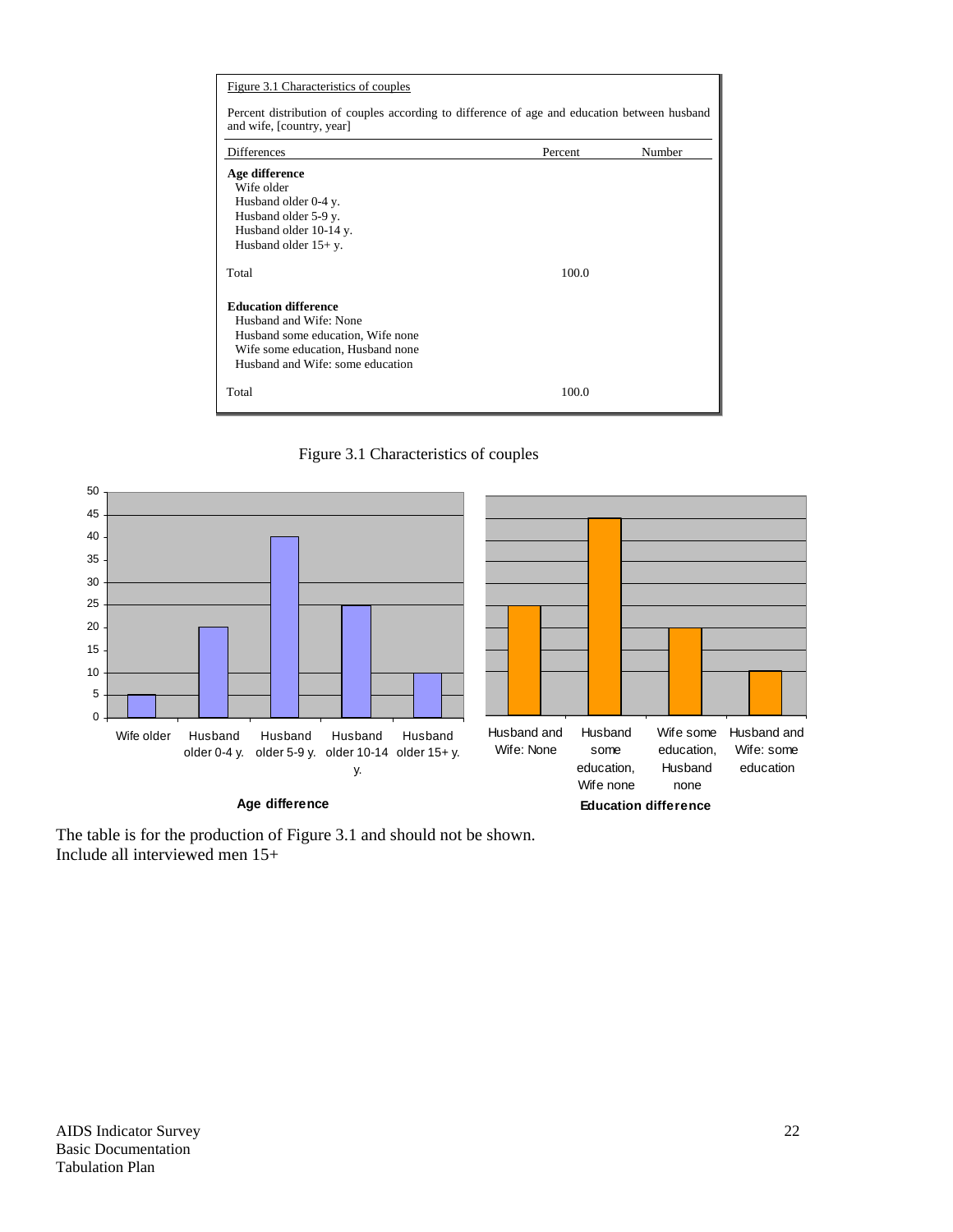| Table 3.9 Age at first sexual intercourse | 6.5 DHS |
|-------------------------------------------|---------|
|-------------------------------------------|---------|

| Percentage of women and men age 15-49 who had first sexual intercourse by specific exact ages, percentage who never had |
|-------------------------------------------------------------------------------------------------------------------------|
| intercourse, and median age at first intercourse, according to current age, [country, year]                             |

|                        |    | Percentage who had first sexual intercourse | by exact age: |    |              | Percentage<br>who never had | Number<br>of                    | Median age<br>at first |
|------------------------|----|---------------------------------------------|---------------|----|--------------|-----------------------------|---------------------------------|------------------------|
| Current age            | 15 | 18                                          | $20\,$        | 22 | 25           | intercourse                 | $\mathop{\mathsf{respondents}}$ | intercourse            |
|                        |    |                                             |               |    | <b>WOMEN</b> |                             |                                 |                        |
| $15-19$                |    | na                                          | na            | na | na           |                             |                                 |                        |
| $20 - 24$              |    |                                             |               | na | na           |                             |                                 |                        |
| $25-29$                |    |                                             |               |    |              |                             |                                 |                        |
| 30-34                  |    |                                             |               |    |              |                             |                                 |                        |
| 35-39                  |    |                                             |               |    |              |                             |                                 |                        |
| 40-44                  |    |                                             |               |    |              |                             |                                 |                        |
| 45-49                  |    |                                             |               |    |              |                             |                                 |                        |
| 20-49                  |    |                                             |               | na | na           |                             |                                 |                        |
| 25-49                  |    |                                             |               |    |              |                             |                                 |                        |
| 15-24                  |    |                                             |               |    |              |                             |                                 |                        |
|                        |    |                                             |               |    | <b>MEN</b>   |                             |                                 |                        |
| $15-19$                |    | na                                          | na            | na | na           |                             |                                 |                        |
| $20 - 24$              |    |                                             |               | na | na           |                             |                                 |                        |
| 25-29                  |    |                                             |               |    |              |                             |                                 |                        |
| 30-34                  |    |                                             |               |    |              |                             |                                 |                        |
| 35-39                  |    |                                             |               |    |              |                             |                                 |                        |
| 40-44                  |    |                                             |               |    |              |                             |                                 |                        |
| 45-49                  |    |                                             |               |    |              |                             |                                 |                        |
|                        |    |                                             |               | na | na           |                             |                                 |                        |
| 20-49                  |    |                                             |               |    |              |                             |                                 |                        |
| 25-49                  |    |                                             |               |    |              |                             |                                 |                        |
| 15-24                  |    |                                             |               | na | na           |                             |                                 |                        |
| 20-54[59]<br>25-54[59] |    |                                             |               | na | na           |                             |                                 |                        |

a = Omitted because less than 50 percent of the respondents had intercourse for the first time before reaching the beginning of the age group

Age at first marriage has long been used as a proxy for the beginning of exposure to the risk of pregnancy. In some countries, however, the beginning of exposure may occur before (or in a few cases after) the couple begins living together or is formally married. The information in Table 3.9 parallels the information in Table 3.8 on marriage. It allows an assessment of the age at which women and men start having sexual intercourse and the trend in this indicator across age cohorts.

The median for the age group 15-24 corresponds to UNAIDS *Young People's Sexual Behavior* Indicator 1 "Median age at first sex among young men and women"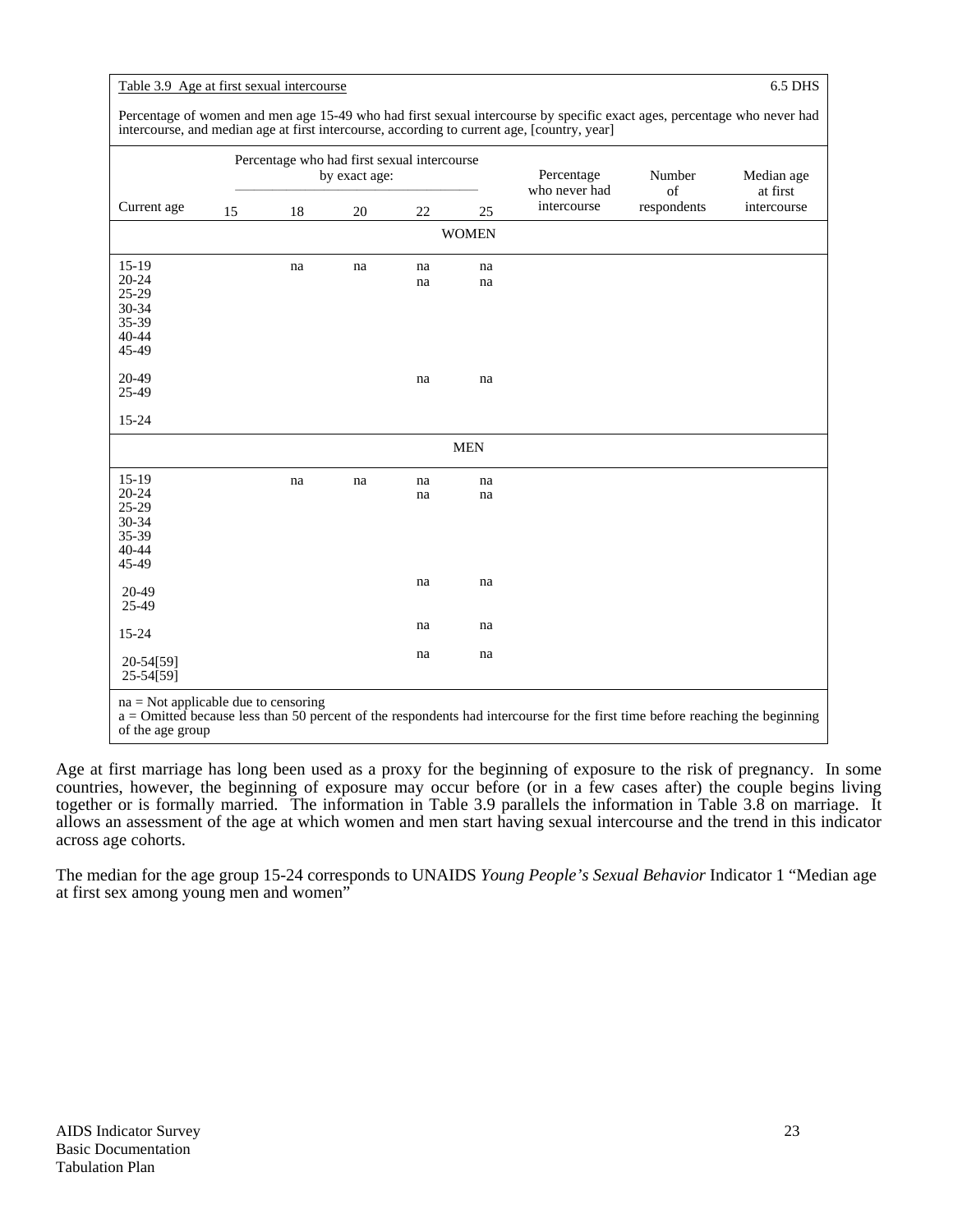| Table 3.10 Male circumcision                     |                                               | 13.12 DHS |  |  |  |  |  |  |  |
|--------------------------------------------------|-----------------------------------------------|-----------|--|--|--|--|--|--|--|
|                                                  | Percentage of men age 15-49 who report having |           |  |  |  |  |  |  |  |
| been circumcised, by background characteristics, |                                               |           |  |  |  |  |  |  |  |
| [country, year]                                  |                                               |           |  |  |  |  |  |  |  |
|                                                  |                                               |           |  |  |  |  |  |  |  |
|                                                  |                                               |           |  |  |  |  |  |  |  |
| Background                                       | Percentage                                    | Number of |  |  |  |  |  |  |  |
| characteristic                                   | Circumcised                                   | men       |  |  |  |  |  |  |  |
| Age                                              |                                               |           |  |  |  |  |  |  |  |
| 15-24                                            |                                               |           |  |  |  |  |  |  |  |
| $15-19$                                          |                                               |           |  |  |  |  |  |  |  |
| 20-24                                            |                                               |           |  |  |  |  |  |  |  |
| 25-29<br>30-39                                   |                                               |           |  |  |  |  |  |  |  |
| 40-49                                            |                                               |           |  |  |  |  |  |  |  |
|                                                  |                                               |           |  |  |  |  |  |  |  |
| <b>Residence</b>                                 |                                               |           |  |  |  |  |  |  |  |
| Urban                                            |                                               |           |  |  |  |  |  |  |  |
| Rural                                            |                                               |           |  |  |  |  |  |  |  |
|                                                  |                                               |           |  |  |  |  |  |  |  |
| <b>Region</b>                                    |                                               |           |  |  |  |  |  |  |  |
| Region 1                                         |                                               |           |  |  |  |  |  |  |  |
| Region 2                                         |                                               |           |  |  |  |  |  |  |  |
| Region 3                                         |                                               |           |  |  |  |  |  |  |  |
| Region 4                                         |                                               |           |  |  |  |  |  |  |  |
| <b>Ethnic Group</b>                              |                                               |           |  |  |  |  |  |  |  |
| Group 1                                          |                                               |           |  |  |  |  |  |  |  |
| Group 2                                          |                                               |           |  |  |  |  |  |  |  |
| Group 3                                          |                                               |           |  |  |  |  |  |  |  |
|                                                  |                                               |           |  |  |  |  |  |  |  |
| <b>Education</b>                                 |                                               |           |  |  |  |  |  |  |  |
| No education<br>Primary                          |                                               |           |  |  |  |  |  |  |  |
| Secondary                                        |                                               |           |  |  |  |  |  |  |  |
| More than                                        |                                               |           |  |  |  |  |  |  |  |
|                                                  |                                               |           |  |  |  |  |  |  |  |
| Wealth quintile                                  |                                               |           |  |  |  |  |  |  |  |
| Lowest                                           |                                               |           |  |  |  |  |  |  |  |
| Second                                           |                                               |           |  |  |  |  |  |  |  |
| Middle                                           |                                               |           |  |  |  |  |  |  |  |
| Fourth                                           |                                               |           |  |  |  |  |  |  |  |
| Highest                                          |                                               |           |  |  |  |  |  |  |  |
| Total 15-49                                      |                                               |           |  |  |  |  |  |  |  |
| 50-54[59]                                        |                                               |           |  |  |  |  |  |  |  |
| Total 15-54[59]                                  |                                               |           |  |  |  |  |  |  |  |

Male circumcision has been shown to lower the risk to men of contracting sexually transmitted infections, including HIV. This table shows the percentage of men who report that they have been circumcised. Men who declared that they were unsure whether they had been circumcised are considered as not having been circumcised.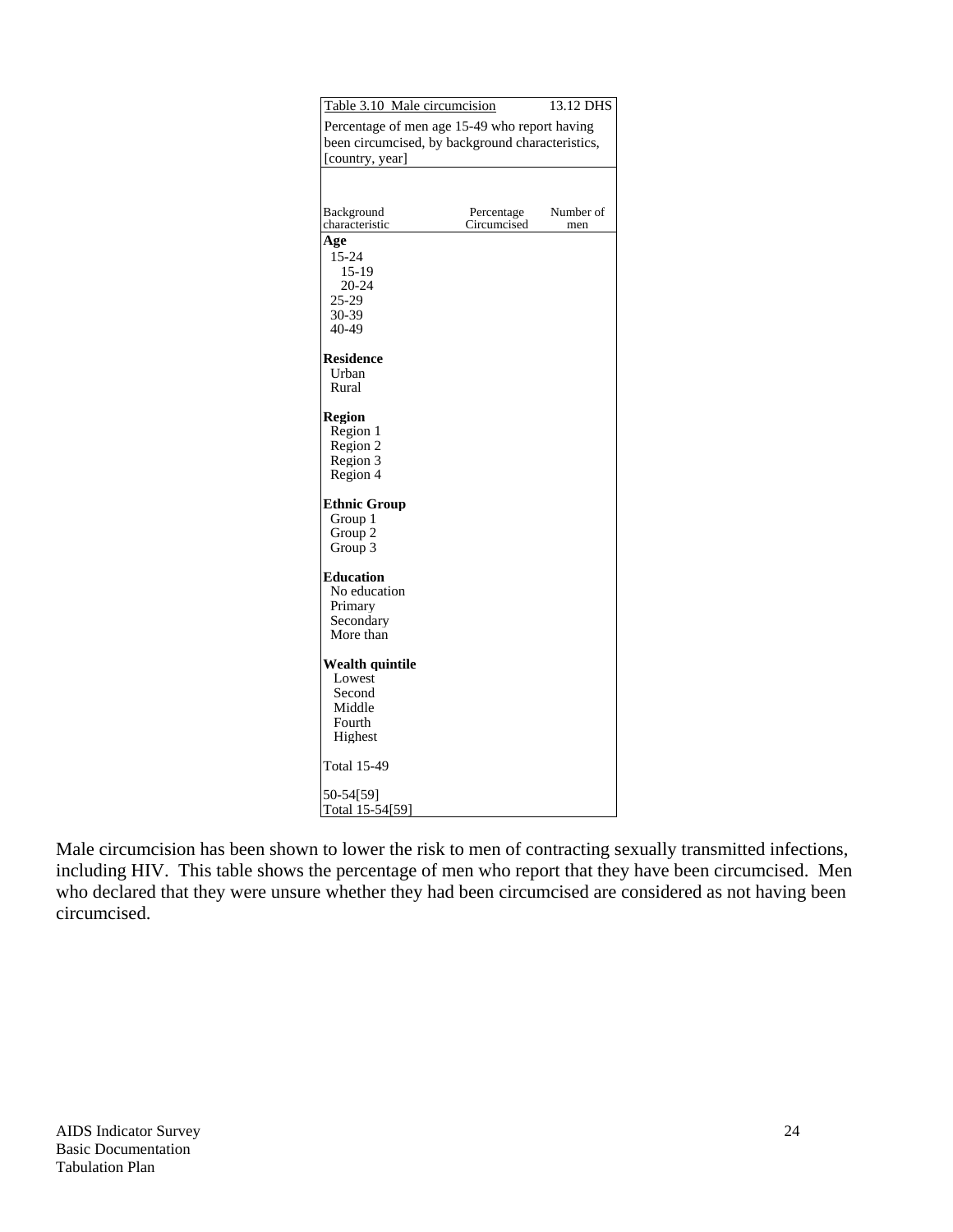# Table 3.11.1 Knowledge and attitude concerning tuberculosis: Women 3.9.1 DHS

Percentage of women age 15-49 who have heard of tuberculosis (TB), and among women who have heard of TB, the percentage who know that TB is spread through the air by coughing, the percentage who believe that TB can be cured, and the percentage who would want to keep secret that a family member has TB, by background characteristics, [country, year]

|                                                                                 | Among all women:                      |                       | Among women who have heard of TB:                                               |                                                      |                                                                        |                       |  |  |
|---------------------------------------------------------------------------------|---------------------------------------|-----------------------|---------------------------------------------------------------------------------|------------------------------------------------------|------------------------------------------------------------------------|-----------------------|--|--|
| Background<br>characteristic                                                    | Percentage<br>who have<br>heard of TB | Number<br>of<br>women | Percentage who<br>report that<br>TB is spread<br>through the air<br>by coughing | Percentage who<br>believe<br>that TB<br>can be cured | Percentage who<br>would want<br>a family<br>member's TB<br>kept secret | Number<br>of<br>women |  |  |
| Age<br>$15-19$<br>$20 - 24$<br>25-29<br>30-34<br>35-39<br>40-44<br>45-49        |                                       |                       |                                                                                 |                                                      |                                                                        |                       |  |  |
| <b>Residence</b><br>Urban<br>Rural                                              |                                       |                       |                                                                                 |                                                      |                                                                        |                       |  |  |
| <b>Region</b><br>Region 1<br>Region 2<br>Region 3<br>Region 4                   |                                       |                       |                                                                                 |                                                      |                                                                        |                       |  |  |
| <b>Education</b><br>No education<br>Primary<br>Secondary<br>More than secondary |                                       |                       |                                                                                 |                                                      |                                                                        |                       |  |  |
| <b>Wealth quintile</b><br>Lowest<br>Second<br>Middle<br>Fourth<br>Highest       |                                       |                       |                                                                                 |                                                      |                                                                        |                       |  |  |
| Total                                                                           |                                       |                       |                                                                                 |                                                      |                                                                        |                       |  |  |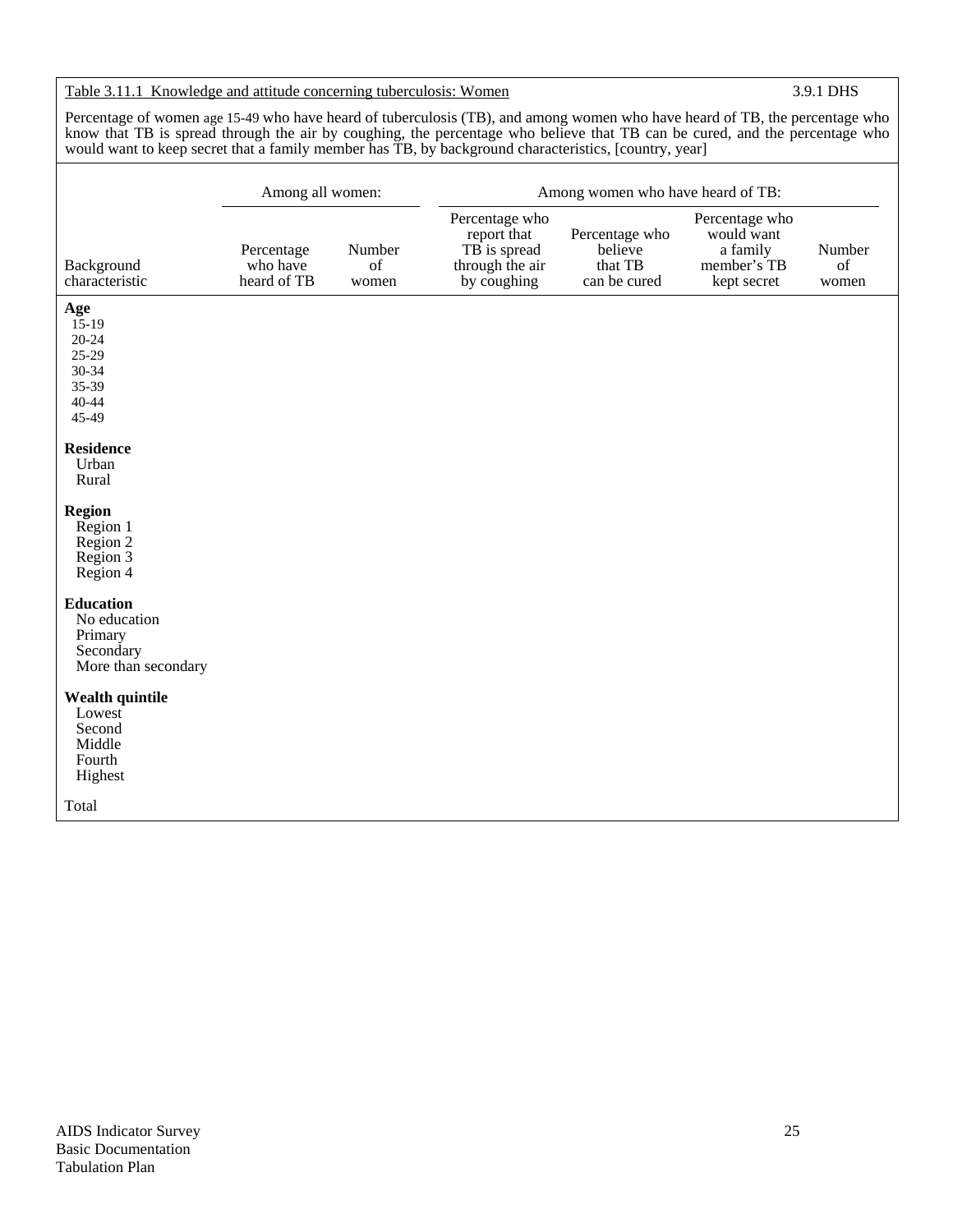# Table 3.11.2 Knowledge and attitude concerning tuberculosis: Men 3.9.2 DHS

Percentage of men age 15-49 who have heard of tuberculosis (TB), and among men who have heard of TB, the percentage who know that TB is spread through the air by coughing, the percentage who believe that TB can be cured, and the percentage who would want to keep secret that a family member has TB, by background characteristics, [country, year]

|                                                                                 | Among all men:                        |                     | Among men who have heard of TB:                                                 |                                                      |                                                                        |                     |  |  |
|---------------------------------------------------------------------------------|---------------------------------------|---------------------|---------------------------------------------------------------------------------|------------------------------------------------------|------------------------------------------------------------------------|---------------------|--|--|
| Background<br>characteristic                                                    | Percentage<br>who have<br>heard of TB | Number<br>of<br>men | Percentage who<br>report that<br>TB is spread<br>through the air<br>by coughing | Percentage who<br>believe<br>that TB<br>can be cured | Percentage who<br>would want<br>a family<br>member's TB<br>kept secret | Number<br>of<br>men |  |  |
| Age<br>$15-19$<br>$20 - 24$<br>25-29<br>30-34<br>35-39<br>$40 - 44$<br>45-49    |                                       |                     |                                                                                 |                                                      |                                                                        |                     |  |  |
| <b>Residence</b><br>Urban<br>Rural                                              |                                       |                     |                                                                                 |                                                      |                                                                        |                     |  |  |
| <b>Region</b><br>Region 1<br>Region 2<br>Region 3<br>Region 4                   |                                       |                     |                                                                                 |                                                      |                                                                        |                     |  |  |
| <b>Education</b><br>No education<br>Primary<br>Secondary<br>More than secondary |                                       |                     |                                                                                 |                                                      |                                                                        |                     |  |  |
| <b>Wealth quintile</b><br>Lowest<br>Second<br>Middle<br>Fourth<br>Highest       |                                       |                     |                                                                                 |                                                      |                                                                        |                     |  |  |
| Total                                                                           |                                       |                     |                                                                                 |                                                      |                                                                        |                     |  |  |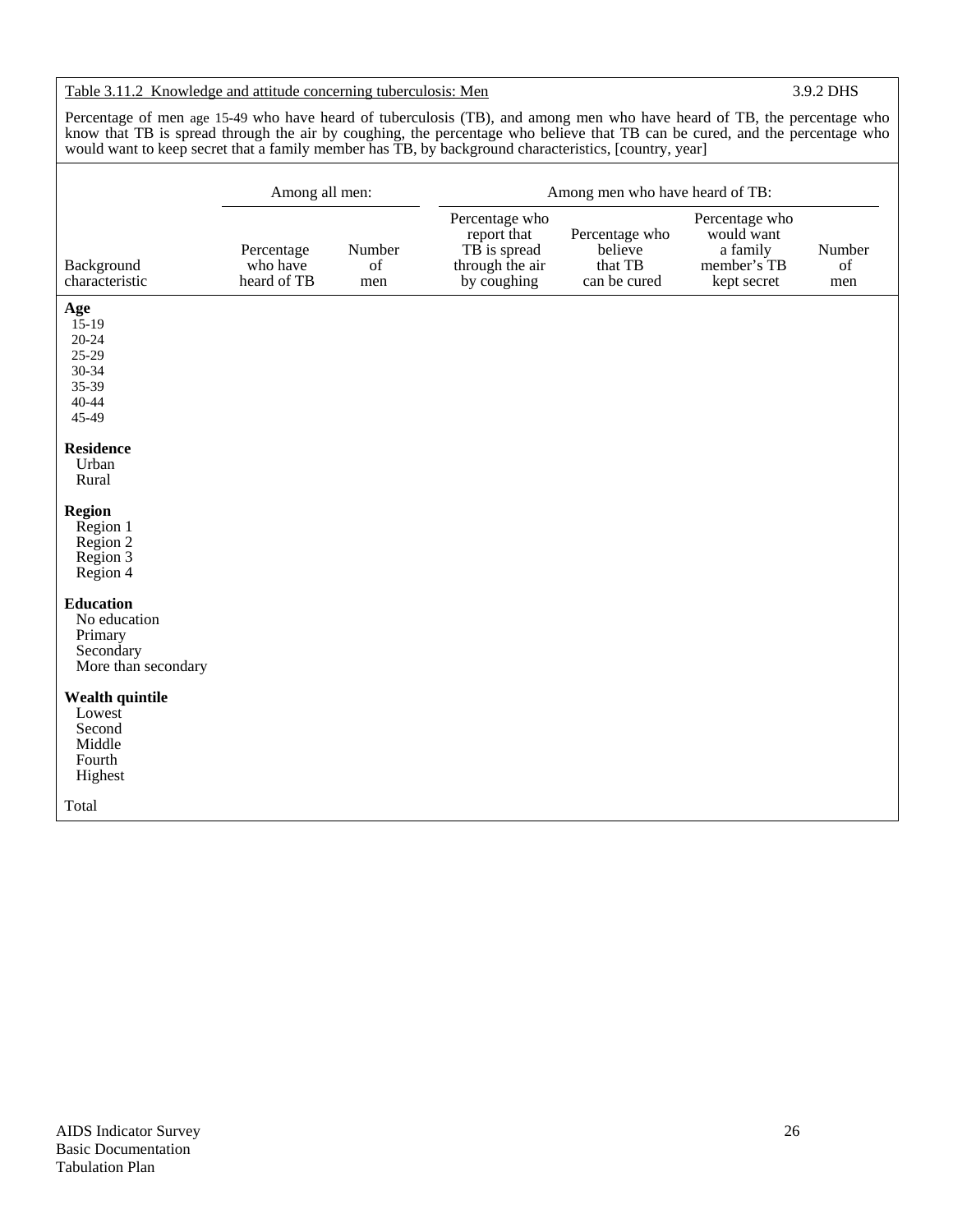# Table 4.1 Knowledge of AIDS 13.1 DHS

Percentage of women and men age 15-49 who have heard of AIDS by background characteristics, [country, year]

|                            | Women     |        | Men       |        |  |
|----------------------------|-----------|--------|-----------|--------|--|
|                            |           | Number |           | Number |  |
|                            | Has heard | of     | Has heard | of     |  |
| Background characteristic  | of AIDS   | women  | of AIDS   | men    |  |
| Age                        |           |        |           |        |  |
| 15-24                      |           |        |           |        |  |
| $15-19$                    |           |        |           |        |  |
| $20 - 24$                  |           |        |           |        |  |
| 25-29                      |           |        |           |        |  |
| 30-39                      |           |        |           |        |  |
| $40 - 49$                  |           |        |           |        |  |
| <b>Marital</b> status      |           |        |           |        |  |
| Never married              |           |        |           |        |  |
| Ever had sex               |           |        |           |        |  |
| Never had sex              |           |        |           |        |  |
| Married/living together    |           |        |           |        |  |
| Divorced/separated/widowed |           |        |           |        |  |
|                            |           |        |           |        |  |
| <b>Residence</b>           |           |        |           |        |  |
| Urban                      |           |        |           |        |  |
| Rural                      |           |        |           |        |  |
| Region                     |           |        |           |        |  |
| Region 1                   |           |        |           |        |  |
| Region 2                   |           |        |           |        |  |
| Region 3                   |           |        |           |        |  |
| Region 4                   |           |        |           |        |  |
| <b>Education</b>           |           |        |           |        |  |
| No education               |           |        |           |        |  |
| Primary                    |           |        |           |        |  |
| Secondary                  |           |        |           |        |  |
| More than secondary        |           |        |           |        |  |
|                            |           |        |           |        |  |
| Wealth quintile            |           |        |           |        |  |
| Lowest                     |           |        |           |        |  |
| Second                     |           |        |           |        |  |
| Middle                     |           |        |           |        |  |
| Fourth                     |           |        |           |        |  |
| Highest                    |           |        |           |        |  |
| <b>Total 15-49</b>         |           |        |           |        |  |
| 50-54[59]                  | na        | na     |           |        |  |
| Total 15-54[59]            | na        | na     |           |        |  |
| $na = Not applicable$      |           |        |           |        |  |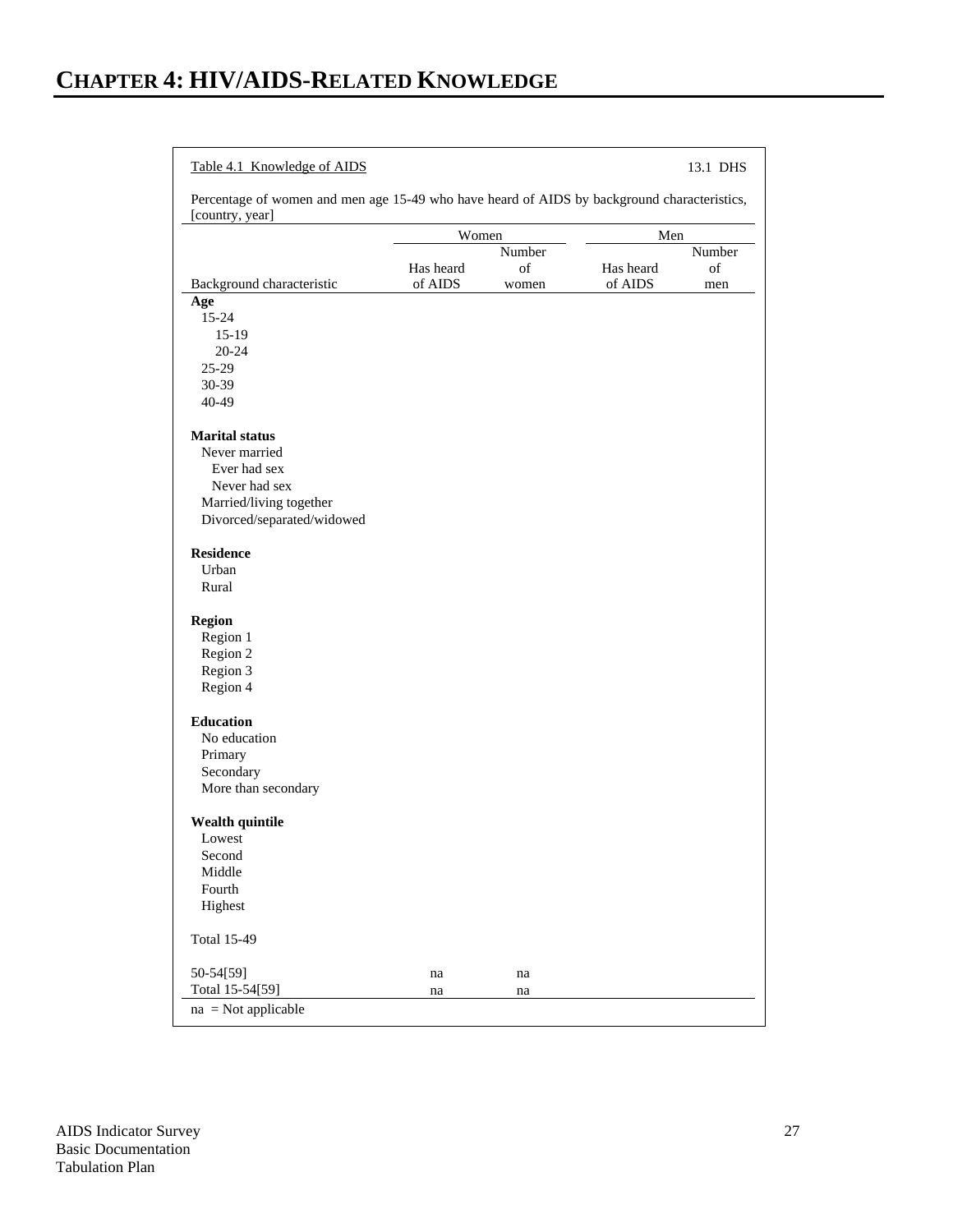# Table 4.2 Knowledge of HIV prevention methods 13.2 DHS 13.2 DHS

Percentage of women and men age 15-49 who, in response to prompted questions, say that people can reduce the risk of getting the AIDS virus by using condoms every time they have sexual intercourse, by having one sex partner who is not infected and has no other partners, and by abstaining from sexual intercourse, by background characteristics, [country, year]

|                                                                                             | mercoarse, by background characteristics, pound y, year<br>Women |                      |                        |                   |    | Men                           |                                            |                        |                   |     |  |
|---------------------------------------------------------------------------------------------|------------------------------------------------------------------|----------------------|------------------------|-------------------|----|-------------------------------|--------------------------------------------|------------------------|-------------------|-----|--|
|                                                                                             | Percentage who say HIV can be prevented by                       |                      |                        |                   |    |                               | Percentage who say HIV can be prevented by |                        |                   |     |  |
|                                                                                             |                                                                  |                      | Using                  |                   |    |                               |                                            | Using                  |                   |     |  |
|                                                                                             |                                                                  |                      | condoms,               |                   |    |                               |                                            | condoms,               |                   |     |  |
|                                                                                             |                                                                  | Limiting<br>sexual   | and limiting           |                   |    |                               | Limiting<br>sexual                         | and limiting<br>sexual |                   |     |  |
|                                                                                             |                                                                  | intercourse          | sexual<br>intercourse  |                   |    |                               | intercourse                                | intercourse            |                   |     |  |
|                                                                                             |                                                                  | to one               | to one                 | Abstaining Number |    |                               | to one                                     | to one                 | Abstaining Number |     |  |
|                                                                                             | Using                                                            | uninfected           | uninfected             | from sexual       | of | Using                         | uninfected                                 | uninfected             | from sexual       | of  |  |
| Background characteristic                                                                   | condoms <sup>1</sup>                                             | partner <sup>2</sup> | partner <sup>1,2</sup> | intercourse women |    | $\overline{\text{condoms}}^1$ | partner <sup>2</sup>                       | partner <sup>1,2</sup> | intercourse       | men |  |
| Age                                                                                         |                                                                  |                      |                        |                   |    |                               |                                            |                        |                   |     |  |
| 15-24                                                                                       |                                                                  |                      |                        |                   |    |                               |                                            |                        |                   |     |  |
| $15-19$                                                                                     |                                                                  |                      |                        |                   |    |                               |                                            |                        |                   |     |  |
| $20 - 24$<br>25-29                                                                          |                                                                  |                      |                        |                   |    |                               |                                            |                        |                   |     |  |
| 30-39                                                                                       |                                                                  |                      |                        |                   |    |                               |                                            |                        |                   |     |  |
| 40-49                                                                                       |                                                                  |                      |                        |                   |    |                               |                                            |                        |                   |     |  |
|                                                                                             |                                                                  |                      |                        |                   |    |                               |                                            |                        |                   |     |  |
| <b>Marital</b> status                                                                       |                                                                  |                      |                        |                   |    |                               |                                            |                        |                   |     |  |
| Never married                                                                               |                                                                  |                      |                        |                   |    |                               |                                            |                        |                   |     |  |
| Ever had sex                                                                                |                                                                  |                      |                        |                   |    |                               |                                            |                        |                   |     |  |
| Never had sex                                                                               |                                                                  |                      |                        |                   |    |                               |                                            |                        |                   |     |  |
| Married/living together<br>Divorced/separated/widowed                                       |                                                                  |                      |                        |                   |    |                               |                                            |                        |                   |     |  |
|                                                                                             |                                                                  |                      |                        |                   |    |                               |                                            |                        |                   |     |  |
| <b>Residence</b>                                                                            |                                                                  |                      |                        |                   |    |                               |                                            |                        |                   |     |  |
| Urban                                                                                       |                                                                  |                      |                        |                   |    |                               |                                            |                        |                   |     |  |
| Rural                                                                                       |                                                                  |                      |                        |                   |    |                               |                                            |                        |                   |     |  |
|                                                                                             |                                                                  |                      |                        |                   |    |                               |                                            |                        |                   |     |  |
| <b>Region</b>                                                                               |                                                                  |                      |                        |                   |    |                               |                                            |                        |                   |     |  |
| Region 1                                                                                    |                                                                  |                      |                        |                   |    |                               |                                            |                        |                   |     |  |
| Region 2                                                                                    |                                                                  |                      |                        |                   |    |                               |                                            |                        |                   |     |  |
| Region 3<br>Region 4                                                                        |                                                                  |                      |                        |                   |    |                               |                                            |                        |                   |     |  |
|                                                                                             |                                                                  |                      |                        |                   |    |                               |                                            |                        |                   |     |  |
| <b>Education</b>                                                                            |                                                                  |                      |                        |                   |    |                               |                                            |                        |                   |     |  |
| No education                                                                                |                                                                  |                      |                        |                   |    |                               |                                            |                        |                   |     |  |
| Primary                                                                                     |                                                                  |                      |                        |                   |    |                               |                                            |                        |                   |     |  |
| Secondary                                                                                   |                                                                  |                      |                        |                   |    |                               |                                            |                        |                   |     |  |
| More than secondary                                                                         |                                                                  |                      |                        |                   |    |                               |                                            |                        |                   |     |  |
|                                                                                             |                                                                  |                      |                        |                   |    |                               |                                            |                        |                   |     |  |
| Wealth quintile<br>Lowest                                                                   |                                                                  |                      |                        |                   |    |                               |                                            |                        |                   |     |  |
| Second                                                                                      |                                                                  |                      |                        |                   |    |                               |                                            |                        |                   |     |  |
| Middle                                                                                      |                                                                  |                      |                        |                   |    |                               |                                            |                        |                   |     |  |
| Fourth                                                                                      |                                                                  |                      |                        |                   |    |                               |                                            |                        |                   |     |  |
| Highest                                                                                     |                                                                  |                      |                        |                   |    |                               |                                            |                        |                   |     |  |
|                                                                                             |                                                                  |                      |                        |                   |    |                               |                                            |                        |                   |     |  |
| <b>Total 15-49</b>                                                                          |                                                                  |                      |                        |                   |    |                               |                                            |                        |                   |     |  |
| 50-54[59]                                                                                   | na                                                               | $\operatorname{na}$  | na                     | na                | na |                               |                                            |                        |                   |     |  |
| Total 15-54[59]                                                                             | na                                                               | na                   | na                     | na                | na |                               |                                            |                        |                   |     |  |
|                                                                                             |                                                                  |                      |                        |                   |    |                               |                                            |                        |                   |     |  |
| $na = Not applicable$<br><sup>1</sup> Using condoms every time they have sexual intercourse |                                                                  |                      |                        |                   |    |                               |                                            |                        |                   |     |  |
| <sup>2</sup> Partner who has no other partners                                              |                                                                  |                      |                        |                   |    |                               |                                            |                        |                   |     |  |

Most HIV/AIDS programs that target the general population promote monogamy and condom use as the primary ways of avoiding HIV infection among sexually active men and women, who make up the majority of all adults in virtually every population.

In Table 4.2, data columns 3 and 8 show indicators which measure the extent to which those messages have reached the general population. The totals correspond to UNAIDS *Knowledge* Indicator 1 "Knowledge of HIV prevention methods."

AIDS Indicator Survey 28 Basic Documentation Tabulation Plan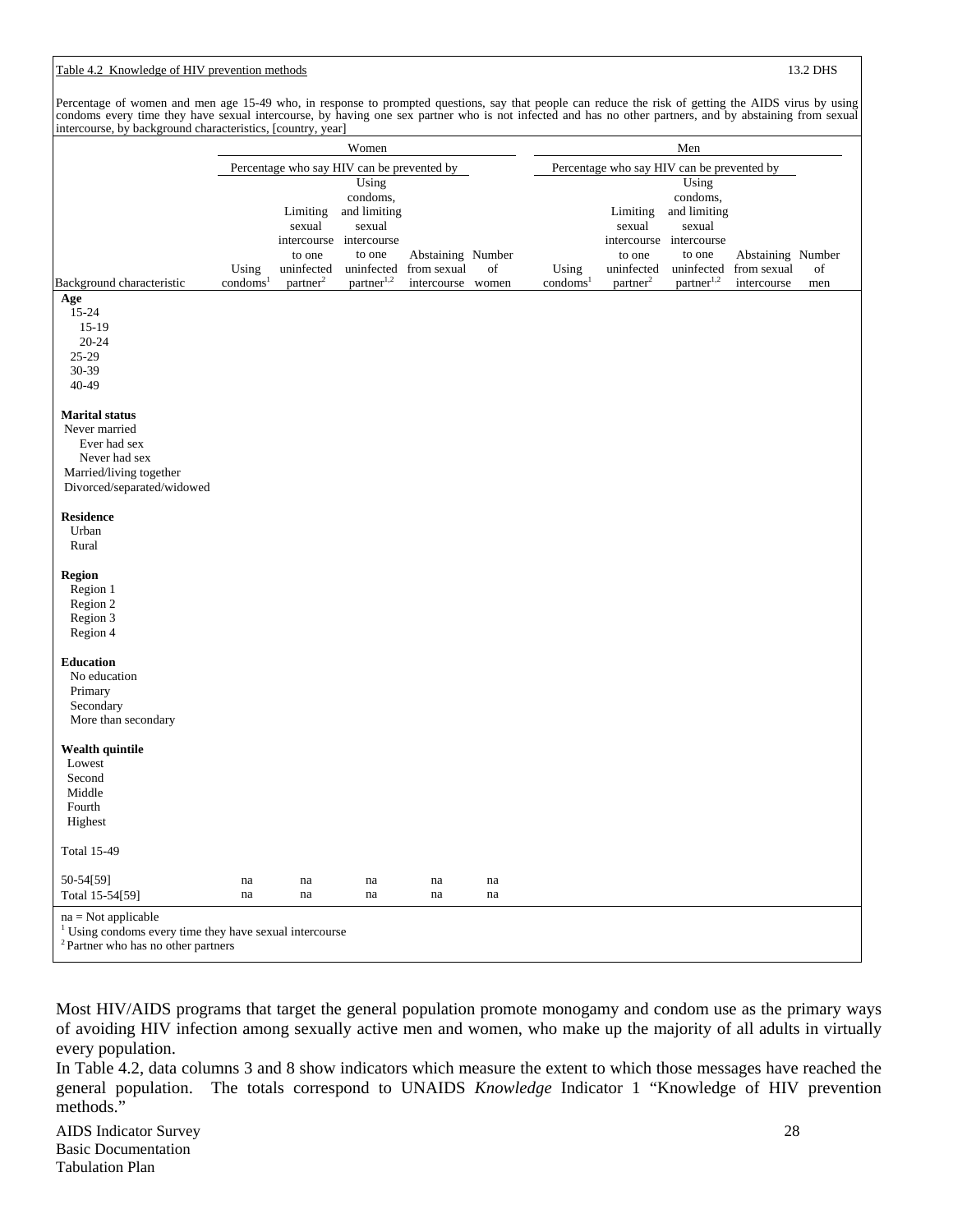# Table 4.3.1 Comprehensive knowledge about AIDS : Women 13.3.1

Percentage of women age 15-49 who say that a healthy-looking person can have the AIDS virus and who, in response to prompted questions, correctly reject local misconceptions about AIDS transmission or prevention, and the percentage with a comprehensive knowledge about AIDS by background characteristics, [country, year]

| Knowledge about AIDS by background characteristics, [country, year]                                                                                                                                                                                                                                                                                                                          |                          |                                         |                                        |                                             |                                                                                      |                                 |        |
|----------------------------------------------------------------------------------------------------------------------------------------------------------------------------------------------------------------------------------------------------------------------------------------------------------------------------------------------------------------------------------------------|--------------------------|-----------------------------------------|----------------------------------------|---------------------------------------------|--------------------------------------------------------------------------------------|---------------------------------|--------|
|                                                                                                                                                                                                                                                                                                                                                                                              |                          |                                         | Percentage of women who say that:      |                                             |                                                                                      |                                 |        |
|                                                                                                                                                                                                                                                                                                                                                                                              | A<br>healthy-<br>looking | <b>AIDS</b><br>cannot be<br>transmitted | AIDS cannot<br>be<br>transmitted<br>by | A person<br>cannot<br>become<br>infected by | Percentage who<br>say that a<br>healthy-looking<br>person can have<br>the AIDS virus | Percentage<br>with a<br>compre- |        |
|                                                                                                                                                                                                                                                                                                                                                                                              | person                   | by<br>mosquito                          | supernatural                           | sharing food<br>with a person               | and who reject                                                                       | hensive                         |        |
|                                                                                                                                                                                                                                                                                                                                                                                              | can have                 | bites                                   | means                                  | who has AIDS                                | the two most                                                                         | knowledge                       | Number |
|                                                                                                                                                                                                                                                                                                                                                                                              | the AIDS                 | <b>[COUNTRY</b>                         | [COUNTRY                               | [COUNTRY                                    | common local                                                                         | about                           | of     |
| Background characteristic                                                                                                                                                                                                                                                                                                                                                                    | virus                    | <b>SPECIFIC</b>                         | SPECIFIC]                              | SPECIFIC]                                   | misconceptions <sup>1</sup>                                                          | AIDS <sup>2</sup>               | women  |
| Age<br>15-24<br>$15-19$<br>$20 - 24$                                                                                                                                                                                                                                                                                                                                                         |                          |                                         |                                        |                                             |                                                                                      |                                 |        |
| 25-29                                                                                                                                                                                                                                                                                                                                                                                        |                          |                                         |                                        |                                             |                                                                                      |                                 |        |
| 30-39                                                                                                                                                                                                                                                                                                                                                                                        |                          |                                         |                                        |                                             |                                                                                      |                                 |        |
| 40-49                                                                                                                                                                                                                                                                                                                                                                                        |                          |                                         |                                        |                                             |                                                                                      |                                 |        |
| <b>Marital status</b><br>Never married<br>Ever had sex<br>Never had sex<br>Married/living together<br>Divorced/separated/widowed<br><b>Residence</b><br>Urban<br>Rural<br><b>Region</b><br>Region 1<br>Region 2                                                                                                                                                                              |                          |                                         |                                        |                                             |                                                                                      |                                 |        |
| Region 3<br>Region 4                                                                                                                                                                                                                                                                                                                                                                         |                          |                                         |                                        |                                             |                                                                                      |                                 |        |
| <b>Education</b><br>No education<br>Primary<br>Secondary<br>More than secondary                                                                                                                                                                                                                                                                                                              |                          |                                         |                                        |                                             |                                                                                      |                                 |        |
| <b>Wealth quintile</b><br>Lowest                                                                                                                                                                                                                                                                                                                                                             |                          |                                         |                                        |                                             |                                                                                      |                                 |        |
| Second                                                                                                                                                                                                                                                                                                                                                                                       |                          |                                         |                                        |                                             |                                                                                      |                                 |        |
| Middle                                                                                                                                                                                                                                                                                                                                                                                       |                          |                                         |                                        |                                             |                                                                                      |                                 |        |
| Fourth                                                                                                                                                                                                                                                                                                                                                                                       |                          |                                         |                                        |                                             |                                                                                      |                                 |        |
| Highest                                                                                                                                                                                                                                                                                                                                                                                      |                          |                                         |                                        |                                             |                                                                                      |                                 |        |
| Total                                                                                                                                                                                                                                                                                                                                                                                        |                          |                                         |                                        |                                             |                                                                                      |                                 |        |
| <sup>1</sup> Two most common local misconceptions: [DEFINE FOR EACH COUNTRY BASED ON THE FREQUENCY DISTRIBUTION]<br>$2$ Comprehensive knowledge means knowing that consistent use of condom during sexual intercourse and having just one uninfected<br>faithful partner can reduce the chance of getting the AIDS virus, knowing that a healthy-looking person can have the AIDS virus, and |                          |                                         |                                        |                                             |                                                                                      |                                 |        |

rejecting the two most common local misconceptions about AIDS transmission or prevention.

DHS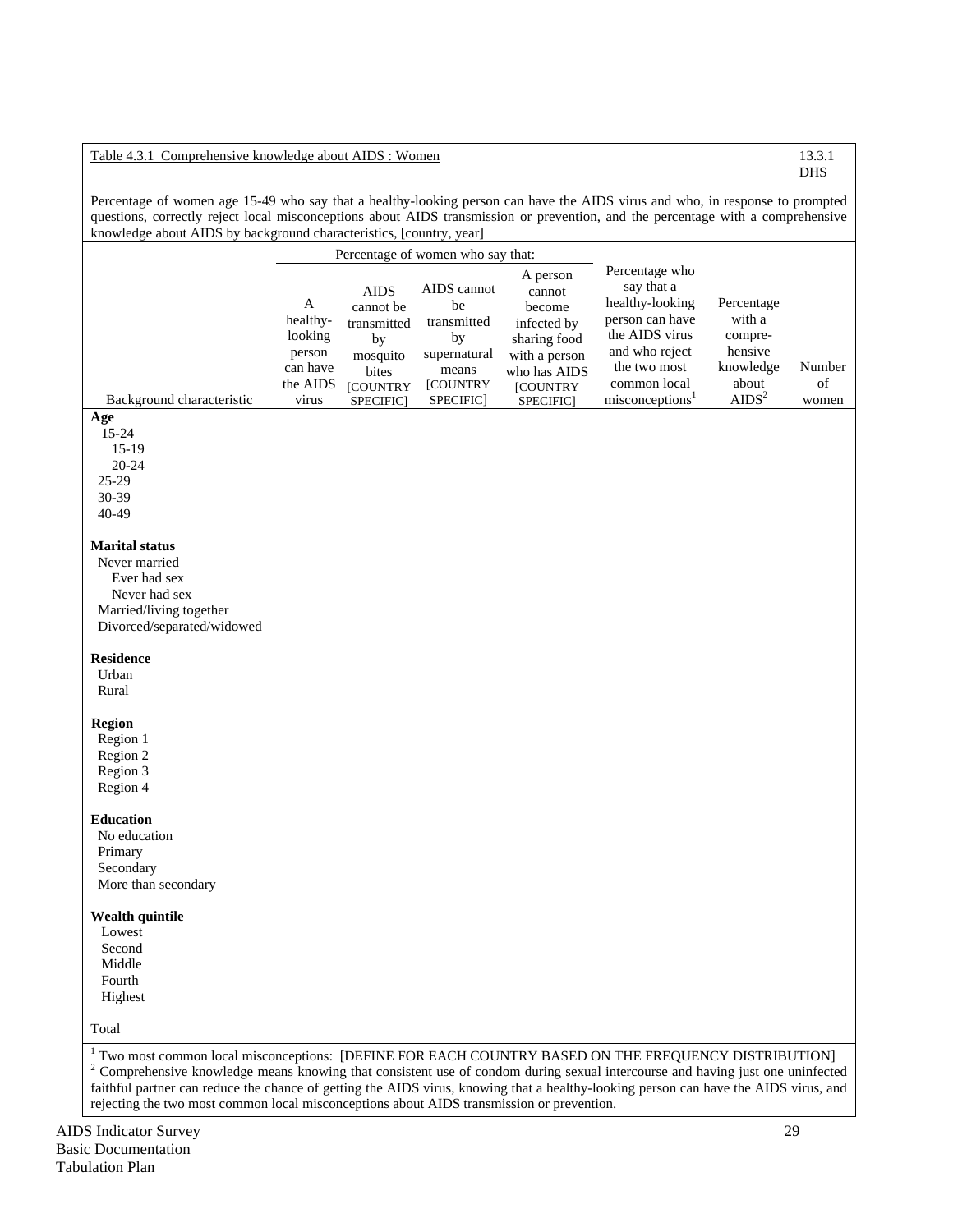Tables 4.3.1 and 4.3.2 provide indicators of the level of knowledge that certain popular ideas about AIDS transmission are incorrect.

UNAIDS *Knowledge* Indicator 2 "No incorrect beliefs about AIDS" is presented in data column 5 in Table 4.3.1 for women and in Table 4.3.2 for men. Popular misconceptions about AIDS transmission are determined on a countryspecific basis. The statements used in the questionnaire should include the most common misconceptions in the country where the survey is implemented. One question should always center on knowledge of the concept of a "healthy" carrier", that is, knowledge that one may contract HIV by having unprotected sex even with an apparently healthy person. The exact wording referring to a healthy carrier may vary locally.

UNAIDS *Knowledge* Indicator 2 measures the level of misconception about AIDS transmission. Many of the people who know that condoms protect against AIDS may also believe that AIDS can be contracted from a mosquito bite or another uncontrollable event. Thus, they may reason why they should bother to reduce the pleasure of sex, if they can become infected by something as random as a mosquito bite. At high levels of HIV-related awareness and low levels of misconceptions about AIDS transmission is a strong indicator of a successful AIDS information campaign.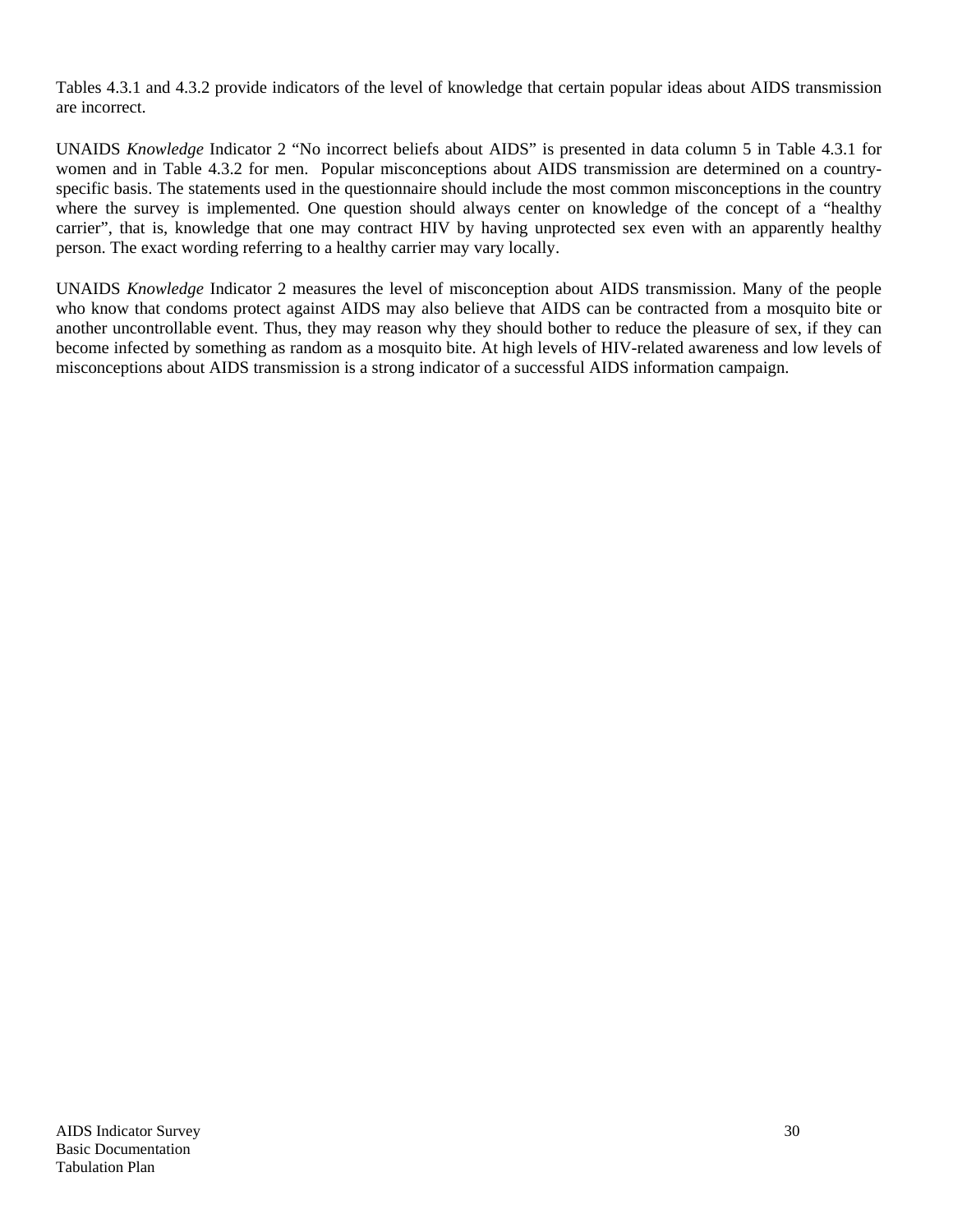# Table 4.3.2 Comprehensive knowledge about AIDS: Men 13.3.2 DHS

Percentage of men age 15-49 who say that a healthy-looking person can have the AIDS virus and who, in response to prompted questions, correctly reject local misconceptions about AIDS transmission or prevention, and the percentage with a comprehensive knowledge about AIDS by background characteristics, [country, year]

|                                                                                                                                      |                                                                     |                                                                                                    | Percentage of men who say that:                                             |                                                                                                                              |                                                                                                                                                                       |                                                                                       |                     |
|--------------------------------------------------------------------------------------------------------------------------------------|---------------------------------------------------------------------|----------------------------------------------------------------------------------------------------|-----------------------------------------------------------------------------|------------------------------------------------------------------------------------------------------------------------------|-----------------------------------------------------------------------------------------------------------------------------------------------------------------------|---------------------------------------------------------------------------------------|---------------------|
| Background characteristic                                                                                                            | A<br>healthy-<br>looking<br>person<br>can have<br>the AIDS<br>virus | <b>AIDS</b><br>cannot be<br>transmitted<br>by<br>mosquito<br>bites<br><b>[COUNTRY</b><br>SPECIFIC] | AIDS cannot<br>be<br>transmitted<br>by<br>supernatural<br>means<br>[COUNTRY | A person<br>cannot<br>become<br>infected by<br>sharing food<br>with a person<br>who has AIDS<br><b>[COUNTRY</b><br>SPECIFIC] | Percentage who<br>say that a<br>healthy-looking<br>person can have<br>the AIDS virus<br>and who reject<br>the two most<br>common local<br>misconceptions <sup>1</sup> | Percentage<br>with a<br>compre-<br>hensive<br>knowledge<br>about<br>AIDS <sup>2</sup> | Number<br>of<br>men |
| Age                                                                                                                                  |                                                                     |                                                                                                    | SPECIFIC]                                                                   |                                                                                                                              |                                                                                                                                                                       |                                                                                       |                     |
| 15-24<br>$15-19$<br>20-24<br>25-29<br>30-39<br>40-49                                                                                 |                                                                     |                                                                                                    |                                                                             |                                                                                                                              |                                                                                                                                                                       |                                                                                       |                     |
| <b>Marital status</b>                                                                                                                |                                                                     |                                                                                                    |                                                                             |                                                                                                                              |                                                                                                                                                                       |                                                                                       |                     |
| Never married                                                                                                                        |                                                                     |                                                                                                    |                                                                             |                                                                                                                              |                                                                                                                                                                       |                                                                                       |                     |
| Ever had sex                                                                                                                         |                                                                     |                                                                                                    |                                                                             |                                                                                                                              |                                                                                                                                                                       |                                                                                       |                     |
| Never had sex                                                                                                                        |                                                                     |                                                                                                    |                                                                             |                                                                                                                              |                                                                                                                                                                       |                                                                                       |                     |
| Married/living together<br>Divorced/separated/widowed                                                                                |                                                                     |                                                                                                    |                                                                             |                                                                                                                              |                                                                                                                                                                       |                                                                                       |                     |
|                                                                                                                                      |                                                                     |                                                                                                    |                                                                             |                                                                                                                              |                                                                                                                                                                       |                                                                                       |                     |
| <b>Residence</b>                                                                                                                     |                                                                     |                                                                                                    |                                                                             |                                                                                                                              |                                                                                                                                                                       |                                                                                       |                     |
| Urban                                                                                                                                |                                                                     |                                                                                                    |                                                                             |                                                                                                                              |                                                                                                                                                                       |                                                                                       |                     |
| Rural                                                                                                                                |                                                                     |                                                                                                    |                                                                             |                                                                                                                              |                                                                                                                                                                       |                                                                                       |                     |
| <b>Region</b><br>Region 1<br>Region 2<br>Region 3<br>Region 4                                                                        |                                                                     |                                                                                                    |                                                                             |                                                                                                                              |                                                                                                                                                                       |                                                                                       |                     |
| <b>Education</b>                                                                                                                     |                                                                     |                                                                                                    |                                                                             |                                                                                                                              |                                                                                                                                                                       |                                                                                       |                     |
| No education                                                                                                                         |                                                                     |                                                                                                    |                                                                             |                                                                                                                              |                                                                                                                                                                       |                                                                                       |                     |
| Primary                                                                                                                              |                                                                     |                                                                                                    |                                                                             |                                                                                                                              |                                                                                                                                                                       |                                                                                       |                     |
| Secondary                                                                                                                            |                                                                     |                                                                                                    |                                                                             |                                                                                                                              |                                                                                                                                                                       |                                                                                       |                     |
| More than secondary                                                                                                                  |                                                                     |                                                                                                    |                                                                             |                                                                                                                              |                                                                                                                                                                       |                                                                                       |                     |
| <b>Wealth quintile</b><br>Lowest                                                                                                     |                                                                     |                                                                                                    |                                                                             |                                                                                                                              |                                                                                                                                                                       |                                                                                       |                     |
| Second                                                                                                                               |                                                                     |                                                                                                    |                                                                             |                                                                                                                              |                                                                                                                                                                       |                                                                                       |                     |
| Middle                                                                                                                               |                                                                     |                                                                                                    |                                                                             |                                                                                                                              |                                                                                                                                                                       |                                                                                       |                     |
| Fourth                                                                                                                               |                                                                     |                                                                                                    |                                                                             |                                                                                                                              |                                                                                                                                                                       |                                                                                       |                     |
| Highest                                                                                                                              |                                                                     |                                                                                                    |                                                                             |                                                                                                                              |                                                                                                                                                                       |                                                                                       |                     |
| <b>Total 15-49</b>                                                                                                                   |                                                                     |                                                                                                    |                                                                             |                                                                                                                              |                                                                                                                                                                       |                                                                                       |                     |
| 50-54[59]                                                                                                                            |                                                                     |                                                                                                    |                                                                             |                                                                                                                              |                                                                                                                                                                       |                                                                                       |                     |
| Total 15-54 [59]                                                                                                                     |                                                                     |                                                                                                    |                                                                             |                                                                                                                              |                                                                                                                                                                       |                                                                                       |                     |
| <sup>1</sup> Two most common local misconceptions: [DEFINE FOR EACH COUNTRY BASED ON THE FREQUENCY DISTRIBUTION                      |                                                                     |                                                                                                    |                                                                             |                                                                                                                              |                                                                                                                                                                       |                                                                                       |                     |
| $2$ Comprehensive knowledge means knowing that consistent use of condom during sexual intercourse and having just one uninfected     |                                                                     |                                                                                                    |                                                                             |                                                                                                                              |                                                                                                                                                                       |                                                                                       |                     |
| faithful partner can reduce the chance of getting the AIDS virus, knowing that a healthy-looking person can have the AIDS virus, and |                                                                     |                                                                                                    |                                                                             |                                                                                                                              |                                                                                                                                                                       |                                                                                       |                     |
| rejecting the two most common local misconceptions                                                                                   |                                                                     |                                                                                                    |                                                                             |                                                                                                                              |                                                                                                                                                                       |                                                                                       |                     |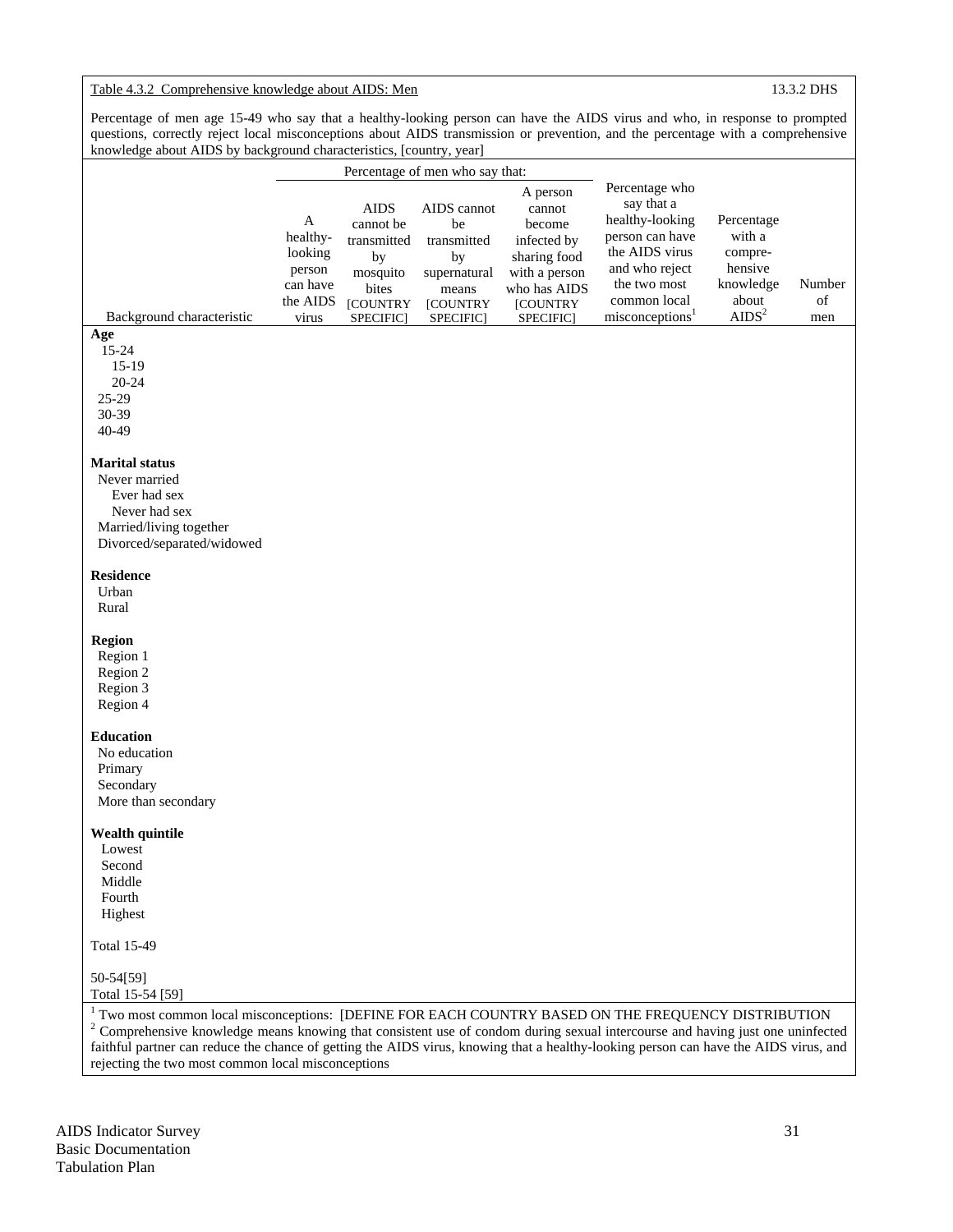# Table 4.4 Knowledge of prevention of mother to child transmission of HIV 13.4 DHS

Percentage of women and men age 15-49 who know that HIV can be transmitted from mother to child by breastfeeding and that the risk of mother to child transmission (MTCT) of HIV can be reduced by mother taking special drugs during pregnancy, by background characteristics, [country, year]

|                                                                                                                                      |                                            |                                                                   | Women                                                                                                                                |              |                                            |                                                                                  | Men                                                                                                                      |           |
|--------------------------------------------------------------------------------------------------------------------------------------|--------------------------------------------|-------------------------------------------------------------------|--------------------------------------------------------------------------------------------------------------------------------------|--------------|--------------------------------------------|----------------------------------------------------------------------------------|--------------------------------------------------------------------------------------------------------------------------|-----------|
|                                                                                                                                      |                                            | Percentage who know that:                                         |                                                                                                                                      |              |                                            | Percentage who know that:                                                        |                                                                                                                          |           |
| Background characteristic                                                                                                            | HIV can<br>be<br>transmitted<br>by breast- | Risk of<br>reduced by<br>mother taking<br>special drugs<br>during | HIV can be<br>transmitted by<br>MTCT can be breastfeeding and<br>risk of MTCT can<br>be reduced by<br>mother taking<br>special drugs | Number<br>of | HIV can<br>be<br>transmitted<br>by breast- | Risk of<br>MTCT can be<br>reduced by<br>mother taking<br>special drugs<br>during | HIV can be<br>transmitted by<br>breastfeeding and<br>risk of MTCT can<br>be reduced by<br>mother taking<br>special drugs | Number of |
| Age                                                                                                                                  | feeding                                    | pregnancy                                                         | during pregnancy                                                                                                                     | women        | feeding                                    | pregnancy                                                                        | during pregnancy                                                                                                         | men       |
| 15-24<br>15-19<br>20-24<br>25-29<br>30-39<br>40-49                                                                                   |                                            |                                                                   |                                                                                                                                      |              |                                            |                                                                                  |                                                                                                                          |           |
| <b>Marital status</b><br>Never married<br>Ever had sex<br>Never had sex<br>Married/living together<br>Divorced/separated/<br>Widowed |                                            |                                                                   |                                                                                                                                      |              |                                            |                                                                                  |                                                                                                                          |           |
| <b>Pregnancy status pregnant</b><br>Currently pregnant<br>Not pregnant/not sure                                                      |                                            |                                                                   |                                                                                                                                      |              | na<br>na                                   | na<br>na                                                                         | na<br>na                                                                                                                 | na<br>na  |
| <b>Residence</b><br>Urban<br>Rural                                                                                                   |                                            |                                                                   |                                                                                                                                      |              |                                            |                                                                                  |                                                                                                                          |           |
| <b>Region</b><br>Region 1<br>Region 2<br>Region 3<br>Region 4                                                                        |                                            |                                                                   |                                                                                                                                      |              |                                            |                                                                                  |                                                                                                                          |           |
| <b>Education</b><br>No education<br>Primary<br>Secondary<br>More than secondary                                                      |                                            |                                                                   |                                                                                                                                      |              |                                            |                                                                                  |                                                                                                                          |           |
| <b>Wealth quintile</b><br>Lowest<br>Second<br>Middle<br>Fourth<br>Highest                                                            |                                            |                                                                   |                                                                                                                                      |              |                                            |                                                                                  |                                                                                                                          |           |
| <b>Total 15-49</b>                                                                                                                   |                                            |                                                                   |                                                                                                                                      |              |                                            |                                                                                  |                                                                                                                          |           |
| 50-54[59]<br>Total 15-54 [59]                                                                                                        | na<br>na                                   | na<br>na                                                          | na<br>na                                                                                                                             | na<br>na     |                                            |                                                                                  |                                                                                                                          |           |
| $na = Not applicable$                                                                                                                |                                            |                                                                   |                                                                                                                                      |              |                                            |                                                                                  |                                                                                                                          |           |

Table 4.4 on knowledge of prevention of mother to child transmission of HIV (MTCT) is presented only if the HIV/AIDS module has been included in the survey questionnaire. The denominators for the percentages include all women and men 15-49.

Data columns 3 and 7 correspond to UNAIDS *Knowledge* Indicator 5 "Knowledge of prevention of mother to child transmission of HIV." This indicator measures knowledge of methods to prevent transmission from a mother to her child through anti-retroviral therapy and by avoiding breastfeeding. Men's knowledge on this topic is important because in many societies men dominate decisions about family formation and childbearing.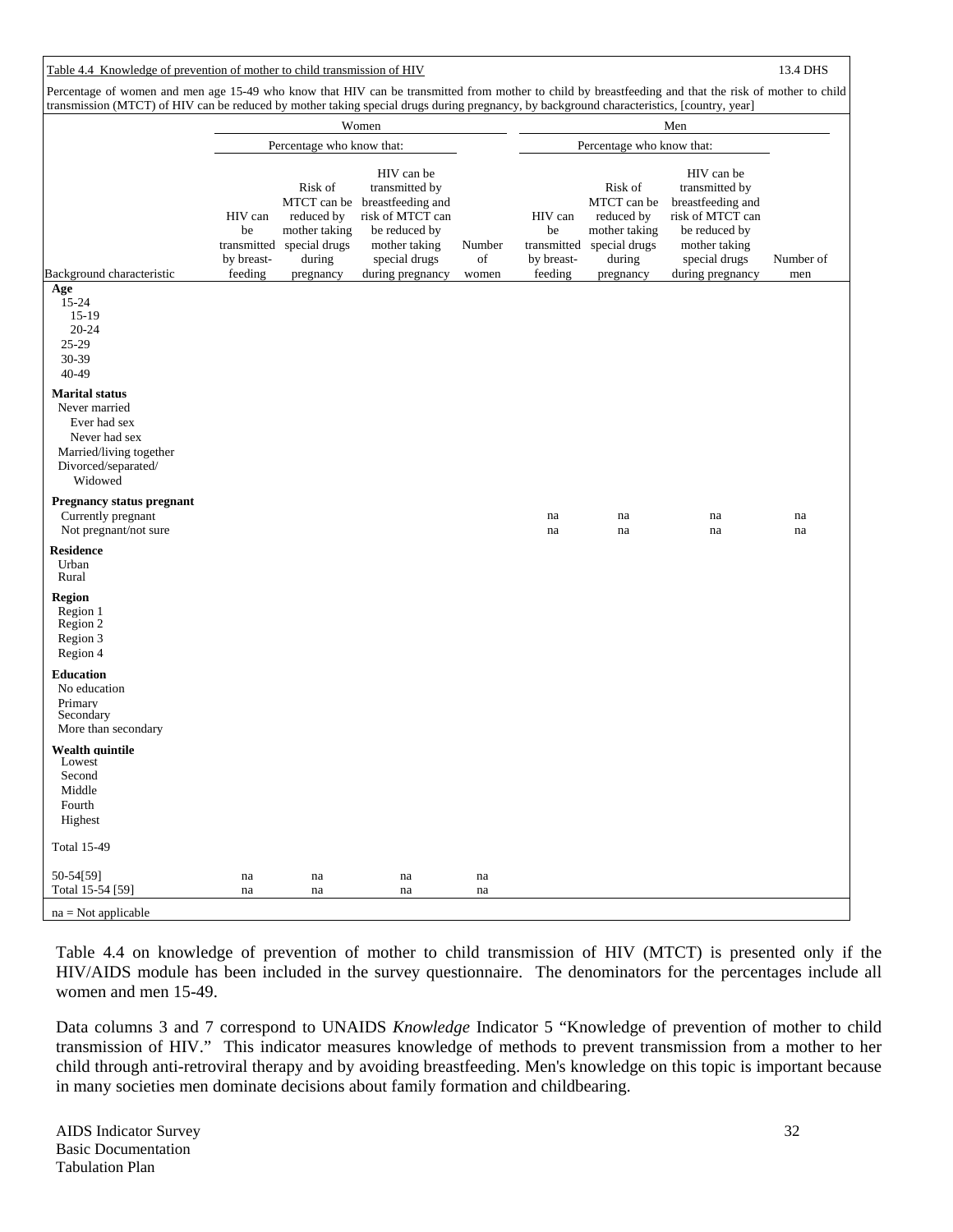| Table 5.1.1 Accepting attitudes toward those living with HIV/AIDS: Women                                                     |                              | 13.5.1 DHS  |                                 |               |              |             |
|------------------------------------------------------------------------------------------------------------------------------|------------------------------|-------------|---------------------------------|---------------|--------------|-------------|
| Among women age 15-49 who have heard of AIDS, percentage expressing specific accepting attitudes toward people with AIDS, by |                              |             |                                 |               |              |             |
| background characteristics, [country, year]                                                                                  |                              |             |                                 |               |              |             |
|                                                                                                                              |                              |             | Percentage of women who:        |               |              |             |
|                                                                                                                              |                              |             | Say that a                      |               |              |             |
|                                                                                                                              | Are willing to<br>care for a | Would buy   | female teacher<br>with the AIDS | Would not     |              |             |
|                                                                                                                              | family                       | fresh       | virus and is                    | want to keep  | Percentage   | Number      |
|                                                                                                                              | member with                  | vegetables  | not sick                        | secret that a | expressing   | of          |
|                                                                                                                              | the AIDS                     | from        | should be                       | family member | accepting    | women       |
|                                                                                                                              | virus in the                 | shopkeeper  | allowed to                      | got infected  | attitudes on | who have    |
|                                                                                                                              | respondent's                 | who has the | continue                        | with the      | all four     | heard of    |
| Background characteristic                                                                                                    | home                         | AIDS virus  | teaching                        | AIDS virus    | indicators   | <b>AIDS</b> |
| Age                                                                                                                          |                              |             |                                 |               |              |             |
| 15-24                                                                                                                        |                              |             |                                 |               |              |             |
| $15-19$                                                                                                                      |                              |             |                                 |               |              |             |
| $20 - 24$<br>25-29                                                                                                           |                              |             |                                 |               |              |             |
| 30-39                                                                                                                        |                              |             |                                 |               |              |             |
| 40-49                                                                                                                        |                              |             |                                 |               |              |             |
|                                                                                                                              |                              |             |                                 |               |              |             |
| <b>Marital status</b><br>Never married                                                                                       |                              |             |                                 |               |              |             |
| Ever had sex                                                                                                                 |                              |             |                                 |               |              |             |
| Never had sex                                                                                                                |                              |             |                                 |               |              |             |
| Married/living together                                                                                                      |                              |             |                                 |               |              |             |
| Divorced/senarated/widowed                                                                                                   |                              |             |                                 |               |              |             |
| <b>Residence</b>                                                                                                             |                              |             |                                 |               |              |             |
| Urban                                                                                                                        |                              |             |                                 |               |              |             |
| Rural                                                                                                                        |                              |             |                                 |               |              |             |
| Region                                                                                                                       |                              |             |                                 |               |              |             |
| Region 1                                                                                                                     |                              |             |                                 |               |              |             |
| Region 2                                                                                                                     |                              |             |                                 |               |              |             |
| Region 3                                                                                                                     |                              |             |                                 |               |              |             |
| Region 4                                                                                                                     |                              |             |                                 |               |              |             |
| <b>Education</b>                                                                                                             |                              |             |                                 |               |              |             |
| No education                                                                                                                 |                              |             |                                 |               |              |             |
| Primary                                                                                                                      |                              |             |                                 |               |              |             |
| Secondary                                                                                                                    |                              |             |                                 |               |              |             |
| More than secondary                                                                                                          |                              |             |                                 |               |              |             |
| Wealth quintile                                                                                                              |                              |             |                                 |               |              |             |
| Lowest                                                                                                                       |                              |             |                                 |               |              |             |
| Second                                                                                                                       |                              |             |                                 |               |              |             |
| Middle                                                                                                                       |                              |             |                                 |               |              |             |
| Fourth<br>Highest                                                                                                            |                              |             |                                 |               |              |             |
|                                                                                                                              |                              |             |                                 |               |              |             |
| Total                                                                                                                        |                              |             |                                 |               |              |             |

Tables 5.1.1 and 5.1.2 indicate what people say about how they feel or what they would do when confronted with various situations involving people living with AIDS and are meant to detect social stigma associated with AIDS. The data are based on answers to a series of hypothetical questions about men and women with AIDS.

A low score on the indicator indicates high levels of stigma. However, a high score does not necessarily indicate low levels of stigma. While a high score could mean there is little real stigma attached to AIDS, it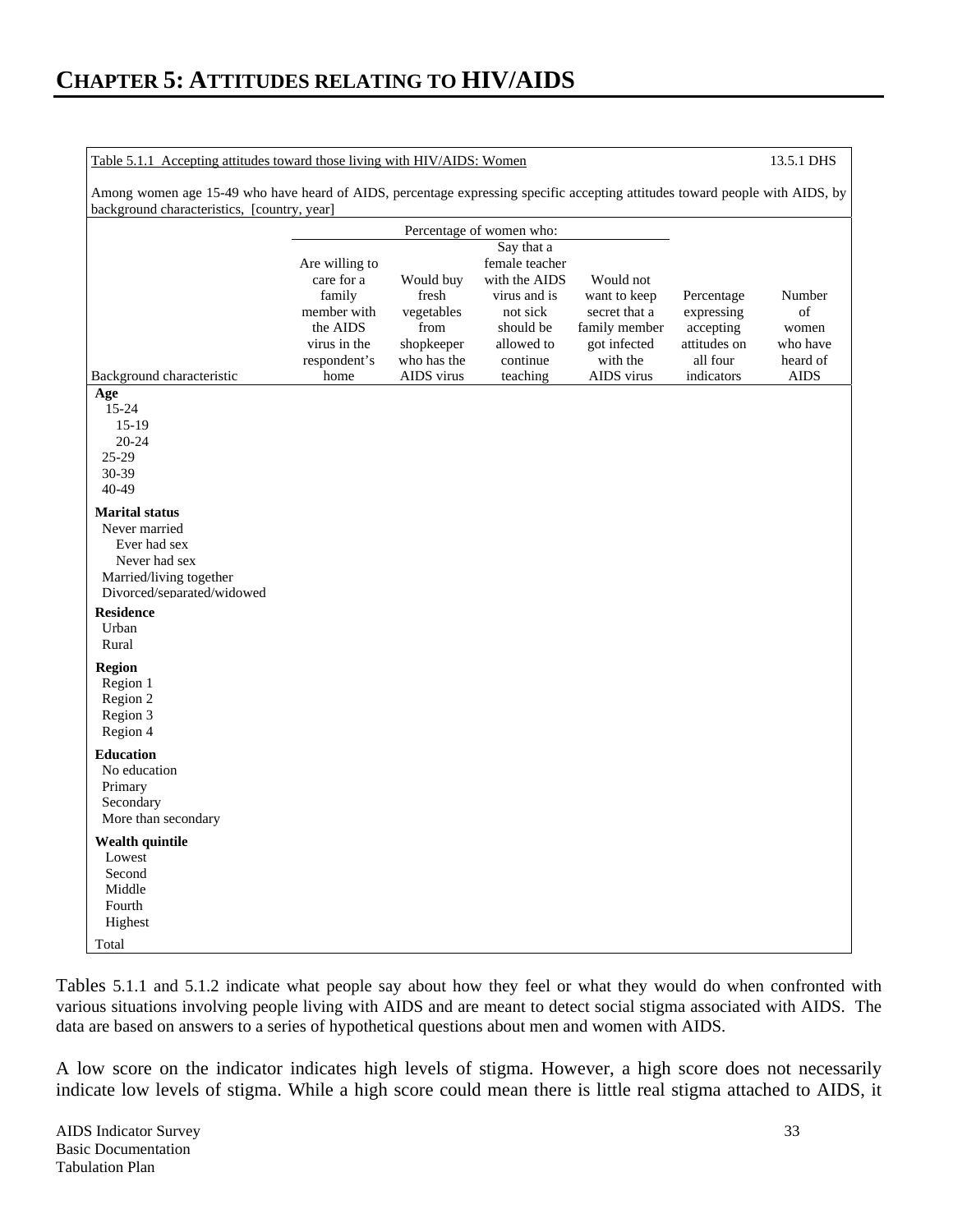could also mean that the respondent has had limited personal exposure to people with AIDS. Additionaly, it could mean that people know they should not discriminate and thus report accepting attitudes which do not reflect their true feelings. Thus, changes in this indicator between surveys could reflect a reduction in stigma or an increased awareness that it is not acceptable to express prejudices.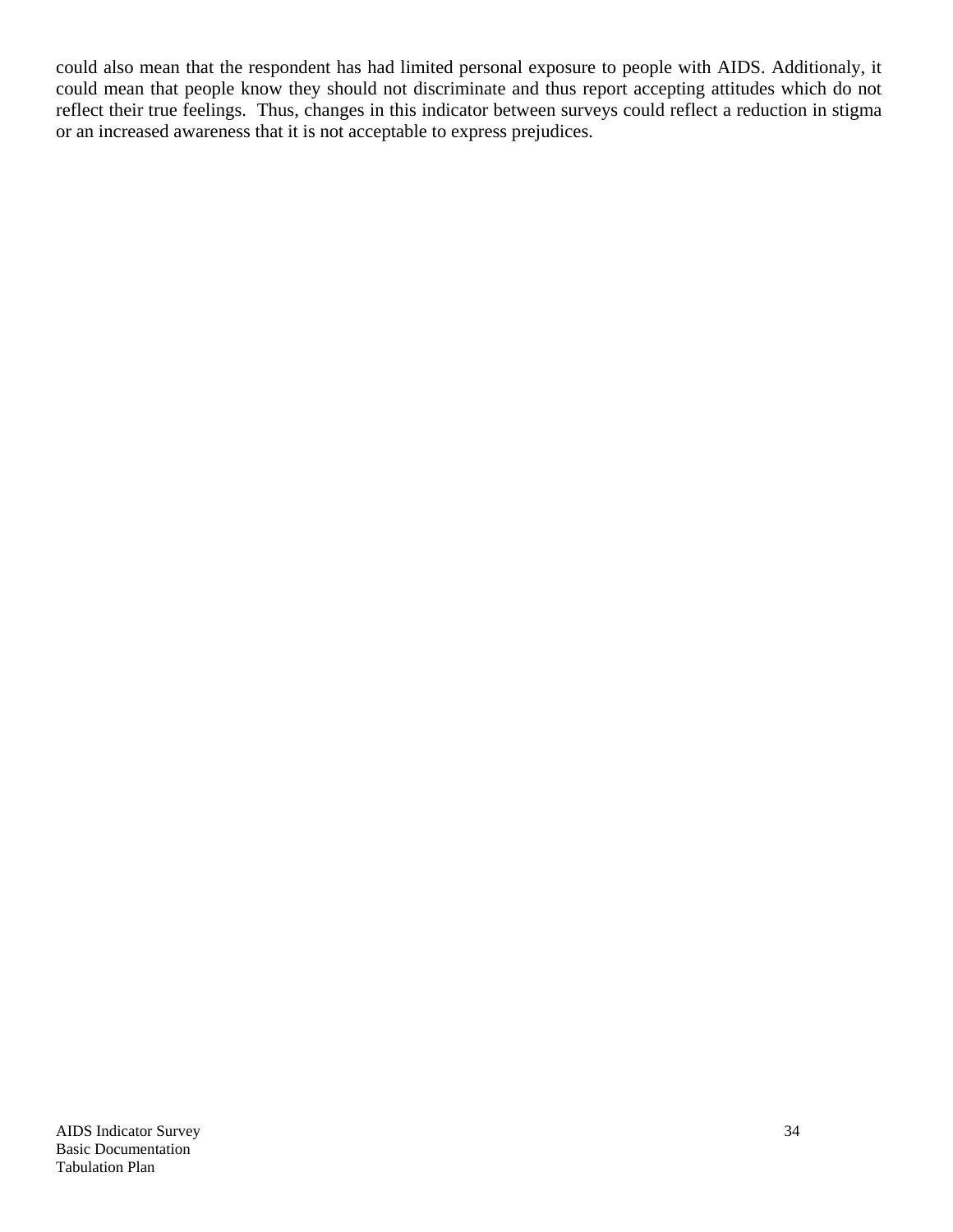# Table 5.1.2 Accepting attitudes toward those living with HIV/AIDS: Men 13.5.2 DHS

Among men age 15-49 who have heard of AIDS, percentage expressing specific accepting attitudes toward people with AIDS, by background characteristics, [country, year]

|                                                                                                                                  |                                                                                                           | Percentage of men who:                                                                      |                                                                                                                              |                                                                                                       |                                                                                 |                                                            |
|----------------------------------------------------------------------------------------------------------------------------------|-----------------------------------------------------------------------------------------------------------|---------------------------------------------------------------------------------------------|------------------------------------------------------------------------------------------------------------------------------|-------------------------------------------------------------------------------------------------------|---------------------------------------------------------------------------------|------------------------------------------------------------|
| Background characteristic                                                                                                        | Are willing to<br>care for a<br>family<br>member with<br>the AIDS<br>virus in the<br>respondent's<br>home | Would buy<br>fresh<br>vegetables<br>${\rm from}$<br>shopkeeper<br>who has the<br>AIDS virus | Say that a<br>female teacher<br>with the AIDS<br>virus and is<br>not sick<br>should be<br>allowed to<br>continue<br>teaching | Would not<br>want to keep<br>secret that a<br>family member<br>got infected<br>with the<br>AIDS virus | Percentage<br>expressing<br>accepting<br>attitudes<br>on all four<br>indicators | Number<br>of<br>men<br>who have<br>heard of<br><b>AIDS</b> |
| Age<br>15-24<br>$15-19$<br>$20 - 24$<br>25-29<br>30-39<br>40-49                                                                  |                                                                                                           |                                                                                             |                                                                                                                              |                                                                                                       |                                                                                 |                                                            |
| <b>Marital status</b><br>Never married<br>Ever had sex<br>Never had sex<br>Married/living together<br>Divorced/separated/widowed |                                                                                                           |                                                                                             |                                                                                                                              |                                                                                                       |                                                                                 |                                                            |
| <b>Residence</b><br>Urban<br>Rural                                                                                               |                                                                                                           |                                                                                             |                                                                                                                              |                                                                                                       |                                                                                 |                                                            |
| <b>Region</b><br>Region 1<br>Region 2<br>Region 3<br>Region 4                                                                    |                                                                                                           |                                                                                             |                                                                                                                              |                                                                                                       |                                                                                 |                                                            |
| <b>Education</b><br>No education<br>Primary<br>Secondary<br>More than secondary                                                  |                                                                                                           |                                                                                             |                                                                                                                              |                                                                                                       |                                                                                 |                                                            |
| Wealth quintile<br>Lowest<br>Second<br>Middle<br>Fourth<br>Highest                                                               |                                                                                                           |                                                                                             |                                                                                                                              |                                                                                                       |                                                                                 |                                                            |
| <b>Total 15-49</b>                                                                                                               |                                                                                                           |                                                                                             |                                                                                                                              |                                                                                                       |                                                                                 |                                                            |
| 50-54[59]<br>Total 15-54 [59]                                                                                                    |                                                                                                           |                                                                                             |                                                                                                                              |                                                                                                       |                                                                                 |                                                            |

Data column 5 in Tables 5.1.1 and 5.1.2 corresponds to the following indicators:

1) President's Emergency Plan for AIDS Relief *Policy and Systems Strengthening* Indicator 2 "Percentage of the general population with accepting attitudes toward persons living with HIV/AIDS"

2) UNICEF OVC *Raising Aawareness to Create a Supportive Environment* Indicator A7 "Stigma and discrimination." 3) UNAIDS *Stigma and Discrimination* Indicator 1 "Accepting attitudes toward those living with HIV." (The UNAIDS indicator includes all respondents in the denominator, not just those who have heard of HIV/AIDS.)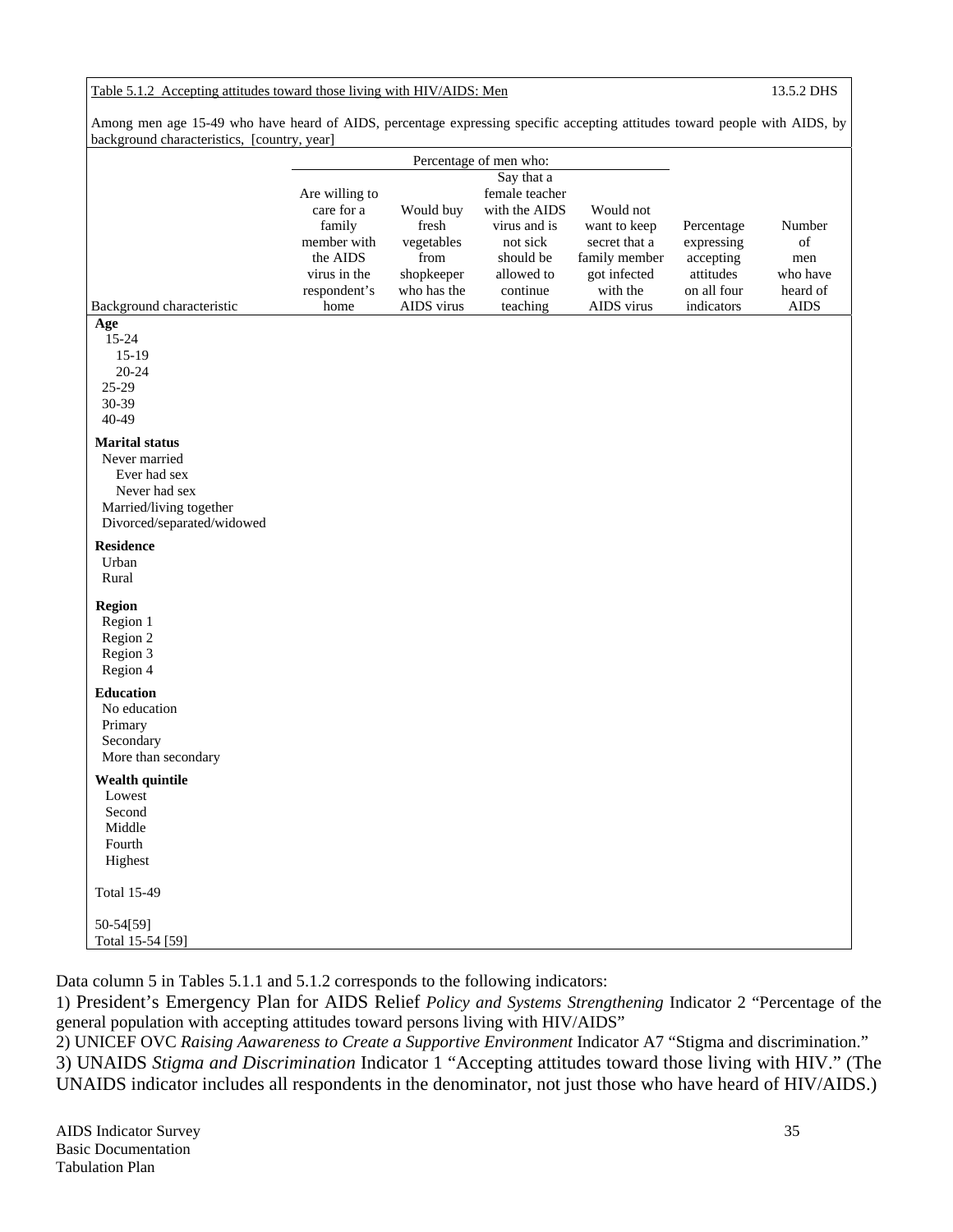## Table 5.2 Attitudes toward negotiating safer sexual relations with husband 13.6 DHS

Percentage of women and men age 15-49 who believe that, if a husband has a sexually transmitted disease, his wife is justified in refusing to have sexual intercourse with him or asking that they use a condom, by background characteristics, [country, year]

|                                                                                                                                  |                   |                        | Women                                           |          |                   | Men                    |                                                 |     |
|----------------------------------------------------------------------------------------------------------------------------------|-------------------|------------------------|-------------------------------------------------|----------|-------------------|------------------------|-------------------------------------------------|-----|
|                                                                                                                                  |                   | Woman is justified in: |                                                 |          |                   | Woman is justified in: |                                                 |     |
|                                                                                                                                  | Refusing          |                        | Refusing<br>sexual<br>intercourse               |          | Refusing          |                        | Refusing<br>sexual<br>intercourse               |     |
|                                                                                                                                  | to have<br>sexual | they use a             | Asking that or asking that Number<br>they use a | of       | to have<br>sexual | they use a             | Asking that or asking that Number<br>they use a | of  |
| Background characteristic                                                                                                        | intercourse       | condom                 | condom                                          | women    | intercourse       | condom                 | condom                                          | men |
| Age<br>15-24<br>$15-19$<br>$20 - 24$<br>$25-29$<br>30-39<br>40-49                                                                |                   |                        |                                                 |          |                   |                        |                                                 |     |
| <b>Marital status</b><br>Never married<br>Ever had sex<br>Never had sex<br>Married/living together<br>Divorced/separated/widowed |                   |                        |                                                 |          |                   |                        |                                                 |     |
| <b>Residence</b><br>Urban<br>Rural                                                                                               |                   |                        |                                                 |          |                   |                        |                                                 |     |
| Region<br>Region 1<br>Region 2<br>Region 3<br>Region 4                                                                           |                   |                        |                                                 |          |                   |                        |                                                 |     |
| <b>Education</b><br>No education<br>Primary<br>Secondary<br>More than secondary                                                  |                   |                        |                                                 |          |                   |                        |                                                 |     |
| <b>Wealth quintile</b><br>Lowest<br>Second<br>Middle<br>Fourth<br>Highest                                                        |                   |                        |                                                 |          |                   |                        |                                                 |     |
| <b>Total 15-49</b>                                                                                                               |                   |                        |                                                 |          |                   |                        |                                                 |     |
| 50-54[59]<br>Total 15-54[59]                                                                                                     | na<br>na          | na<br>na               | na<br>na                                        | na<br>na |                   |                        |                                                 |     |
| $na = Not applicable$                                                                                                            |                   |                        |                                                 |          |                   |                        |                                                 |     |

Data columns 3 and 7 correspond to UNAIDS *Sexual Negotiation and Attitudes* Indicator 1 "Women's ability to negotiate safer sex with husband."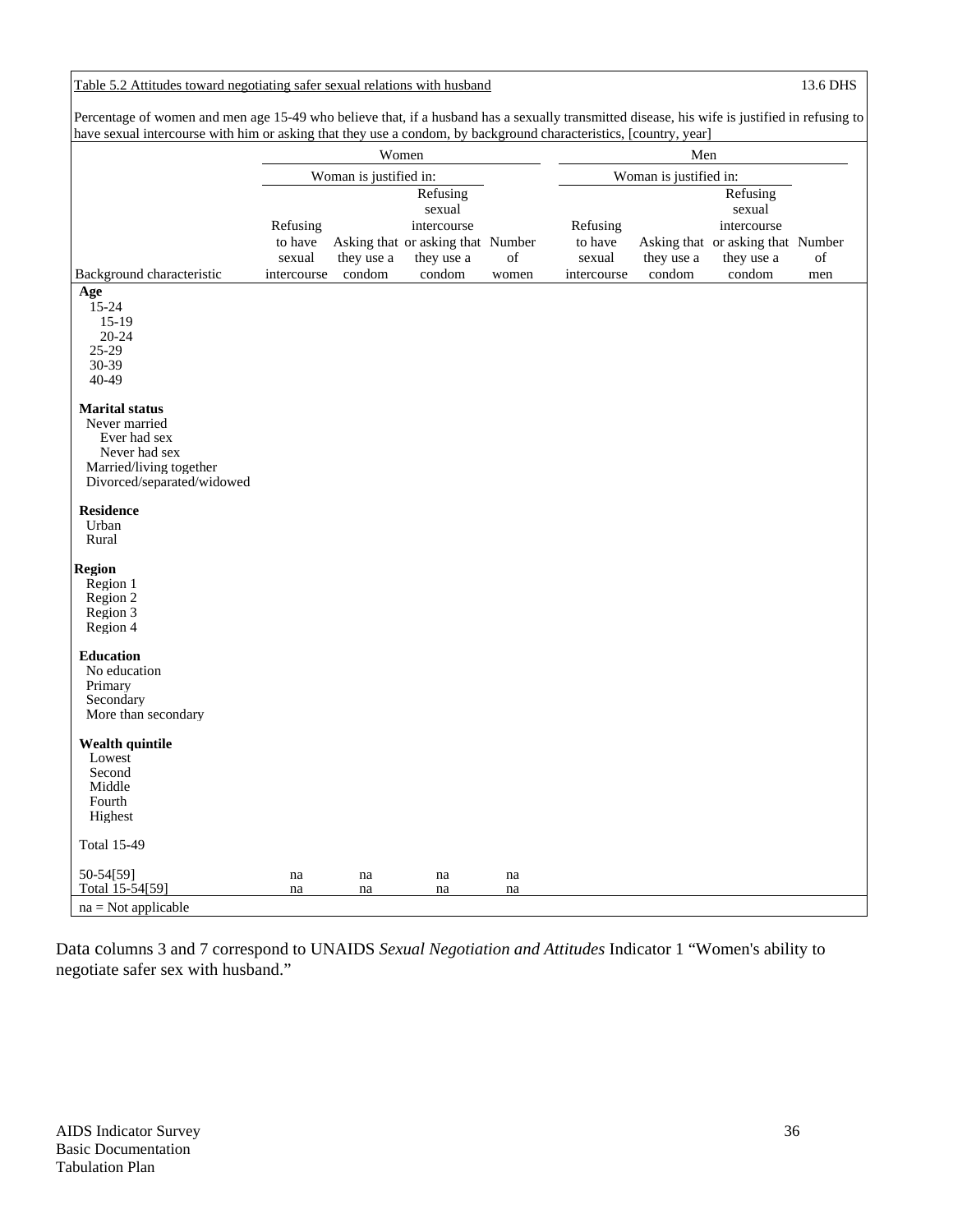| Percentage of women and men age 18-49 who agree that children age 12-14 years should be taught<br>about using a condom to avoid AIDS, by background characteristics [country, year]<br>Men<br>Women<br>Number<br>Number<br>Percentage<br>Percentage<br>of<br>who<br>of<br>who<br>Background characteristic<br>agree<br>women<br>agree<br>men<br>Age<br>18-24<br>18-19<br>$20 - 24$<br>$25-29$<br>30-39<br>40-49<br><b>Marital status</b><br>Never married<br>Married/living together<br>Divorced/separated/widowed<br><b>Residence</b><br>Urban<br>Rural<br><b>Region</b><br>Region 1<br>Region 2<br>Region 3<br>Region 4<br><b>Education</b><br>No education<br>Primary<br>Secondary<br>More than secondary<br><b>Wealth quintile</b><br>Lowest<br>Second<br>Middle<br>Fourth<br>Highest<br><b>Total 18-49</b><br>50-54[59]<br>na<br>na<br>Total 18-54 [18-59]<br>na<br>na<br>$na = Not applicable$ | Table 5.3 Adult support of education about condom use to prevent AIDS |  | 13.7 DHS |  |  |  |
|------------------------------------------------------------------------------------------------------------------------------------------------------------------------------------------------------------------------------------------------------------------------------------------------------------------------------------------------------------------------------------------------------------------------------------------------------------------------------------------------------------------------------------------------------------------------------------------------------------------------------------------------------------------------------------------------------------------------------------------------------------------------------------------------------------------------------------------------------------------------------------------------------|-----------------------------------------------------------------------|--|----------|--|--|--|
|                                                                                                                                                                                                                                                                                                                                                                                                                                                                                                                                                                                                                                                                                                                                                                                                                                                                                                      |                                                                       |  |          |  |  |  |
|                                                                                                                                                                                                                                                                                                                                                                                                                                                                                                                                                                                                                                                                                                                                                                                                                                                                                                      |                                                                       |  |          |  |  |  |
|                                                                                                                                                                                                                                                                                                                                                                                                                                                                                                                                                                                                                                                                                                                                                                                                                                                                                                      |                                                                       |  |          |  |  |  |
|                                                                                                                                                                                                                                                                                                                                                                                                                                                                                                                                                                                                                                                                                                                                                                                                                                                                                                      |                                                                       |  |          |  |  |  |
|                                                                                                                                                                                                                                                                                                                                                                                                                                                                                                                                                                                                                                                                                                                                                                                                                                                                                                      |                                                                       |  |          |  |  |  |
|                                                                                                                                                                                                                                                                                                                                                                                                                                                                                                                                                                                                                                                                                                                                                                                                                                                                                                      |                                                                       |  |          |  |  |  |
|                                                                                                                                                                                                                                                                                                                                                                                                                                                                                                                                                                                                                                                                                                                                                                                                                                                                                                      |                                                                       |  |          |  |  |  |
|                                                                                                                                                                                                                                                                                                                                                                                                                                                                                                                                                                                                                                                                                                                                                                                                                                                                                                      |                                                                       |  |          |  |  |  |
|                                                                                                                                                                                                                                                                                                                                                                                                                                                                                                                                                                                                                                                                                                                                                                                                                                                                                                      |                                                                       |  |          |  |  |  |
|                                                                                                                                                                                                                                                                                                                                                                                                                                                                                                                                                                                                                                                                                                                                                                                                                                                                                                      |                                                                       |  |          |  |  |  |
|                                                                                                                                                                                                                                                                                                                                                                                                                                                                                                                                                                                                                                                                                                                                                                                                                                                                                                      |                                                                       |  |          |  |  |  |
|                                                                                                                                                                                                                                                                                                                                                                                                                                                                                                                                                                                                                                                                                                                                                                                                                                                                                                      |                                                                       |  |          |  |  |  |
|                                                                                                                                                                                                                                                                                                                                                                                                                                                                                                                                                                                                                                                                                                                                                                                                                                                                                                      |                                                                       |  |          |  |  |  |
|                                                                                                                                                                                                                                                                                                                                                                                                                                                                                                                                                                                                                                                                                                                                                                                                                                                                                                      |                                                                       |  |          |  |  |  |
|                                                                                                                                                                                                                                                                                                                                                                                                                                                                                                                                                                                                                                                                                                                                                                                                                                                                                                      |                                                                       |  |          |  |  |  |
|                                                                                                                                                                                                                                                                                                                                                                                                                                                                                                                                                                                                                                                                                                                                                                                                                                                                                                      |                                                                       |  |          |  |  |  |
|                                                                                                                                                                                                                                                                                                                                                                                                                                                                                                                                                                                                                                                                                                                                                                                                                                                                                                      |                                                                       |  |          |  |  |  |
|                                                                                                                                                                                                                                                                                                                                                                                                                                                                                                                                                                                                                                                                                                                                                                                                                                                                                                      |                                                                       |  |          |  |  |  |
|                                                                                                                                                                                                                                                                                                                                                                                                                                                                                                                                                                                                                                                                                                                                                                                                                                                                                                      |                                                                       |  |          |  |  |  |
|                                                                                                                                                                                                                                                                                                                                                                                                                                                                                                                                                                                                                                                                                                                                                                                                                                                                                                      |                                                                       |  |          |  |  |  |
|                                                                                                                                                                                                                                                                                                                                                                                                                                                                                                                                                                                                                                                                                                                                                                                                                                                                                                      |                                                                       |  |          |  |  |  |
|                                                                                                                                                                                                                                                                                                                                                                                                                                                                                                                                                                                                                                                                                                                                                                                                                                                                                                      |                                                                       |  |          |  |  |  |
|                                                                                                                                                                                                                                                                                                                                                                                                                                                                                                                                                                                                                                                                                                                                                                                                                                                                                                      |                                                                       |  |          |  |  |  |
|                                                                                                                                                                                                                                                                                                                                                                                                                                                                                                                                                                                                                                                                                                                                                                                                                                                                                                      |                                                                       |  |          |  |  |  |
|                                                                                                                                                                                                                                                                                                                                                                                                                                                                                                                                                                                                                                                                                                                                                                                                                                                                                                      |                                                                       |  |          |  |  |  |
|                                                                                                                                                                                                                                                                                                                                                                                                                                                                                                                                                                                                                                                                                                                                                                                                                                                                                                      |                                                                       |  |          |  |  |  |
|                                                                                                                                                                                                                                                                                                                                                                                                                                                                                                                                                                                                                                                                                                                                                                                                                                                                                                      |                                                                       |  |          |  |  |  |
|                                                                                                                                                                                                                                                                                                                                                                                                                                                                                                                                                                                                                                                                                                                                                                                                                                                                                                      |                                                                       |  |          |  |  |  |
|                                                                                                                                                                                                                                                                                                                                                                                                                                                                                                                                                                                                                                                                                                                                                                                                                                                                                                      |                                                                       |  |          |  |  |  |
|                                                                                                                                                                                                                                                                                                                                                                                                                                                                                                                                                                                                                                                                                                                                                                                                                                                                                                      |                                                                       |  |          |  |  |  |
|                                                                                                                                                                                                                                                                                                                                                                                                                                                                                                                                                                                                                                                                                                                                                                                                                                                                                                      |                                                                       |  |          |  |  |  |
|                                                                                                                                                                                                                                                                                                                                                                                                                                                                                                                                                                                                                                                                                                                                                                                                                                                                                                      |                                                                       |  |          |  |  |  |
|                                                                                                                                                                                                                                                                                                                                                                                                                                                                                                                                                                                                                                                                                                                                                                                                                                                                                                      |                                                                       |  |          |  |  |  |
|                                                                                                                                                                                                                                                                                                                                                                                                                                                                                                                                                                                                                                                                                                                                                                                                                                                                                                      |                                                                       |  |          |  |  |  |
|                                                                                                                                                                                                                                                                                                                                                                                                                                                                                                                                                                                                                                                                                                                                                                                                                                                                                                      |                                                                       |  |          |  |  |  |
|                                                                                                                                                                                                                                                                                                                                                                                                                                                                                                                                                                                                                                                                                                                                                                                                                                                                                                      |                                                                       |  |          |  |  |  |
|                                                                                                                                                                                                                                                                                                                                                                                                                                                                                                                                                                                                                                                                                                                                                                                                                                                                                                      |                                                                       |  |          |  |  |  |
|                                                                                                                                                                                                                                                                                                                                                                                                                                                                                                                                                                                                                                                                                                                                                                                                                                                                                                      |                                                                       |  |          |  |  |  |
|                                                                                                                                                                                                                                                                                                                                                                                                                                                                                                                                                                                                                                                                                                                                                                                                                                                                                                      |                                                                       |  |          |  |  |  |

Table 5.3 concerning adult support of education about condom use to prevent AIDS is shown only where the HIV/AIDS module has been included in the survey questionnaire. The table is limited to adult opinion, so the minimum age for the table is 18 years (not 15 years).

Data columns 1 and 3 correspond to the Youth Guide *Determinants* Indicator 15 "Adult support of education about condom use for prevention of HIV/AIDS among young people."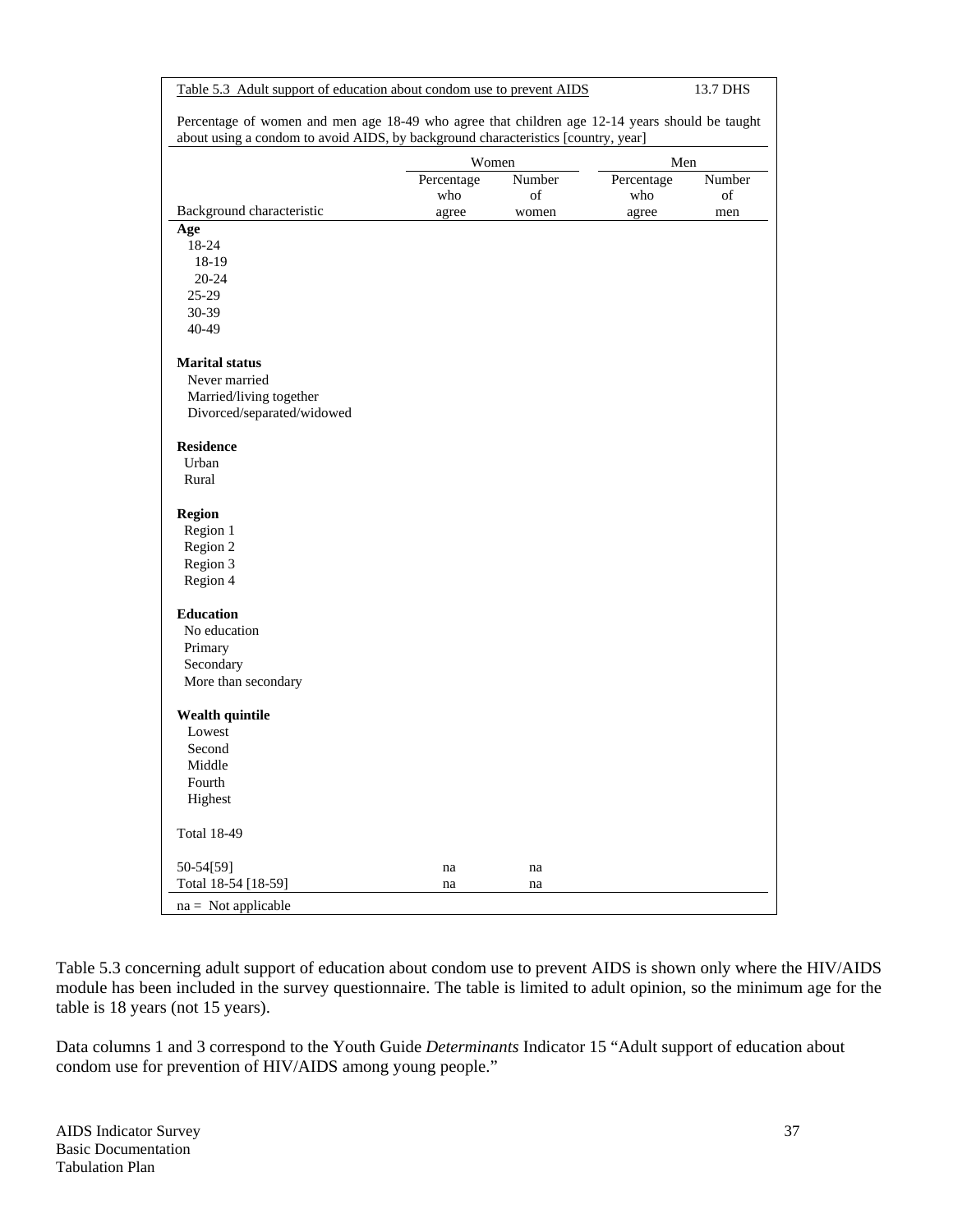| Proportion of all women and men age 15-49 who believe/think that:         |       |     |
|---------------------------------------------------------------------------|-------|-----|
|                                                                           | Women | Men |
| Young men should wait until they are married to have sexual intercourse   | 67    | 29  |
| Young women should wait until they are married to have sexual intercourse | 72    | 38  |
| Married men should only have sex with their wives                         | 89    | 74  |
| Most married men they know only have sex with their wives                 | 23    | 30  |
| Married women should only have sex with their husbands                    | 87    | 82  |
| Most married women they know only have sex with their husbands            | 35    | 35  |

This table is for the production of Figure 5.1 and should not be shown. Figure 5.1 must be included in countries targeted for special initiatives under the President's Emergency Plan for AIDS Relief.

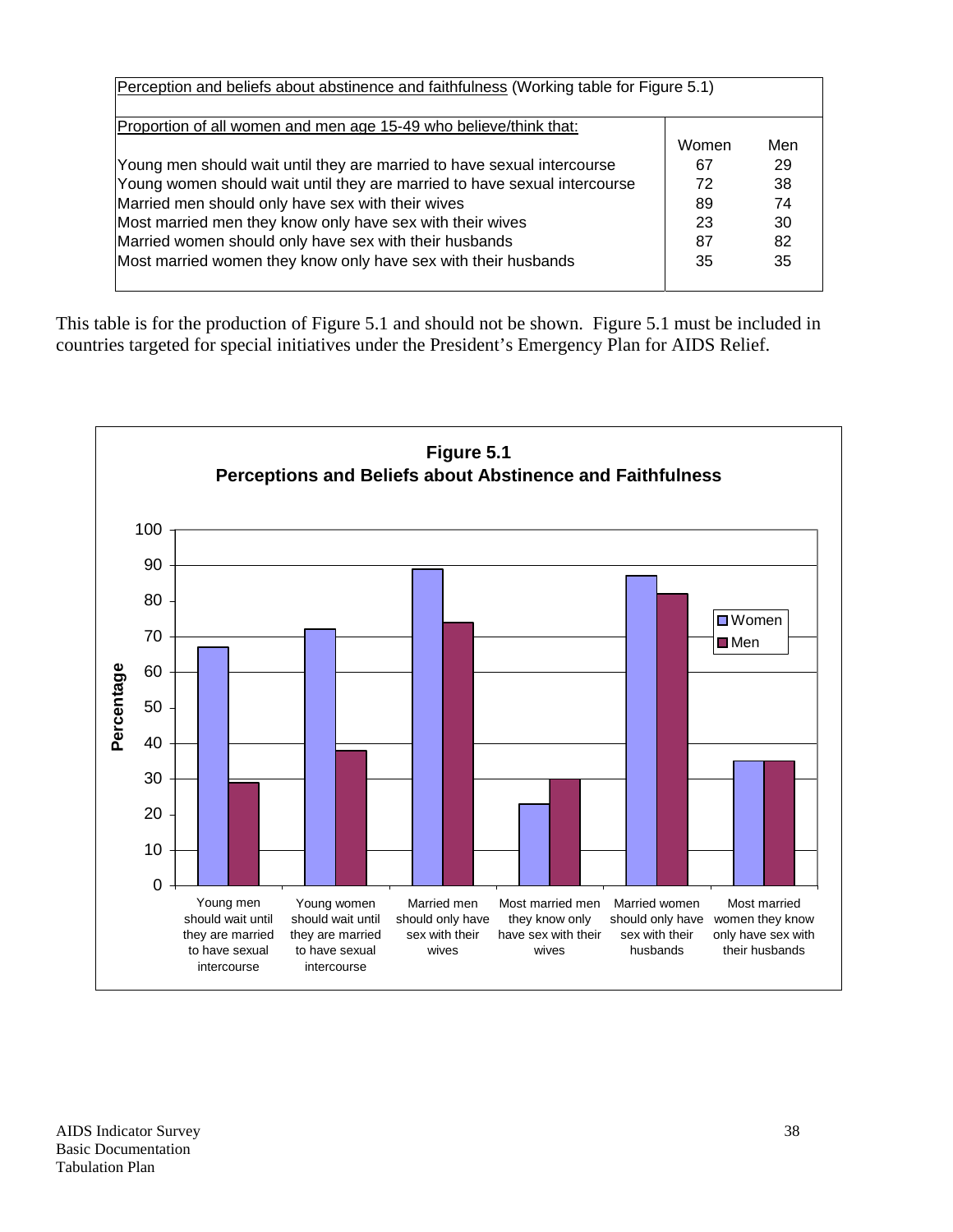## Table 6.1 Recent sexual activity

Percent distribution of women and men 15-49 by timing of last sexual intercourse, according to background characteristics, [country, year]

|                                                                   |                  |                                      |         | Women            |                |             |                  |                                      | Men     |                  |                |           |
|-------------------------------------------------------------------|------------------|--------------------------------------|---------|------------------|----------------|-------------|------------------|--------------------------------------|---------|------------------|----------------|-----------|
|                                                                   |                  | Timing of last sexual<br>intercourse |         | Never<br>had     |                |             |                  | Timing of last sexual<br>intercourse |         | Never<br>had     |                |           |
|                                                                   |                  | One or                               |         | sexual           |                | Number      |                  | One or                               |         | sexual           |                | Number    |
| Background<br>characteristics                                     | Within 1<br>year | more<br>years                        | Missing | inter-<br>course | Total          | of<br>women | Within 1<br>year | more<br>years                        | Missing | inter-<br>course | Total          | of<br>men |
|                                                                   |                  |                                      |         |                  |                |             |                  |                                      |         |                  |                |           |
| Age<br>15-24                                                      |                  |                                      |         |                  | 100.0          |             |                  |                                      |         |                  | 100.0          |           |
| $15-19$                                                           |                  |                                      |         |                  | 100.0          |             |                  |                                      |         |                  | 100.0          |           |
| $20 - 24$                                                         |                  |                                      |         |                  | 100.0          |             |                  |                                      |         |                  | 100.0          |           |
| $25-29$                                                           |                  |                                      |         |                  | 100.0          |             |                  |                                      |         |                  | 100.0          |           |
| 30-39                                                             |                  |                                      |         |                  | 100.0          |             |                  |                                      |         |                  | 100.0          |           |
| 40-49                                                             |                  |                                      |         |                  | 100.0          |             |                  |                                      |         |                  | 100.0          |           |
| <b>Marital</b> status                                             |                  |                                      |         |                  |                |             |                  |                                      |         |                  |                |           |
| Never married                                                     |                  |                                      |         |                  | 100.0          |             |                  |                                      |         |                  | 100.0          |           |
| Married<br>Divorced/separated/                                    |                  |                                      |         |                  | 100.0          |             |                  |                                      |         |                  | 100.0          |           |
| widowed                                                           |                  |                                      |         |                  | 100.0          |             |                  |                                      |         |                  | 100.0          |           |
| Marital duration <sup>1</sup>                                     |                  |                                      |         |                  |                |             |                  |                                      |         |                  |                |           |
| Married only once                                                 |                  |                                      |         |                  | 100.0          |             |                  |                                      |         |                  | 100.0          |           |
| $0-4$ years                                                       |                  |                                      |         |                  | 100.0          |             |                  |                                      |         |                  | 100.0          |           |
| 5-9 years                                                         |                  |                                      |         |                  | 100.0          |             |                  |                                      |         |                  | 100.0          |           |
| $10-14$ years                                                     |                  |                                      |         |                  | 100.0          |             |                  |                                      |         |                  | 100.0          |           |
| 15-19 years                                                       |                  |                                      |         |                  | 100.0          |             |                  |                                      |         |                  | 100.0          |           |
| $20-24$ years                                                     |                  |                                      |         |                  | 100.0          |             |                  |                                      |         |                  | 100.0          |           |
| $25+ \text{years}$<br>Married more than once                      |                  |                                      |         |                  | 100.0<br>100.0 |             |                  |                                      |         |                  | 100.0<br>100.0 |           |
|                                                                   |                  |                                      |         |                  |                |             |                  |                                      |         |                  |                |           |
| <b>Residence</b><br>Urban                                         |                  |                                      |         |                  | 100.0          |             |                  |                                      |         |                  | 100.0          |           |
| Rural                                                             |                  |                                      |         |                  | 100.0          |             |                  |                                      |         |                  | 100.0          |           |
|                                                                   |                  |                                      |         |                  |                |             |                  |                                      |         |                  |                |           |
| <b>Region</b><br>Region 1                                         |                  |                                      |         |                  | 100.0          |             |                  |                                      |         |                  | 100.0          |           |
| Region 2                                                          |                  |                                      |         |                  | 100.0          |             |                  |                                      |         |                  | 100.0          |           |
| Region 3                                                          |                  |                                      |         |                  | 100.0          |             |                  |                                      |         |                  | 100.0          |           |
| <b>Education</b>                                                  |                  |                                      |         |                  |                |             |                  |                                      |         |                  |                |           |
| No education                                                      |                  |                                      |         |                  | 100.0          |             |                  |                                      |         |                  | 100.0          |           |
| Primary                                                           |                  |                                      |         |                  | 100.0          |             |                  |                                      |         |                  | 100.0          |           |
| Secondary                                                         |                  |                                      |         |                  | 100.0          |             |                  |                                      |         |                  | 100.0          |           |
| More than secondary                                               |                  |                                      |         |                  | 100.0          |             |                  |                                      |         |                  | 100.0          |           |
| Wealth quintile                                                   |                  |                                      |         |                  |                |             |                  |                                      |         |                  |                |           |
| Lowest                                                            |                  |                                      |         |                  | 100.0          |             |                  |                                      |         |                  | 100.0          |           |
| Second<br>Middle                                                  |                  |                                      |         |                  | 100.0<br>100.0 |             |                  |                                      |         |                  | 100.0<br>100.0 |           |
| Fourth                                                            |                  |                                      |         |                  | 100.0          |             |                  |                                      |         |                  | 100.0          |           |
| Highest                                                           |                  |                                      |         |                  | 100.0          |             |                  |                                      |         |                  | 100.0          |           |
| <b>Total 15-49</b>                                                |                  |                                      |         |                  | 100.0          |             |                  |                                      |         |                  | 100.0          |           |
| <sup>1</sup> Excludes women and men who are not currently married |                  |                                      |         |                  |                |             |                  |                                      |         |                  |                |           |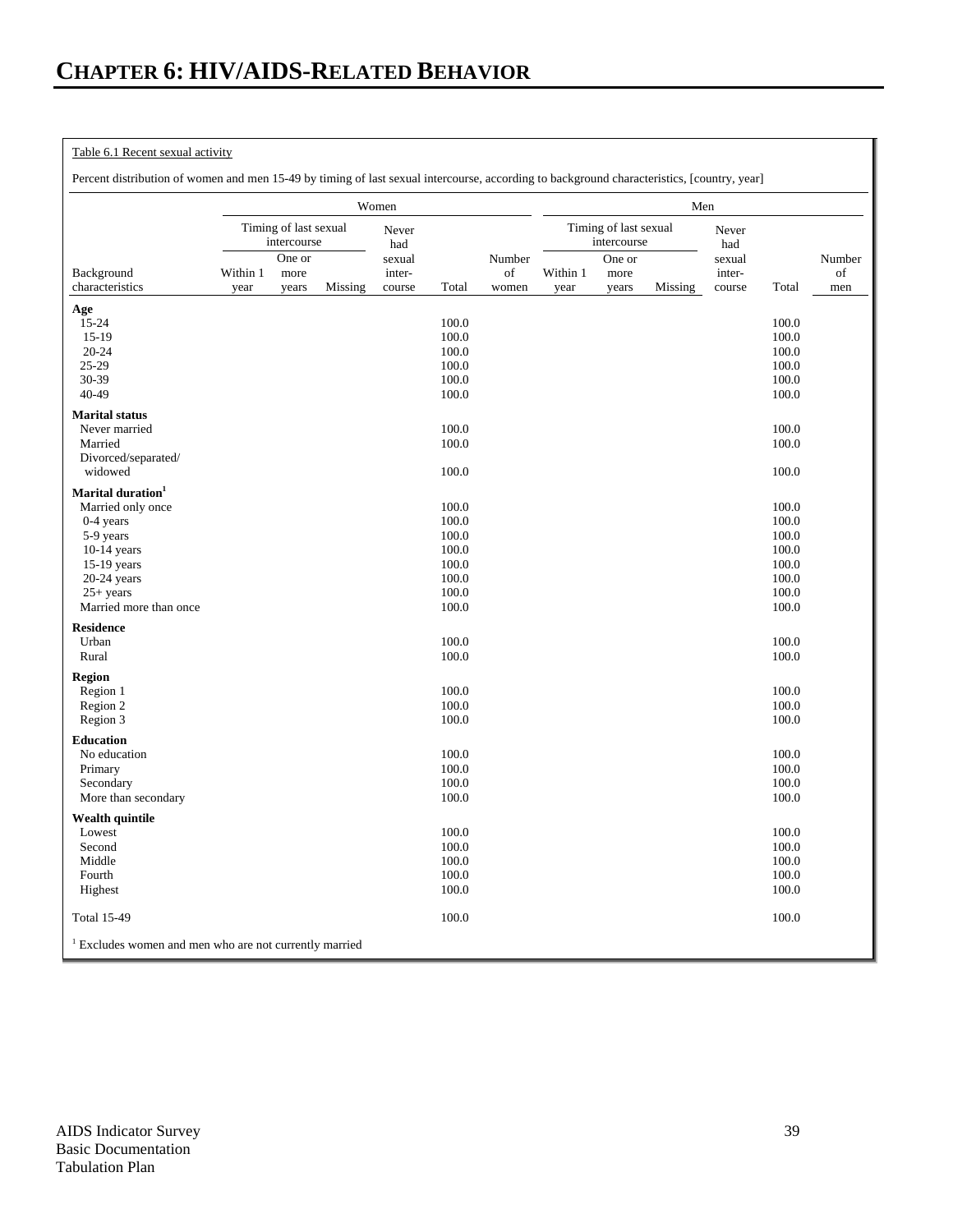## Table 6.2.1 Multiple sexual partners and higher-risk sexual intercourse in the past 12 months: Women 13.8.1 DHS

Among women age 15-49 who had sexual intercourse in the past 12 months, the percentage who had intercourse with more than one partner and the percentage who had higher-risk sexual intercourse in the past 12 months; and among those having more than one partner in the past 12 months, the percentage reporting that a condom was used at last intercourse; and among those having higher-risk intercourse in the past 12 months, the percentage reporting that a condom was used at last higher-risk intercourse; and the mean number of sexual partners during her lifetime for women who ever had sexual intercourse, by background characteristics, [country, year]

|                                                                                                                              | Among women who had<br>sexual intercourse<br>in the past 12 months:                                                                                        |             | Among women who<br>had $2+$ partners in the<br>past 12 months:<br>Percentage |                       | Among women<br>who had higher-risk<br>intercourse in the<br>past 12 months:<br>Percentage                        | Among<br>women who<br>ever had<br>sexual<br>intercourse:                        |
|------------------------------------------------------------------------------------------------------------------------------|------------------------------------------------------------------------------------------------------------------------------------------------------------|-------------|------------------------------------------------------------------------------|-----------------------|------------------------------------------------------------------------------------------------------------------|---------------------------------------------------------------------------------|
| Background characteristic<br>Age<br>$15 - 24$<br>$15-19$<br>20-24<br>$25-29$<br>30-39<br>40-49                               | Percentage<br>Percentage who had<br>who had higher-risk<br>2+ partners intercourse Number<br>in the past in the past<br>12 months $12$ months <sup>1</sup> | of<br>women | who<br>reported<br>using a<br>condom<br>during last<br>sexual<br>intercourse | Number<br>of<br>women | who<br>reported<br>using a<br>condom at<br>last<br>Number<br>higher-risk<br>of<br>intercourse <sup>1</sup> women | Mean<br>number<br>of<br>sexual<br>partners Number<br>of<br>in<br>lifetime women |
| <b>Marital status</b><br>Never married<br>Married/living together<br>Divorced/separated/widowed<br><b>Residence</b><br>Urban |                                                                                                                                                            |             |                                                                              |                       |                                                                                                                  |                                                                                 |
| Rural<br><b>Region</b><br>Region 1<br>Region 2<br>Region 3<br>Region 4                                                       |                                                                                                                                                            |             |                                                                              |                       |                                                                                                                  |                                                                                 |
| <b>Education</b><br>No education<br>Primary<br>Secondary<br>More than secondary                                              |                                                                                                                                                            |             |                                                                              |                       |                                                                                                                  |                                                                                 |
| <b>Wealth quintile</b><br>Lowest<br>Second<br>Middle<br>Fourth<br>Highest                                                    |                                                                                                                                                            |             |                                                                              |                       |                                                                                                                  |                                                                                 |
| Total<br><sup>1</sup> Sexual intercourse with a partner who neither was a spouse nor who lived with the respondent           |                                                                                                                                                            |             |                                                                              |                       |                                                                                                                  |                                                                                 |

Tables 6.2.1, 6.2.2, and 13.9 pertain to potentially risky sexual activity in the 12 months preceding the survey (Tables 6.2.1 and 6.2.2 pertains to multiple sexual partners and Table 6.3 pertains to paid sex among male respondents). For the main survey report, an introductory paragraph to these tables should summarize some of the information presented earlier in Table 6.1 "Recent sexual activity."

The following indicators are included in Tables 6.2.1 and 6.2.2:

1) Data column 1 corresponds to the President's Emergency Plan for AIDS Relief *Prevention Indicator 4* "Percentage of women and men aged 15-49 who had sex with more than one partner in the last 12 months" UNGASS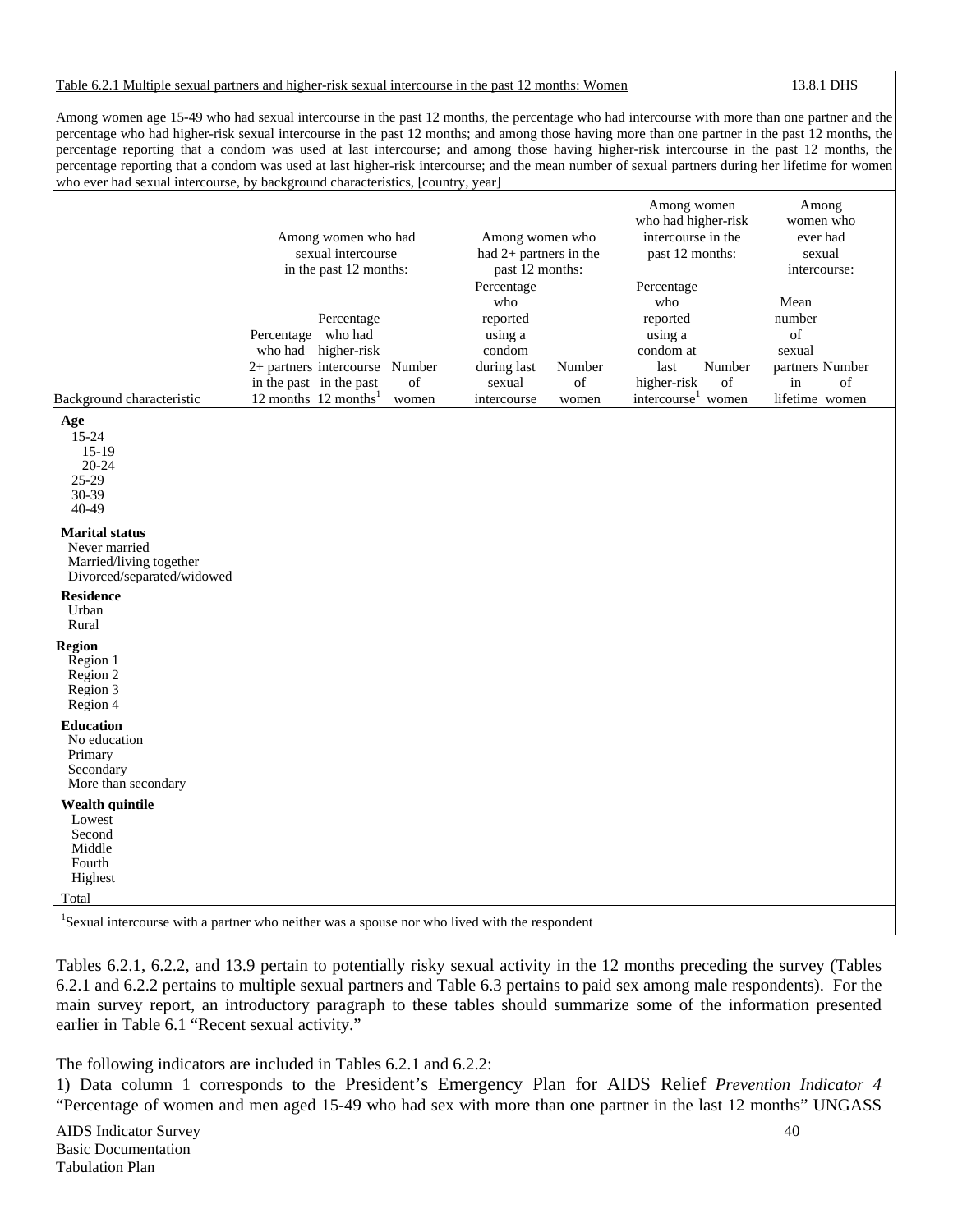*Knowledge and Behaviour Indicator 16* "Percentage of women and men aged 15–49 who have had sexual intercourse with more than one partner in the last 12 months", and UNAIDS *Young Peoples Sexual Behavior* Indicator 4, "Young people having multiple partners in last year".

2) Data column 2 corresponds to UNAIDS *Sexual Behavior Indicator 1* "Higher-risk sex in the last year."

3) Data column 4 corresponds to UNGASS *Knowledge and Behaviour Indicator* 17 "Percentage of women and men aged 15–49 who had more than one partner in the past 12 months reporting the use of a condom during their last sexual intercourse".

4) Data column 6 corresponds to President's Emergency Plan for AIDS Relief *Prevention* Indicator 5 "Percentage of women and men age 15-49 who say they used a condom the last time they had sex with a non-marital, noncohabiting partner, of those who have had sex with such a partner in the last 12 months."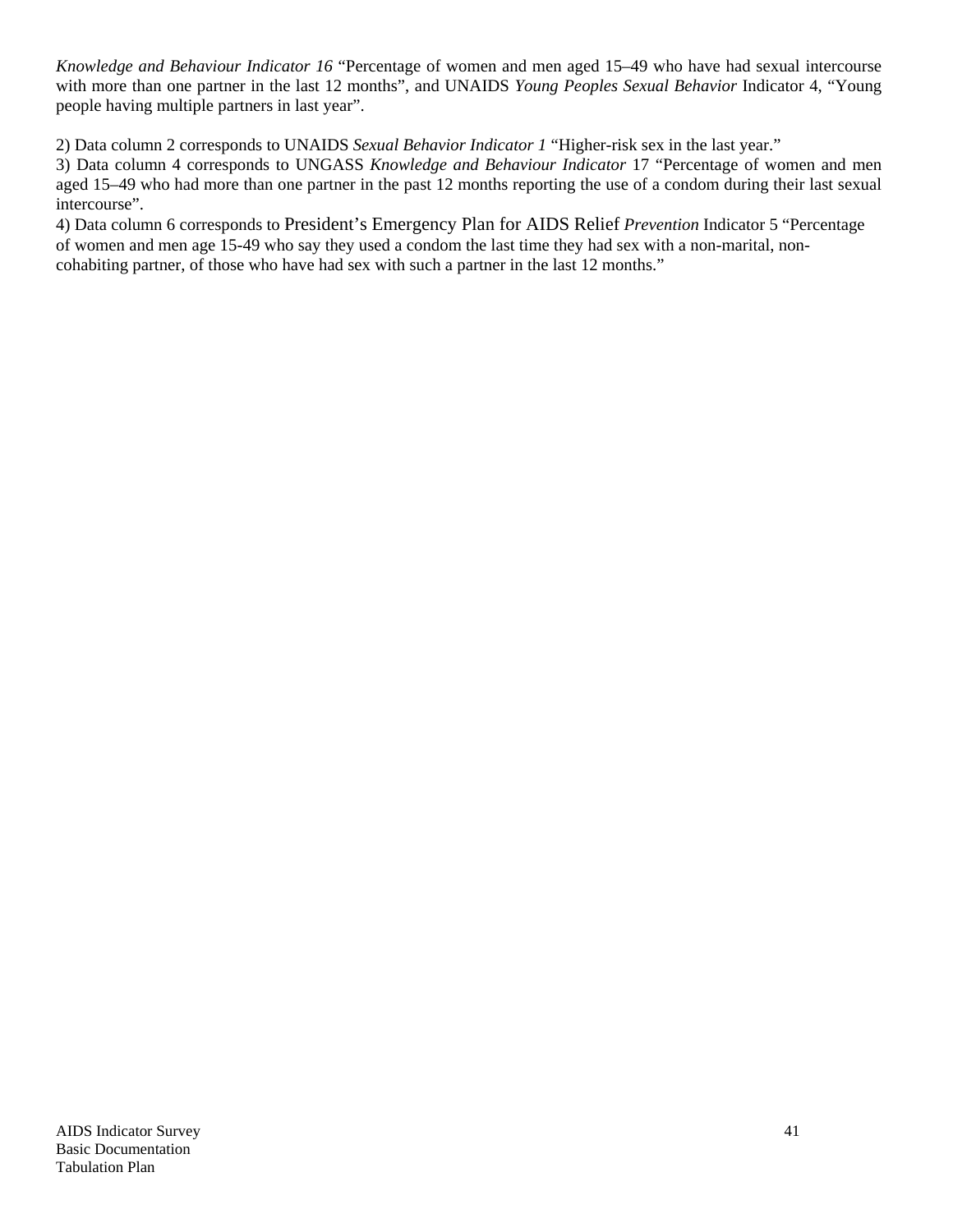## Table 6.2.2 Multiple sexual partners and higher-risk sexual intercourse in the past 12 months: Men 13.8.2 DHS

Among men age 15-49 who had sexual intercourse in the past 12 months, the percentage who had intercourse with more than one partner and the percentage who had higher-risk sexual intercourse in the past 12 months; and among those having more than one partner in the past 12 months, the percentage reporting that a condom was used at last intercourse; and among those having higher-risk intercourse in the past 12 months, the percentage reporting that a condom was used at last higher-risk intercourse; and the mean number of sexual partners during his lifetime for men who ever had sexual intercourse, by background characteristics, [country, year]

|                                                                                                 | Among men who had<br>sexual intercourse<br>in the past 12 months:                                                                                                          | Among men who had<br>$2+$ partners in the past<br>12 months:                                                      | Among men who<br>had higher-risk<br>intercourse in the<br>past 12 months:                                                       | Among men<br>who ever had<br>sexual<br>intercourse:                              |  |  |
|-------------------------------------------------------------------------------------------------|----------------------------------------------------------------------------------------------------------------------------------------------------------------------------|-------------------------------------------------------------------------------------------------------------------|---------------------------------------------------------------------------------------------------------------------------------|----------------------------------------------------------------------------------|--|--|
| Background characteristic                                                                       | Percentage<br>Percentage who had<br>who had higher-risk<br>2+ partners intercourse<br>Number<br>in the past in the past<br>of<br>12 months $12$ months <sup>1</sup><br>men | Percentage<br>who<br>reported<br>using a<br>condom<br>during last<br>Number<br>of<br>sexual<br>intercourse<br>men | Percentage<br>who<br>reported<br>using a<br>condom at<br>last<br>Number<br>higher-risk<br>of<br>intercourse <sup>1</sup><br>men | Mean<br>number<br>of<br>sexual<br>partners Number<br>of<br>in<br>lifetime<br>men |  |  |
| Age<br>$15 - 24$<br>$15-19$<br>$20 - 24$<br>25-29<br>30-39<br>40-49                             |                                                                                                                                                                            |                                                                                                                   |                                                                                                                                 |                                                                                  |  |  |
| <b>Marital status</b><br>Never married<br>Married/living together<br>Divorced/separated/widowed |                                                                                                                                                                            |                                                                                                                   |                                                                                                                                 |                                                                                  |  |  |
| <b>Residence</b><br>Urban<br>Rural                                                              |                                                                                                                                                                            |                                                                                                                   |                                                                                                                                 |                                                                                  |  |  |
| Region<br>Region 1<br>Region 2<br>Region 3<br>Region 4                                          |                                                                                                                                                                            |                                                                                                                   |                                                                                                                                 |                                                                                  |  |  |
| <b>Education</b><br>No education<br>Primary<br>Secondary<br>More than secondary                 |                                                                                                                                                                            |                                                                                                                   |                                                                                                                                 |                                                                                  |  |  |
| <b>Wealth quintile</b><br>Lowest<br>Second<br>Middle<br>Fourth<br>Highest                       |                                                                                                                                                                            |                                                                                                                   |                                                                                                                                 |                                                                                  |  |  |
| <b>Total 15-49</b>                                                                              |                                                                                                                                                                            |                                                                                                                   |                                                                                                                                 |                                                                                  |  |  |
| 50-54[59]<br>Total 15-54[59]                                                                    |                                                                                                                                                                            |                                                                                                                   |                                                                                                                                 |                                                                                  |  |  |
|                                                                                                 | <sup>1</sup> Sexual intercourse with a partner who neither was a spouse nor who lived with the respondent                                                                  |                                                                                                                   |                                                                                                                                 |                                                                                  |  |  |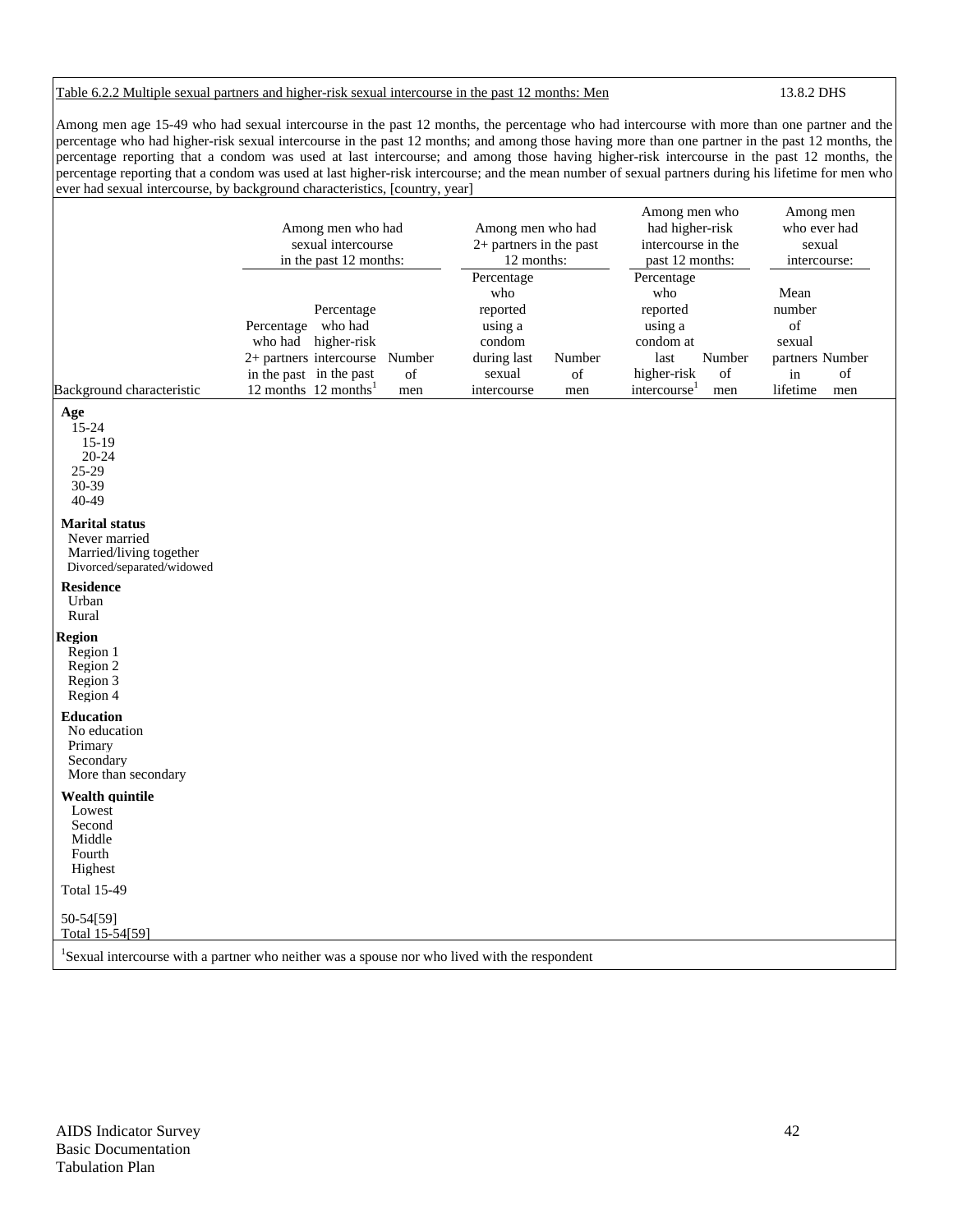Table 6.3 Payment for sexual intercourse and condom use at last paid sexual intercourse: Men 13.9 DHS

|                            | Payment for sexual intercourse<br>in the past 12 months |                     |                                       | Condom use at last paid<br>sexual intercourse                                |
|----------------------------|---------------------------------------------------------|---------------------|---------------------------------------|------------------------------------------------------------------------------|
| Background characteristic  | Percentage<br>who paid for<br>sexual intercourse        | Number<br>of<br>men | Percentage<br>reporting<br>condom use | Number of men<br>who paid for sexual<br>intercourse in the<br>past 12 months |
| Age                        |                                                         |                     |                                       |                                                                              |
| $15-24$                    |                                                         |                     |                                       |                                                                              |
| $15-19$                    |                                                         |                     |                                       |                                                                              |
| 20-24                      |                                                         |                     |                                       |                                                                              |
| 25-29<br>30-39             |                                                         |                     |                                       |                                                                              |
| 40-49                      |                                                         |                     |                                       |                                                                              |
| <b>Marital status</b>      |                                                         |                     |                                       |                                                                              |
| Never married              |                                                         |                     |                                       |                                                                              |
| Married/living together    |                                                         |                     |                                       |                                                                              |
| Divorced/separated/widowed |                                                         |                     |                                       |                                                                              |
| <b>Residence</b>           |                                                         |                     |                                       |                                                                              |
| Urban                      |                                                         |                     |                                       |                                                                              |
| Rural                      |                                                         |                     |                                       |                                                                              |
| <b>Region</b>              |                                                         |                     |                                       |                                                                              |
| Region 1                   |                                                         |                     |                                       |                                                                              |
| Region 2                   |                                                         |                     |                                       |                                                                              |
| Region 3                   |                                                         |                     |                                       |                                                                              |
| Region 4                   |                                                         |                     |                                       |                                                                              |
| <b>Education</b>           |                                                         |                     |                                       |                                                                              |
| No education               |                                                         |                     |                                       |                                                                              |
| Primary                    |                                                         |                     |                                       |                                                                              |
| Secondary                  |                                                         |                     |                                       |                                                                              |
| More than secondary        |                                                         |                     |                                       |                                                                              |
| Wealth quintile            |                                                         |                     |                                       |                                                                              |
| Lowest                     |                                                         |                     |                                       |                                                                              |
| Second                     |                                                         |                     |                                       |                                                                              |
| Middle<br>Fourth           |                                                         |                     |                                       |                                                                              |
| Highest                    |                                                         |                     |                                       |                                                                              |
| <b>Total 15-49</b>         |                                                         |                     |                                       |                                                                              |
| 50-54[59]                  |                                                         |                     |                                       |                                                                              |
| Total 15-54[59]            |                                                         |                     |                                       |                                                                              |

The following indicators are included in Table 6.3:

1) Data column 1 corresponds to UNAIDS *Sexual Behavior* Indicator 3 "Commercial sex in the last year."

2) Data column 1 (for 15-24) corrresponds to the Youth Guide *Behavioural* Indicator 21 "Sex with commercial sex worker among young people."

3) Data column 3 corresponds to the President's Emergency Plan for AIDS Relief *Prevention* Indicator 6 "Percent of men reporting sex with a sex worker in the last 12 months who used a condom during last paid intercourse" and UNAIDS *Sexual Behavior* Indicator 4 "Condom use at last commercial sex, client report."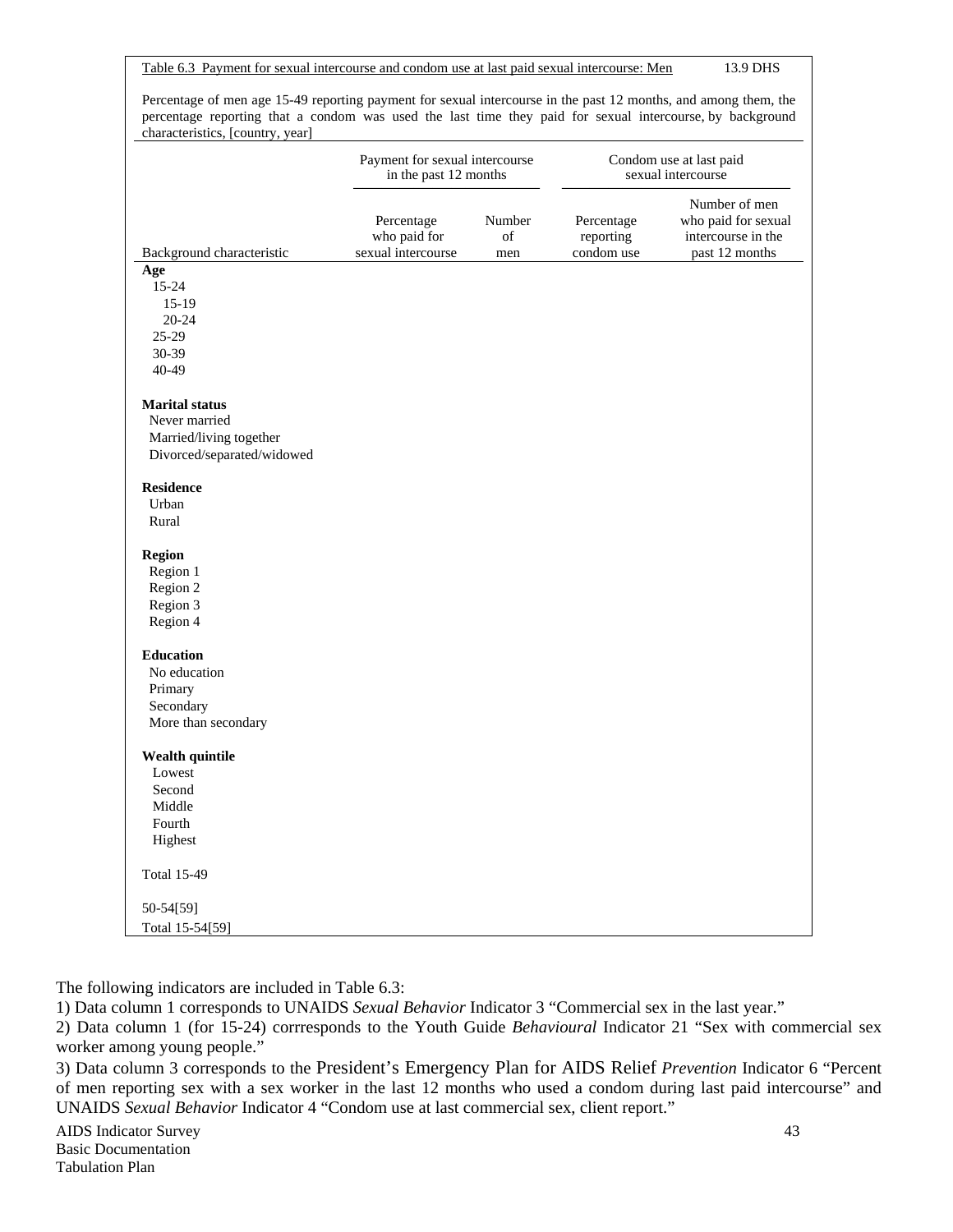## Table 6.4.1 Coverage of prior HIV testing: Women 13.10.1 DHS

Percentage of women age 15-49 who know where to get an HIV test, percent distribution of women age 15-49 by testing status and by whether they received the results of the last test, the percentage of women ever tested, and the percentage of women age 15-49 who received their test results the last time they were tested for HIV in the past 12 months, according to background characteristics, [country, year]

|                                            |            |                          |                                                              | -0 --      |       |             | ر بر-                        |        |
|--------------------------------------------|------------|--------------------------|--------------------------------------------------------------|------------|-------|-------------|------------------------------|--------|
|                                            |            |                          | Percent distribution of women by testing status              |            |       |             | Percentage                   |        |
|                                            | Percentage |                          | and by whether they received<br>the results of the last test |            |       |             | who received<br>results from |        |
|                                            | who know   | Ever tested Ever tested, |                                                              |            |       |             | last HIV test                |        |
|                                            | where to   | and                      | did not                                                      |            |       |             | taken in the                 | Number |
|                                            | get an     | received                 | receive                                                      | Never      |       | Percentage  | past 12                      | of     |
| Background characteristic                  | HIV test   | results                  | results                                                      | tested $1$ | Total | ever tested | months                       | women  |
| Age                                        |            |                          |                                                              |            |       |             |                              |        |
| 15-24                                      |            |                          |                                                              |            | 100.0 |             |                              |        |
| $15-19$                                    |            |                          |                                                              |            | 100.0 |             |                              |        |
| $20 - 24$                                  |            |                          |                                                              |            | 100.0 |             |                              |        |
| 25-29                                      |            |                          |                                                              |            | 100.0 |             |                              |        |
| 30-39                                      |            |                          |                                                              |            | 100.0 |             |                              |        |
| 40-49                                      |            |                          |                                                              |            | 100.0 |             |                              |        |
| <b>Marital status</b>                      |            |                          |                                                              |            |       |             |                              |        |
| Never married                              |            |                          |                                                              |            | 100.0 |             |                              |        |
| Ever had sex                               |            |                          |                                                              |            | 100.0 |             |                              |        |
| Never had sex                              |            |                          |                                                              |            | 100.0 |             |                              |        |
| Married/living together                    |            |                          |                                                              |            | 100.0 |             |                              |        |
|                                            |            |                          |                                                              |            |       |             |                              |        |
| Divorced/separated/widowed                 |            |                          |                                                              |            | 100.0 |             |                              |        |
| <b>Residence</b>                           |            |                          |                                                              |            |       |             |                              |        |
| Urban                                      |            |                          |                                                              |            | 100.0 |             |                              |        |
| Rural                                      |            |                          |                                                              |            | 100.0 |             |                              |        |
| Region                                     |            |                          |                                                              |            |       |             |                              |        |
| Region 1                                   |            |                          |                                                              |            | 100.0 |             |                              |        |
| Region 2                                   |            |                          |                                                              |            | 100.0 |             |                              |        |
| Region 3                                   |            |                          |                                                              |            | 100.0 |             |                              |        |
| Region 4                                   |            |                          |                                                              |            | 100.0 |             |                              |        |
|                                            |            |                          |                                                              |            |       |             |                              |        |
| <b>Education</b>                           |            |                          |                                                              |            |       |             |                              |        |
| No education                               |            |                          |                                                              |            | 100.0 |             |                              |        |
| Primary                                    |            |                          |                                                              |            | 100.0 |             |                              |        |
| Secondary                                  |            |                          |                                                              |            | 100.0 |             |                              |        |
| More than secondary                        |            |                          |                                                              |            | 100.0 |             |                              |        |
| <b>Wealth quintile</b>                     |            |                          |                                                              |            | 100.0 |             |                              |        |
| Lowest                                     |            |                          |                                                              |            | 100.0 |             |                              |        |
| Second                                     |            |                          |                                                              |            | 100.0 |             |                              |        |
| Middle                                     |            |                          |                                                              |            | 100.0 |             |                              |        |
| Fourth                                     |            |                          |                                                              |            | 100.0 |             |                              |        |
| Highest                                    |            |                          |                                                              |            | 100.0 |             |                              |        |
|                                            |            |                          |                                                              |            |       |             |                              |        |
| Total                                      |            |                          |                                                              |            | 100.0 |             |                              |        |
| <sup>1</sup> Includes 'Don't know/missing' |            |                          |                                                              |            |       |             |                              |        |

Tables 6.4.1 and 6.4.2, which pertain to coverage of prior HIV testing, are used only where the DHS HIV/AIDS module has been included in the survey questionnaire. The following indicators are included in the tables:

1) Data column 2 partially corresponds to UNAIDS *Voluntary Counseling and Testing* Indicator 1 "Population requesting an HIV test, receiving a test and receiving test results." (The voluntary part of the indicator is not included in the table.)

2) Data column 7 corresponds to the President's Emergency Plan for AIDS Relief *Counseling and Testing* Indicator 1 "Percentage of women and men age 15-49 who have been tested for HIV in the past 12 months and received their test results the last time they were tested."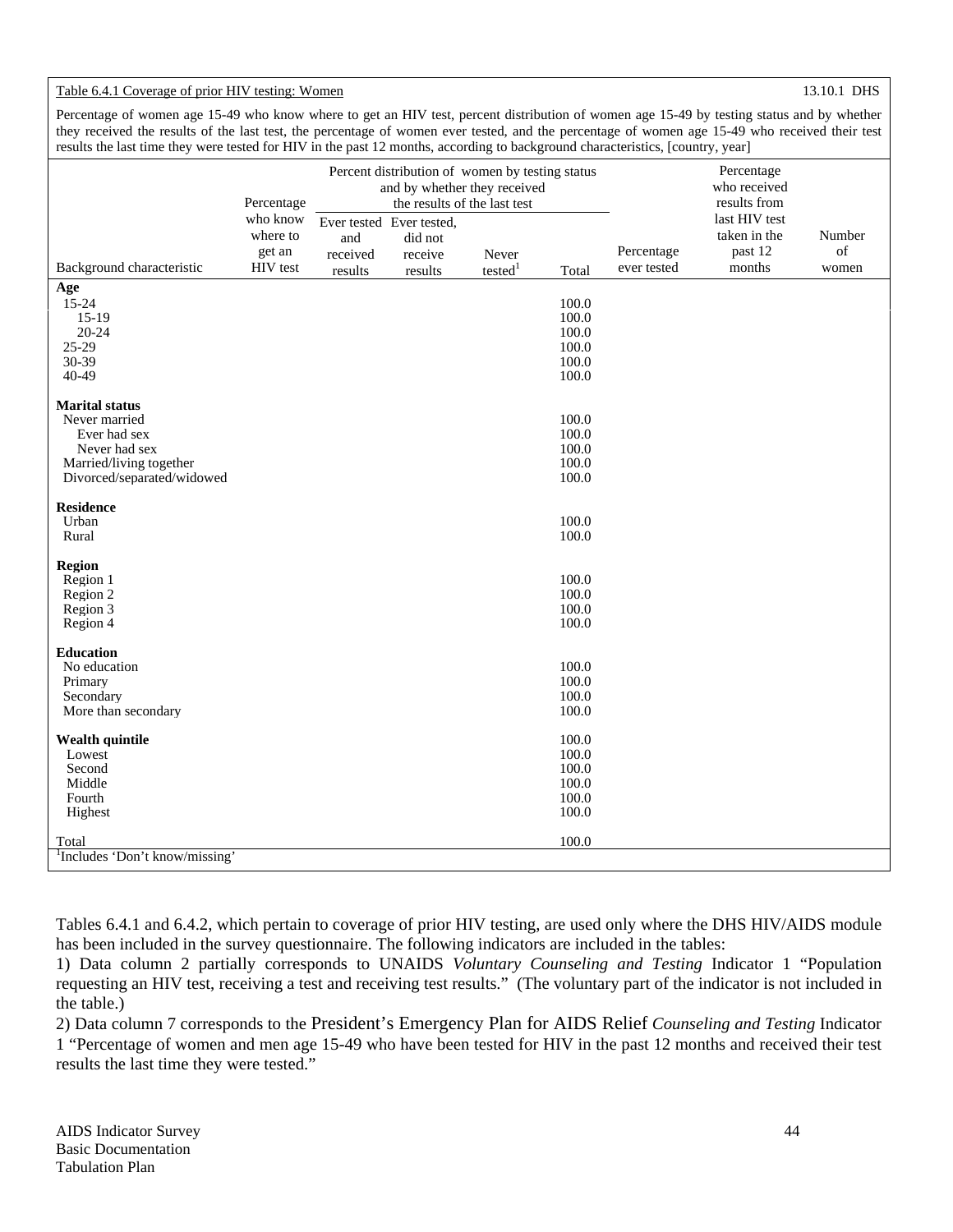## Table 6.4.2 Coverage of prior HIV testing: Men 13.10.2 DHS

Percentage of men age 15-49 who know where to get an HIV test, percent distribution of men age 15-49 by testing status and by whether they received the results of the last test, the percentage of men ever tested, and the percentage of men who received their test results the last time they were tested for HIV in the past 12 months, according to background characteristics, [country, year]

|                                            | Percentage           |                     | Percent distribution of men by testing status<br>and by whether they received<br>the results of the last test |                              | J <i>,</i> J   |                           | Percentage who                      |                                                                                                           |
|--------------------------------------------|----------------------|---------------------|---------------------------------------------------------------------------------------------------------------|------------------------------|----------------|---------------------------|-------------------------------------|-----------------------------------------------------------------------------------------------------------|
|                                            | who know<br>where to | and                 | Ever tested Ever tested,<br>did not                                                                           |                              |                |                           | received results<br>from last HIV   | Number                                                                                                    |
| Background characteristic                  | get an<br>HIV test   | received<br>results | receive<br>results                                                                                            | Never<br>tested <sup>1</sup> | Total          | Percentage<br>ever tested | test taken in the<br>past 12 months | $% \left( \left( \mathcal{A},\mathcal{A}\right) \right) =\left( \mathcal{A},\mathcal{A}\right)$ of<br>men |
| Age                                        |                      |                     |                                                                                                               |                              |                |                           |                                     |                                                                                                           |
| 15-24                                      |                      |                     |                                                                                                               |                              | 100.0          |                           |                                     |                                                                                                           |
| $15-19$<br>$20 - 24$                       |                      |                     |                                                                                                               |                              | 100.0<br>100.0 |                           |                                     |                                                                                                           |
| 25-29                                      |                      |                     |                                                                                                               |                              | 100.0          |                           |                                     |                                                                                                           |
| 30-39                                      |                      |                     |                                                                                                               |                              | 100.0          |                           |                                     |                                                                                                           |
| 40-49                                      |                      |                     |                                                                                                               |                              | 100.0          |                           |                                     |                                                                                                           |
| <b>Marital status</b>                      |                      |                     |                                                                                                               |                              |                |                           |                                     |                                                                                                           |
| Never married                              |                      |                     |                                                                                                               |                              | 100.0          |                           |                                     |                                                                                                           |
| Ever had sex                               |                      |                     |                                                                                                               |                              | 100.0          |                           |                                     |                                                                                                           |
| Never had sex<br>Married/living together   |                      |                     |                                                                                                               |                              | 100.0<br>100.0 |                           |                                     |                                                                                                           |
| Divorced/separated/widowed                 |                      |                     |                                                                                                               |                              | 100.0          |                           |                                     |                                                                                                           |
| <b>Residence</b>                           |                      |                     |                                                                                                               |                              |                |                           |                                     |                                                                                                           |
| Urban                                      |                      |                     |                                                                                                               |                              | 100.0          |                           |                                     |                                                                                                           |
| Rural                                      |                      |                     |                                                                                                               |                              | 100.0          |                           |                                     |                                                                                                           |
| Region                                     |                      |                     |                                                                                                               |                              |                |                           |                                     |                                                                                                           |
| Region 1                                   |                      |                     |                                                                                                               |                              | 100.0          |                           |                                     |                                                                                                           |
| Region 2                                   |                      |                     |                                                                                                               |                              | 100.0          |                           |                                     |                                                                                                           |
| Region 3                                   |                      |                     |                                                                                                               |                              | 100.0          |                           |                                     |                                                                                                           |
| Region 4                                   |                      |                     |                                                                                                               |                              | 100.0          |                           |                                     |                                                                                                           |
| <b>Education</b>                           |                      |                     |                                                                                                               |                              |                |                           |                                     |                                                                                                           |
| No education                               |                      |                     |                                                                                                               |                              | 100.0          |                           |                                     |                                                                                                           |
| Primary                                    |                      |                     |                                                                                                               |                              | 100.0          |                           |                                     |                                                                                                           |
| Secondary<br>More than secondary           |                      |                     |                                                                                                               |                              | 100.0<br>100.0 |                           |                                     |                                                                                                           |
|                                            |                      |                     |                                                                                                               |                              |                |                           |                                     |                                                                                                           |
| Wealth quintile                            |                      |                     |                                                                                                               |                              | 100.0          |                           |                                     |                                                                                                           |
| Lowest<br>Second                           |                      |                     |                                                                                                               |                              | 100.0<br>100.0 |                           |                                     |                                                                                                           |
| Middle                                     |                      |                     |                                                                                                               |                              | 100.0          |                           |                                     |                                                                                                           |
| Fourth                                     |                      |                     |                                                                                                               |                              | 100.0          |                           |                                     |                                                                                                           |
| Highest                                    |                      |                     |                                                                                                               |                              | 100.0          |                           |                                     |                                                                                                           |
| <b>Total 15-49</b>                         |                      |                     |                                                                                                               |                              | 100.0          |                           |                                     |                                                                                                           |
| 50-54[59]                                  |                      |                     |                                                                                                               |                              | 100.0          |                           |                                     |                                                                                                           |
| Total 15-54[59]                            |                      |                     |                                                                                                               |                              | 100.0          |                           |                                     |                                                                                                           |
| <sup>1</sup> Includes 'Don't know/missing' |                      |                     |                                                                                                               |                              |                |                           |                                     |                                                                                                           |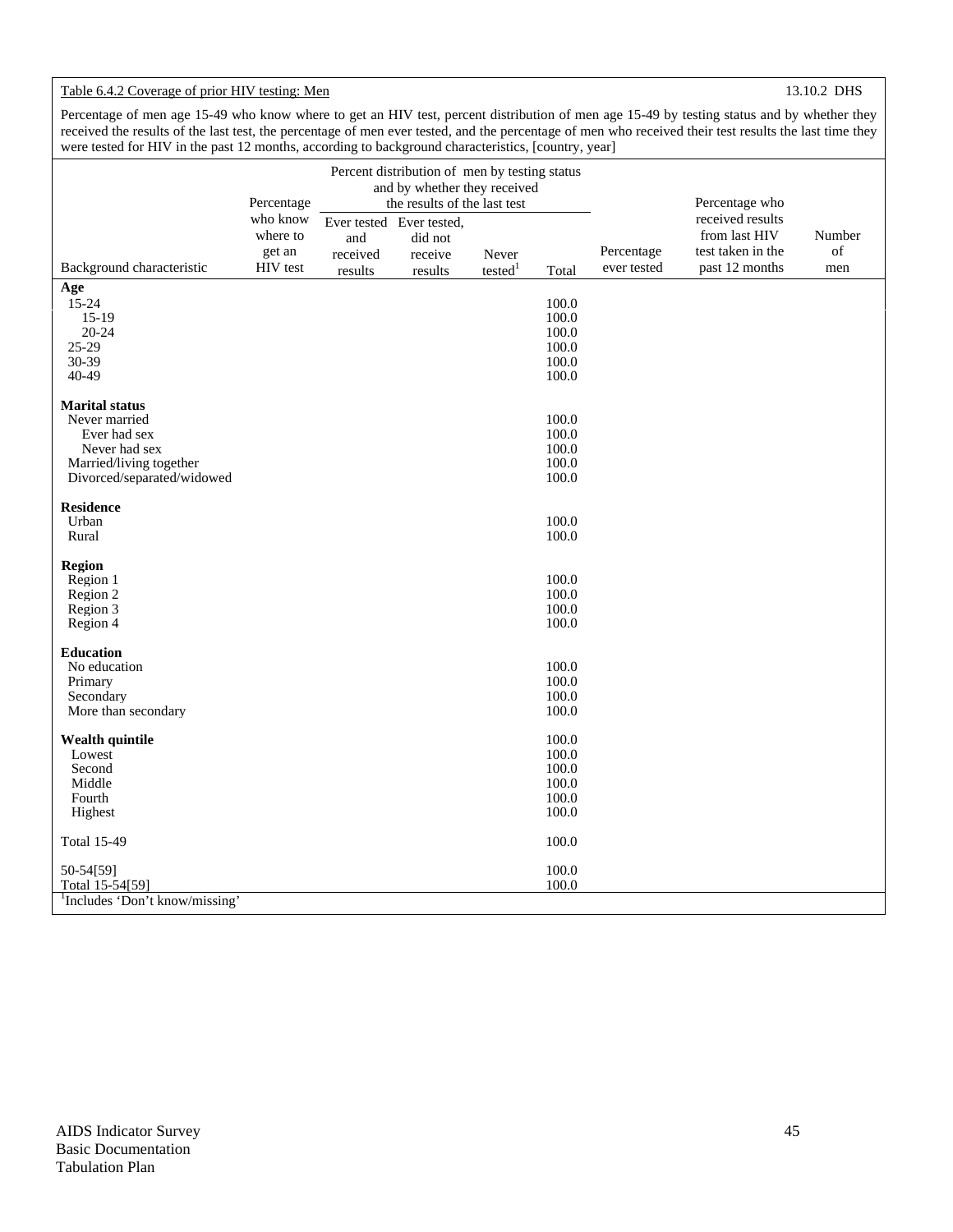## Table 6.5 Pregnant women counseled and tested for HIV 13.11 DHS

Among all women age 15-49 who gave birth in the two years preceding the survey, the percentage who received HIV counseling during antenatal care for their most recent birth, and percentage who accepted an offer of HIV testing by whether they received their test results, according to background characteristics, [country, year]

| Background characteristic                                                                                                                                                                                                                                                                                                                                                                                                                                                                                                                                         | Percentage<br>who received<br>HIV counseling<br>during<br>antenatal care <sup>1</sup> | Received<br>results | Percentage who were offered<br>and accepted an HIV test during<br>antenatal care and who <sup>2</sup> :<br>Did not<br>receive<br>results | Percentage who<br>were counseled,<br>were offered and<br>who accepted an<br>HIV test, and who<br>received results <sup>2</sup> | Number<br>of<br>women<br>who gave birth<br>in the last |
|-------------------------------------------------------------------------------------------------------------------------------------------------------------------------------------------------------------------------------------------------------------------------------------------------------------------------------------------------------------------------------------------------------------------------------------------------------------------------------------------------------------------------------------------------------------------|---------------------------------------------------------------------------------------|---------------------|------------------------------------------------------------------------------------------------------------------------------------------|--------------------------------------------------------------------------------------------------------------------------------|--------------------------------------------------------|
|                                                                                                                                                                                                                                                                                                                                                                                                                                                                                                                                                                   |                                                                                       |                     |                                                                                                                                          |                                                                                                                                | two years <sup>3</sup>                                 |
| Age<br>$15-24$<br>$15-19$<br>$20 - 24$<br>$25-29$<br>30-39<br>40-49                                                                                                                                                                                                                                                                                                                                                                                                                                                                                               |                                                                                       |                     |                                                                                                                                          |                                                                                                                                |                                                        |
| <b>Residence</b><br>Urban<br>Rural                                                                                                                                                                                                                                                                                                                                                                                                                                                                                                                                |                                                                                       |                     |                                                                                                                                          |                                                                                                                                |                                                        |
| <b>Region</b><br>Region 1<br>Region 2<br>Region 3<br>Region 4                                                                                                                                                                                                                                                                                                                                                                                                                                                                                                     |                                                                                       |                     |                                                                                                                                          |                                                                                                                                |                                                        |
| <b>Education</b><br>No education<br>Primary<br>Secondary<br>More than secondary                                                                                                                                                                                                                                                                                                                                                                                                                                                                                   |                                                                                       |                     |                                                                                                                                          |                                                                                                                                |                                                        |
| <b>Wealth quintile</b><br>Lowest<br>Second<br>Middle<br>Fourth<br>Highest                                                                                                                                                                                                                                                                                                                                                                                                                                                                                         |                                                                                       |                     |                                                                                                                                          |                                                                                                                                |                                                        |
| Total                                                                                                                                                                                                                                                                                                                                                                                                                                                                                                                                                             |                                                                                       |                     |                                                                                                                                          |                                                                                                                                |                                                        |
| In this context, "counseled" means that someone talked with the respondent about all three of the following topics: 1) babies getting the<br>AIDS virus from their mother, 2) preventing the virus, and 3) getting tested for the virus<br><sup>2</sup> Only women who were offered the test are included here. Women who were either required or asked for the test are excluded from the<br>numerator of this measure.<br><sup>3</sup> Denominator for percentages includes women who did not receive antenatal care for their last birth in the past two years |                                                                                       |                     |                                                                                                                                          |                                                                                                                                |                                                        |

Table 6.5 on pregnant women counseled and tested for HIV is used only where the DHS HIV/AIDS module has been included in the questionnaire.

Data column 4 corresponds to UNAIDS *Mother to Child Transmission* Indicator 1 "Pregnant women counseled and tested for HIV."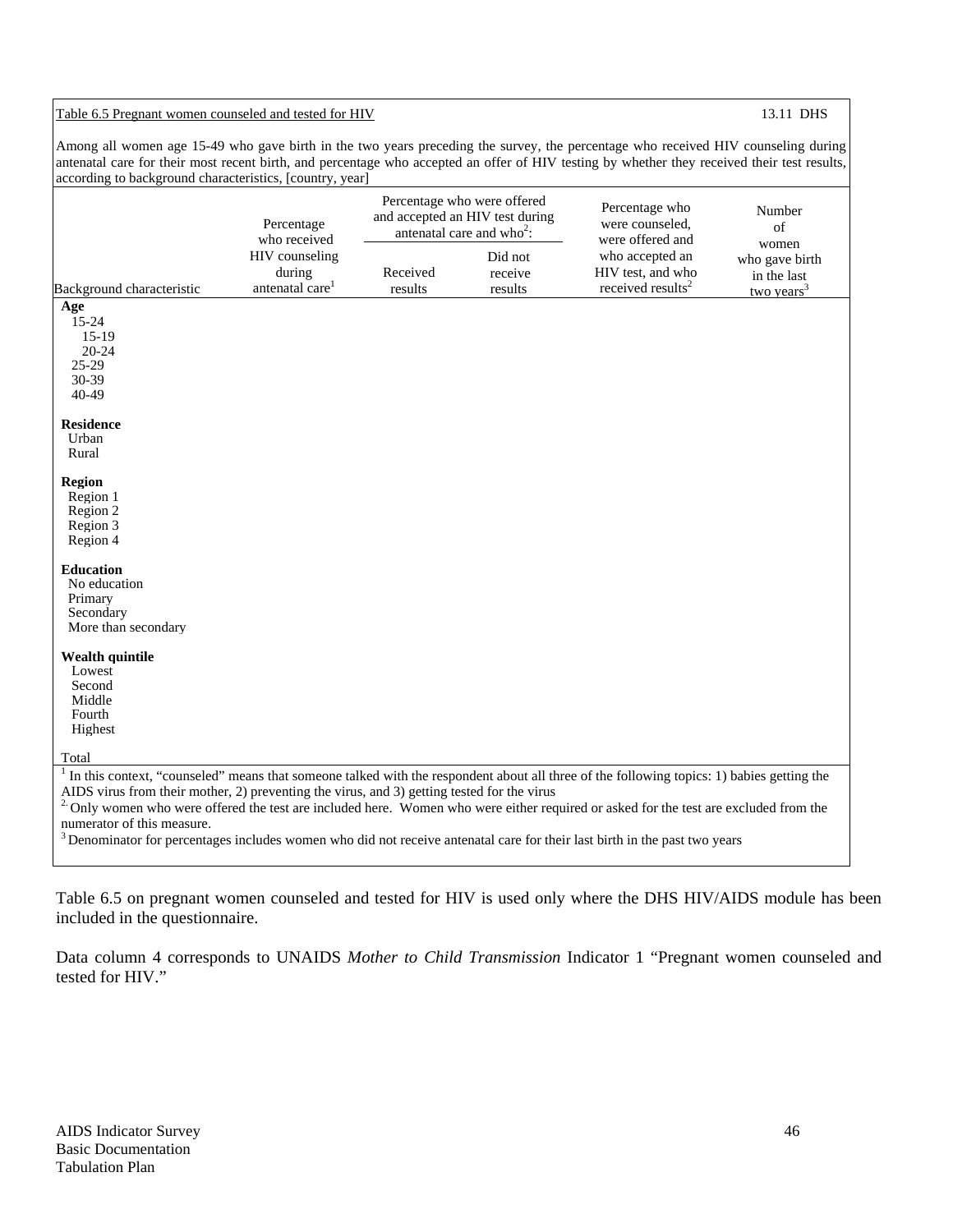Table 6.6 Self-reported prevalence of sexually-transmitted infections (STIs) and STIs symptoms 13.13 DHS

Among women and men age 15-49 who ever had sexual intercourse, the percentage reporting having an STI and/or symptoms of an STI in the past 12 months, by background characteristics, [country, year]

|                                                                                                     |                           | Percentage of women who reported<br>having in the past 12 months:<br>Bad | Women                                 |                                                                   |                                                      |            | Percentage of men who reported having                | Men                                   |                                                            |                                                    |
|-----------------------------------------------------------------------------------------------------|---------------------------|--------------------------------------------------------------------------|---------------------------------------|-------------------------------------------------------------------|------------------------------------------------------|------------|------------------------------------------------------|---------------------------------------|------------------------------------------------------------|----------------------------------------------------|
|                                                                                                     |                           |                                                                          |                                       |                                                                   | Number                                               |            |                                                      | in the past 12 months:                |                                                            | Number                                             |
| Background<br>characteristic                                                                        | <b>STI</b>                | smelling/<br>abnormal<br>genital<br>discharge                            | Genital<br>sore<br><b>or</b><br>ulcer | $\mbox{STl}/\mbox{}$<br>genital<br>discharge/<br>sore or<br>ulcer | of<br>women<br>who ever<br>had sexual<br>intercourse | <b>STI</b> | Bad<br>smelling/<br>abnormal<br>genital<br>discharge | Genital<br>sore<br><b>or</b><br>ulcer | $\mbox{STI}/$<br>genital<br>discharge/<br>sore or<br>ulcer | of<br>men<br>who ever<br>had sexual<br>intercourse |
| Age<br>15-24<br>$15-19$<br>$20 - 24$<br>25-29<br>30-39<br>40-49                                     |                           |                                                                          |                                       |                                                                   |                                                      |            |                                                      |                                       |                                                            |                                                    |
| <b>Marital status</b><br>Never married<br>Married/living together<br>Divorced/separated/<br>Widowed |                           |                                                                          |                                       |                                                                   |                                                      |            |                                                      |                                       |                                                            |                                                    |
| <b>Circumcised</b><br>Yes<br>No                                                                     | na<br>na                  | na<br>na                                                                 | na<br>na                              | na<br>na                                                          | na<br>na                                             |            |                                                      |                                       |                                                            |                                                    |
| <b>Residence</b><br>Urban<br>Rural                                                                  |                           |                                                                          |                                       |                                                                   |                                                      |            |                                                      |                                       |                                                            |                                                    |
| <b>Region</b><br>Region 1<br>Region 2<br>Region 3<br>Region 4                                       |                           |                                                                          |                                       |                                                                   |                                                      |            |                                                      |                                       |                                                            |                                                    |
| <b>Education</b><br>No education<br>Primary<br>Secondary<br>More than secondary                     |                           |                                                                          |                                       |                                                                   |                                                      |            |                                                      |                                       |                                                            |                                                    |
| Wealth quintile<br>Lowest<br>Second<br>Middle<br>Fourth<br>Highest                                  |                           |                                                                          |                                       |                                                                   |                                                      |            |                                                      |                                       |                                                            |                                                    |
| <b>Total 15-49</b>                                                                                  |                           |                                                                          |                                       |                                                                   |                                                      |            |                                                      |                                       |                                                            |                                                    |
| 50-54[59]<br>Total 15-54 [59]<br>$na = Not applicable$                                              | $\operatorname{na}$<br>na | na<br>na                                                                 | na<br>na                              | na<br>na                                                          | na<br>na                                             |            |                                                      |                                       |                                                            |                                                    |

Table 6.6 presents information on self-reported prevalence of sexually-transmitted infections (STIs) and STI symptoms.

Data columns 1 and 7 for age 15-24 partially correspond to Youth Guide *Impact* Indicator 30 "Young people with a sexually transmitted infection." The Youth Guide definition specifies: "Young people with sexually-transmitted infections that were detected during diagnostic testing."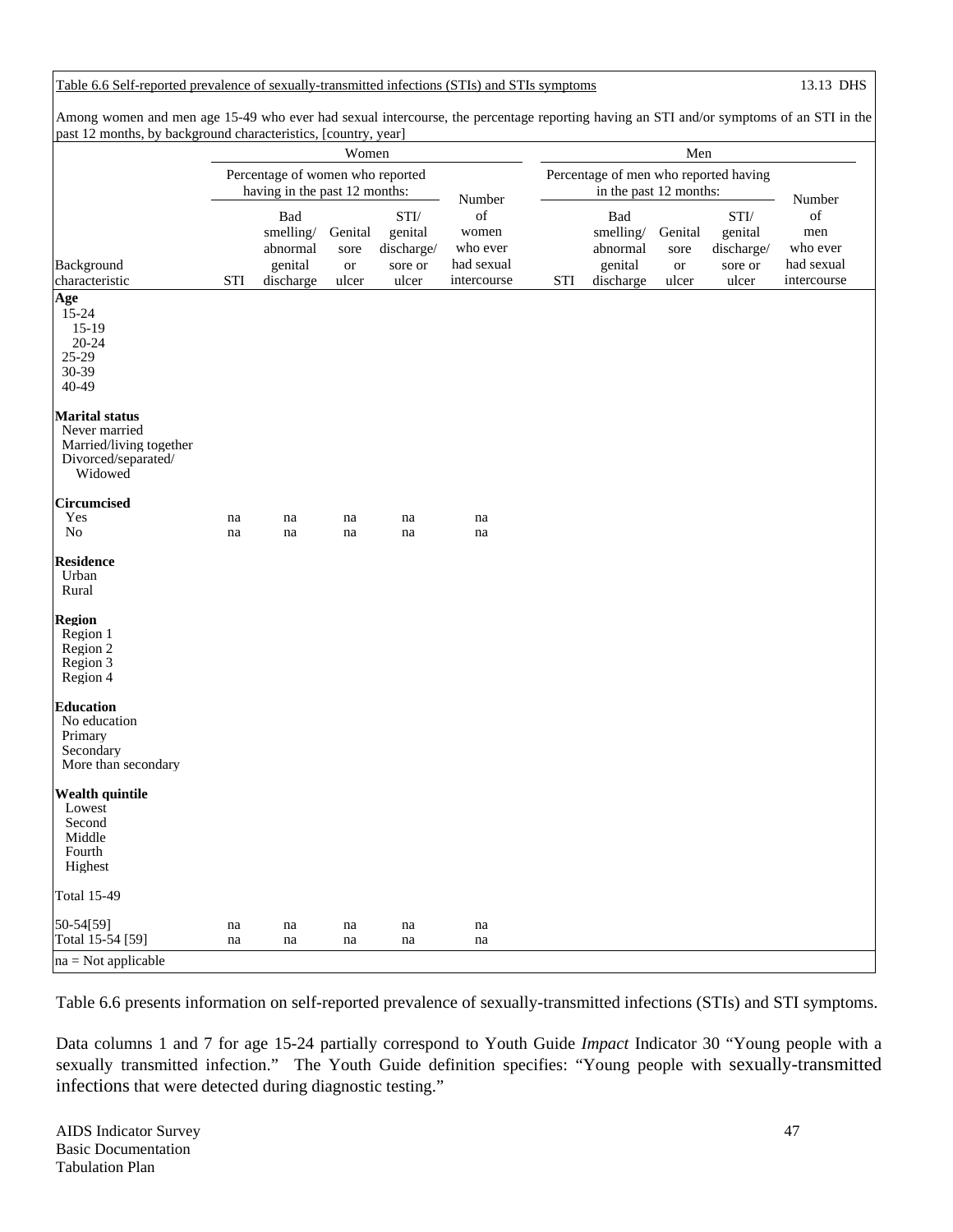| Women and men seeking treatment for STIs (Working table for Figure 6.1)                                                                               |                                  |                      |  |  |  |  |  |  |
|-------------------------------------------------------------------------------------------------------------------------------------------------------|----------------------------------|----------------------|--|--|--|--|--|--|
| Percentage of women and men age 15-49 reporting an STI or symptoms of an STI in the last<br>12 months who sought advice or treatment, [country, year] |                                  |                      |  |  |  |  |  |  |
| Source of advice or treatment                                                                                                                         | Percentage<br>Ωf<br><b>WOMEN</b> | Percentage<br>of MEN |  |  |  |  |  |  |
| Clinic/hospital/private doctor/other health professional                                                                                              | 30                               | 45                   |  |  |  |  |  |  |
| Advice or medicine from shop/pharmacy                                                                                                                 | 25                               | 20                   |  |  |  |  |  |  |
| Advice or treatment from any other source                                                                                                             | 10                               | 8                    |  |  |  |  |  |  |
| No advice or treatment                                                                                                                                | 50                               | 55                   |  |  |  |  |  |  |
| Number with STD and symptoms of STD                                                                                                                   |                                  |                      |  |  |  |  |  |  |
| Note: The categories are not mutually exclusive and<br>the sum of percentages may exceed 100 percent.                                                 |                                  |                      |  |  |  |  |  |  |



The first two bars in Figure 6.1 (row 1 in the table) correspond to UNAIDS *STI Care and Prevention* Indicator 4 "Men and women seeking treatment for STIs" (The UNAIDS indicator specifies: "Percentage of respondents reporting symptoms of STIS in the last 12 months who sought care at a service provider with personnel trained in STI care.")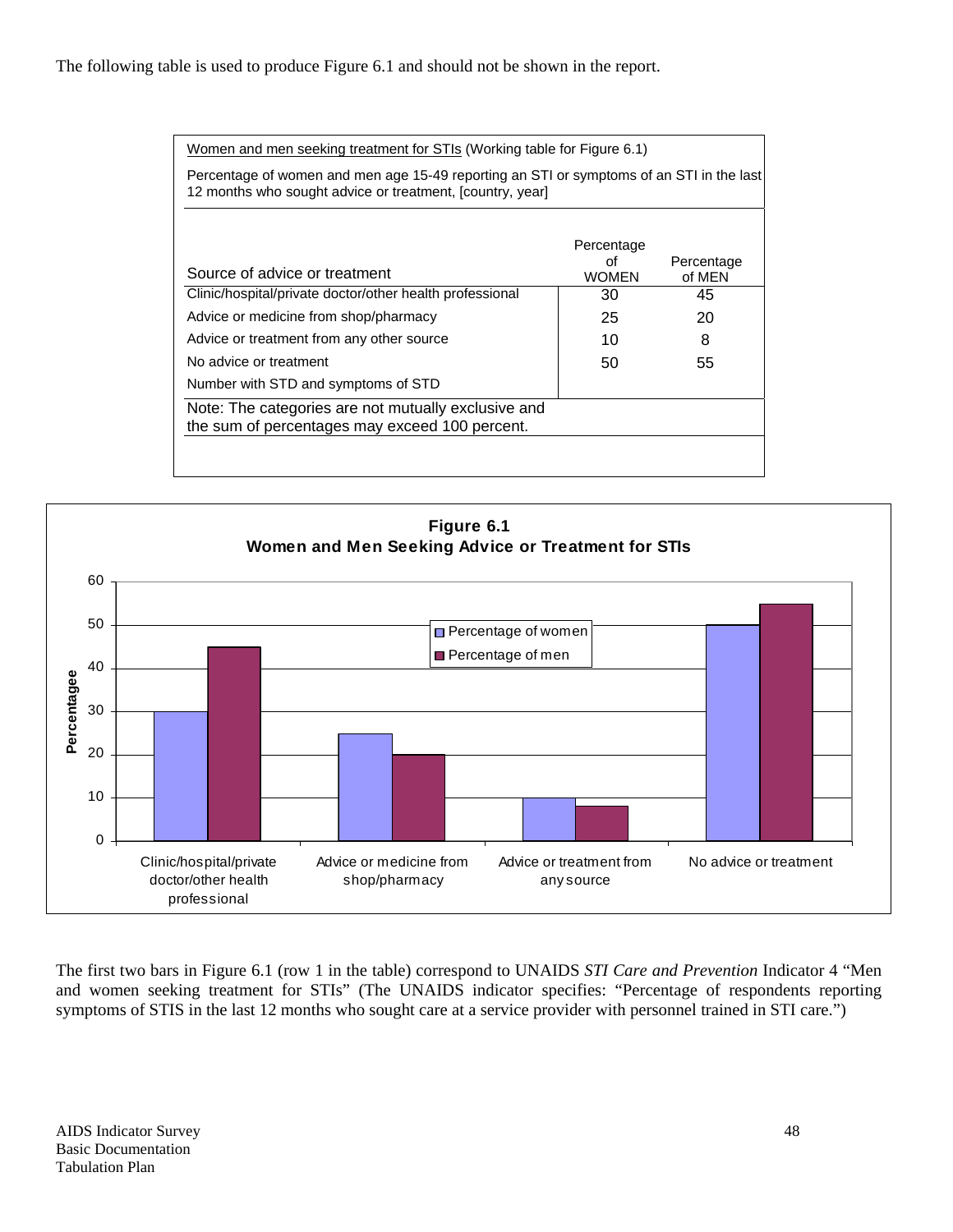## Table 6.7 Prevalence of medical injections **DHS** 13.14

Percentage of women and men age 15-49 who received at least one medical injection in the last 12 months, the average number of medical injections per person in the last 12 months, and among those who received a medical injection, the percentage of last medical injections for which the syringe and needle were taken from a new, unopened package, by background characteristics, [country, year]

|                                                            |                                                                                     |                                                                                                      | Women |                                                                                                |                                                                                         | Men                                                                                 |                                                                                                |           |                                                                                                |                                                                                       |  |  |
|------------------------------------------------------------|-------------------------------------------------------------------------------------|------------------------------------------------------------------------------------------------------|-------|------------------------------------------------------------------------------------------------|-----------------------------------------------------------------------------------------|-------------------------------------------------------------------------------------|------------------------------------------------------------------------------------------------|-----------|------------------------------------------------------------------------------------------------|---------------------------------------------------------------------------------------|--|--|
| Background<br>characteristic                               | Percentage<br>who<br>received a<br>medical<br>injection in<br>the last<br>12 months | Average<br>number of<br>medical<br>injections<br>per person Number<br>in the last<br>12 months women | οf    | For last<br>injection,<br>syringe and<br>needle<br>taken from<br>a new,<br>unopened<br>package | Number<br>of<br>women<br>receiving<br>medical<br>injections<br>in the last<br>12 months | Percentage<br>who<br>received a<br>medical<br>injection in<br>the last<br>12 months | Average<br>number of<br>medical<br>injections<br>per person Number<br>in the last<br>12 months | οf<br>men | For last<br>injection,<br>syringe and<br>needle<br>taken from<br>a new,<br>unopened<br>package | Number<br>of<br>men<br>receiving<br>medical<br>injections<br>in the last<br>12 months |  |  |
| Age                                                        |                                                                                     |                                                                                                      |       |                                                                                                |                                                                                         |                                                                                     |                                                                                                |           |                                                                                                |                                                                                       |  |  |
| 15-24<br>$15-19$<br>$20 - 24$<br>$25-29$<br>30-39<br>40-49 |                                                                                     |                                                                                                      |       |                                                                                                |                                                                                         |                                                                                     |                                                                                                |           |                                                                                                |                                                                                       |  |  |
|                                                            |                                                                                     |                                                                                                      |       |                                                                                                |                                                                                         |                                                                                     |                                                                                                |           |                                                                                                |                                                                                       |  |  |
| <b>Residence</b><br>Urban                                  |                                                                                     |                                                                                                      |       |                                                                                                |                                                                                         |                                                                                     |                                                                                                |           |                                                                                                |                                                                                       |  |  |
| Rural                                                      |                                                                                     |                                                                                                      |       |                                                                                                |                                                                                         |                                                                                     |                                                                                                |           |                                                                                                |                                                                                       |  |  |
|                                                            |                                                                                     |                                                                                                      |       |                                                                                                |                                                                                         |                                                                                     |                                                                                                |           |                                                                                                |                                                                                       |  |  |
| <b>Region</b>                                              |                                                                                     |                                                                                                      |       |                                                                                                |                                                                                         |                                                                                     |                                                                                                |           |                                                                                                |                                                                                       |  |  |
| Region 1<br>Region 2                                       |                                                                                     |                                                                                                      |       |                                                                                                |                                                                                         |                                                                                     |                                                                                                |           |                                                                                                |                                                                                       |  |  |
| Region 3                                                   |                                                                                     |                                                                                                      |       |                                                                                                |                                                                                         |                                                                                     |                                                                                                |           |                                                                                                |                                                                                       |  |  |
| Region 4                                                   |                                                                                     |                                                                                                      |       |                                                                                                |                                                                                         |                                                                                     |                                                                                                |           |                                                                                                |                                                                                       |  |  |
| <b>Education</b>                                           |                                                                                     |                                                                                                      |       |                                                                                                |                                                                                         |                                                                                     |                                                                                                |           |                                                                                                |                                                                                       |  |  |
| No education                                               |                                                                                     |                                                                                                      |       |                                                                                                |                                                                                         |                                                                                     |                                                                                                |           |                                                                                                |                                                                                       |  |  |
| Primary                                                    |                                                                                     |                                                                                                      |       |                                                                                                |                                                                                         |                                                                                     |                                                                                                |           |                                                                                                |                                                                                       |  |  |
| Secondary                                                  |                                                                                     |                                                                                                      |       |                                                                                                |                                                                                         |                                                                                     |                                                                                                |           |                                                                                                |                                                                                       |  |  |
| More than                                                  |                                                                                     |                                                                                                      |       |                                                                                                |                                                                                         |                                                                                     |                                                                                                |           |                                                                                                |                                                                                       |  |  |
| <b>Wealth quintile</b>                                     |                                                                                     |                                                                                                      |       |                                                                                                |                                                                                         |                                                                                     |                                                                                                |           |                                                                                                |                                                                                       |  |  |
| Lowest                                                     |                                                                                     |                                                                                                      |       |                                                                                                |                                                                                         |                                                                                     |                                                                                                |           |                                                                                                |                                                                                       |  |  |
| Second                                                     |                                                                                     |                                                                                                      |       |                                                                                                |                                                                                         |                                                                                     |                                                                                                |           |                                                                                                |                                                                                       |  |  |
| Middle                                                     |                                                                                     |                                                                                                      |       |                                                                                                |                                                                                         |                                                                                     |                                                                                                |           |                                                                                                |                                                                                       |  |  |
| Fourth                                                     |                                                                                     |                                                                                                      |       |                                                                                                |                                                                                         |                                                                                     |                                                                                                |           |                                                                                                |                                                                                       |  |  |
| Highest                                                    |                                                                                     |                                                                                                      |       |                                                                                                |                                                                                         |                                                                                     |                                                                                                |           |                                                                                                |                                                                                       |  |  |
| <b>Total 15-49</b>                                         |                                                                                     |                                                                                                      |       |                                                                                                |                                                                                         |                                                                                     |                                                                                                |           |                                                                                                |                                                                                       |  |  |
| 50-54[59]                                                  |                                                                                     |                                                                                                      |       |                                                                                                |                                                                                         |                                                                                     |                                                                                                |           |                                                                                                |                                                                                       |  |  |
| Total 15-54[59]                                            | na                                                                                  | na                                                                                                   | na    | na                                                                                             | na                                                                                      |                                                                                     |                                                                                                |           |                                                                                                |                                                                                       |  |  |

Table 6.7 provides information on the receipt of medical injections in the 12 months preceding the survey.

The following indicators are included in the table:

1) Data columns 2 and 7 correspond to the President's Emergency Plan for AIDS Relief *Prevention* Indicator 8 "Average number of medical injections per person per year."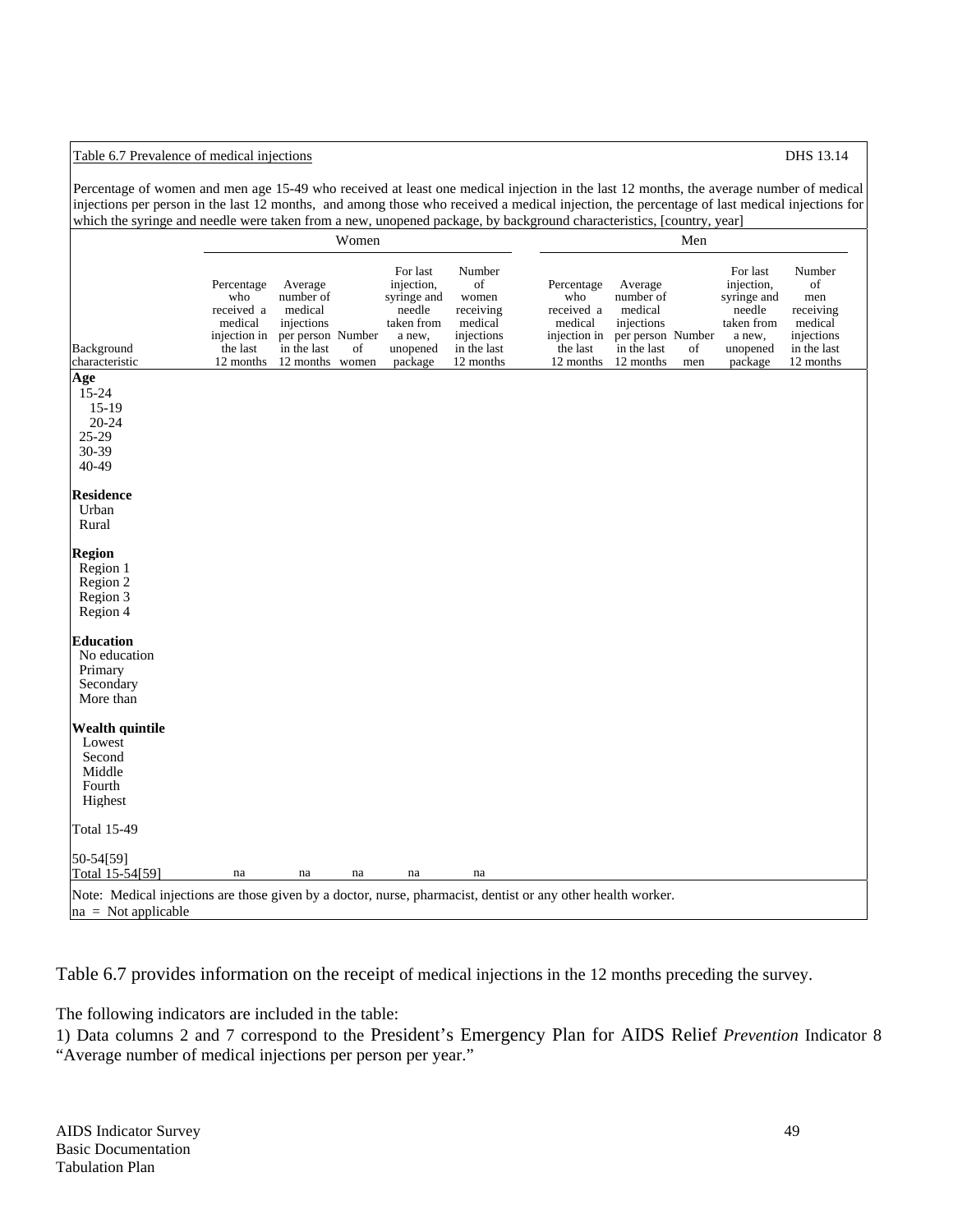2) Data columns 4 and 9 correspond to President's Emergency Plan for AIDS Relief *Prevention* Indicator 9 "Proportion of women and men reporting that the last health care injection was given with a syringe and needle set from a new, unopened package."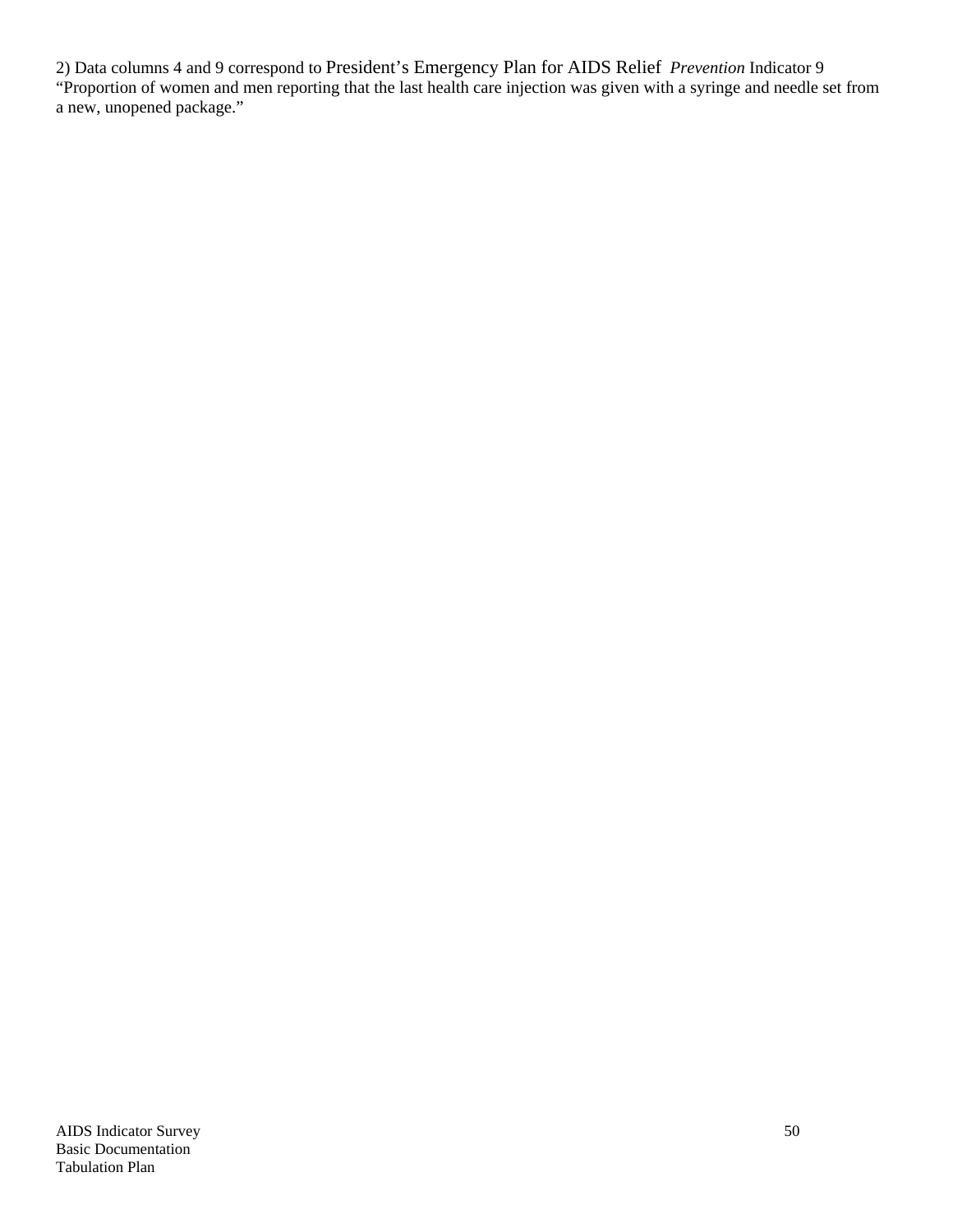## The following table is for the production of Figure 6.2 and should not be shown in the report.

| Source of last medical injection (Working table for Figure 6.2)                                                                                                                                                                                              |              |   |         |   |  |  |  |  |  |  |  |
|--------------------------------------------------------------------------------------------------------------------------------------------------------------------------------------------------------------------------------------------------------------|--------------|---|---------|---|--|--|--|--|--|--|--|
| Percent distribution of women and men age 15-49 who received a medical injection in the last 12 months<br>by type of facility where received the last injection, [country, year]                                                                             |              |   |         |   |  |  |  |  |  |  |  |
|                                                                                                                                                                                                                                                              | Men<br>Women |   |         |   |  |  |  |  |  |  |  |
| Facility for last medical injection                                                                                                                                                                                                                          | Percent      | N | Percent | N |  |  |  |  |  |  |  |
| Total public medical facility<br>Govt. hospital<br>Govt, health center<br>Other public facility<br>Total private medical facility<br>Private hospital, clinic<br>Private dental clinic, office<br>Pharmacy<br>Private health worker<br>Other private medical |              |   |         |   |  |  |  |  |  |  |  |
| Home<br>Other location                                                                                                                                                                                                                                       |              |   |         |   |  |  |  |  |  |  |  |
| Total                                                                                                                                                                                                                                                        | 100.0        |   | 100.0   |   |  |  |  |  |  |  |  |
| Number with a medical injection                                                                                                                                                                                                                              |              |   |         |   |  |  |  |  |  |  |  |

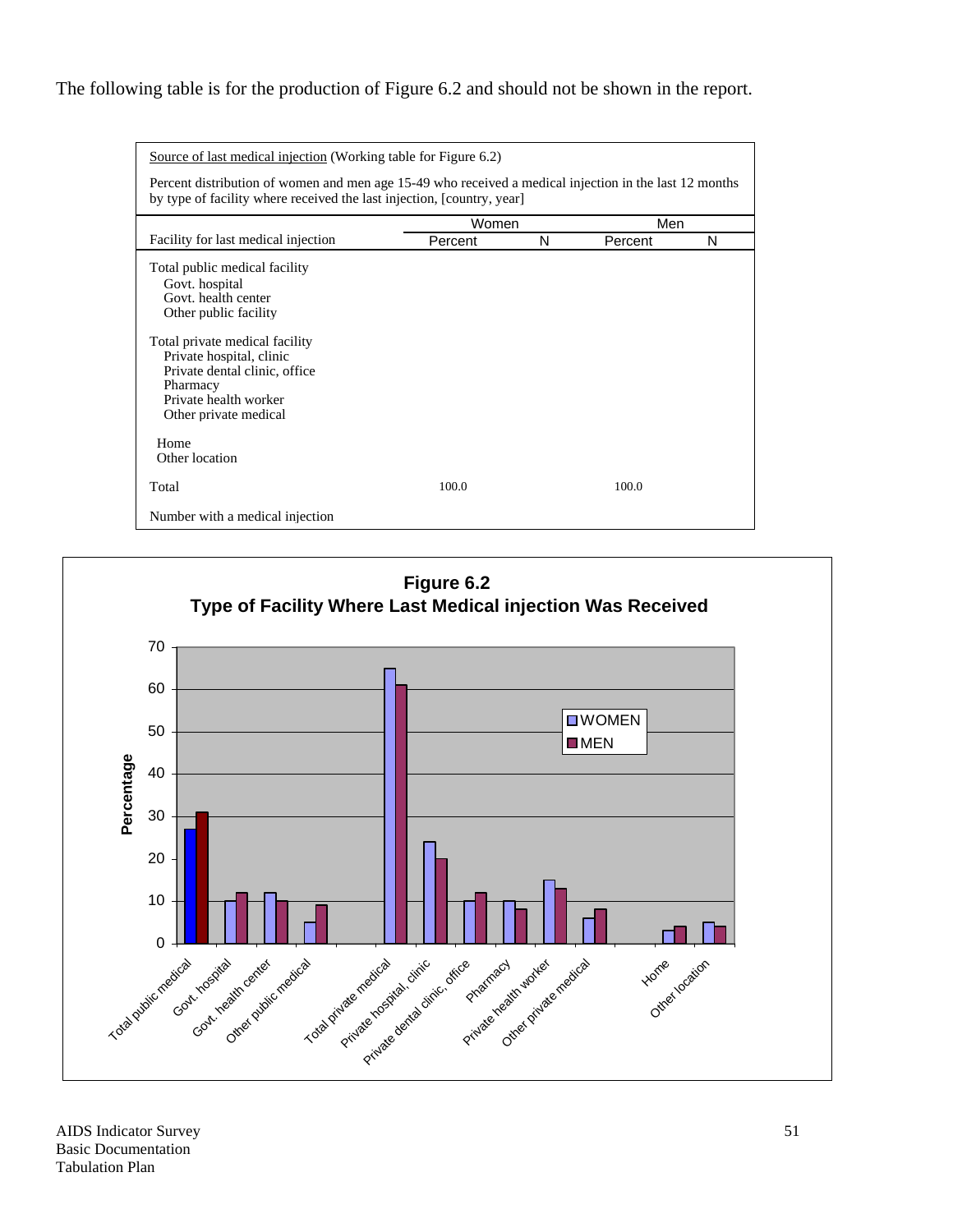## The following table is for production of Figure 6.3 and should not be shown in the report.

| Safe injection (Working table for Figure 6.3)                                                                                                                                                                                                                                                    |       |     |
|--------------------------------------------------------------------------------------------------------------------------------------------------------------------------------------------------------------------------------------------------------------------------------------------------|-------|-----|
| Among women and men age 15-49 who received a medical injection in the last 12 months, the<br>percentage whose last medical injection was given with a syringe and needle taken from a new,<br>unopened package, according to type of facility where received the last injection, [country, year] |       |     |
| Facility for last medical injection                                                                                                                                                                                                                                                              | Women | Men |
| Total public medical<br>Govt. hospital<br>Govt, health center<br>Other public medical                                                                                                                                                                                                            |       |     |
| Total private medical<br>Private hospital, clinic<br>Private dental clinic, office<br>Pharmacy<br>Private health worker<br>Other private medical                                                                                                                                                 |       |     |
| Home<br>Other location                                                                                                                                                                                                                                                                           |       |     |
| ALL.                                                                                                                                                                                                                                                                                             |       |     |
| Number with medical injection                                                                                                                                                                                                                                                                    |       |     |

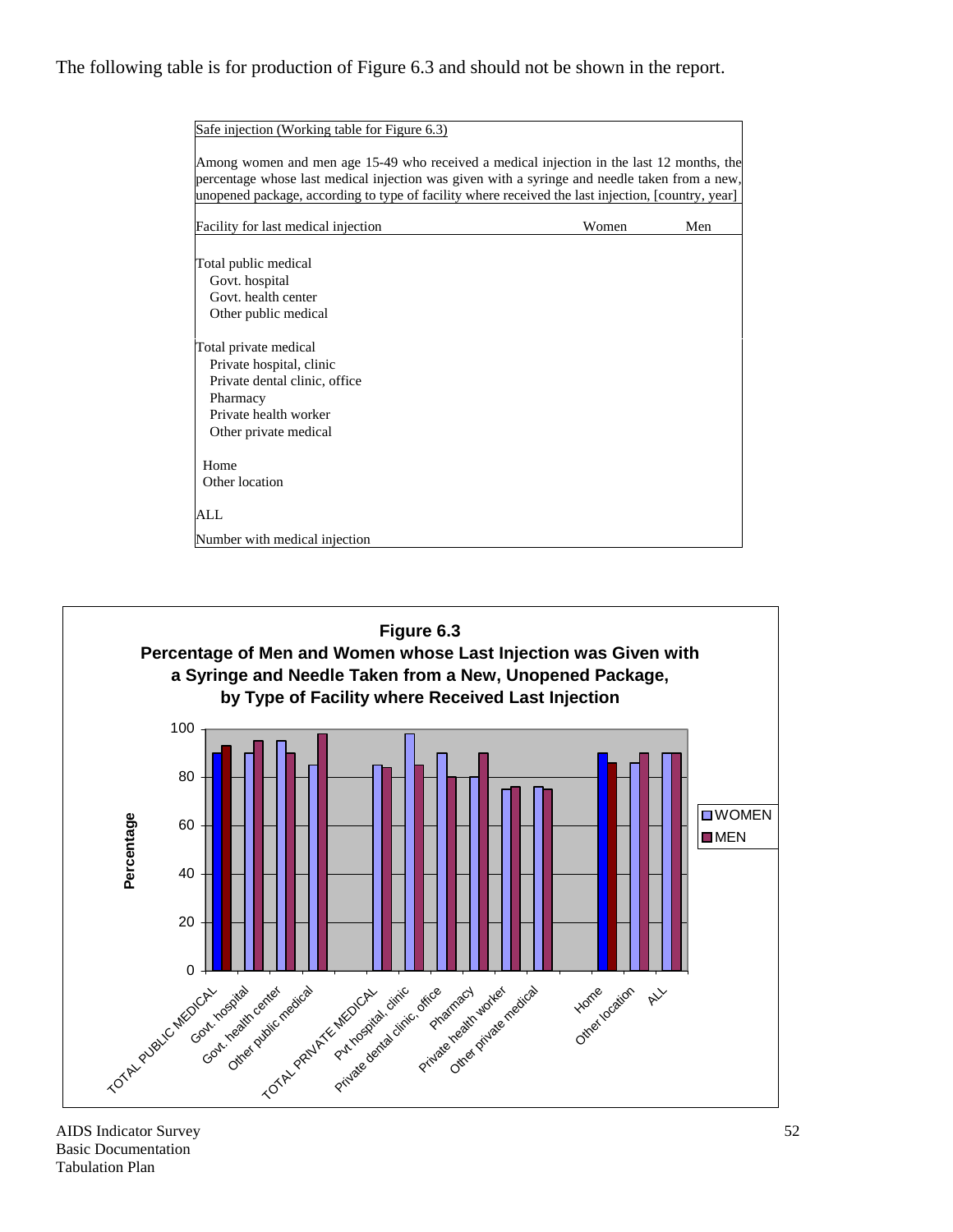| 13.15 DHS<br>Table 7.1 Comprehensive knowledge about AIDS and of a source of condoms among youth                                                                                                                                                                                                                                                                                                                                                                                                                                                                                                                           |                                                  |                                    |               |                                                  |                                    |              |  |  |  |
|----------------------------------------------------------------------------------------------------------------------------------------------------------------------------------------------------------------------------------------------------------------------------------------------------------------------------------------------------------------------------------------------------------------------------------------------------------------------------------------------------------------------------------------------------------------------------------------------------------------------------|--------------------------------------------------|------------------------------------|---------------|--------------------------------------------------|------------------------------------|--------------|--|--|--|
| Percentage of young women and young men age 15-24 with comprehensive knowledge about AIDS and percentage with<br>knowledge of a source of condoms, by background characteristics, [country, year]                                                                                                                                                                                                                                                                                                                                                                                                                          |                                                  |                                    |               |                                                  |                                    |              |  |  |  |
|                                                                                                                                                                                                                                                                                                                                                                                                                                                                                                                                                                                                                            | Women age 15-24                                  |                                    | Men age 15-24 |                                                  |                                    |              |  |  |  |
|                                                                                                                                                                                                                                                                                                                                                                                                                                                                                                                                                                                                                            | Percentage with<br>comprehensive<br>knowledge of | Percentage<br>who know a<br>condom | Number<br>of  | Percentage with<br>comprehensive<br>knowledge of | Percentage<br>who know a<br>condom | Number<br>of |  |  |  |
| Background characteristic                                                                                                                                                                                                                                                                                                                                                                                                                                                                                                                                                                                                  | AIDS <sup>1</sup>                                | source <sup>2</sup>                | women         | AIDS <sup>1</sup>                                | source <sup>2</sup>                | men          |  |  |  |
| Age<br>$15-19$<br>$15 - 17$<br>18-19<br>$20 - 24$<br>20-22<br>$23 - 24$                                                                                                                                                                                                                                                                                                                                                                                                                                                                                                                                                    |                                                  |                                    |               |                                                  |                                    |              |  |  |  |
| <b>Marital status</b><br>Never married<br>Ever had sex<br>Never had sex<br>Ever married                                                                                                                                                                                                                                                                                                                                                                                                                                                                                                                                    |                                                  |                                    |               |                                                  |                                    |              |  |  |  |
| <b>Residence</b><br>Urban<br>Rural                                                                                                                                                                                                                                                                                                                                                                                                                                                                                                                                                                                         |                                                  |                                    |               |                                                  |                                    |              |  |  |  |
| <b>Region</b><br>Region 1<br>Region 2<br>Region 3<br>Region 4                                                                                                                                                                                                                                                                                                                                                                                                                                                                                                                                                              |                                                  |                                    |               |                                                  |                                    |              |  |  |  |
| <b>Education</b><br>No education<br>Primary<br>Secondary<br>More than secondary                                                                                                                                                                                                                                                                                                                                                                                                                                                                                                                                            |                                                  |                                    |               |                                                  |                                    |              |  |  |  |
| <b>Wealth quintile</b><br>Lowest<br>Second<br>Middle<br>Fourth<br>Highest                                                                                                                                                                                                                                                                                                                                                                                                                                                                                                                                                  |                                                  |                                    |               |                                                  |                                    |              |  |  |  |
| Total 15-24<br><sup>1</sup> Comprehensive knowledge means knowing that consistent use of condom during sexual intercourse and having just one<br>uninfected faithful partner can reduce the chance of getting the AIDS virus, knowing that a healthy-looking person can have the<br>AIDS virus, and rejecting the two most common local misconceptions about AIDS transmission or prevention. The components of<br>comprehensive knowledge are presented in Tables 4.2, 4.3.1, and 4.3.2.<br><sup>2</sup> For this table, the following responses are not considered sources for condoms: friends, family members and home |                                                  |                                    |               |                                                  |                                    |              |  |  |  |

Table 7.1 pertains to comprehensive knowledge about AIDS and of a condom source among the population age 15-24. Data columns 1 and 4 in Table 7.1 correspond to the following indicators:

1) President's Emergency Plan for AIDS Relief *Prevention* Indicator 1 "Percentage of young people age 15-24 who both correctly identify ways of preventing the sexual transmission of HIV and reject major misconceptions about HIV transmission." Major misconceptions are determined on a country specific basis.

2) Youth Guide *Risk Factors and Preventive Factors* Indicator 9 "Knowledge of HIV prevention among young people." 3) UNGASS *Knowledge and Behavior* Indicator 10 **"**Young people's knowledge about HIV prevention"

Data columns 2 and 5 correspond to Youth Guide *Risk Factors and Preventive Factors* Indicator 10 "Knowledge of a formal source of condoms among young people."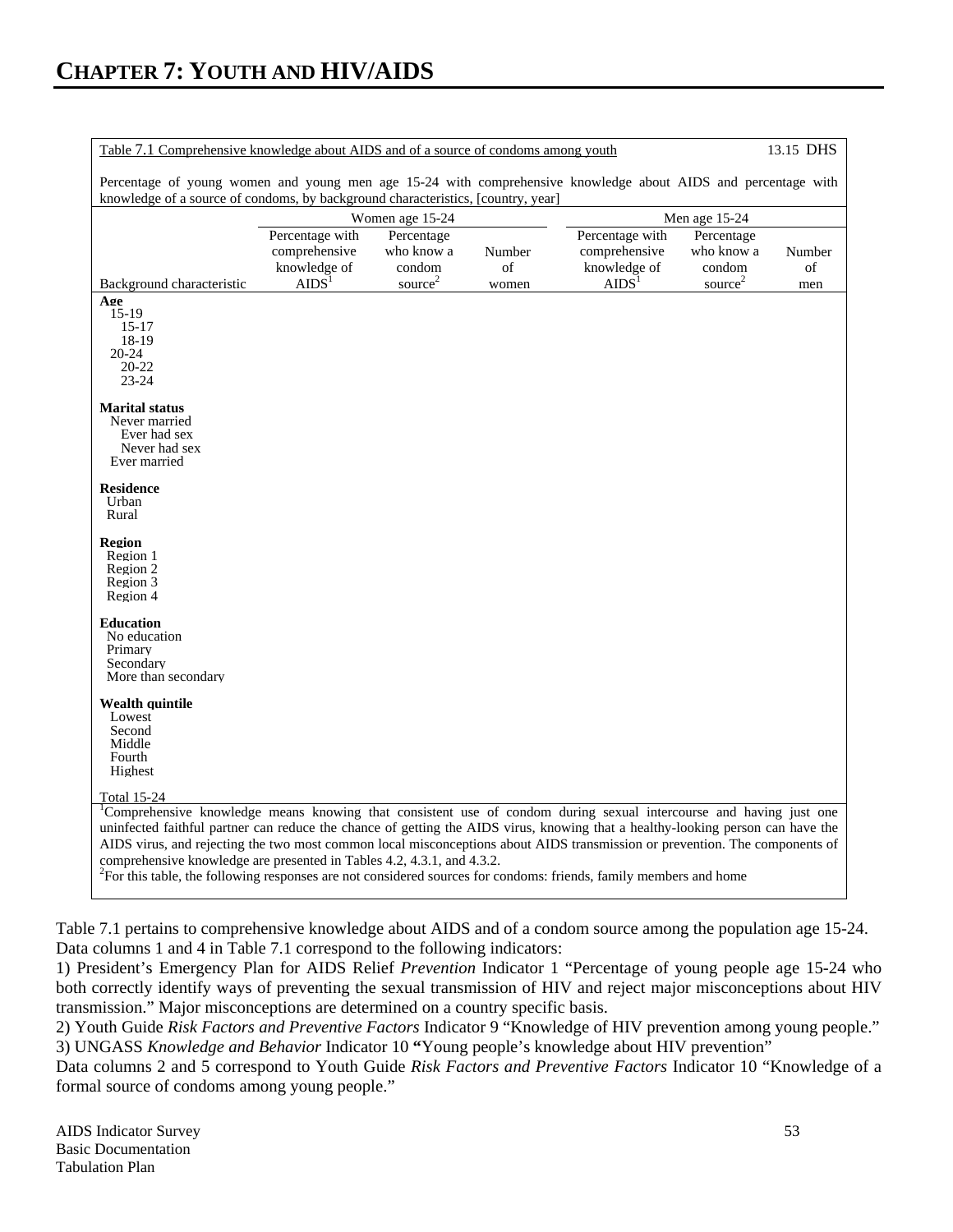## Table 7.2 Age at first sexual intercourse among youth 13.16 DHS

|                                                                                                                                           | Women age 15-24                                                           |             | Women age 18-24                                                    |                       | Men age 15-24                                                             |           | Men age 18-24                                                      |                     |
|-------------------------------------------------------------------------------------------------------------------------------------------|---------------------------------------------------------------------------|-------------|--------------------------------------------------------------------|-----------------------|---------------------------------------------------------------------------|-----------|--------------------------------------------------------------------|---------------------|
| Background characteristic                                                                                                                 | Percentage<br>who had<br>sexual<br>intercourse Number<br>before<br>age 15 | of<br>women | Percentage<br>who had<br>sexual<br>intercourse<br>before<br>age 18 | Number<br>of<br>women | Percentage<br>who had<br>sexual<br>intercourse Number<br>before<br>age 15 | of<br>men | Percentage<br>who had<br>sexual<br>intercourse<br>before<br>age 18 | Number<br>of<br>men |
| Age                                                                                                                                       |                                                                           |             |                                                                    |                       |                                                                           |           |                                                                    |                     |
| $15-19$<br>$15 - 17$<br>18-19<br>$20 - 24$<br>$20 - 22$<br>$23 - 24$                                                                      |                                                                           |             | na<br>na                                                           | na<br>na              |                                                                           |           | na<br>na                                                           | na<br>na            |
| <b>Marital status</b><br>Never married<br>Ever married                                                                                    |                                                                           |             |                                                                    |                       |                                                                           |           |                                                                    |                     |
| Knows condom source <sup>1</sup><br>Yes<br>N <sub>o</sub>                                                                                 |                                                                           |             |                                                                    |                       |                                                                           |           |                                                                    |                     |
| <b>Residence</b><br>Urban<br>Rural                                                                                                        |                                                                           |             |                                                                    |                       |                                                                           |           |                                                                    |                     |
| <b>Region</b><br>Region 1<br>Region 2<br>Region 3<br>Region 4                                                                             |                                                                           |             |                                                                    |                       |                                                                           |           |                                                                    |                     |
| <b>Education</b><br>No education<br>Primary<br>Secondary<br>More than secondary                                                           |                                                                           |             |                                                                    |                       |                                                                           |           |                                                                    |                     |
| Wealth quintile<br>Lowest<br>Second<br>Middle<br>Fourth<br>Highest                                                                        |                                                                           |             |                                                                    |                       |                                                                           |           |                                                                    |                     |
| <b>Total 15-24</b>                                                                                                                        |                                                                           |             |                                                                    |                       |                                                                           |           |                                                                    |                     |
| $na = Not available$<br>For this table, the following responses are not considered a source for condoms: friends, family members and home |                                                                           |             |                                                                    |                       |                                                                           |           |                                                                    |                     |

Percentage of young women and of young men age 15-24 who had sexual intercourse before age 15 and percentage of young women and of young men age 18-24 who had sexual intercourse before age 18, by background characteristics, [country, year]

Table 7.2 pertains to the age at first sexual intercourse among the population age 15-24.

Data columns 1 and 5 in Table 13.16 correspond to: Youth Guide *Behavioural* Indicator 16 "Sex before the age of 15."

Columns 3 and 7 correspond to UNGASS *Knowledge and Behavior* Indicator 11A: "Percentage of young women and young men 18-24 who have sex before the age of 18."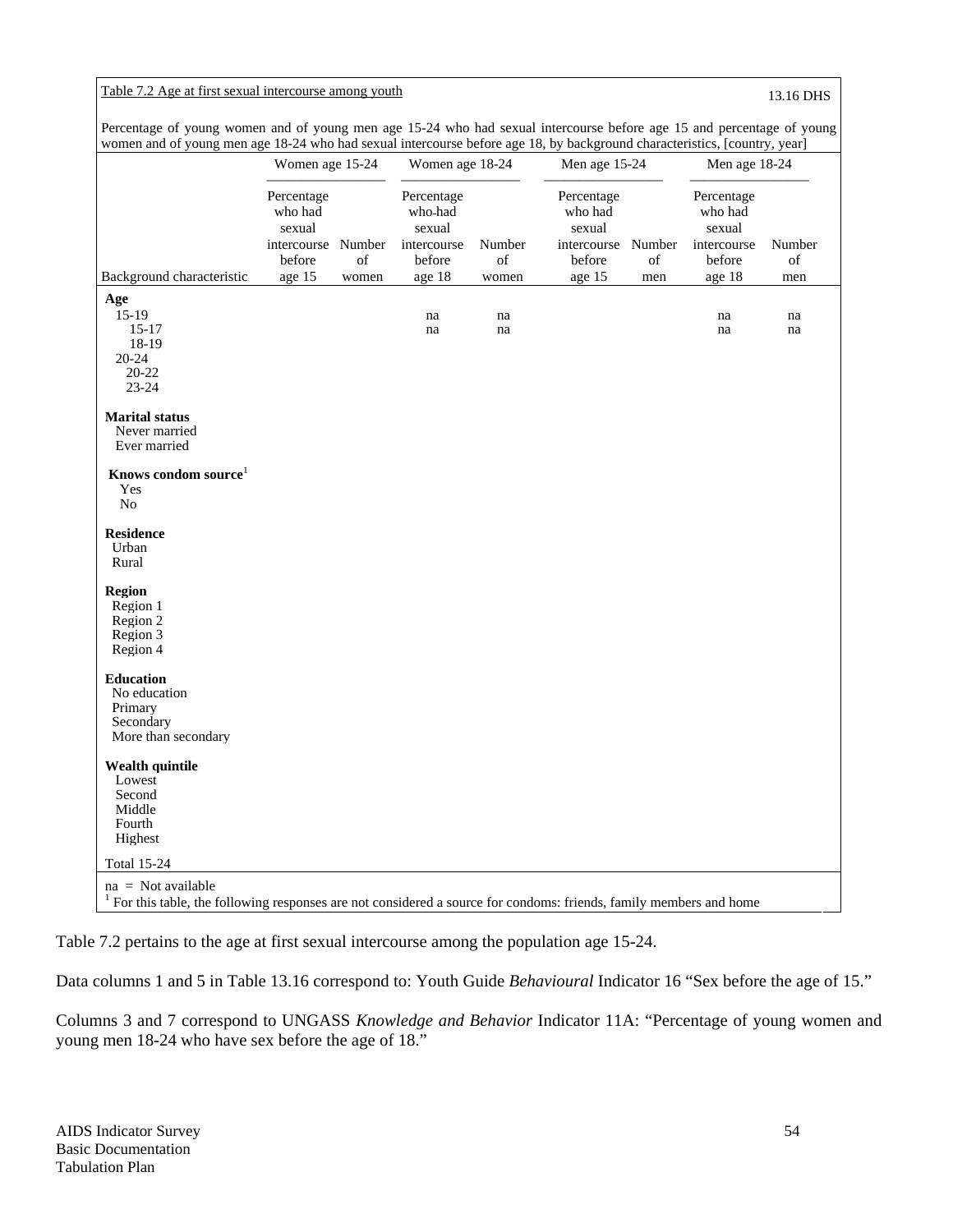The following table is for production of Figure 7.1 and should not be shown in the report. This figure is designed to present trends and therefore is only to be presented when the same type of data are available from earlier surveys. Data from the current survey can be taken from Table 7.2.

| Trend in age at first sexual intercourse (Working table for Figure 7.1)<br>Percentage of respondents 15-19 who have had sexual intercourse before exact age 15 and<br>percentage of respondents 18-19 who have had sexual intercourse before exact age 18, [country,]<br>year] |          |            |  |  |  |  |  |  |  |
|--------------------------------------------------------------------------------------------------------------------------------------------------------------------------------------------------------------------------------------------------------------------------------|----------|------------|--|--|--|--|--|--|--|
|                                                                                                                                                                                                                                                                                | Survey X | Survey X+n |  |  |  |  |  |  |  |
| Percentage of WOMEN 15-19 who had sexual intercourse before<br>exact age 15                                                                                                                                                                                                    | 20       | 15         |  |  |  |  |  |  |  |
| Percentage of MEN 15-19 who had sexual intercourse before<br>exact age 15                                                                                                                                                                                                      | 25       | 20         |  |  |  |  |  |  |  |
| Percentage of WOMEN 18-19 who had sexual intercourse before<br>exact age 18<br>Percentage of MEN 18-19 who had sexual intercourse before                                                                                                                                       | 60       | 55         |  |  |  |  |  |  |  |
| exact age 18                                                                                                                                                                                                                                                                   | 70       | 65         |  |  |  |  |  |  |  |

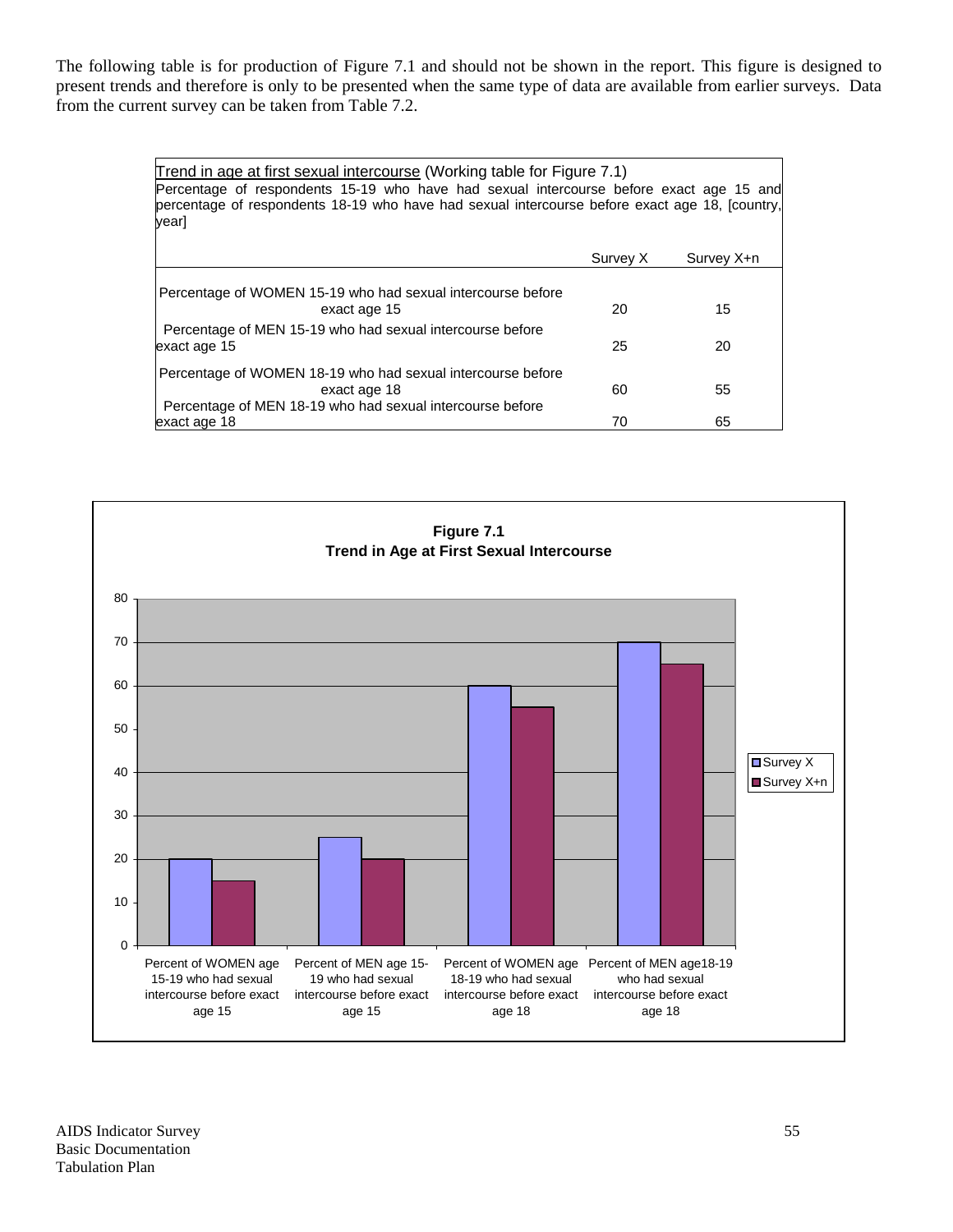## Table 7.3 Condom use at first sexual intercourse among youth 13.17 DHS

Among young women and young men age 15-24 who have ever had sexual intercourse, percentage who used a condom the first time they had sexual intercourse, by background characteristics, [country, year]

|                                                                                                                       | Women age 15-24                                    |                                                      | Men age 15-24                                      |                                                    |
|-----------------------------------------------------------------------------------------------------------------------|----------------------------------------------------|------------------------------------------------------|----------------------------------------------------|----------------------------------------------------|
|                                                                                                                       | Percentage who<br>used a condom at<br>first sexual | Number<br>of<br>women<br>who have ever<br>had sexual | Percentage who<br>used a condom at<br>first sexual | Number<br>οf<br>men<br>who have ever<br>had sexual |
| Background characteristic                                                                                             | intercourse                                        | intercourse                                          | intercourse                                        | intercourse                                        |
| Age<br>$15-19$                                                                                                        |                                                    |                                                      |                                                    |                                                    |
| $15 - 17$                                                                                                             |                                                    |                                                      |                                                    |                                                    |
| 18-19                                                                                                                 |                                                    |                                                      |                                                    |                                                    |
| $20 - 24$                                                                                                             |                                                    |                                                      |                                                    |                                                    |
| 20-22                                                                                                                 |                                                    |                                                      |                                                    |                                                    |
| $23 - 24$                                                                                                             |                                                    |                                                      |                                                    |                                                    |
| <b>Marital status</b><br>Never married                                                                                |                                                    |                                                      |                                                    |                                                    |
| Ever married                                                                                                          |                                                    |                                                      |                                                    |                                                    |
| Knows condom source <sup>1</sup><br>Yes                                                                               |                                                    |                                                      |                                                    |                                                    |
| N <sub>o</sub>                                                                                                        |                                                    |                                                      |                                                    |                                                    |
| <b>Residence</b><br>Urban                                                                                             |                                                    |                                                      |                                                    |                                                    |
| Rural                                                                                                                 |                                                    |                                                      |                                                    |                                                    |
| <b>Region</b>                                                                                                         |                                                    |                                                      |                                                    |                                                    |
| Region 1                                                                                                              |                                                    |                                                      |                                                    |                                                    |
| Region 2                                                                                                              |                                                    |                                                      |                                                    |                                                    |
| Region 3                                                                                                              |                                                    |                                                      |                                                    |                                                    |
| Region 4                                                                                                              |                                                    |                                                      |                                                    |                                                    |
|                                                                                                                       |                                                    |                                                      |                                                    |                                                    |
| <b>Education</b>                                                                                                      |                                                    |                                                      |                                                    |                                                    |
| No education                                                                                                          |                                                    |                                                      |                                                    |                                                    |
| Primary                                                                                                               |                                                    |                                                      |                                                    |                                                    |
| Secondary                                                                                                             |                                                    |                                                      |                                                    |                                                    |
| More than secondary                                                                                                   |                                                    |                                                      |                                                    |                                                    |
| <b>Wealth quintile</b>                                                                                                |                                                    |                                                      |                                                    |                                                    |
| Lowest                                                                                                                |                                                    |                                                      |                                                    |                                                    |
| Second                                                                                                                |                                                    |                                                      |                                                    |                                                    |
| Middle                                                                                                                |                                                    |                                                      |                                                    |                                                    |
| Fourth                                                                                                                |                                                    |                                                      |                                                    |                                                    |
| Highest                                                                                                               |                                                    |                                                      |                                                    |                                                    |
| <b>Total 15-24</b>                                                                                                    |                                                    |                                                      |                                                    |                                                    |
| $1$ For this table, the following responses are not considered a source for condoms: friends, family members and home |                                                    |                                                      |                                                    |                                                    |

Table 7.3 pertains to condom use at first sexual intercourse among the population age 15-24.

Data columns 1 and 3 correspond to UNAIDS *Young People's Sexual Behavior* Indicator 6, "Condom use at first sex."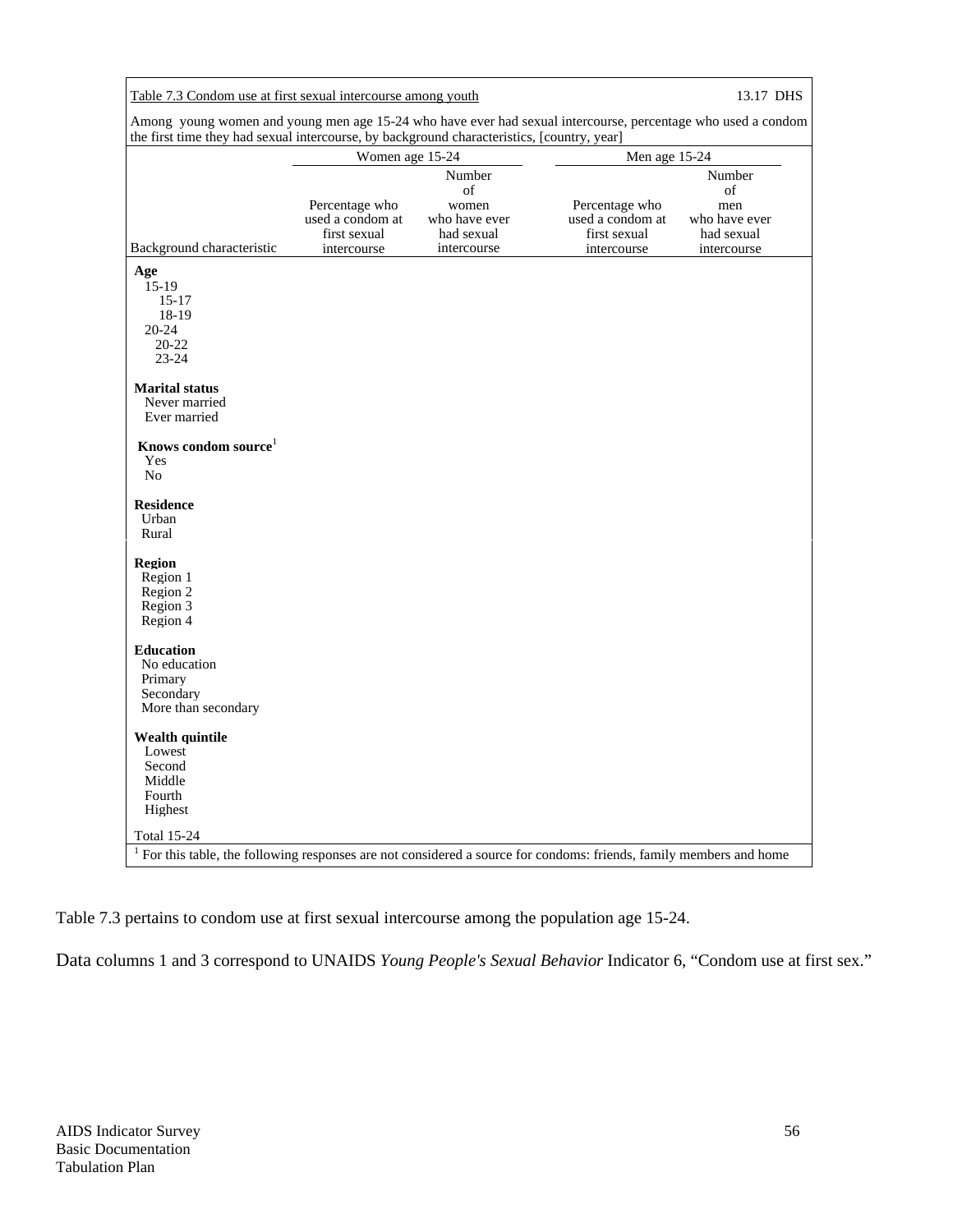Table 7.4 Premarital sexual intercourse and condom use during premarital sexual intercourse among youth 13.18 DHS

Among never-married women and men age 15-24, the percentage who have never had sexual intercourse, the percentage who had sexual intercourse in the past 12 months, and, among those who had premarital sexual intercourse in the past 12 months, the percentage who used a condom at the last sexual intercourse, by background characteristics, [country, year]

|                                                                                                                       |                                               | Never-married women age 15-24                                                          |                                         |                                                                          |                       | Never-married men age 15-24                                  |                                                                            |                                       |                                                                          |                     |  |  |
|-----------------------------------------------------------------------------------------------------------------------|-----------------------------------------------|----------------------------------------------------------------------------------------|-----------------------------------------|--------------------------------------------------------------------------|-----------------------|--------------------------------------------------------------|----------------------------------------------------------------------------|---------------------------------------|--------------------------------------------------------------------------|---------------------|--|--|
|                                                                                                                       |                                               |                                                                                        |                                         | Among women who<br>had sexual intercourse<br>in the past 12 months:      |                       |                                                              |                                                                            |                                       | Among men who had<br>sexual intercourse<br>in the past 12 months:        |                     |  |  |
| Background<br>characteristic                                                                                          | Percentage<br>who have<br>never had<br>sexual | Percentage<br>who had<br>sexual<br>intercourse<br>in the past<br>intercourse 12 months | Number<br>of never-<br>married<br>women | Percentage<br>who used a<br>condom at<br>last sexual<br>inter-<br>course | Number<br>of<br>women | Percentage<br>who have<br>never had<br>sexual<br>intercourse | Percentage<br>who had<br>sexual<br>intercourse<br>in the past<br>12 months | Number<br>of never-<br>married<br>men | Percentage<br>who used a<br>condom at<br>last sexual<br>inter-<br>course | Number<br>of<br>men |  |  |
| Age<br>$15-19$<br>$15-17$<br>18-19<br>20-24<br>$20 - 22$<br>23-24                                                     |                                               |                                                                                        |                                         |                                                                          |                       |                                                              |                                                                            |                                       |                                                                          |                     |  |  |
| Knows condom source <sup>1</sup><br>Yes<br>N <sub>o</sub>                                                             |                                               |                                                                                        |                                         |                                                                          |                       |                                                              |                                                                            |                                       |                                                                          |                     |  |  |
| <b>Residence</b><br>Urban<br>Rural                                                                                    |                                               |                                                                                        |                                         |                                                                          |                       |                                                              |                                                                            |                                       |                                                                          |                     |  |  |
| <b>Region</b><br>Region 1<br>Region 2<br>Region 3<br>Region 4                                                         |                                               |                                                                                        |                                         |                                                                          |                       |                                                              |                                                                            |                                       |                                                                          |                     |  |  |
| <b>Education</b><br>No education<br>Primary<br>Secondary<br>More than secondary                                       |                                               |                                                                                        |                                         |                                                                          |                       |                                                              |                                                                            |                                       |                                                                          |                     |  |  |
| <b>Wealth quintile</b><br>Lowest<br>Second<br>Middle<br>Fourth<br>Highest                                             |                                               |                                                                                        |                                         |                                                                          |                       |                                                              |                                                                            |                                       |                                                                          |                     |  |  |
| Total 15-24                                                                                                           |                                               |                                                                                        |                                         |                                                                          |                       |                                                              |                                                                            |                                       |                                                                          |                     |  |  |
| $1$ For this table, the following responses are not considered a source for condoms: friends, family members and home |                                               |                                                                                        |                                         |                                                                          |                       |                                                              |                                                                            |                                       |                                                                          |                     |  |  |

Table 7.4 pertains to premarital sexual intercourse and condom use among the population age 15-24.

The following indicators are presented in Table 7.4:

1) Data columns 1 and 6 correspond to President's Emergency Plan for AIDS Relief *Prevention* Indicator 2, "Percent of never-married young men and women age 15-24 who have never had sex."

2) Data columns 2 and 7 correspond to President's Emergency Plan for AIDS Relief *Prevention Indicator* 3,

"Percent of never-married women and men age 15-24 who had sex in the last 12 months.

3) Data columns 2 and 7 correspond to UNAIDS *Young People's Sexual Behavior* Indicator 2, "Young people having premarital sex in last year."

4) Data columns 4 and 9 correspond to UNAIDS *Young People's Sexual Behavior* Indicator 3,"Young people using a condom during premarital sex."

AIDS Indicator Survey 57 Basic Documentation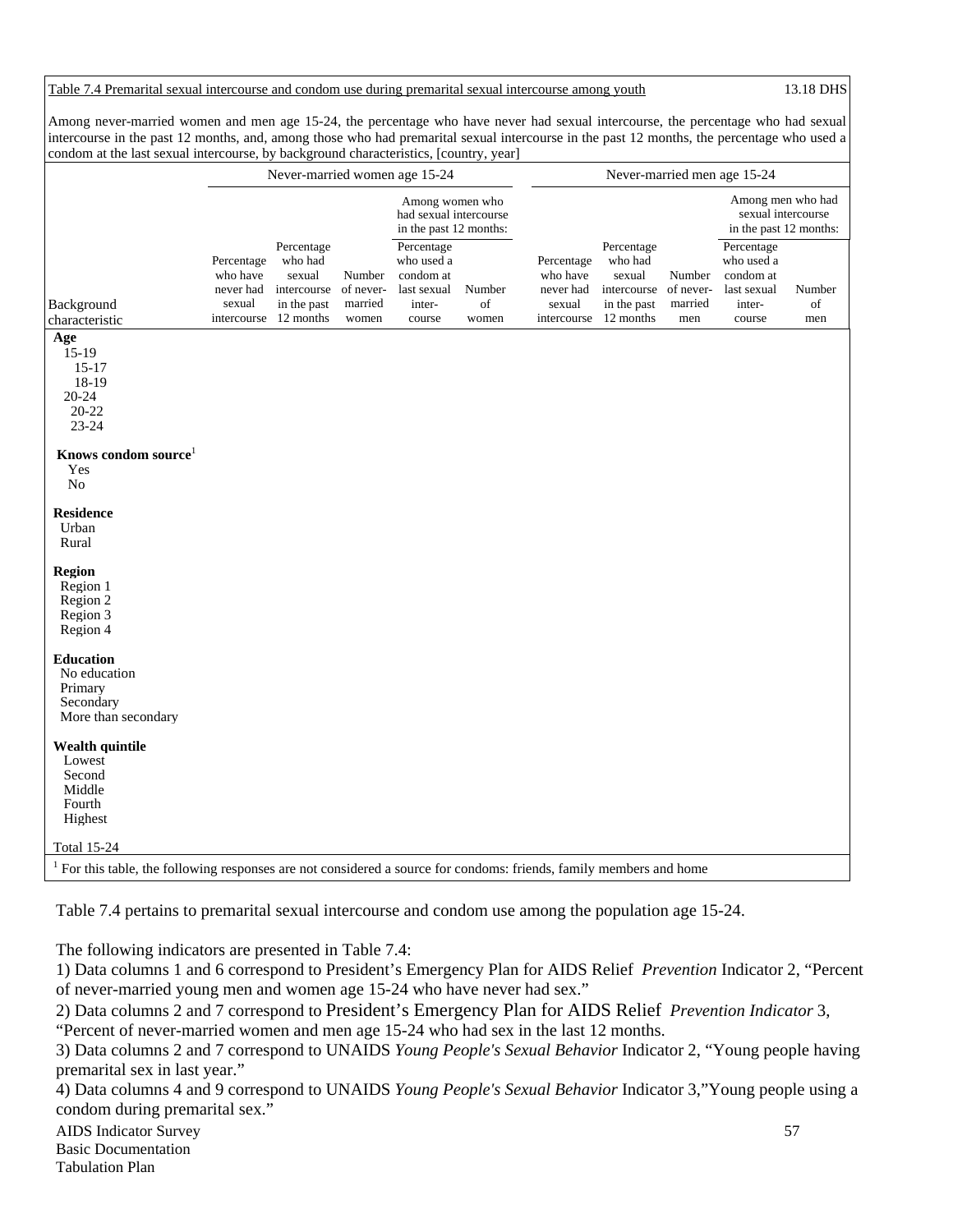| Table 7.5.1 Higher-risk sexual intercourse among youth and condom use at last higher-risk |            |
|-------------------------------------------------------------------------------------------|------------|
| intercourse in the past 12 months: Women                                                  | 13.19.1    |
|                                                                                           | <b>DHS</b> |

Among young women age 15-24 who had sexual intercourse in the past 12 months, the percentage who had higher-risk sexual intercourse in the past 12 months, and among those having higher-risk intercourse in the past 12 months, the percentage reporting that a condom was used at last higher-risk intercourse, by background characteristics, [country, year]

| intercourse, by background characteristics, [country, year]                                                                                                                                                                                      |                                                                                              |                       |                                                                                                    |                       |
|--------------------------------------------------------------------------------------------------------------------------------------------------------------------------------------------------------------------------------------------------|----------------------------------------------------------------------------------------------|-----------------------|----------------------------------------------------------------------------------------------------|-----------------------|
|                                                                                                                                                                                                                                                  | Among women age 15-24<br>who had sexual intercourse<br>in the past 12 months:                |                       | Among women age 15-24<br>who had higher-risk<br>intercourse in the past 12<br>months:              |                       |
| Background characteristic                                                                                                                                                                                                                        | Percentage<br>who had<br>higher-risk<br>intercourse in<br>the past 12<br>months <sup>1</sup> | Number<br>of<br>women | Percentage<br>who reported<br>using a<br>condom at last<br>higher-risk<br>intercourse <sup>1</sup> | Number<br>of<br>women |
| Age<br>15-19<br>$15 - 17$<br>18-19<br>20-24<br>20-22<br>$23 - 24$                                                                                                                                                                                |                                                                                              |                       |                                                                                                    |                       |
| <b>Marital status</b><br>Never married<br>Ever-married                                                                                                                                                                                           |                                                                                              |                       |                                                                                                    |                       |
| Knows condom source <sup>2</sup><br>Yes<br>N <sub>0</sub>                                                                                                                                                                                        |                                                                                              |                       |                                                                                                    |                       |
| <b>Residence</b><br>Urban<br>Rural                                                                                                                                                                                                               |                                                                                              |                       |                                                                                                    |                       |
| <b>Region</b><br>Region 1<br>Region 2<br>Region 3<br>Region 4                                                                                                                                                                                    |                                                                                              |                       |                                                                                                    |                       |
| <b>Education</b><br>No education<br>Primary<br>Secondary<br>More than secondary                                                                                                                                                                  |                                                                                              |                       |                                                                                                    |                       |
| <b>Wealth quintile</b><br>Lowest<br>Second<br>Middle<br>Fourth<br>Highest                                                                                                                                                                        |                                                                                              |                       |                                                                                                    |                       |
| <b>Total 15-24</b><br><sup>1</sup> Sexual intercourse with a partner who neither was a spouse nor who lived with the respondent<br><sup>2</sup> For this table, the following responses are not considered a source for condoms: friends, family |                                                                                              |                       |                                                                                                    |                       |
| members and home                                                                                                                                                                                                                                 |                                                                                              |                       |                                                                                                    |                       |

Tables 7.5.1 and 7.5.2 pertain to higher-risk sexual intercourse and condom use among the population age 15-24.

The following indicators are presented in Tables 7.5.1 and 7.5.2:

Data column 1 corresponds to UNGASS *Knowledge and Behavior* Indicator 12, "High risk sex among young women and men."

Data column 3 corresponds to:

1) UNGASS *Knowledge and Behavior* Indicator 13, "Young people's condom use with non-regular partners in the last 12 months."

2) Youth Guide *Behavioral* Indicator 17, "Condom use among young people who had higher risk sex in the past year"

AIDS Indicator Survey 58 Basic Documentation Tabulation Plan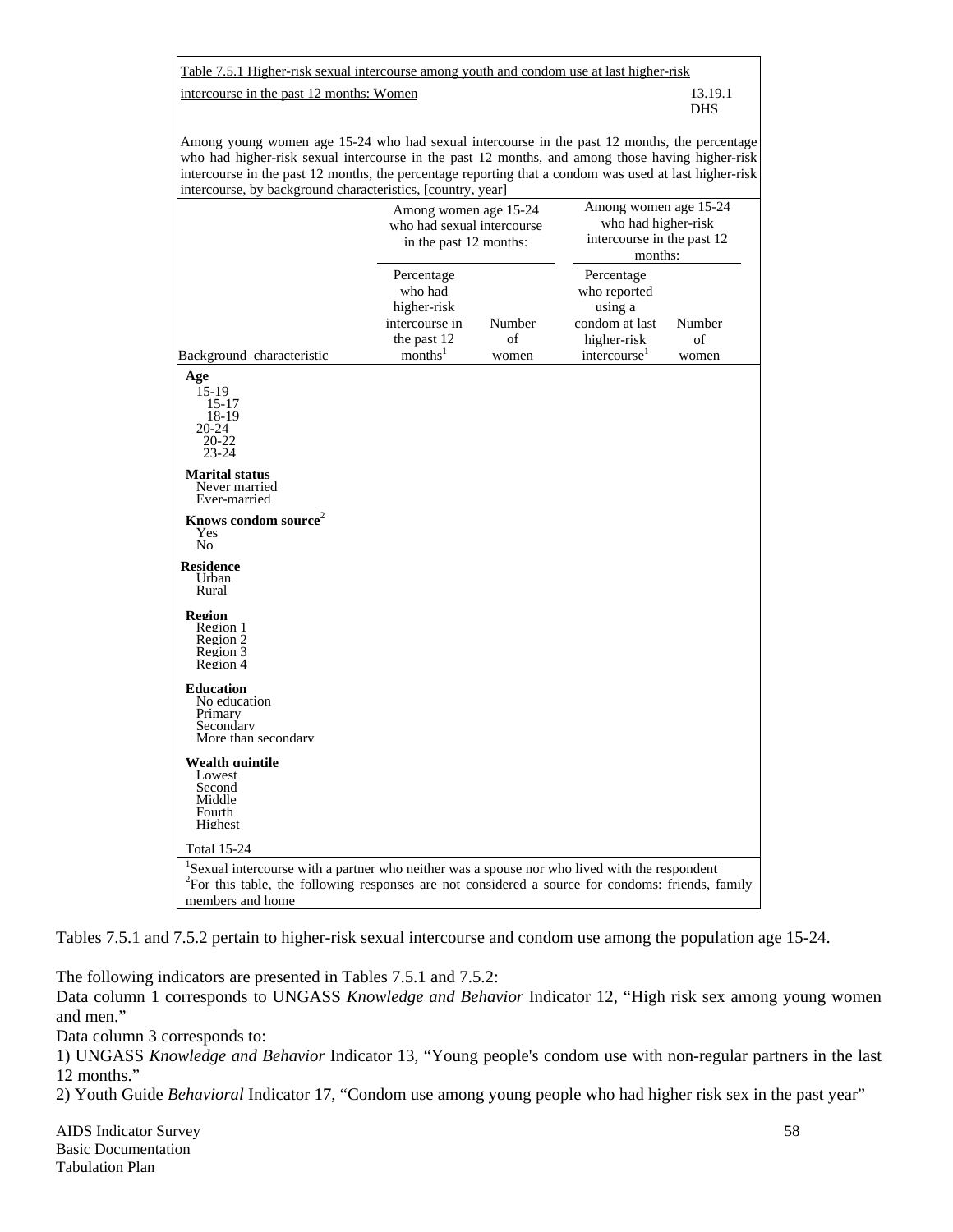Table 7.5.2 Higher-risk sexual intercourse among youth and condom use at last higher-risk

intercourse in the past 12 months: Men 13.19.2

DHS

Among young men age 15-24 who had sexual intercourse in the past 12 months, the percentage who had higher-risk sexual intercourse in the past 12 months, and among those having higher-risk intercourse in the past 12 months, the percentage reporting that a condom was used at last higher-risk intercourse, by background characteristics, [country, year]

|                                                                                                                                                                                                                                           | Among men age 15-24 who<br>had sexual intercourse<br>in the past 12 months:                  |                     | Among men age 15-24 who<br>had higher-risk intercourse<br>in the past 12 months:                   |                     |  |  |
|-------------------------------------------------------------------------------------------------------------------------------------------------------------------------------------------------------------------------------------------|----------------------------------------------------------------------------------------------|---------------------|----------------------------------------------------------------------------------------------------|---------------------|--|--|
| Background characteristic                                                                                                                                                                                                                 | Percentage<br>who had<br>higher-risk<br>intercourse in<br>the past 12<br>months <sup>1</sup> | Number<br>of<br>men | Percentage<br>who reported<br>using a<br>condom at last<br>higher-risk<br>intercourse <sup>1</sup> | Number<br>of<br>men |  |  |
| Age<br>15-19<br>$15 - 17$<br>18-19<br>20-24<br>$20 - 22$<br>$23 - 24$                                                                                                                                                                     |                                                                                              |                     |                                                                                                    |                     |  |  |
| <b>Marital status</b><br>Never married<br>Ever-married                                                                                                                                                                                    |                                                                                              |                     |                                                                                                    |                     |  |  |
| Knows condom source <sup>2</sup><br>Yes<br>N <sub>o</sub>                                                                                                                                                                                 |                                                                                              |                     |                                                                                                    |                     |  |  |
| <b>Residence</b><br>Urban<br>Rural                                                                                                                                                                                                        |                                                                                              |                     |                                                                                                    |                     |  |  |
| <b>Region</b><br>Region 1<br>Region 2<br>Region 3<br>Region 4                                                                                                                                                                             |                                                                                              |                     |                                                                                                    |                     |  |  |
| <b>Education</b><br>No education<br>Primary<br>Secondary<br>More than secondary                                                                                                                                                           |                                                                                              |                     |                                                                                                    |                     |  |  |
| <b>Wealth quintile</b><br>Lowest<br>Second<br>Middle<br>Fourth<br>Highest                                                                                                                                                                 |                                                                                              |                     |                                                                                                    |                     |  |  |
| <b>Total 15-24</b>                                                                                                                                                                                                                        |                                                                                              |                     |                                                                                                    |                     |  |  |
| $\frac{1}{2}$ Sexual intercourse with a partner who neither was a spouse nor who lived with the respondent<br>$\overline{\mathbf{c}}$<br>For this table, the following responses are not considered a source for condoms: friends, family |                                                                                              |                     |                                                                                                    |                     |  |  |

members and home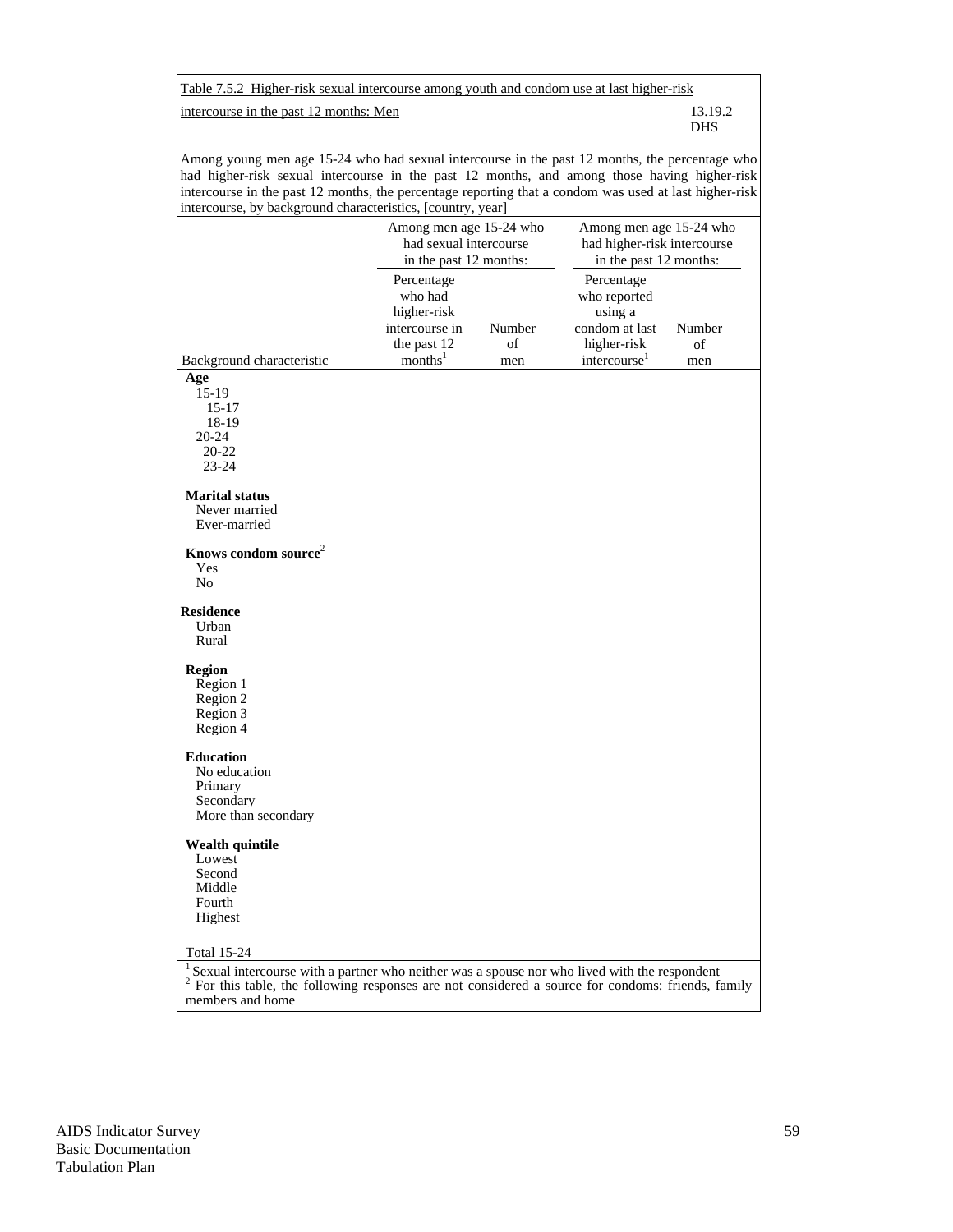|                   | Abstinence, Being faithful and condom use (ABC) among young women and men (Working table for Figure 7.2) |      |       |                                                                                                                  |                                                                                                      |           |      |    |           |           |           |      |           |      |
|-------------------|----------------------------------------------------------------------------------------------------------|------|-------|------------------------------------------------------------------------------------------------------------------|------------------------------------------------------------------------------------------------------|-----------|------|----|-----------|-----------|-----------|------|-----------|------|
|                   | Denominator:                                                                                             |      |       | <b>Numerator:</b>                                                                                                |                                                                                                      |           |      |    |           |           |           |      |           |      |
| Part 1            | All young people aged 15-24                                                                              |      |       | Those who have never had sex                                                                                     |                                                                                                      |           |      |    |           |           |           |      |           |      |
| Part 2            | All young people aged 15-24                                                                              |      |       | Those who have had sex but not in the last 12 months                                                             |                                                                                                      |           |      |    |           |           |           |      |           |      |
| Part 3            | All young people aged 15-24                                                                              |      |       |                                                                                                                  | Those who had sex with only one partner in the last 12 months and who used a<br>condom the last time |           |      |    |           |           |           |      |           |      |
| Part 4            | All young people aged 15-24                                                                              |      |       | Those who had sex with only one partner in the last 12 months and who did not<br>use a condom the last time      |                                                                                                      |           |      |    |           |           |           |      |           |      |
| Part 5            | All young people aged 15-24                                                                              |      |       | Those who had sex with more than one partner in the last 12 months and who<br>used a condom the last time        |                                                                                                      |           |      |    |           |           |           |      |           |      |
| Part 6            | All young people aged 15-24                                                                              |      |       | Those who had sex with more than one partner in the last 12 months and who did<br>not use a condom the last time |                                                                                                      |           |      |    |           |           |           |      |           |      |
|                   |                                                                                                          |      |       |                                                                                                                  | Men<br>Women                                                                                         |           |      |    |           |           |           |      |           |      |
|                   |                                                                                                          |      | 15-19 | $20 - 24$                                                                                                        |                                                                                                      | $15 - 24$ |      |    | $15 - 19$ |           | $20 - 24$ |      | $15 - 24$ |      |
|                   |                                                                                                          |      |       |                                                                                                                  |                                                                                                      |           |      |    |           |           |           |      |           |      |
|                   |                                                                                                          | 1998 | 2003  | 1998                                                                                                             | 2003                                                                                                 | 1998      | 2003 |    |           | 1998 2003 | 1998      | 2003 | 1998      | 2003 |
| Never             |                                                                                                          | 45   | 50    | 8                                                                                                                | 13                                                                                                   | 26.5      | 31.5 |    | 45        | 50        | 8         | 13   | 26.5      | 31.5 |
| Sex not last year |                                                                                                          | 5    | 5     | 8                                                                                                                | 10                                                                                                   | 6.5       | 7.5  |    | 5         | 5         | 8         | 10   | 6.5       | 7.5  |
|                   | Only 1 partner & condom                                                                                  | 5    | 6     | 9                                                                                                                | 10                                                                                                   |           | 8    |    | 5         | 6         | 9         | 10   |           |      |
|                   | Only 1 partner & no condom                                                                               | 69   | 65    | 54                                                                                                               | 49.5                                                                                                 |           | 39   | 34 | 69        | 65        | 54        | 49.5 |           |      |
|                   | >1 partner & condom                                                                                      |      | 2     |                                                                                                                  | 0                                                                                                    |           |      |    |           | 2         |           | 0    |           |      |
|                   | >1 partner & no condom                                                                                   | 5    | 3     | 5                                                                                                                | 2                                                                                                    | 5         | 2.5  |    | 5         | 3         | 5         | 2    | 5         | 2.5  |

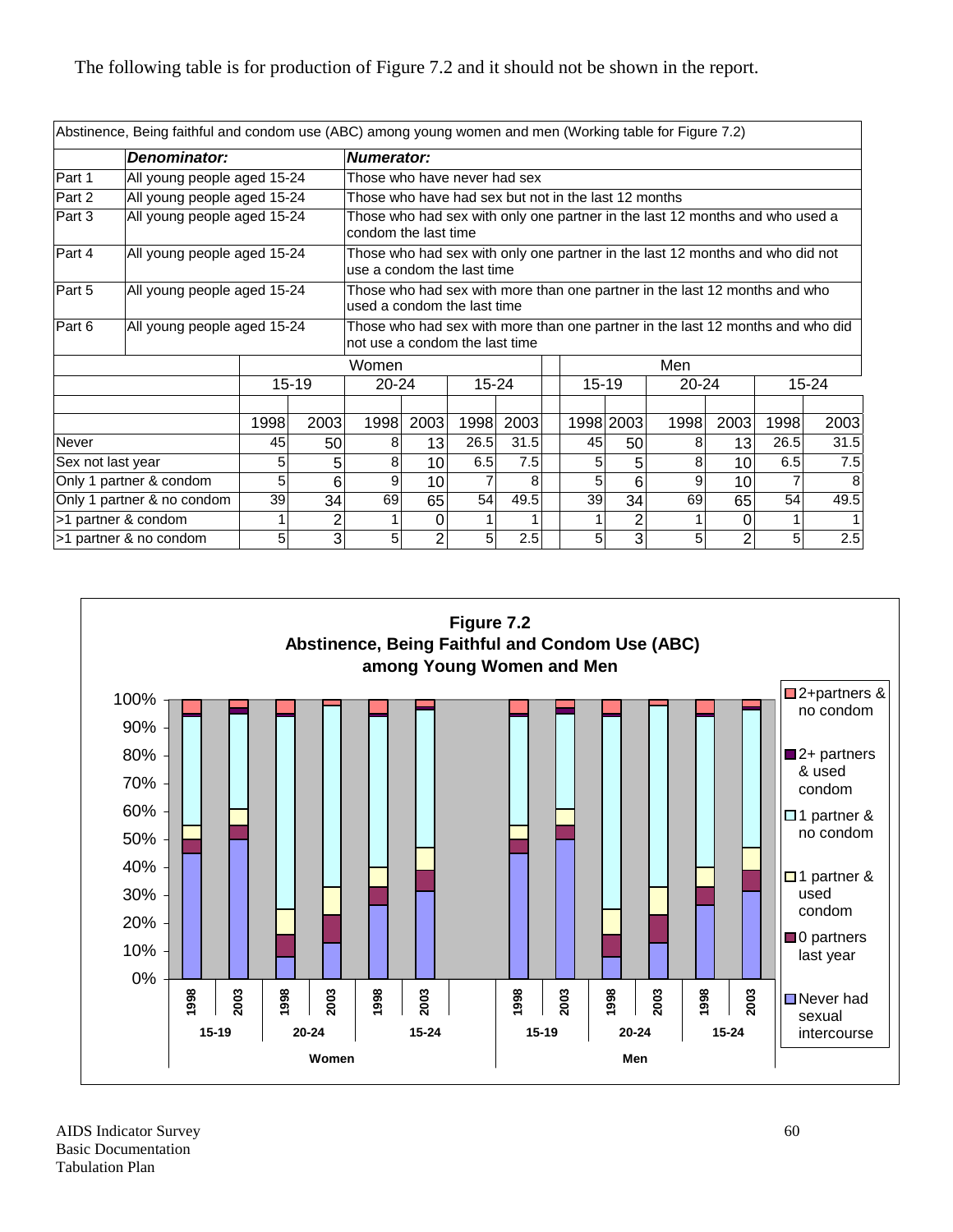13.20 DHS

Percentage of women age 15-19 who had higher-risk sexual intercourse in the last 12 months with a man who was 10 or more years older than themselves, by background characteristics, and percentage of women age 15-24 who had higher-risk sexual intercourse in the last 12 months with a man who was 10 or more years older than themselves [country, year]

|                                                                                 | Percentage of women who<br>had higher-risk intercourse<br>with a man                                      | Number of women who had<br>higher-risk intercourse in<br>the last                                             |
|---------------------------------------------------------------------------------|-----------------------------------------------------------------------------------------------------------|---------------------------------------------------------------------------------------------------------------|
| Background characteristic                                                       | $10+$ years older <sup>1</sup>                                                                            | $12$ months <sup>1</sup>                                                                                      |
| Age<br>$15 - 17$<br>18-19                                                       |                                                                                                           |                                                                                                               |
| <b>Marital status</b><br>Never married<br>Ever-married                          |                                                                                                           |                                                                                                               |
| Knows condom source <sup>2</sup><br>Yes<br>No                                   |                                                                                                           |                                                                                                               |
| <b>Residence</b><br>Urban<br>Rural                                              |                                                                                                           |                                                                                                               |
| <b>Region</b><br>Region 1<br>Region 2<br>Region 3<br>Region 4                   |                                                                                                           |                                                                                                               |
| <b>Education</b><br>No education<br>Primary<br>Secondary<br>More than secondary |                                                                                                           |                                                                                                               |
| <b>Wealth quintile</b><br>Lowest<br>Second<br>Middle<br>Fourth<br>Highest       |                                                                                                           |                                                                                                               |
| <b>Total 15-19</b>                                                              |                                                                                                           |                                                                                                               |
| <b>Total 15-24</b>                                                              |                                                                                                           |                                                                                                               |
| members and home                                                                | <sup>1</sup> Sexual intercourse with a partner who neither was a spouse nor who lived with the respondent | <sup>2</sup> For this table, the following responses are not considered a source for condoms: friends, family |

Table 7.6 pertains to age-mixing in sexual relations among women 15-19.

Column 1 in Table 7.6 corresponds to UNAIDS *Young People's Sexual Behavior* Indicator 7 "Age-mixing in sexual relationships."

The Youth Guide *Behavioral* Indicator 20 "Age-mixing in sexual partnerships among young women" is calculated on women 15-24 and includes all partners (higher-risk and non-higher-risk partners) who are older by 10 or more years.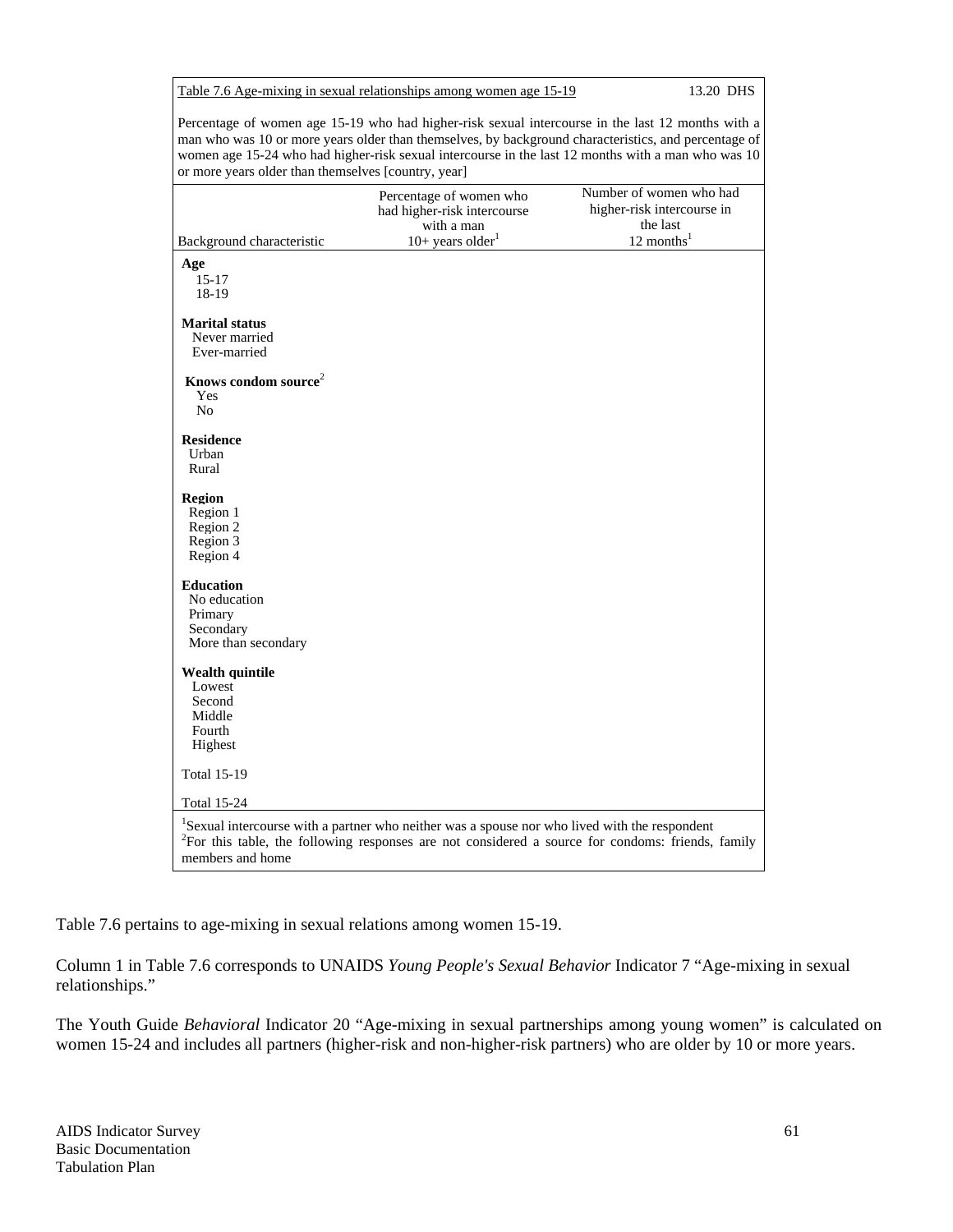Table 7.7 Drunkenness during sexual intercourse among youth 13.21 DHS

Among all young women and young men age 15-24, the percentage who had sexual intercourse in the past 12 months while being drunk and percentage who had sexual intercourse in the past 12 months when drunk or with a partner who was drunk, by background characteristics, [country, year]

|                                                                                                                       | Women age 15-24                                                            |                                                                                                         |              | Men age 15-24                                                              |                                                                                                             |              |  |  |
|-----------------------------------------------------------------------------------------------------------------------|----------------------------------------------------------------------------|---------------------------------------------------------------------------------------------------------|--------------|----------------------------------------------------------------------------|-------------------------------------------------------------------------------------------------------------|--------------|--|--|
|                                                                                                                       | Percentage<br>who<br>had sexual<br>intercourse in<br>the past 12<br>months | Percentage who<br>had sexual<br>intercourse in the<br>past 12 months<br>when drunk or<br>with a partner | Number<br>of | Percentage<br>who had<br>sexual<br>intercourse<br>in the past<br>12 months | Percentage who<br>had sexual<br>intercourse in the<br>past 12 months<br>when drunk or<br>with a partner who | Number<br>of |  |  |
| Background characteristic                                                                                             | when drunk                                                                 | who was drunk                                                                                           | women        | when drunk                                                                 | was drunk                                                                                                   | men          |  |  |
| Age<br>$15-19$<br>$15 - 17$<br>18-19<br>20-24<br>$20 - 22$<br>23-24                                                   |                                                                            |                                                                                                         |              |                                                                            |                                                                                                             |              |  |  |
| <b>Marital</b> status<br>Never married<br>Ever-married                                                                |                                                                            |                                                                                                         |              |                                                                            |                                                                                                             |              |  |  |
| Knows condom source <sup>1</sup><br>Yes<br>N <sub>o</sub>                                                             |                                                                            |                                                                                                         |              |                                                                            |                                                                                                             |              |  |  |
| <b>Residence</b><br>Urban<br>Rural                                                                                    |                                                                            |                                                                                                         |              |                                                                            |                                                                                                             |              |  |  |
| Region<br>Region 1<br>Region 2<br>Region 3<br>Region 4                                                                |                                                                            |                                                                                                         |              |                                                                            |                                                                                                             |              |  |  |
| <b>Education</b><br>No education<br>Primary<br>Secondary<br>More than secondary                                       |                                                                            |                                                                                                         |              |                                                                            |                                                                                                             |              |  |  |
| <b>Wealth quintile</b><br>Lowest<br>Second<br>Middle                                                                  |                                                                            |                                                                                                         |              |                                                                            |                                                                                                             |              |  |  |
| Fourth<br>Highest<br><b>Total 15-24</b>                                                                               |                                                                            |                                                                                                         |              |                                                                            |                                                                                                             |              |  |  |
| $1$ For this table, the following responses are not considered a source for condoms: friends, family members and home |                                                                            |                                                                                                         |              |                                                                            |                                                                                                             |              |  |  |

Table 7.7 pertains to drunkenness during sexual intercourse among the population age 15-24.

Columns 1 and 4 partially correspond to Youth Guide *Behavioral* Indicator 22, "Sex among young people while they are intoxicated." It differs from the indicator because people under the influence of drugs are not included.

It also corresponds to UNAIDS *Young People's Sexual Behavior* Indicator 9 "Sex among young people while they are intoxicated."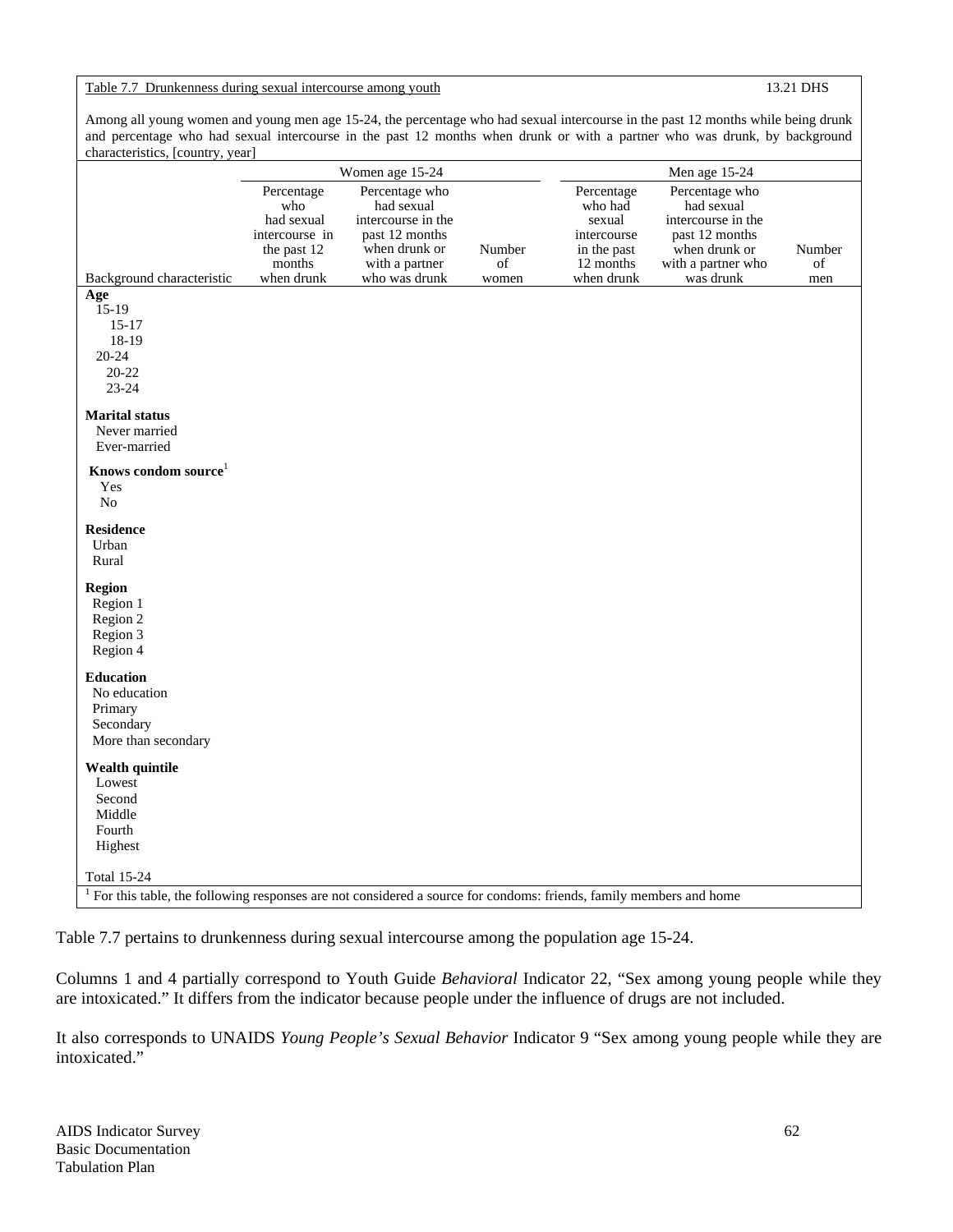## Table 7.8 Recent HIV tests among youth 13.22 DHS

Among young women and young men age 15-24 who have had sexual intercourse in the past 12 months, the percentage who have had an HIV test in the past 12 months and received the results of the test, by background characteristics, [country, year]

|                                                                                                                                | Among women age 15-24<br>who have had sexual intercourse<br>in the past 12 months:          |                       | Among men age 15-24<br>who have had sexual intercourse<br>in the past 12 months:            |                     |  |
|--------------------------------------------------------------------------------------------------------------------------------|---------------------------------------------------------------------------------------------|-----------------------|---------------------------------------------------------------------------------------------|---------------------|--|
| Background characteristic                                                                                                      | Percentage who have<br>been tested for HIV<br>and received results<br>in the past 12 months | Number<br>of<br>women | Percentage who have<br>been tested for HIV<br>and received results<br>in the past 12 months | Number<br>of<br>men |  |
| Age                                                                                                                            |                                                                                             |                       |                                                                                             |                     |  |
| $15-19$                                                                                                                        |                                                                                             |                       |                                                                                             |                     |  |
| $15 - 17$                                                                                                                      |                                                                                             |                       |                                                                                             |                     |  |
| 18-19                                                                                                                          |                                                                                             |                       |                                                                                             |                     |  |
| $20 - 24$                                                                                                                      |                                                                                             |                       |                                                                                             |                     |  |
| 20-22                                                                                                                          |                                                                                             |                       |                                                                                             |                     |  |
| 23-24                                                                                                                          |                                                                                             |                       |                                                                                             |                     |  |
| <b>Marital</b> status                                                                                                          |                                                                                             |                       |                                                                                             |                     |  |
| Never married                                                                                                                  |                                                                                             |                       |                                                                                             |                     |  |
| Ever-married                                                                                                                   |                                                                                             |                       |                                                                                             |                     |  |
| Knows condom source <sup>1</sup>                                                                                               |                                                                                             |                       |                                                                                             |                     |  |
| Yes                                                                                                                            |                                                                                             |                       |                                                                                             |                     |  |
| No                                                                                                                             |                                                                                             |                       |                                                                                             |                     |  |
| <b>Residence</b>                                                                                                               |                                                                                             |                       |                                                                                             |                     |  |
| Urban                                                                                                                          |                                                                                             |                       |                                                                                             |                     |  |
| Rural                                                                                                                          |                                                                                             |                       |                                                                                             |                     |  |
| <b>Region</b>                                                                                                                  |                                                                                             |                       |                                                                                             |                     |  |
| Region 1                                                                                                                       |                                                                                             |                       |                                                                                             |                     |  |
| Region 2                                                                                                                       |                                                                                             |                       |                                                                                             |                     |  |
| Region 3                                                                                                                       |                                                                                             |                       |                                                                                             |                     |  |
| Region 4                                                                                                                       |                                                                                             |                       |                                                                                             |                     |  |
| <b>Education</b>                                                                                                               |                                                                                             |                       |                                                                                             |                     |  |
| No education                                                                                                                   |                                                                                             |                       |                                                                                             |                     |  |
| Primary                                                                                                                        |                                                                                             |                       |                                                                                             |                     |  |
| Secondary                                                                                                                      |                                                                                             |                       |                                                                                             |                     |  |
| More than secondary                                                                                                            |                                                                                             |                       |                                                                                             |                     |  |
| <b>Wealth quintile</b>                                                                                                         |                                                                                             |                       |                                                                                             |                     |  |
| Lowest                                                                                                                         |                                                                                             |                       |                                                                                             |                     |  |
| Second                                                                                                                         |                                                                                             |                       |                                                                                             |                     |  |
| Middle                                                                                                                         |                                                                                             |                       |                                                                                             |                     |  |
| Fourth                                                                                                                         |                                                                                             |                       |                                                                                             |                     |  |
| Highest                                                                                                                        |                                                                                             |                       |                                                                                             |                     |  |
| <b>Total 15-24</b>                                                                                                             |                                                                                             |                       |                                                                                             |                     |  |
| <sup>1</sup> For this table, the following responses are not considered a source for condoms: friends, family members and home |                                                                                             |                       |                                                                                             |                     |  |

Table 7.8 pertains to HIV testing among the population age 15-24 that had sexual intercourse in the 12 months preceding the survey.

Data columns 1 and 3 correspond to the Youth Guide *Behavioral* Indicator 23 "Testing behaviour among young people."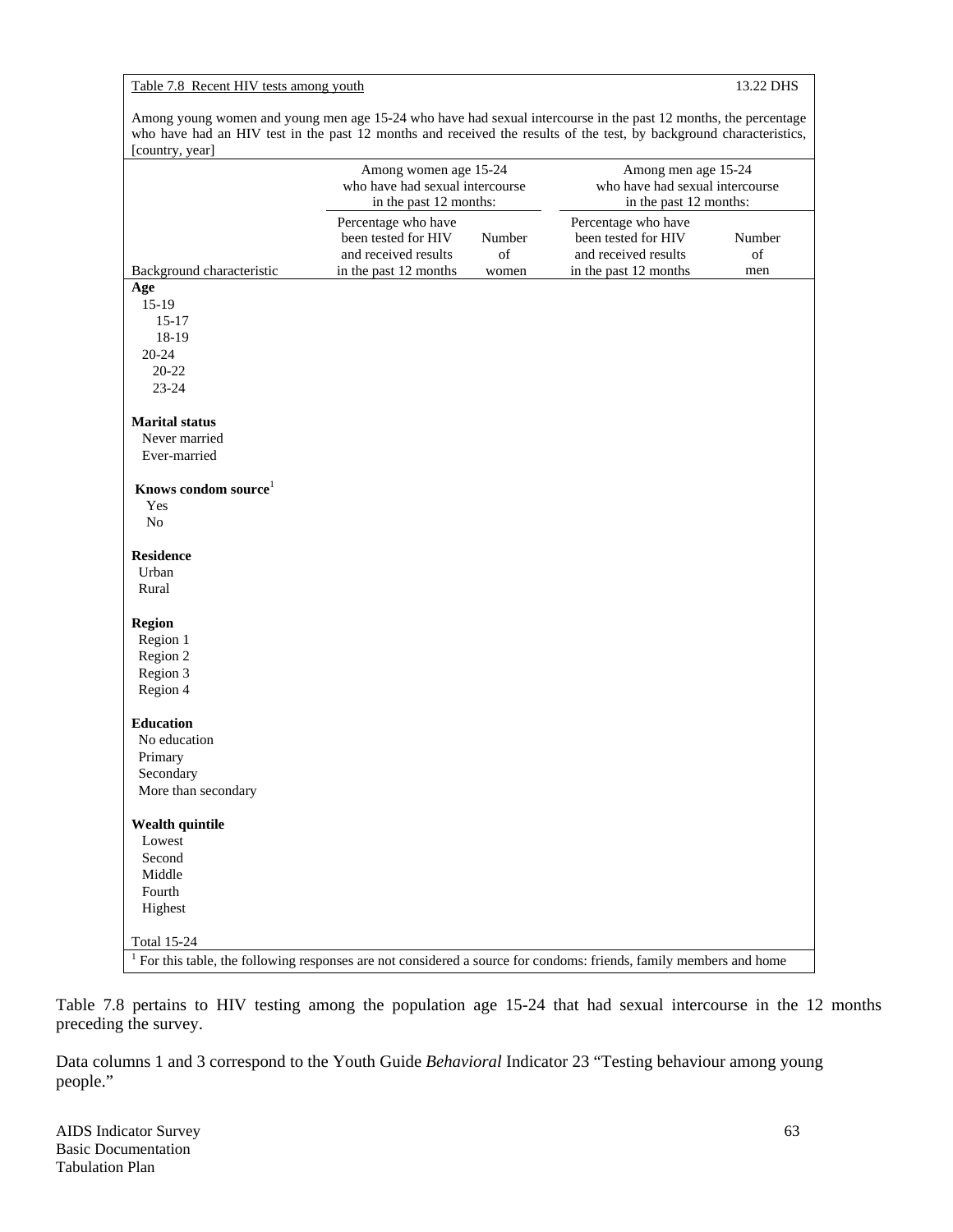# **CHAPTER 8: ORPHANS AND VULNERABLE CHILDREN**

| 16.1 DHS<br>Table 8.1 Children's living arrangements and orphanhood    |                                                                                                                                                                                                                                                      |                 |                                              |                 |                                           |                      |                               |                         |              |                                                       |                                                    |                          |
|------------------------------------------------------------------------|------------------------------------------------------------------------------------------------------------------------------------------------------------------------------------------------------------------------------------------------------|-----------------|----------------------------------------------|-----------------|-------------------------------------------|----------------------|-------------------------------|-------------------------|--------------|-------------------------------------------------------|----------------------------------------------------|--------------------------|
|                                                                        | Percent distribution of de jure children under age 18 by living arrangements and survival status of parents, and the percentage of de jure<br>children not living with a biological parent, according to background characteristics, [country, year] |                 |                                              |                 |                                           |                      |                               |                         |              |                                                       |                                                    |                          |
|                                                                        |                                                                                                                                                                                                                                                      |                 | Living with<br>mother but not<br>with father |                 | Living with father<br>but not with mother |                      | Not living with either parent |                         |              |                                                       |                                                    |                          |
| Background<br>characteristic                                           | Living<br>with<br>both<br>parents                                                                                                                                                                                                                    | Father<br>alive | Father<br>dead                               | Mother<br>alive | Mother<br>dead                            | <b>Both</b><br>alive | Only<br>mother<br>alive       | Only<br>father<br>alive | Both<br>dead | Missing<br>infor-<br>mation on<br>father or<br>mother | Total                                              | Number<br>of<br>children |
| Age<br>$0 - 4$<br>$\leq$<br>$2 - 4$<br>$5-9$<br>$10 - 14$<br>$15 - 17$ |                                                                                                                                                                                                                                                      |                 |                                              |                 |                                           |                      |                               |                         |              |                                                       | 100.0<br>100.0<br>100.0<br>100.0<br>100.0<br>100.0 |                          |
| <b>Sex</b><br>Male<br>Female                                           |                                                                                                                                                                                                                                                      |                 |                                              |                 |                                           |                      |                               |                         |              |                                                       | 100.0<br>100.0                                     |                          |
| <b>Residence</b><br>Urban<br>Rural                                     |                                                                                                                                                                                                                                                      |                 |                                              |                 |                                           |                      |                               |                         |              |                                                       | 100.0<br>100.0                                     |                          |
| <b>Region</b><br>Region 1<br>Region 2<br>Region 3<br>Region 4          |                                                                                                                                                                                                                                                      |                 |                                              |                 |                                           |                      |                               |                         |              |                                                       | 100.0<br>100.0<br>100.0<br>100.0                   |                          |
| Wealth<br>quintile<br>Lowest<br>Second<br>Middle<br>Fourth<br>Highest  |                                                                                                                                                                                                                                                      |                 |                                              |                 |                                           |                      |                               |                         |              |                                                       | 100.0<br>100.0<br>100.0<br>100.0<br>100.0          |                          |
| Total $<$ 15<br>Total $<18$                                            |                                                                                                                                                                                                                                                      |                 |                                              |                 |                                           |                      |                               |                         |              |                                                       | 100.0<br>$100.0\,$                                 |                          |
|                                                                        | Note: Table is based only on children who usually live in the household.                                                                                                                                                                             |                 |                                              |                 |                                           |                      |                               |                         |              |                                                       |                                                    |                          |

This table gives information relevant to children's living arrangements and orphanhood for children under 18 years of age. In the text it is also important to discuss the percentage of children with only one parent dead, since this is sometimes used to assess the orphanhood situation.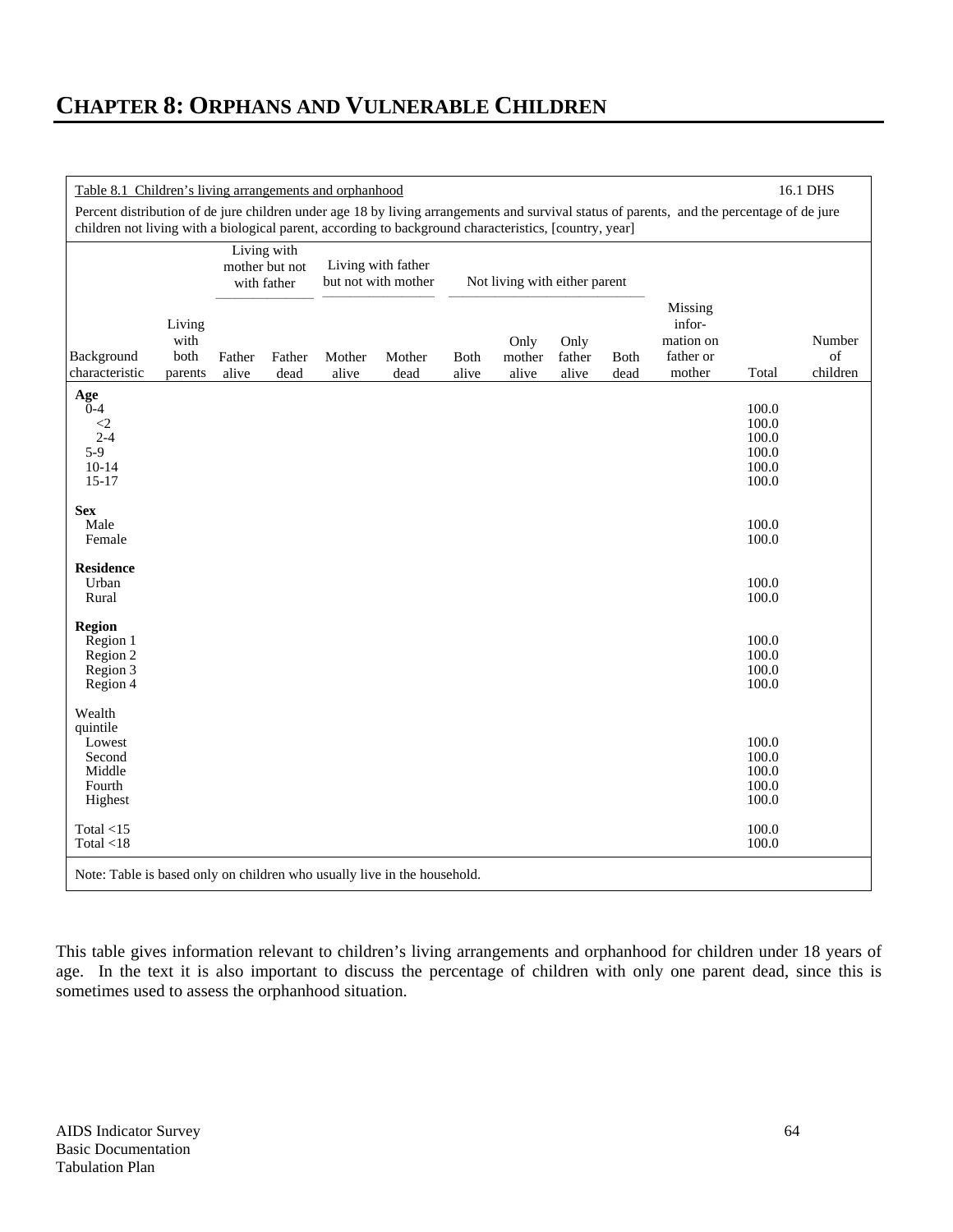## Table 8.2 Orphans and vulnerable children (OVC) 16.2 DHS 16.2 DHS

Percentage of de jure children under age 18 years who are orphans or made vulnerable due to illness among adult household members, according to background characteristics, [country, year]

|                                                                         | Orphan<br>children                                            |                                                                                                 | Percentage of children who:                                                                                                                 |                                                                                                                                                                      | Vulnerable<br>children                                                                                                                                         | <b>OVC</b><br>children                                               |                          |
|-------------------------------------------------------------------------|---------------------------------------------------------------|-------------------------------------------------------------------------------------------------|---------------------------------------------------------------------------------------------------------------------------------------------|----------------------------------------------------------------------------------------------------------------------------------------------------------------------|----------------------------------------------------------------------------------------------------------------------------------------------------------------|----------------------------------------------------------------------|--------------------------|
| Background<br>characteristic                                            | Percentage of<br>children with<br>one or both<br>parents dead | Have<br>a very sick<br>parent for at<br>least 3 months<br>in the past 12<br>months <sup>1</sup> | Live in a<br>household<br>where at least 1<br>adult has been<br>very sick for at<br>least 3 months<br>in the past 12<br>months <sup>2</sup> | Live in a household<br>where at least 1<br>adult died in the<br>past 12 months and<br>had been very sick<br>for at least 3 months<br>before he/she died <sup>2</sup> | Percentage of<br>children who have<br>a very sick parent<br>OR live in a<br>household where an<br>adult has been very<br>sick OR died in the<br>past 12 months | Percentage of<br>children who<br>are orphans<br>and/or<br>vulnerable | Number<br>of<br>children |
| Age<br>$0 - 4$<br>$\langle 2$<br>$2 - 4$<br>$5-9$<br>$10-14$<br>$15-17$ |                                                               |                                                                                                 |                                                                                                                                             |                                                                                                                                                                      |                                                                                                                                                                |                                                                      |                          |
| <b>Sex</b><br>Male<br>Female                                            |                                                               |                                                                                                 |                                                                                                                                             |                                                                                                                                                                      |                                                                                                                                                                |                                                                      |                          |
| <b>Residence</b><br>Urban<br>Rural                                      |                                                               |                                                                                                 |                                                                                                                                             |                                                                                                                                                                      |                                                                                                                                                                |                                                                      |                          |
| Region<br>Region 1<br>Region 2<br>Region 3<br>Region 4                  |                                                               |                                                                                                 |                                                                                                                                             |                                                                                                                                                                      |                                                                                                                                                                |                                                                      |                          |
| Wealth<br>quintile<br>Lowest<br>Second<br>Middle<br>Fourth<br>Highest   |                                                               |                                                                                                 |                                                                                                                                             |                                                                                                                                                                      |                                                                                                                                                                |                                                                      |                          |
| Total $<15$<br>Total $<18$                                              |                                                               |                                                                                                 |                                                                                                                                             |                                                                                                                                                                      |                                                                                                                                                                |                                                                      |                          |
| <sup>2</sup> Persons age 18 to 59 years                                 | <sup>1</sup> Whether or not lives in same household as child  |                                                                                                 |                                                                                                                                             |                                                                                                                                                                      | Note: Table is based only on children who usually live in the household. Very sick means person was too sick to work or do normal activities.                  |                                                                      |                          |

Data column 1 corresponds to:

1) UNICEF-OVC *Raising Awareness to Create a Supportive Environment* Core Indicator 9 "Percentage of children who are orphans".

2) UNAIDS *Health and Social Impact* Indicator 4 "Prevalence of Orphanhood".

Data column 5 corresponds to UNICEF-OVC *Raising Awareness to Create a Supportive Environment* Core Indicator 10 "Percentage of children who are vulnerable".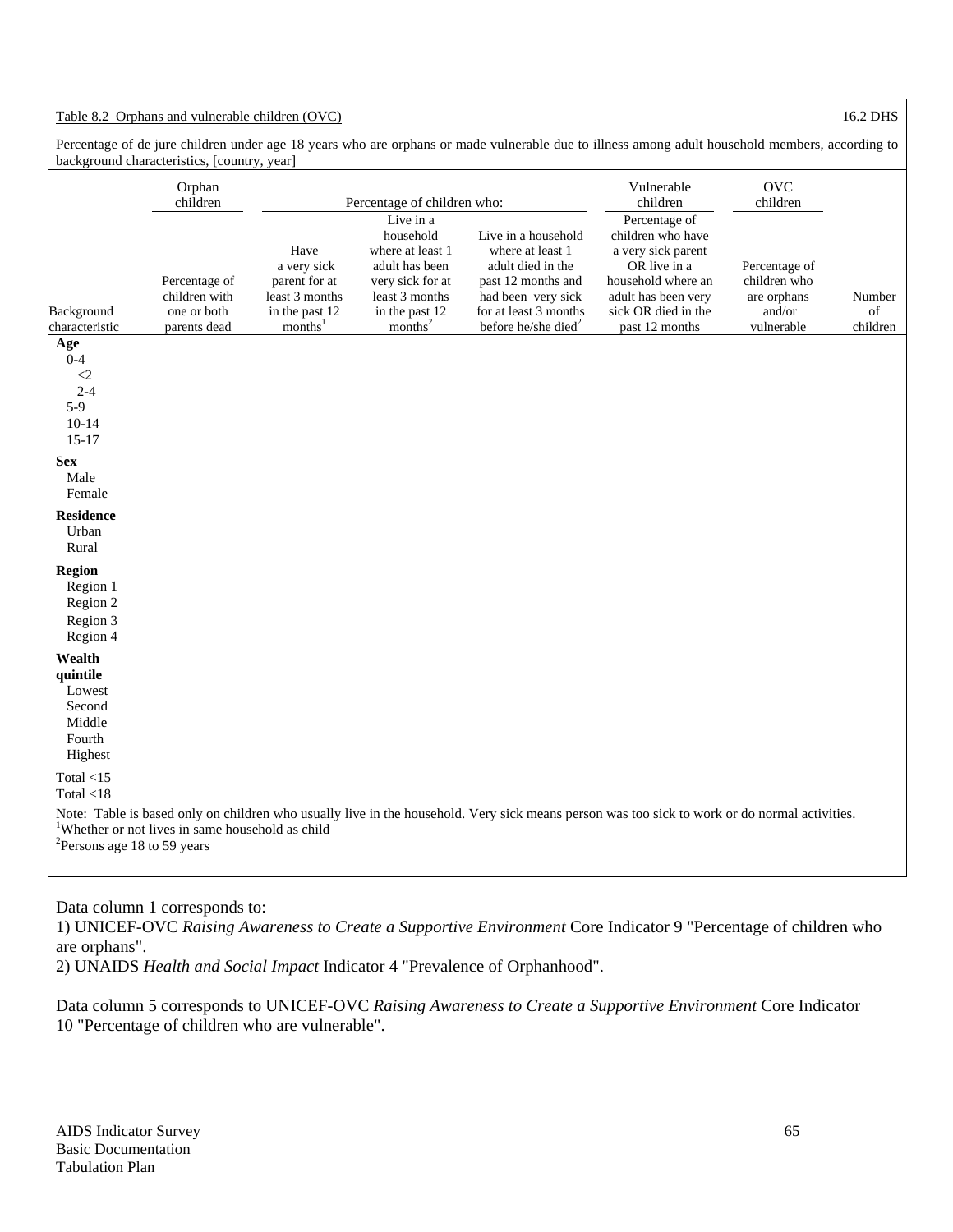| Table 8.3 Birth registration of children under age five            | 2.12 DHS                                                                                                                                                                   |                                                     |                     |                |
|--------------------------------------------------------------------|----------------------------------------------------------------------------------------------------------------------------------------------------------------------------|-----------------------------------------------------|---------------------|----------------|
|                                                                    | Percentage of de jure children under five years of age whose births are registered with the civil authorities,<br>according to background characteristics, [country, year] |                                                     |                     |                |
|                                                                    |                                                                                                                                                                            | Percentage of children whose births are registered: |                     | Number         |
| Background<br>characteristic                                       | Had<br>a birth certificate                                                                                                                                                 | Did not have<br>a birth certificate                 | Total<br>registered | of<br>children |
| Age<br>$\langle 2 \rangle$<br>$2 - 4$                              |                                                                                                                                                                            |                                                     |                     |                |
| <b>Sex</b><br>Male<br>Female                                       |                                                                                                                                                                            |                                                     |                     |                |
| <b>Residence</b><br>Urban<br>Rural                                 |                                                                                                                                                                            |                                                     |                     |                |
| <b>Region</b><br>Region 1<br>Region 2<br>Region 3<br>Region 4      |                                                                                                                                                                            |                                                     |                     |                |
| Wealth quintile<br>Lowest<br>Second<br>Middle<br>Fourth<br>Highest |                                                                                                                                                                            |                                                     |                     |                |
| Total                                                              |                                                                                                                                                                            |                                                     |                     |                |

The registration of births is the inscription of the facts of the birth into an official log kept at the registrars office. A birth certificate is issued at the time of registration or later as proof of the registration of the birth. Table 8.3 gives the percentage of children under five years of age whose births were officially registered and the percentage who had a birth certificate at the time of the survey. Not all children who are registered may have a birth certificate since some certificates may have been lost or were never issued. However, all children with a certificate have been registered.

Data column 3 (Total registered) corresponds to UNICEF-OVC Core Indicator 7 "Birth registration."

г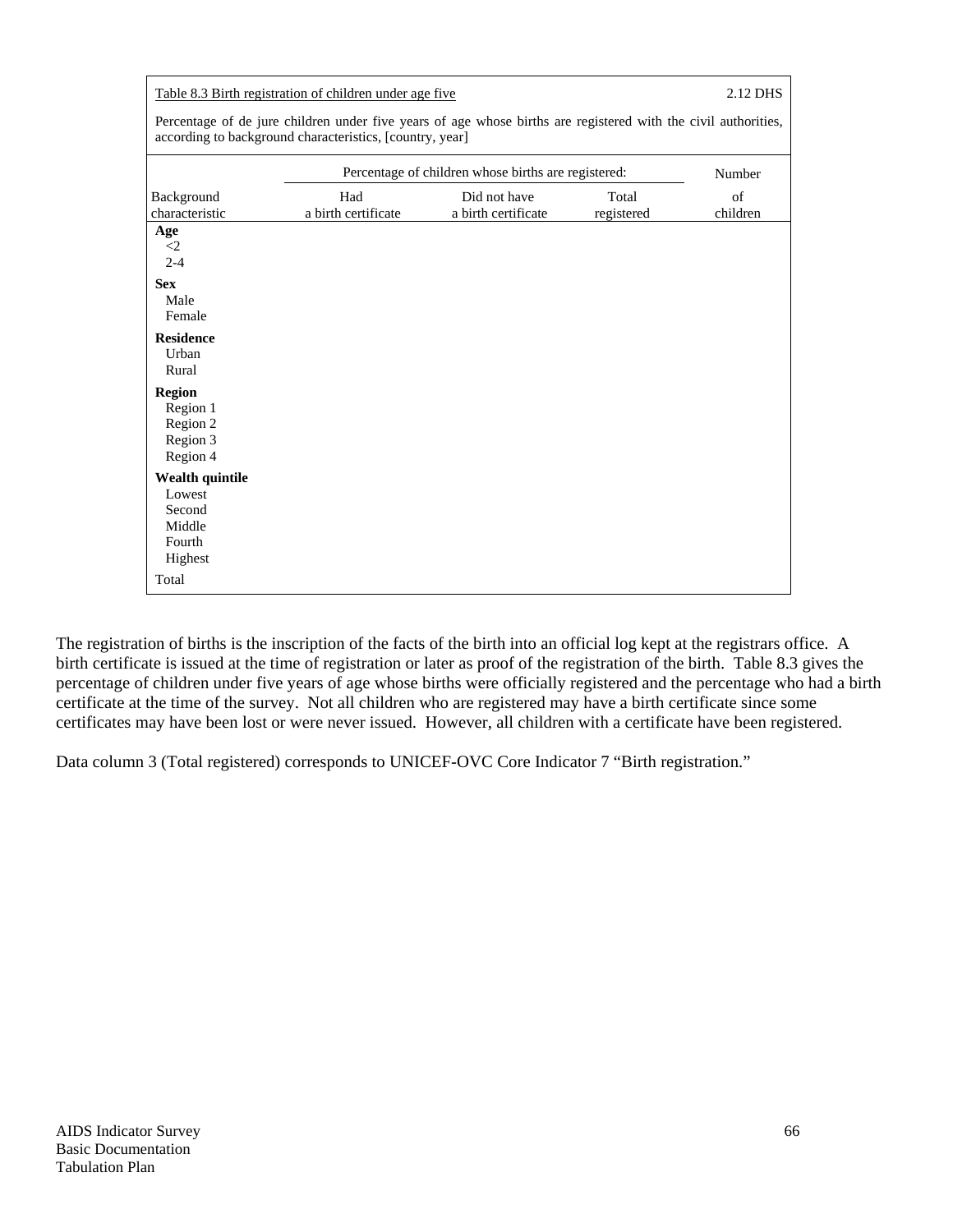| Table 8.4 School attendance by survivorship of parents and OVC status                                                                                                                                                                                                               |                     |        |                                                           |        |                    | 16.3 DHS        |                                              |                 |        |                    |
|-------------------------------------------------------------------------------------------------------------------------------------------------------------------------------------------------------------------------------------------------------------------------------------|---------------------|--------|-----------------------------------------------------------|--------|--------------------|-----------------|----------------------------------------------|-----------------|--------|--------------------|
| For de jure children 10-14 years of age, the percentage attending school by parental survival and by OVC status and the ratios of the percentages<br>attending, by parental survival and OVC status, according to background characteristics, [country, year]                       |                     |        |                                                           |        |                    |                 |                                              |                 |        |                    |
|                                                                                                                                                                                                                                                                                     |                     |        | Percentage attending school<br>by survivorship of parents |        |                    |                 | Percentage attending school<br>by OVC status |                 |        |                    |
|                                                                                                                                                                                                                                                                                     | Both                |        | Both parents<br>alive and living                          |        |                    |                 | <b>OVC</b>                                   | Non OVC         |        |                    |
| Background<br>characteristic                                                                                                                                                                                                                                                        | parents<br>deceased | Number | with at least<br>one parent                               | Number | Ratio <sup>1</sup> | Percent-<br>age | Number                                       | Percent-<br>age | Number | Ratio <sup>2</sup> |
| <b>Sex</b><br>Male<br>Female                                                                                                                                                                                                                                                        |                     |        |                                                           |        |                    |                 |                                              |                 |        |                    |
| <b>Residence</b><br>Urban<br>Rural                                                                                                                                                                                                                                                  |                     |        |                                                           |        |                    |                 |                                              |                 |        |                    |
| <b>Region</b><br>Region 1<br>Region 2<br>Region 3<br>Region 4                                                                                                                                                                                                                       |                     |        |                                                           |        |                    |                 |                                              |                 |        |                    |
| <b>Wealth quintile</b><br>Lowest<br>Second<br>Middle<br>Fourth<br>Highest                                                                                                                                                                                                           |                     |        |                                                           |        |                    |                 |                                              |                 |        |                    |
| Total                                                                                                                                                                                                                                                                               |                     |        |                                                           |        |                    |                 |                                              |                 |        |                    |
| Note: Table is based only on children who usually live in the household.<br><sup>1</sup> Ratio of the percentage with both parents deceased to the percentage with both parents alive and living with a parent<br>$2$ Ratio of the percentage for OVC to the percentage for non OVC |                     |        |                                                           |        |                    |                 |                                              |                 |        |                    |

Data column 5 corresponds to the following indicators:

1) UNICEF-OVC *Ensuring Access to Essential Services* Core Indicator 6 "Orphan school attendance ratio"

2) UNAIDS *Health and Social Impact* Indicator 5 "Ratio of orphans to non-orphans who are in school".

3) UNGASS *Knowledge and Behavior* Indicator 14 "Ratio of current school attendance among orphans to that among non-orphans, aged 10-14".

 $\sqrt{ }$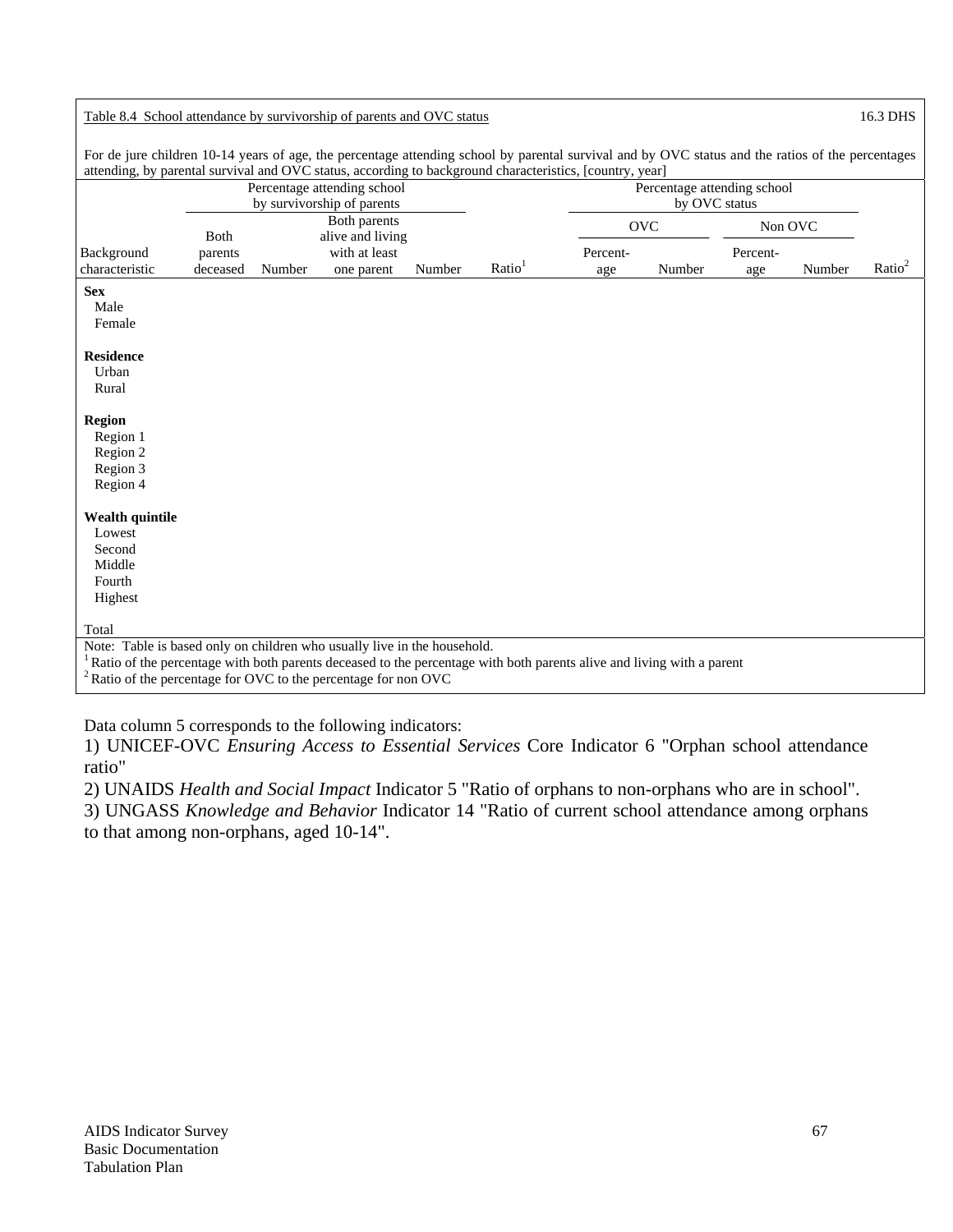Table 8.5 Possession of basic material needs by orphans and vulnerable children 16.4 DHS Among de jure children age 5-17 years, the percentage possessing three minimum basic material needs, the percentage of OVC and non-OVC who possess all three basic material needs, and the ratio of the percentage for OVC to the percentage for non OVC, according to background characteristics, [country, year] Among children 5-17 years of age percentage possessing: Percentage possessing all three basic needs by OVC status OVC –––––––––––––– Non OVC –––––––––––––– Background characteristic Shoes Two sets of<br>clothes Blanket All three basic  $needs<sup>1</sup>$ Number of children Percentage Number Percentage Number Ratio<sup>2</sup> **Age**  5-9 10-14 15-17 **Sex**  Male Female **Residence**  Urban Rural **Region**  Region 1 Region 2 Region 3 Region 4 **Wealth quintile**  Lowest Second Middle Fourth Highest Total Note: Table is based only on children who usually live in the household. 1  $<sup>1</sup>$  Shoes, two sets of clothing, a blanket</sup> <sup>2</sup> Ratio of the percentage for OVC to the percentage for non OVC

Data column 10 corresponds to UNICEF-OVC *Strengthening the Capacity of Families to Protect and Care for Children* Core Indicator 1 "Basic Material Needs".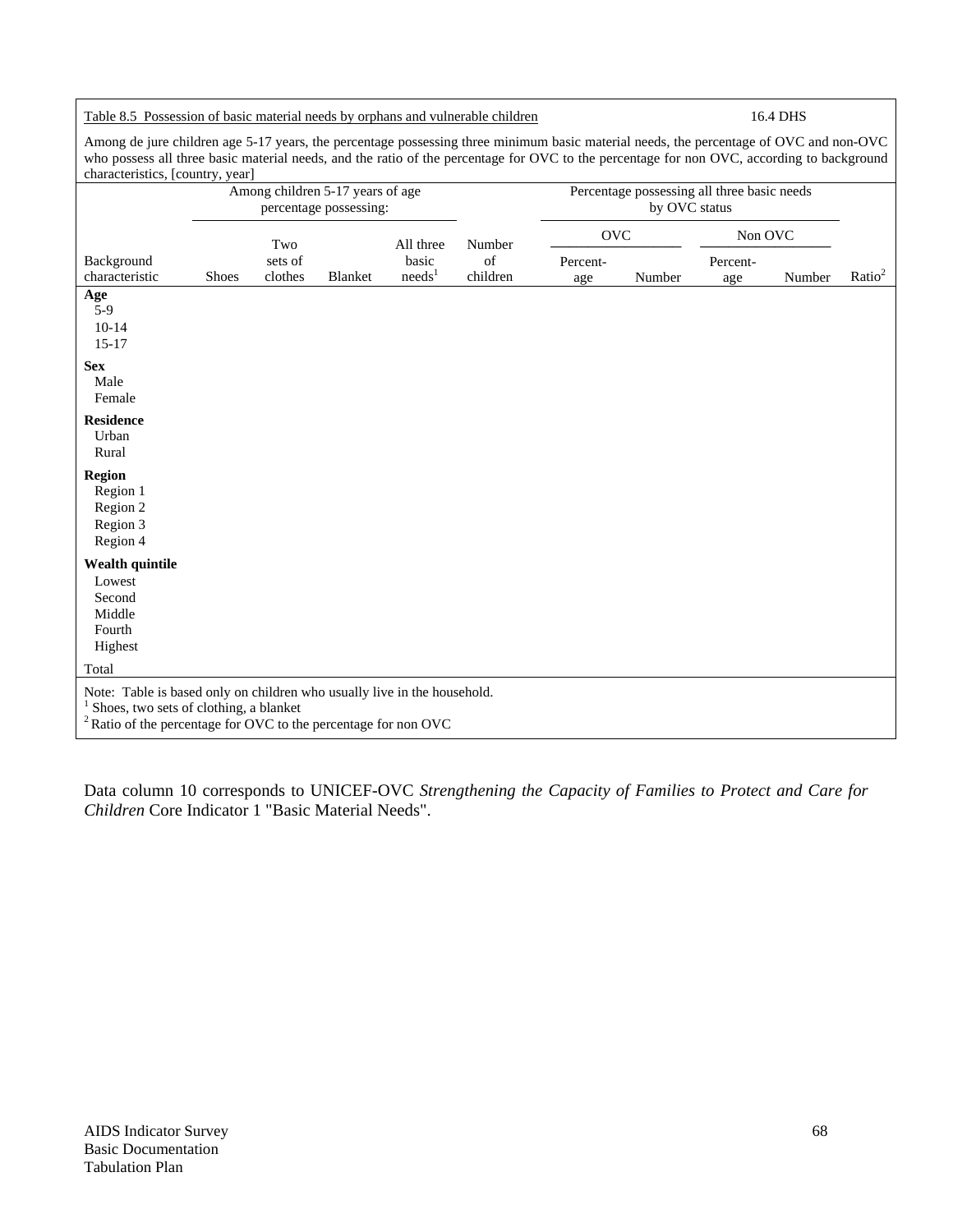| Table 8.6 Sexual intercourse before age 15 of orphans and vulnerable children                                                                                                                                   | 16.7 DHS            |        |                     |        |  |  |  |
|-----------------------------------------------------------------------------------------------------------------------------------------------------------------------------------------------------------------|---------------------|--------|---------------------|--------|--|--|--|
| Percentage of de jure children age 15-17 who had sexual intercourse before exact age 15, total and by OVC status,<br>and ratio of the percentage for OVC to the percentage for non OVC, by sex, [country, year] |                     |        |                     |        |  |  |  |
|                                                                                                                                                                                                                 | Women<br>Men        |        |                     |        |  |  |  |
|                                                                                                                                                                                                                 | Percentage who had  | Number | Percentage who had  | Number |  |  |  |
|                                                                                                                                                                                                                 | sexual intercourse  | of     | sexual intercourse  | of     |  |  |  |
| OVC status                                                                                                                                                                                                      | before exact age 15 | Women  | before exact age 15 | men    |  |  |  |
| <b>OVC</b>                                                                                                                                                                                                      |                     |        |                     |        |  |  |  |
| Non OVC                                                                                                                                                                                                         |                     |        |                     |        |  |  |  |
| Total                                                                                                                                                                                                           |                     |        |                     |        |  |  |  |
| Ratio <sup>1</sup>                                                                                                                                                                                              |                     | Na     |                     | na     |  |  |  |
| Note: Table is based only on children who usually live in the household and who also slept in household the night                                                                                               |                     |        |                     |        |  |  |  |
| preceding the interview.                                                                                                                                                                                        |                     |        |                     |        |  |  |  |
| $na = Not applicable$                                                                                                                                                                                           |                     |        |                     |        |  |  |  |
| Ratio of the percentage for OVC to the percentage for non-OVC                                                                                                                                                   |                     |        |                     |        |  |  |  |

Row 4 corresponds to UNICEF-OVC *Strengthening the Capacity of Families to Protect and Care for Children* Core Indicator 3 "Sex before age 15"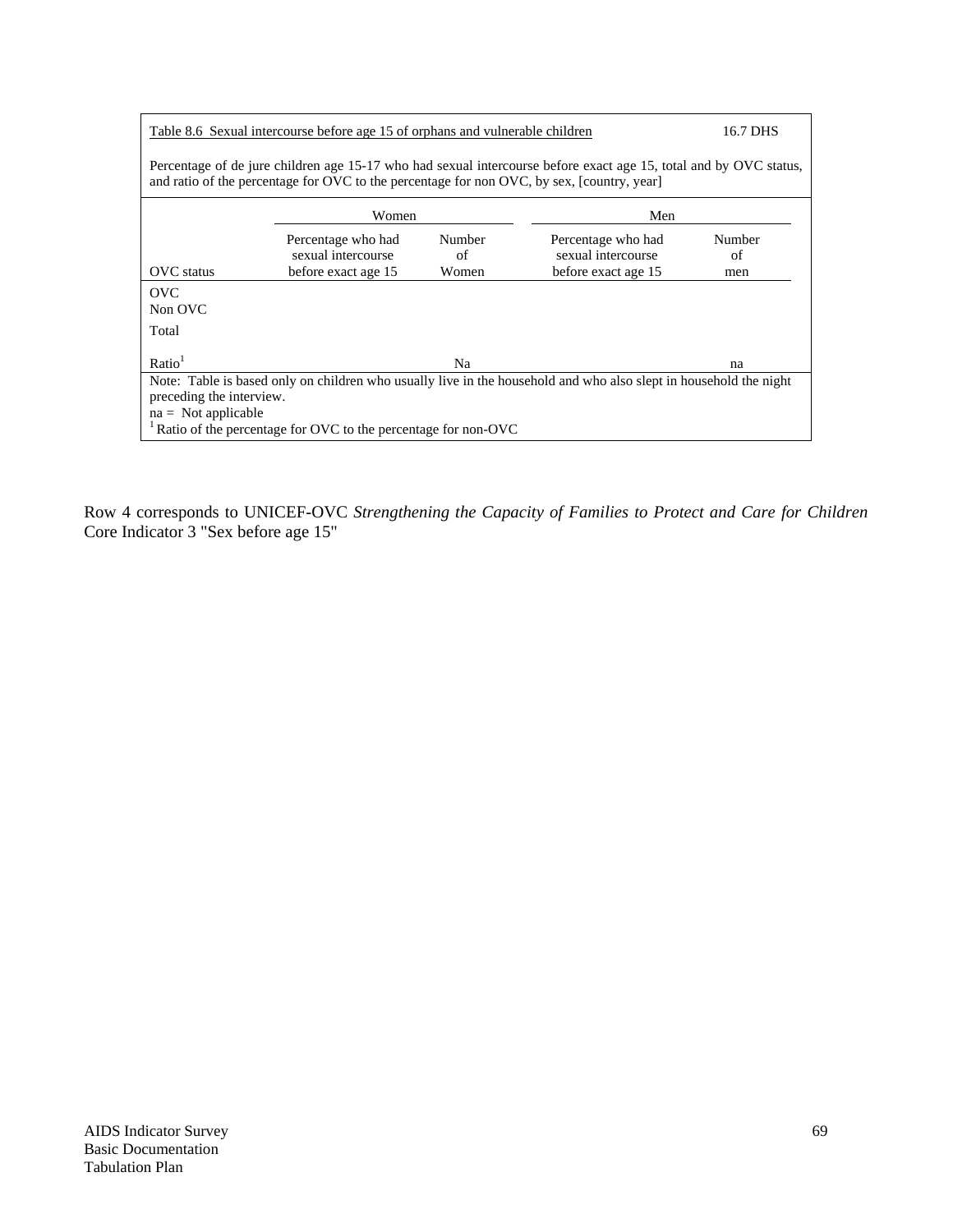| Table 8.7 Orphans not living with siblings                                                                                                                                                                          |                                                                | 16.5 DHS                                                   |
|---------------------------------------------------------------------------------------------------------------------------------------------------------------------------------------------------------------------|----------------------------------------------------------------|------------------------------------------------------------|
| Among de jure orphans under age 18 years who have one or more siblings under<br>age 18 years, the percentage who do not live with all their siblings under age 18,<br>by background characteristics [country, year] |                                                                |                                                            |
| Background characteristic                                                                                                                                                                                           | Percentage<br>of orphans<br>not living<br>with all<br>siblings | Number<br>of<br>orphans<br>with one<br>or more<br>siblings |
| Age<br>$0 - 4$<br>$5-9$<br>$10 - 14$<br>$15 - 17$<br><b>Sex</b><br>Male<br>Female                                                                                                                                   |                                                                |                                                            |
| <b>Orphanhood status</b><br>Maternal orphan<br>Paternal orphan<br>Both parents deceased                                                                                                                             |                                                                |                                                            |
| <b>Number of living siblings</b><br>under age 18 years<br>1<br>$2 - 3$<br>$3-4$<br>$6+$                                                                                                                             |                                                                |                                                            |
| <b>Residence</b><br>Urban<br>Rural                                                                                                                                                                                  |                                                                |                                                            |
| <b>Region</b><br>Region 1<br>Region 2<br>Region 3<br>Region 4                                                                                                                                                       |                                                                |                                                            |
| <b>Wealth quintile</b><br>Lowest<br>Second<br>Middle<br>Fourth<br>Highest                                                                                                                                           |                                                                |                                                            |
| Total<br>Note: Table is based only on children who usually live in the household                                                                                                                                    |                                                                |                                                            |

Data column 1 corresponds to OVC-OVC *Mobilizing and Strengthening Community-based Responses* Indicator A5 "Orphans living with siblings".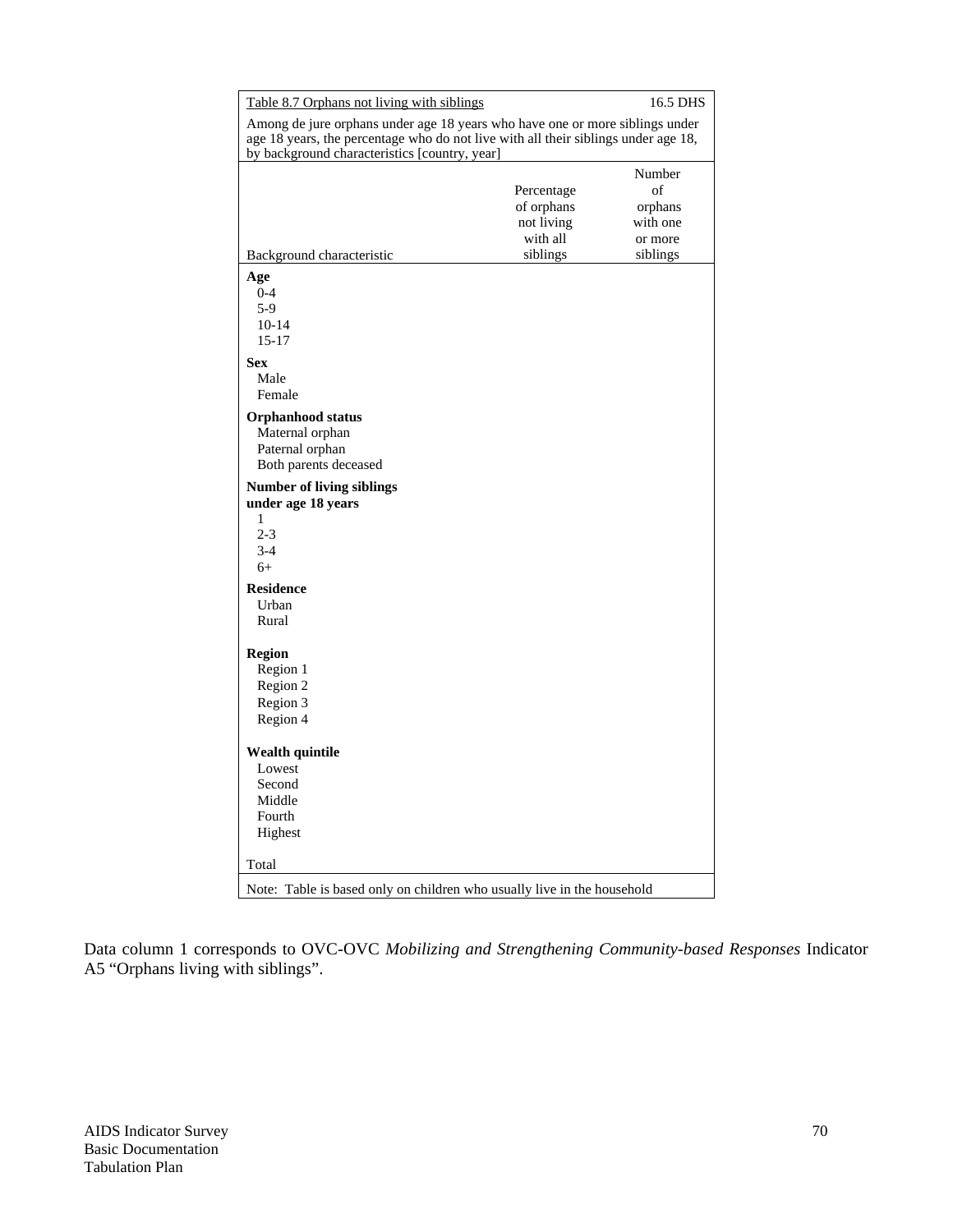## Table 8.8 Succession planning 16.8 DHS

Percentage of de facto women and men age 15-49 who are the primary caregivers of children under age 18 years, and among the primary caregivers, the percentage who have made arrangements for someone else to care for the children in the event of their own inability to do so due to illness or death, by selected background characteristics, [country, year]

| Background characteristic<br>Age<br>$15-19$                                                                                   | Percentage<br>of<br>women and<br>men who are<br>primary<br>caregivers | Number<br>of<br>women<br>and men<br>age 15-49 | Percentage<br>of caregivers<br>who have made<br>succession<br>arrangements | Number<br>$\sigma$ f<br>primary<br>caregivers |
|-------------------------------------------------------------------------------------------------------------------------------|-----------------------------------------------------------------------|-----------------------------------------------|----------------------------------------------------------------------------|-----------------------------------------------|
| 20-29<br>30-39<br>40-49                                                                                                       |                                                                       |                                               |                                                                            |                                               |
| <b>Sex</b><br>Women<br>Men                                                                                                    |                                                                       |                                               |                                                                            |                                               |
| <b>Education</b><br>No education<br>Primary<br>Secondary<br>More than secondary                                               |                                                                       |                                               |                                                                            |                                               |
| <b>Residence</b><br>Urban<br>Rural                                                                                            |                                                                       |                                               |                                                                            |                                               |
| <b>Region</b><br>Region 1<br>Region 2<br>Region 3<br>Region 4                                                                 |                                                                       |                                               |                                                                            |                                               |
| <b>Wealth quintile</b><br>Lowest<br>Second<br>Middle<br>Fourth<br>Highest                                                     |                                                                       |                                               |                                                                            |                                               |
| <b>Total 15-49</b><br>Note: Table is based only on women and men who slept in household the night preceding the<br>interview. |                                                                       |                                               |                                                                            |                                               |

Data column 3 corresponds to UNICEF-OVC *Strengthening the Capacity of Families to Protect and Care for Children* Indicator A4 "Succession Planning".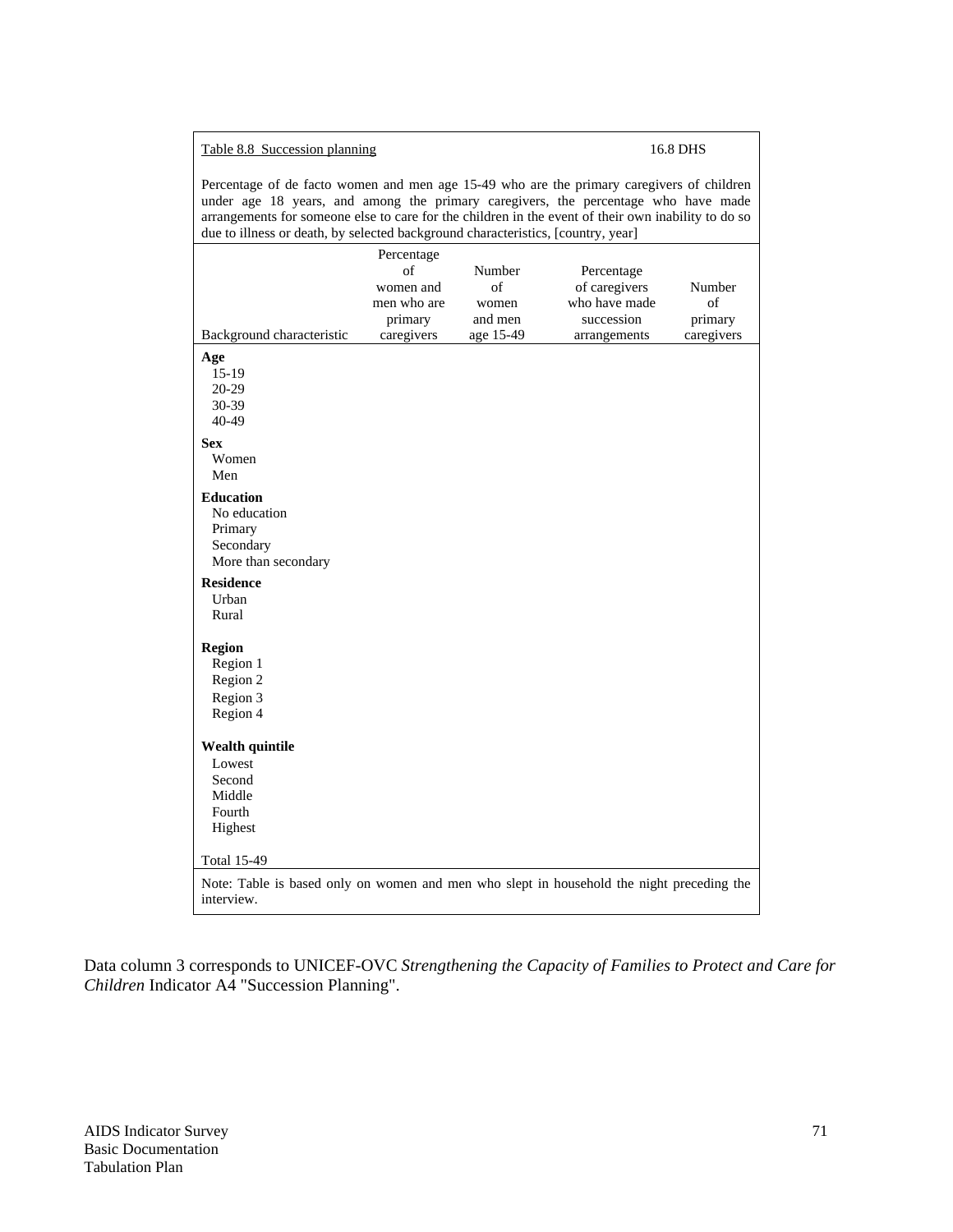| Percentage of de facto women age 15-49 who have been widowed, and the percentage of widowed women<br>who have been dispossessed of property, by selected background characteristics, [country, year]<br>Among ever-widowed women:<br>Percentage<br>of ever-<br>Number<br>Percentage who<br>Number<br>widowed<br>of<br>were dispossessed<br>of<br>of property $1$<br>Background characteristic<br>women<br>women<br>women<br>Age<br>$15-19$<br>$20-29$<br>30-39<br>40-49<br><b>Marital status</b><br>Married<br>Widowed<br>Age of youngest child<br>$<$ 18 years<br>$18 + years$<br><b>Residence</b><br>Urban<br>Rural<br><b>Region</b><br>Region 1<br>Region 2<br>Region 3<br>Region 4<br><b>Education</b><br>No education<br>Primary<br>Secondary<br>More than secondary<br><b>Wealth quintile</b><br>Lowest<br>Second<br>Middle<br>Fourth<br>Highest<br>Total<br>Note: Table is based only on women and men who slept in household the night preceding the interview.<br><sup>1</sup> Dispossessed of property indicates that none of late husband's assets went to the respondent | Table 8.9 Widows dispossessed of property |  |  | 16.9 DHS |  |  |  |
|--------------------------------------------------------------------------------------------------------------------------------------------------------------------------------------------------------------------------------------------------------------------------------------------------------------------------------------------------------------------------------------------------------------------------------------------------------------------------------------------------------------------------------------------------------------------------------------------------------------------------------------------------------------------------------------------------------------------------------------------------------------------------------------------------------------------------------------------------------------------------------------------------------------------------------------------------------------------------------------------------------------------------------------------------------------------------------------|-------------------------------------------|--|--|----------|--|--|--|
|                                                                                                                                                                                                                                                                                                                                                                                                                                                                                                                                                                                                                                                                                                                                                                                                                                                                                                                                                                                                                                                                                      |                                           |  |  |          |  |  |  |
|                                                                                                                                                                                                                                                                                                                                                                                                                                                                                                                                                                                                                                                                                                                                                                                                                                                                                                                                                                                                                                                                                      |                                           |  |  |          |  |  |  |
|                                                                                                                                                                                                                                                                                                                                                                                                                                                                                                                                                                                                                                                                                                                                                                                                                                                                                                                                                                                                                                                                                      |                                           |  |  |          |  |  |  |
|                                                                                                                                                                                                                                                                                                                                                                                                                                                                                                                                                                                                                                                                                                                                                                                                                                                                                                                                                                                                                                                                                      |                                           |  |  |          |  |  |  |
|                                                                                                                                                                                                                                                                                                                                                                                                                                                                                                                                                                                                                                                                                                                                                                                                                                                                                                                                                                                                                                                                                      |                                           |  |  |          |  |  |  |
|                                                                                                                                                                                                                                                                                                                                                                                                                                                                                                                                                                                                                                                                                                                                                                                                                                                                                                                                                                                                                                                                                      |                                           |  |  |          |  |  |  |
|                                                                                                                                                                                                                                                                                                                                                                                                                                                                                                                                                                                                                                                                                                                                                                                                                                                                                                                                                                                                                                                                                      |                                           |  |  |          |  |  |  |
|                                                                                                                                                                                                                                                                                                                                                                                                                                                                                                                                                                                                                                                                                                                                                                                                                                                                                                                                                                                                                                                                                      |                                           |  |  |          |  |  |  |
|                                                                                                                                                                                                                                                                                                                                                                                                                                                                                                                                                                                                                                                                                                                                                                                                                                                                                                                                                                                                                                                                                      |                                           |  |  |          |  |  |  |
|                                                                                                                                                                                                                                                                                                                                                                                                                                                                                                                                                                                                                                                                                                                                                                                                                                                                                                                                                                                                                                                                                      |                                           |  |  |          |  |  |  |
|                                                                                                                                                                                                                                                                                                                                                                                                                                                                                                                                                                                                                                                                                                                                                                                                                                                                                                                                                                                                                                                                                      |                                           |  |  |          |  |  |  |

Data column 3 corresponds to UNICEF-OVC *Ensuring that Governments Protect the Most Vulnerable Children* Indicator A6 "Property Dispossession".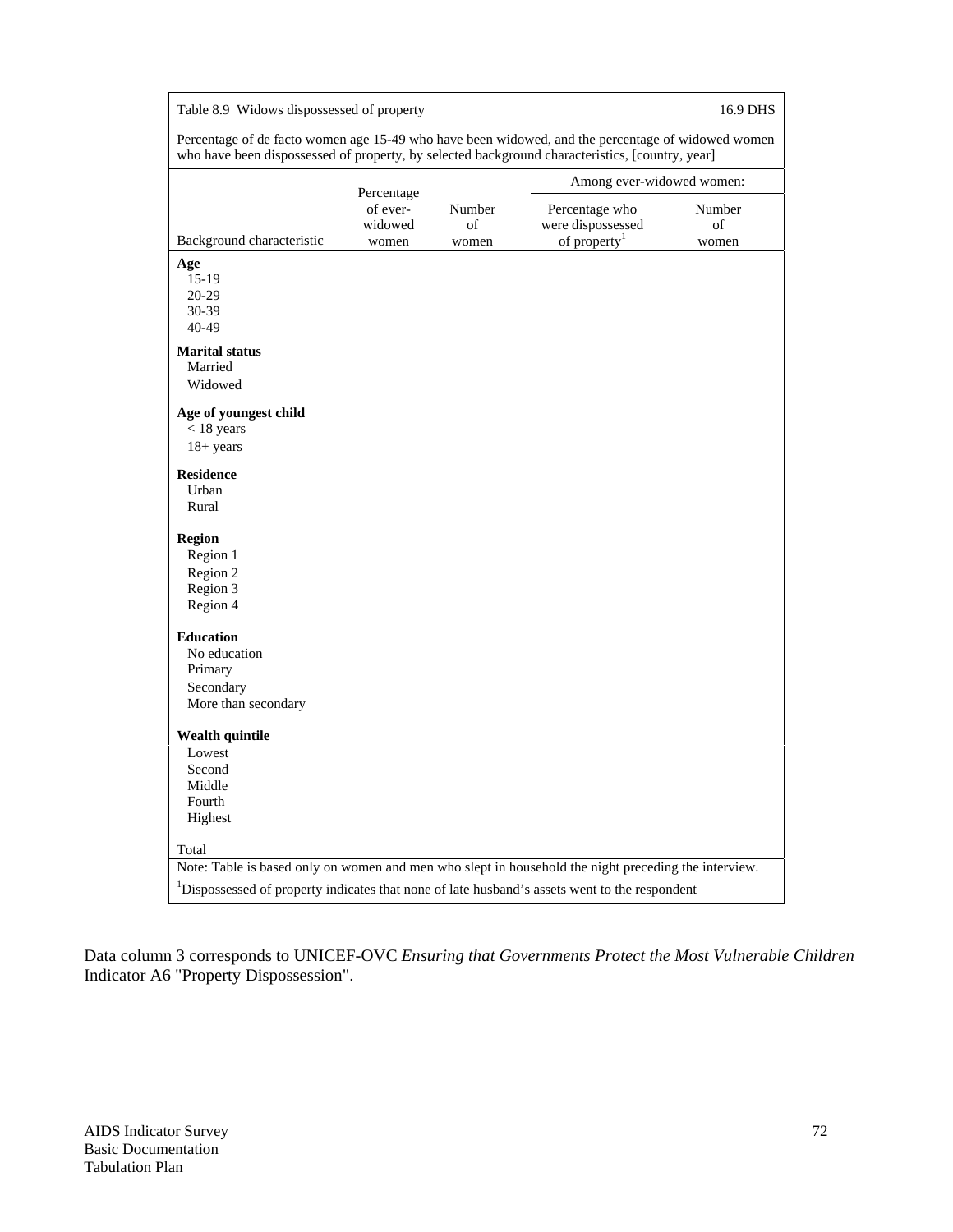## Table 8.10 External support for very sick persons 16.10 DHS

Percentage of de jure women and men age 18-59 who have been either very sick or who died within the last 12 months after being very sick whose households received certain free basic external support to care for them within the last year, by background characteristics, [country, year]

|                                                                                                                                                                                                                                                                                                                                                                                                                                                                                                                                                                                                                                                                                                         |                                                                  | Percentage of very sick persons whose households received: |                                                                       |                                                              |                                                            |                                       |                         |
|---------------------------------------------------------------------------------------------------------------------------------------------------------------------------------------------------------------------------------------------------------------------------------------------------------------------------------------------------------------------------------------------------------------------------------------------------------------------------------------------------------------------------------------------------------------------------------------------------------------------------------------------------------------------------------------------------------|------------------------------------------------------------------|------------------------------------------------------------|-----------------------------------------------------------------------|--------------------------------------------------------------|------------------------------------------------------------|---------------------------------------|-------------------------|
| Background<br>characteristic                                                                                                                                                                                                                                                                                                                                                                                                                                                                                                                                                                                                                                                                            | Medical<br>support<br>at least once<br>a month<br>during illness | Emotional<br>support<br>in the last<br>$30 \text{ days}^1$ | Social/<br>material.<br>support<br>in the last<br>$30 \text{ days}^2$ | At least<br>one type<br>of support<br>in the last<br>30 days | All three<br>types<br>of support<br>in the last<br>30 days | None<br>of<br>the types<br>of support | Number<br>of<br>persons |
| Age<br>18-29<br>30-39<br>40-49<br>50-59                                                                                                                                                                                                                                                                                                                                                                                                                                                                                                                                                                                                                                                                 |                                                                  |                                                            |                                                                       |                                                              |                                                            |                                       |                         |
| <b>Sex</b><br>Male<br>Female                                                                                                                                                                                                                                                                                                                                                                                                                                                                                                                                                                                                                                                                            |                                                                  |                                                            |                                                                       |                                                              |                                                            |                                       |                         |
| Residence<br>Urban<br>Rural                                                                                                                                                                                                                                                                                                                                                                                                                                                                                                                                                                                                                                                                             |                                                                  |                                                            |                                                                       |                                                              |                                                            |                                       |                         |
| <b>Region</b><br>Region 1<br>Region 2<br>Region 3<br>Region 4                                                                                                                                                                                                                                                                                                                                                                                                                                                                                                                                                                                                                                           |                                                                  |                                                            |                                                                       |                                                              |                                                            |                                       |                         |
| <b>Wealth quintile</b><br>Lowest<br>Second<br>Middle<br>Fourth<br>Highest                                                                                                                                                                                                                                                                                                                                                                                                                                                                                                                                                                                                                               |                                                                  |                                                            |                                                                       |                                                              |                                                            |                                       |                         |
| <b>Total 15-59</b>                                                                                                                                                                                                                                                                                                                                                                                                                                                                                                                                                                                                                                                                                      |                                                                  |                                                            |                                                                       |                                                              |                                                            |                                       |                         |
| Note: Table is based only on women and men who usually live in the household and who were very sick (unable to work or do normal<br>activities) in the last 12 months or who died in the last 12 months and were very sick at least 3 of the 12 months before death. Support<br>refers to the past 30 days for living persons and in the 30 days preceding death for deceased persons.<br><sup>1</sup> Support such as companionship, counseling from a trained counselor or spiritual support for which there was no payment<br><sup>2</sup> Support such as help with household work, training for a caregiver, legal services, clothing, food or financial support for which there<br>was no payment |                                                                  |                                                            |                                                                       |                                                              |                                                            |                                       |                         |

Column 4 corresponds to the following indicators:

1) PEPFAR *Care, Support, and/or Treatment* Indicator 4 "Percent of adults age 18-59 who have been chronically ill for 3 or more months during the past 12 months, including those ill for 3 or more months before death, whose households have received, free of user charges, basic external support in caring for the chronically ill person". 2) CARE & SUPPORT Core Indicator 9 "External support for chronically ill persons".

3) UNAIDS *Care and Support* Indicator 4 "Households receiving help in caring for chronically ill adults".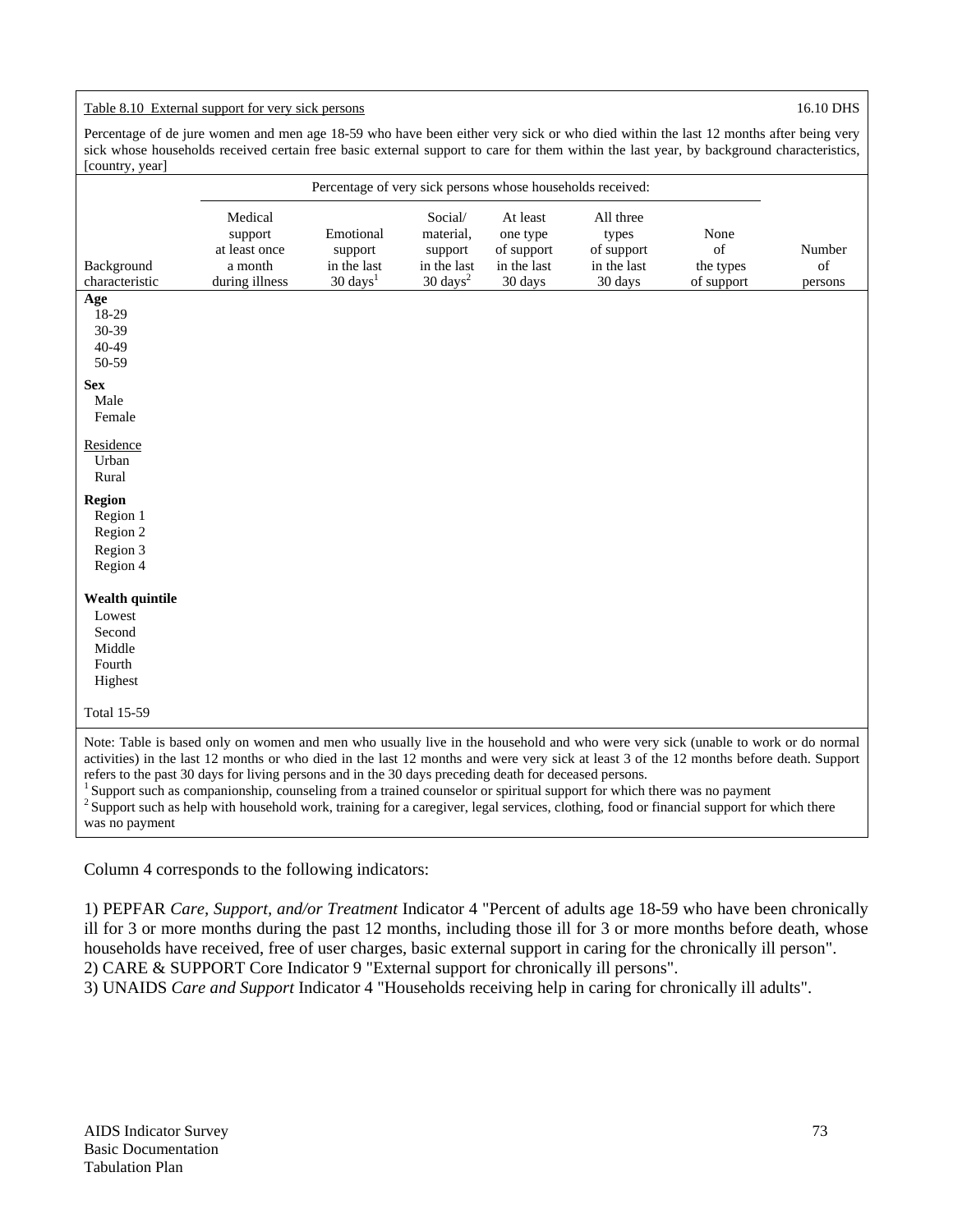### Table 8.11 External support for orphans and vulnerable children 16.11 DHS

Percentage of orphans and vulnerable children under age 18 years whose household received certain free basic external support to care for the child in the last 12 months, by background characteristics, [country, year]

|                                                                                                                                                      |                                                               |                                                                |                                                                          | Percentage of orphans and vulnerable children whose household received: |                                                 |                                         |                                          |                                        |
|------------------------------------------------------------------------------------------------------------------------------------------------------|---------------------------------------------------------------|----------------------------------------------------------------|--------------------------------------------------------------------------|-------------------------------------------------------------------------|-------------------------------------------------|-----------------------------------------|------------------------------------------|----------------------------------------|
| Background<br>characteristic                                                                                                                         | Medical<br>support<br>in the last<br>$12$ months <sup>1</sup> | Emotional<br>support<br>in the last<br>$3$ months <sup>2</sup> | Social/<br>material<br>support in<br>the last<br>$3$ months <sup>3</sup> | School-related<br>assistance<br>in the last<br>12 months $4$            | At least one<br>type of<br>support <sup>5</sup> | All types<br>of<br>support <sup>5</sup> | None<br>of<br>the<br>types of<br>support | Number<br>of<br><b>OVC</b><br>children |
| Age of child in years                                                                                                                                |                                                               |                                                                |                                                                          |                                                                         |                                                 |                                         |                                          |                                        |
| $0 - 4$<br>$5-9$                                                                                                                                     |                                                               |                                                                |                                                                          | na                                                                      |                                                 |                                         |                                          |                                        |
| $10 - 14$                                                                                                                                            |                                                               |                                                                |                                                                          |                                                                         |                                                 |                                         |                                          |                                        |
| $15-17$                                                                                                                                              |                                                               |                                                                |                                                                          |                                                                         |                                                 |                                         |                                          |                                        |
| <b>Sex</b>                                                                                                                                           |                                                               |                                                                |                                                                          |                                                                         |                                                 |                                         |                                          |                                        |
| Male                                                                                                                                                 |                                                               |                                                                |                                                                          |                                                                         |                                                 |                                         |                                          |                                        |
| Female                                                                                                                                               |                                                               |                                                                |                                                                          |                                                                         |                                                 |                                         |                                          |                                        |
| <b>Residence</b>                                                                                                                                     |                                                               |                                                                |                                                                          |                                                                         |                                                 |                                         |                                          |                                        |
| Urban                                                                                                                                                |                                                               |                                                                |                                                                          |                                                                         |                                                 |                                         |                                          |                                        |
| Rural                                                                                                                                                |                                                               |                                                                |                                                                          |                                                                         |                                                 |                                         |                                          |                                        |
| <b>Region</b>                                                                                                                                        |                                                               |                                                                |                                                                          |                                                                         |                                                 |                                         |                                          |                                        |
| Region 1                                                                                                                                             |                                                               |                                                                |                                                                          |                                                                         |                                                 |                                         |                                          |                                        |
| Region 2                                                                                                                                             |                                                               |                                                                |                                                                          |                                                                         |                                                 |                                         |                                          |                                        |
| Region 3                                                                                                                                             |                                                               |                                                                |                                                                          |                                                                         |                                                 |                                         |                                          |                                        |
| Region 4                                                                                                                                             |                                                               |                                                                |                                                                          |                                                                         |                                                 |                                         |                                          |                                        |
| <b>Wealth quintile</b>                                                                                                                               |                                                               |                                                                |                                                                          |                                                                         |                                                 |                                         |                                          |                                        |
| Lowest                                                                                                                                               |                                                               |                                                                |                                                                          |                                                                         |                                                 |                                         |                                          |                                        |
| Second                                                                                                                                               |                                                               |                                                                |                                                                          |                                                                         |                                                 |                                         |                                          |                                        |
| Middle                                                                                                                                               |                                                               |                                                                |                                                                          |                                                                         |                                                 |                                         |                                          |                                        |
| Fourth                                                                                                                                               |                                                               |                                                                |                                                                          |                                                                         |                                                 |                                         |                                          |                                        |
| Highest                                                                                                                                              |                                                               |                                                                |                                                                          |                                                                         |                                                 |                                         |                                          |                                        |
| Total                                                                                                                                                |                                                               |                                                                |                                                                          |                                                                         |                                                 |                                         |                                          |                                        |
| Note: Table is based on de jure household members, i.e., usual household members.                                                                    |                                                               |                                                                |                                                                          |                                                                         |                                                 |                                         |                                          |                                        |
| $na = Not applicable$                                                                                                                                |                                                               |                                                                |                                                                          |                                                                         |                                                 |                                         |                                          |                                        |
| <sup>1</sup> Medical care, supplies or medicine                                                                                                      |                                                               |                                                                |                                                                          |                                                                         |                                                 |                                         |                                          |                                        |
| $2^2$ Companionship, counseling from a trained counselor, or spiritual support for which there was no payment                                        |                                                               |                                                                |                                                                          |                                                                         |                                                 |                                         |                                          |                                        |
| <sup>3</sup> Help with household work, training for a caregiver, legal services, clothing, food, or financial support for which there was no payment |                                                               |                                                                |                                                                          |                                                                         |                                                 |                                         |                                          |                                        |
| $\frac{4}{3}$ Allowanes, free edmission, hecks, or symplics for which there as no normant. Dependence soleulated for ease 5, 17 years.               |                                                               |                                                                |                                                                          |                                                                         |                                                 |                                         |                                          |                                        |

<sup>4</sup> Allowance, free admission, books, or supplies for which there as no payment. Percentage calculated for ages 5-17 years.  $\frac{5}{2}$  Four times of support for those age 5.17 three times of support (i.e. avaluating school  $5$  Four types of support for those age 5-17, three types of support (i.e. excluding school support) received by those age 0-4

Data column 5 corresponds to the following indicators:

1) UNICEF-OVC *Mobilizing and Strengthening Community-based Responses* Core Indicator 5 "External support for OVC".

2) UNGASS *National Commitment and Action* Core Indicator 8 "Percentage of orphans and vulnerable children whose households received free basic external support in caring for the child".

Data column 6 corresponds to the following indicators:

1) PEPFAR *Orphan and Vulnerable Children (OVC)* Indicator 1 "Percentage of OVC under 18 living in households whose household received, free of user charge, basic external support in caring for the child". 2) CARE & SUPPORT Core Indicator 10 "External support for OVC".

Data column 6 partially corresponds to UNAIDS *Care and Support* Indicator 5 "Households receiving help with orphan care".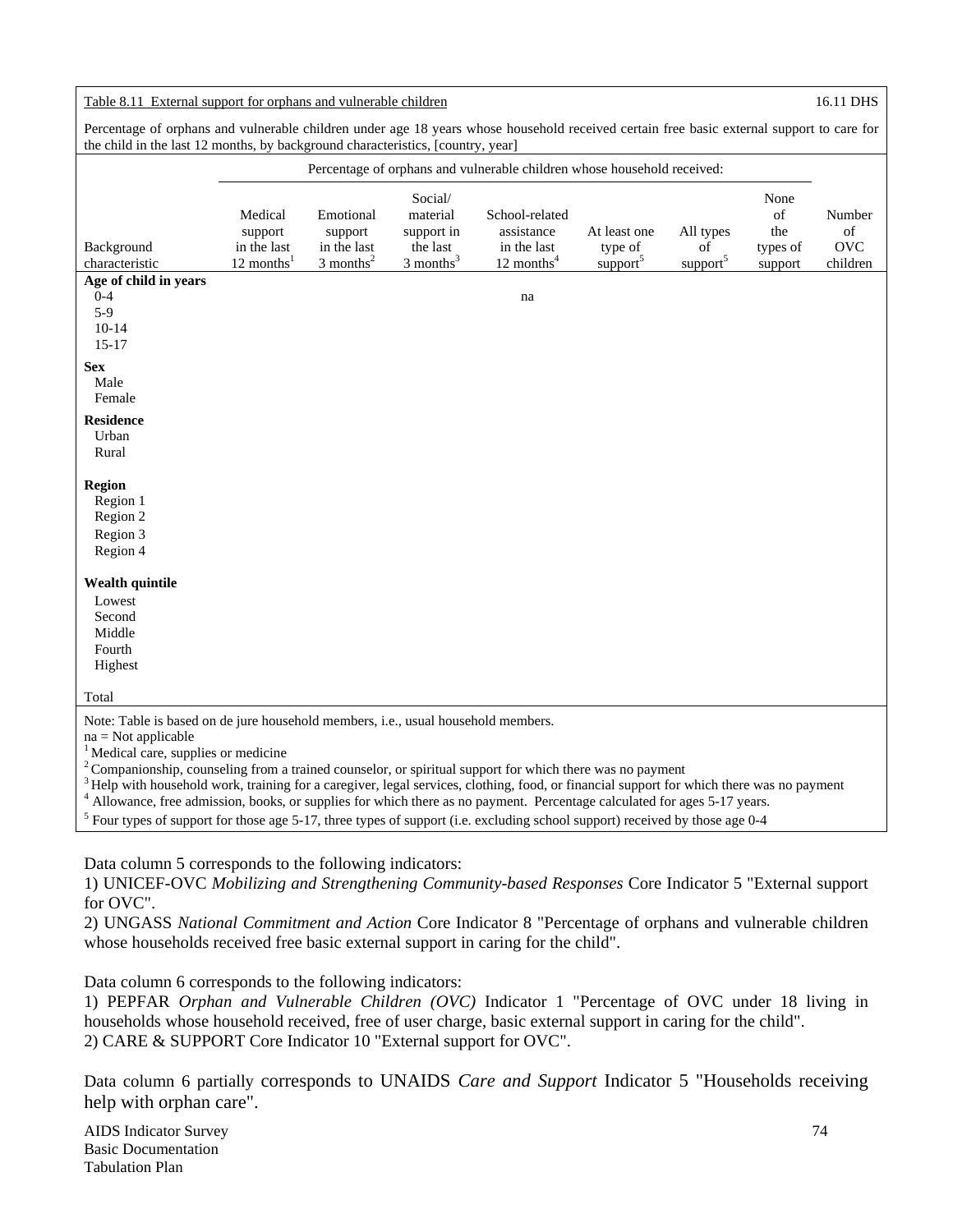## Table A.1 Sample implementation

Percent distribution of households, eligible women, and eligible men by results of the household and individual interviews, and household, eligible women, eligible men and overall response rates, according to urban-rural residence and region, [country, year]

| $\check{ }$                                                                                                                                                                                                                                                                       | Residence |                        |          | Region   |          |          |       |  |
|-----------------------------------------------------------------------------------------------------------------------------------------------------------------------------------------------------------------------------------------------------------------------------------|-----------|------------------------|----------|----------|----------|----------|-------|--|
| Result                                                                                                                                                                                                                                                                            | Urban     | Rural                  | Region 1 | Region 2 | Region 3 | Region 4 | Total |  |
| <b>Selected households</b><br>Completed (C)<br>Household present but no respondent at<br>home (HP)<br>Postponed (P)<br>Refused (R)<br>Dwelling not found (DNF)<br>Household absent (HA)<br>Dwelling vacant/address not<br>a dwelling (DV)<br>Dwelling destroyed (DD)<br>Other (O) |           |                        |          |          |          |          |       |  |
| Total<br>Number of sampled households<br>Household response rate (HRR) <sup>1</sup>                                                                                                                                                                                               | 100.0     | 100.0                  | 100.0    | 100.0    | 100.0    | 100.0    | 100.0 |  |
| Eligible women<br>Completed (EWC)<br>Not at home (EWNH)<br>Postponed (EWP)<br>Refused (EWR)<br>Partly completed (EWPC)<br>Incapacitated (EWI)<br>Other (EWO)                                                                                                                      |           |                        |          |          |          |          |       |  |
| Total<br>Number of women<br>Eligible women response rate (EWRR) <sup>2</sup>                                                                                                                                                                                                      | 100.0     | 100.0                  | 100.0    | 100.0    | 100.0    | 100.0    | 100.0 |  |
| Overall response rate - women (OWRR) <sup>3</sup>                                                                                                                                                                                                                                 |           |                        |          |          |          |          |       |  |
| Eligible men<br>Completed (EMC)<br>Not at home (EMNH)<br>Postponed (EMP)<br>Refused (EMR)<br>Partly completed (EMPC)<br>Incapacitated (EMI)<br>Other (EMO)                                                                                                                        |           |                        |          |          |          |          |       |  |
| Total<br>Number of men<br>Eligible men response rate (EMRR) <sup>2</sup>                                                                                                                                                                                                          | 100.0     | 100.0                  | 100.0    | 100.0    | 100.0    | 100.0    | 100.0 |  |
| Overall response rate - men (OMRR) <sup>5</sup>                                                                                                                                                                                                                                   |           |                        |          |          |          |          |       |  |
| <sup>1</sup> Using the number of households falling into specific response categories, the household response rate (HRR) is calculated as:                                                                                                                                        |           | $100 * C$              |          |          |          |          |       |  |
| <sup>2</sup> The eligible women response rate (EWRR) is equivalent to the percentage of interviews completed (EWC).<br><sup>3</sup> The overall we men response rate (OWPP) is calculated as: OWPR = HPP $*$ FWPP/100                                                             |           | $C + HP + P + R + DNF$ |          |          |          |          |       |  |

 $^3$  The overall women response rate (OWRR) is calculated as: OWRR = HRR \* EWRR/100<br><sup>4</sup> The eligible men response rate (EMRR) is equivalent to the percentage of interviews com

The eligible men response rate (EMRR) is equivalent to the percentage of interviews completed (EMC).

<sup>5</sup> The overall men response rate (OMRR) is calculated as: OMRR =  $HRR * EMRR/100$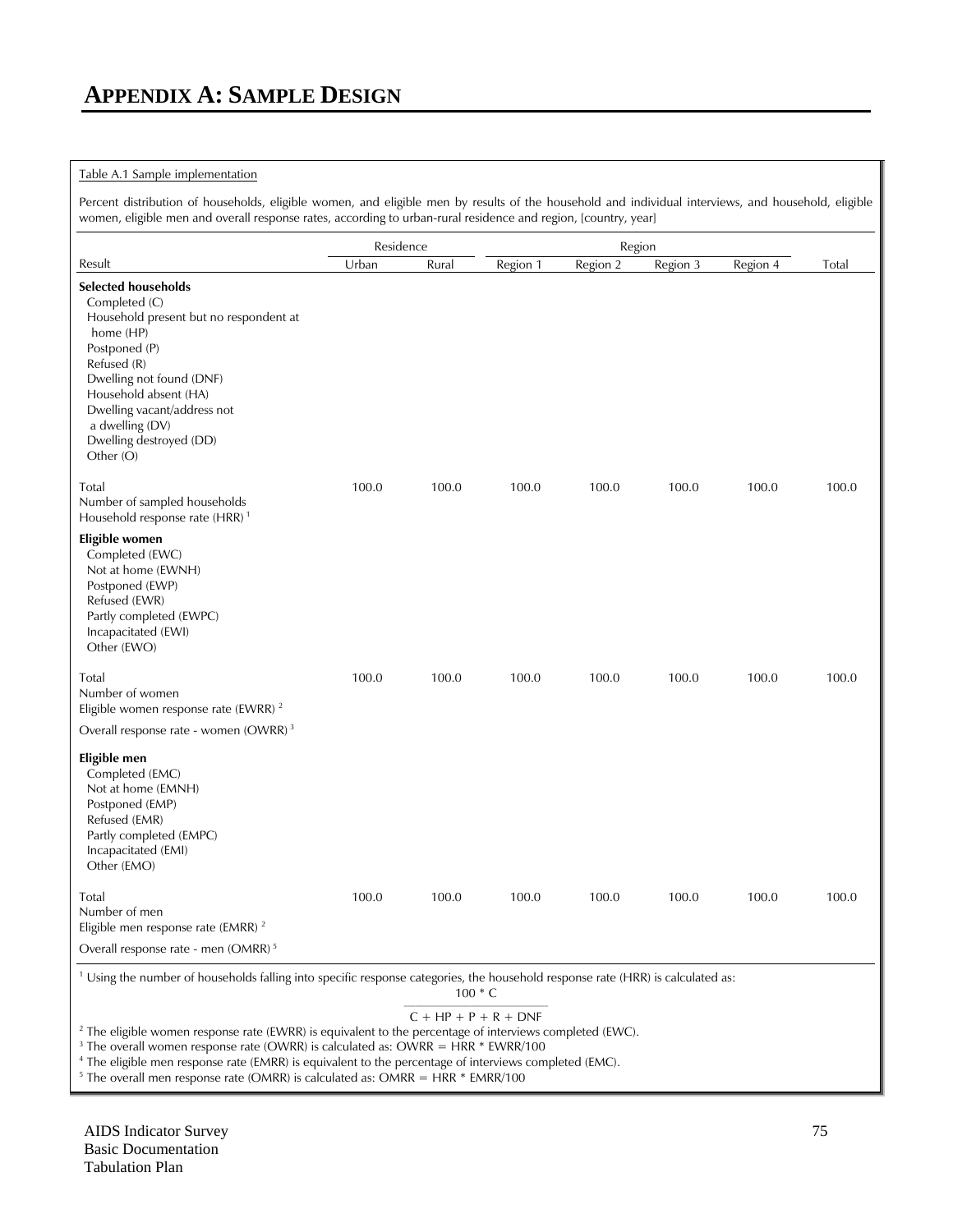# Table B.1 List of selected variables for sampling errors, [country, year]

| Variable                                                    | Estimate   | <b>Base Population</b>                                            |
|-------------------------------------------------------------|------------|-------------------------------------------------------------------|
| Urban residence                                             | Proportion | All women/men 15-49                                               |
| No education                                                | Proportion | All women/men 15-49                                               |
| Secondary school or higher                                  | Proportion | All women/men 15-49                                               |
| Never married (in union)                                    | Proportion | All women/men 15-49                                               |
| Currently married (in union)                                | Proportion | All women/men 15-49                                               |
| Had two or more sexual partners in past 12 months           | Proportion | All women/men 15-49 who had sex in the past 12 months             |
| Had higher risk sex in the past 12 months                   | Proportion | All women/men 15-49 who had sex in the past 12 months             |
| Condom use at last higher risk sex, adults 15-49            | Proportion | All women/men 15-49 who had higher risk sex in the past 12 months |
| Had sex before age 15                                       | Proportion | All women/men 15-24                                               |
| Condom use at last higher risk sex, youth 15-24             | Proportion | All women/men 15-24 who had higher risk sex in the past 12 months |
| Abstinence among youth (never had sex)                      | Proportion | Never-married women/men 15-24                                     |
| Sexually active in past 12 months among never-married youth | Proportion | Never-married women/men 15-24                                     |
| Had sex with a prostitute in past 12 months (Men)           | Proportion | All men 15-49                                                     |
| Had injection in past 12 months                             | Proportion | All women/men 15-49                                               |
| Had HIV test and received results in past 12 months         | Proportion | All women/men 15-49                                               |
| Accepting attitudes towards people with HIV                 | Proportion | All women/men 15-49 who have heard of HIV/AIDS                    |
| HIV prevalence                                              | Proportion | All women/men 15-49 who were tested for HIV                       |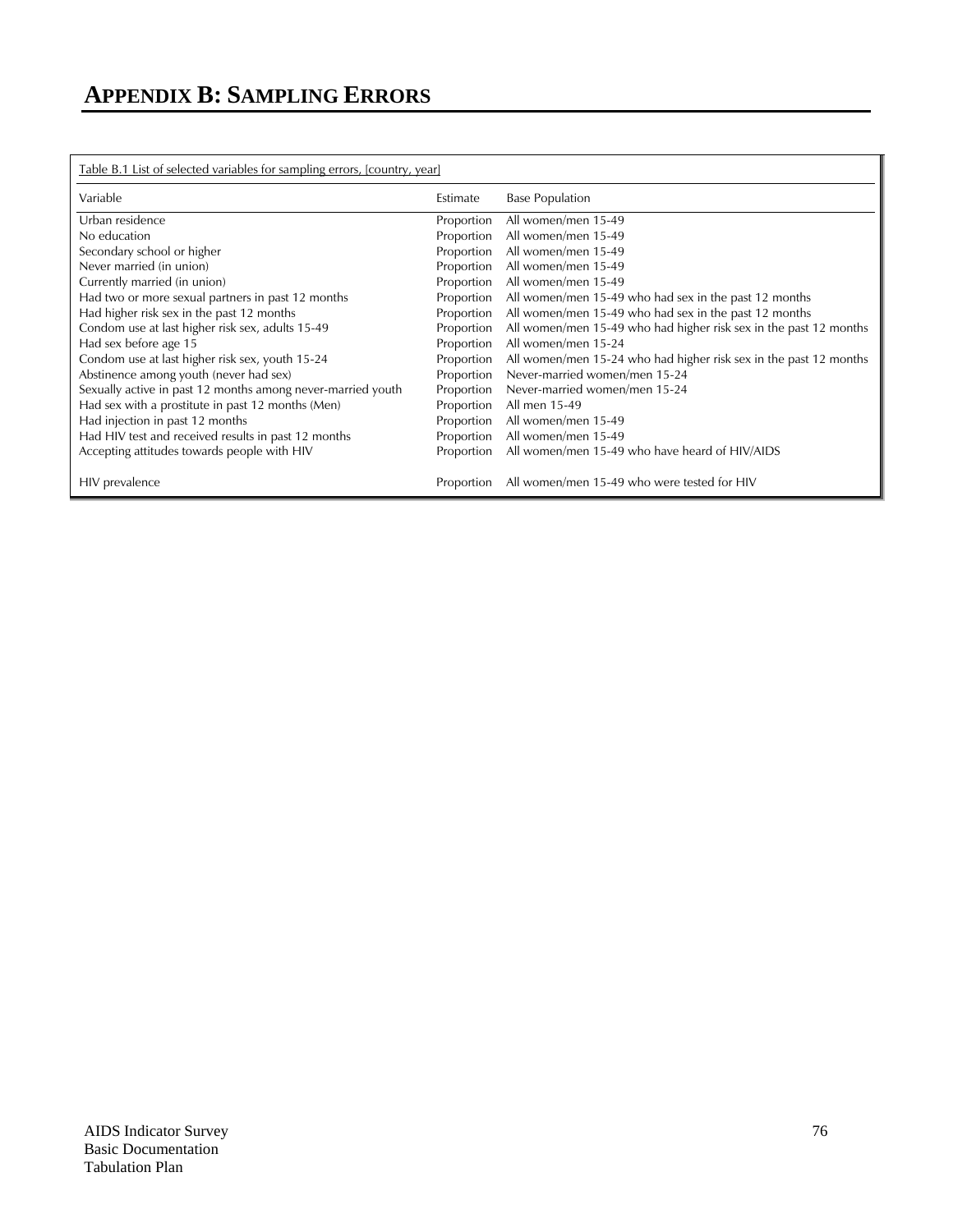| Table B.2 Sampling errors for the total sample, [country, year]                                |       |                      |       |                   |        |                         |           |           |
|------------------------------------------------------------------------------------------------|-------|----------------------|-------|-------------------|--------|-------------------------|-----------|-----------|
|                                                                                                |       |                      |       | Number of cases   |        | Confidence<br>intervals |           |           |
|                                                                                                |       | Standard             | $Un-$ |                   | Design | Relative                | Value     | Value     |
|                                                                                                | Value | error                |       | weighted Weighted | effect | error                   | $-2SE$    | $+2SE$    |
| Variable                                                                                       | (R)   | (SE)                 | (N)   | (WN)              | (DEFT) | (SE/R)                  | $(R-2SE)$ | $(R+2SE)$ |
|                                                                                                |       | <b>WOMEN</b>         |       |                   |        |                         |           |           |
| Urban residence                                                                                |       |                      |       |                   |        |                         |           |           |
| No education<br>Secondary school or higher                                                     |       |                      |       |                   |        |                         |           |           |
| Never married (in union)                                                                       |       |                      |       |                   |        |                         |           |           |
| Currently married (in union)                                                                   |       |                      |       |                   |        |                         |           |           |
| Had two or more sexual partners in past 12 months                                              |       |                      |       |                   |        |                         |           |           |
| Had higher risk sex in the past 12 months                                                      |       |                      |       |                   |        |                         |           |           |
| Condom use at last higher risk sex, adults 15-49                                               |       |                      |       |                   |        |                         |           |           |
| Had sex before age 15                                                                          |       |                      |       |                   |        |                         |           |           |
| Condom use at last higher risk sex, youth 15-24                                                |       |                      |       |                   |        |                         |           |           |
| Abstinence among youth (never had sex)<br>Sexually active in past 12 months among never-       |       |                      |       |                   |        |                         |           |           |
| married youth                                                                                  |       |                      |       |                   |        |                         |           |           |
| Had injection in past 12 months                                                                |       |                      |       |                   |        |                         |           |           |
| Had HIV test and received results in past 12 months                                            |       |                      |       |                   |        |                         |           |           |
| Accepting attitudes towards people with HIV                                                    |       |                      |       |                   |        |                         |           |           |
| HIV prevalence                                                                                 |       |                      |       |                   |        |                         |           |           |
|                                                                                                |       | <b>MEN</b>           |       |                   |        |                         |           |           |
| Urban residence                                                                                |       |                      |       |                   |        |                         |           |           |
| No education                                                                                   |       |                      |       |                   |        |                         |           |           |
| Secondary school or higher                                                                     |       |                      |       |                   |        |                         |           |           |
| Never married (in union)                                                                       |       |                      |       |                   |        |                         |           |           |
| Currently married (in union)                                                                   |       |                      |       |                   |        |                         |           |           |
| Had two or more sexual partners in past 12 months<br>Had higher risk sex in the past 12 months |       |                      |       |                   |        |                         |           |           |
| Condom use at last higher risk sex, adults 15-49                                               |       |                      |       |                   |        |                         |           |           |
| Had sex before age 15                                                                          |       |                      |       |                   |        |                         |           |           |
| Condom use at last higher risk sex, youth 15-24                                                |       |                      |       |                   |        |                         |           |           |
| Abstinence among youth (never had sex)                                                         |       |                      |       |                   |        |                         |           |           |
| Sexually active in past 12 months among never-<br>married youth                                |       |                      |       |                   |        |                         |           |           |
| Had sex with a prostitute in past 12 months (Men)                                              |       |                      |       |                   |        |                         |           |           |
| Had injection in past 12 months                                                                |       |                      |       |                   |        |                         |           |           |
| Had HIV test and received results in past 12 months                                            |       |                      |       |                   |        |                         |           |           |
| Accepting attitudes towards people with HIV                                                    |       |                      |       |                   |        |                         |           |           |
| HIV prevalence                                                                                 |       |                      |       |                   |        |                         |           |           |
|                                                                                                |       | <b>WOMEN AND MEN</b> |       |                   |        |                         |           |           |
| HIV prevalence                                                                                 |       |                      |       |                   |        |                         |           |           |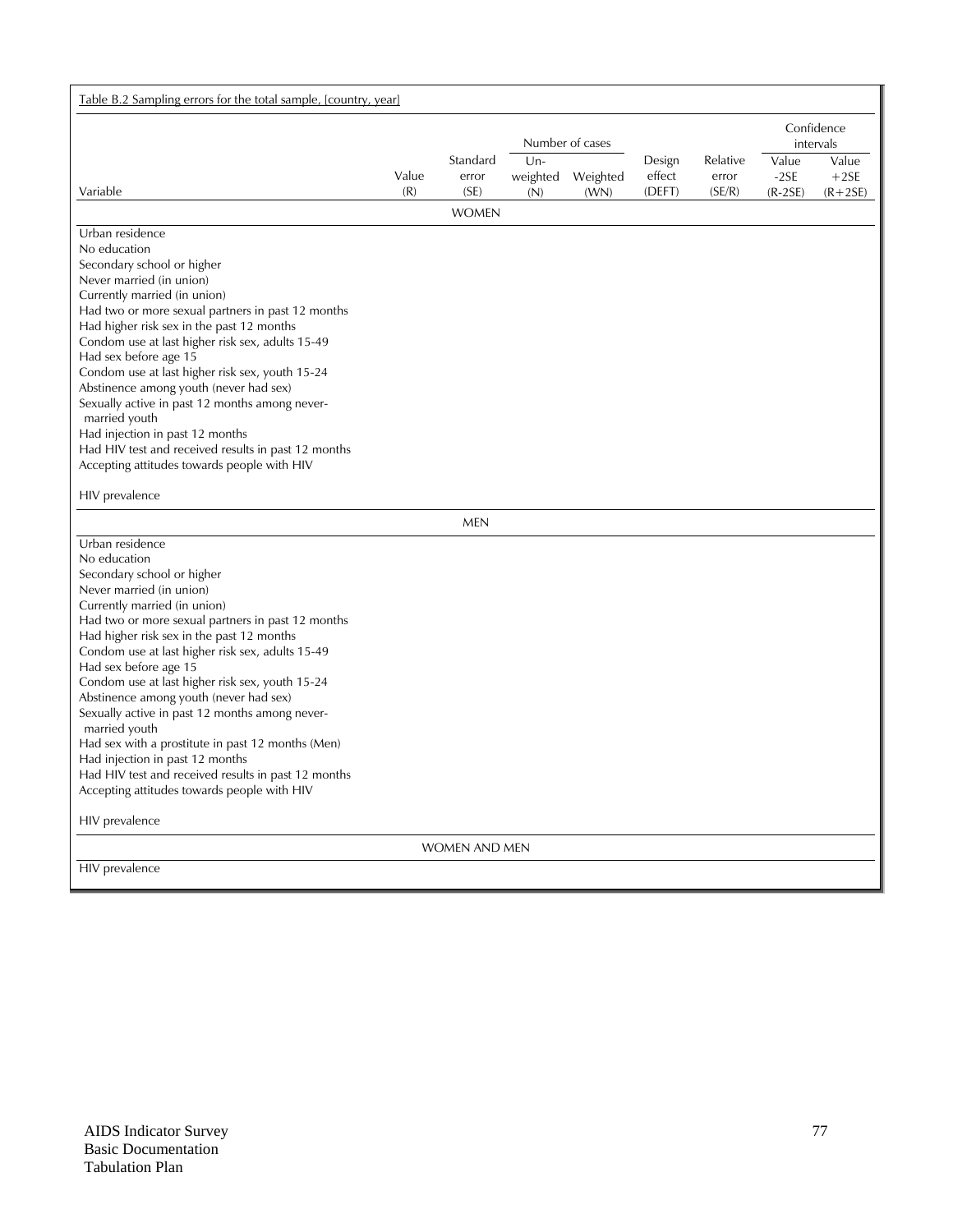| Table B.3 Sampling errors for the urban sample, [country, year]                                |       |                      |       |                   |        |                         |           |           |
|------------------------------------------------------------------------------------------------|-------|----------------------|-------|-------------------|--------|-------------------------|-----------|-----------|
|                                                                                                |       |                      |       | Number of cases   |        | Confidence<br>intervals |           |           |
|                                                                                                |       | Standard             | $Un-$ |                   | Design | Relative                | Value     | Value     |
|                                                                                                | Value | error                |       | weighted Weighted | effect | error                   | $-2SE$    | $+2SE$    |
| Variable                                                                                       | (R)   | (SE)                 | (N)   | (WN)              | (DEFT) | (SE/R)                  | $(R-2SE)$ | $(R+2SE)$ |
|                                                                                                |       | <b>WOMEN</b>         |       |                   |        |                         |           |           |
| Urban residence                                                                                |       |                      |       |                   |        |                         |           |           |
| No education                                                                                   |       |                      |       |                   |        |                         |           |           |
| Secondary school or higher                                                                     |       |                      |       |                   |        |                         |           |           |
| Never married (in union)<br>Currently married (in union)                                       |       |                      |       |                   |        |                         |           |           |
| Had two or more sexual partners in past 12 months                                              |       |                      |       |                   |        |                         |           |           |
| Had higher risk sex in the past 12 months                                                      |       |                      |       |                   |        |                         |           |           |
| Condom use at last higher risk sex, adults 15-49                                               |       |                      |       |                   |        |                         |           |           |
| Had sex before age 15                                                                          |       |                      |       |                   |        |                         |           |           |
| Condom use at last higher risk sex, youth 15-24                                                |       |                      |       |                   |        |                         |           |           |
| Abstinence among youth (never had sex)                                                         |       |                      |       |                   |        |                         |           |           |
| Sexually active in past 12 months among never-                                                 |       |                      |       |                   |        |                         |           |           |
| married youth                                                                                  |       |                      |       |                   |        |                         |           |           |
| Had injection in past 12 months                                                                |       |                      |       |                   |        |                         |           |           |
| Had HIV test and received results in past 12 months                                            |       |                      |       |                   |        |                         |           |           |
| Accepting attitudes towards people with HIV                                                    |       |                      |       |                   |        |                         |           |           |
| HIV prevalence                                                                                 |       |                      |       |                   |        |                         |           |           |
|                                                                                                |       | <b>MEN</b>           |       |                   |        |                         |           |           |
| Urban residence                                                                                |       |                      |       |                   |        |                         |           |           |
| No education                                                                                   |       |                      |       |                   |        |                         |           |           |
| Secondary school or higher                                                                     |       |                      |       |                   |        |                         |           |           |
| Never married (in union)                                                                       |       |                      |       |                   |        |                         |           |           |
| Currently married (in union)                                                                   |       |                      |       |                   |        |                         |           |           |
| Had two or more sexual partners in past 12 months<br>Had higher risk sex in the past 12 months |       |                      |       |                   |        |                         |           |           |
| Condom use at last higher risk sex, adults 15-49                                               |       |                      |       |                   |        |                         |           |           |
| Had sex before age 15                                                                          |       |                      |       |                   |        |                         |           |           |
| Condom use at last higher risk sex, youth 15-24                                                |       |                      |       |                   |        |                         |           |           |
| Abstinence among youth (never had sex)                                                         |       |                      |       |                   |        |                         |           |           |
| Sexually active in past 12 months among never-<br>married youth                                |       |                      |       |                   |        |                         |           |           |
| Had sex with a prostitute in past 12 months (Men)                                              |       |                      |       |                   |        |                         |           |           |
| Had injection in past 12 months                                                                |       |                      |       |                   |        |                         |           |           |
| Had HIV test and received results in past 12 months                                            |       |                      |       |                   |        |                         |           |           |
| Accepting attitudes towards people with HIV                                                    |       |                      |       |                   |        |                         |           |           |
| HIV prevalence                                                                                 |       |                      |       |                   |        |                         |           |           |
|                                                                                                |       | <b>WOMEN AND MEN</b> |       |                   |        |                         |           |           |
| HIV prevalence                                                                                 |       |                      |       |                   |        |                         |           |           |